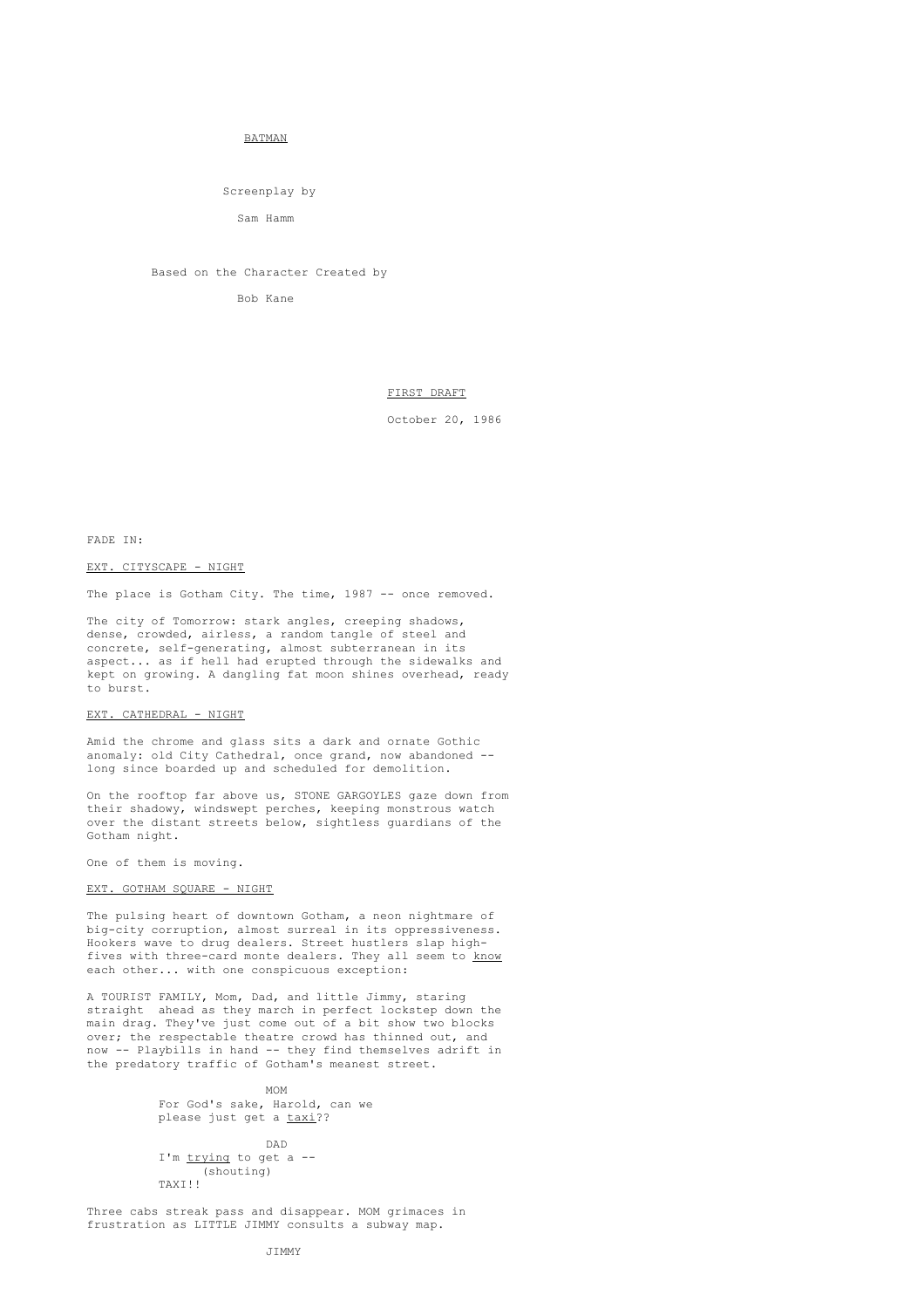We're going the wrong way.

Nearby, STREET TYPES are beginning to snicker. DAD surveys them nervously, gestures toward the subway map.

> DAD Put that away. We'll look like tourists.

TWO COPS lean on their patrol car outside an all-night souvlaki stand, sipping coffee and chatting with a HOOKER. The HOOKER smiles at JIMMY. JIMMY smiles back. MOM yanks him off down the street and glowers at DAD.

> DAD (cont.) We'll never get a cab here. Let's cut over to Seventh.

> > JIMMY

Seventh is that way.

DAD I know where we are!

### EXT. SIDE STREET - THAT MOMENT - NIGHT

A deserted access street, sidewalks lined with the husks of stripped-down cars. MOM, DAD, and JIMMY take a deep breath and march down the darkened street. A VOICE startles them.

VOICE

Hey, mister. Gimme a dollar?

The VOICE belongs to a DERELICT -- nineteen or twenty, acne-scarred -- who sits between two garbage cans, his palm uplifted. His ratty t-shirt reads: 'I LOVE GOTHAM CITY.'

MOM, DAD, and JIMMY pause for the merest of seconds, then move on -- pretending not to hear.

> DERELICT Mister. How about it. One dollar? (standing up) One dollar, man. Are you deaf? Are you deaf? -- Do you speak English??

By now the TOURISTS are halfway across the street. Mercifully, the DERELICT doesn't seem to be following.

They pick up their pace. They don't see the SHADOWY FIGURE in the alleyway. They don't see the GUN until a gloved hand brings it down, butt-first, across the back of DAD's neck.

DAD crumples. MOM grabs JIMMY and backs up against a brick wall, too terrified to scream. The DERELICT races across the street to join his confederate, the STREET PUNK, who's already searching for DAD's wallet.

MOM's mouth opens in panic. They can see she's about to snap -- so the STREET PUNK, still in a crouch, trains his gun on JIMMY.

> STREET PUNK Do the kid a favor, lady. Don't scream.

The poor woman is utterly horrified. TEARS stream down her face. But she keeps her wits about her, stifles the urge to shriek, and hustles JIMMY off down the street.

The two PUNKS watch them break into a run -- then chuckle, slap hands, race off in the opposite direction.

EXT. ROOFTOP - NIGHT

Six stories up. The PUNKS -- NICK and EDDIE -- hunker down on the tar-and-gravel roof, sizing up their take.

> NICK (emptying the wallet) All right. The Gold Card. (tossing the credit card in EDDIE's face) Don't leave home without it.

A chill wind whips across the roof as NICK extracts the cash and begins to count it. There's a distant, indistinct CLANG: metal on metal. EDDIE hears it and tenses up.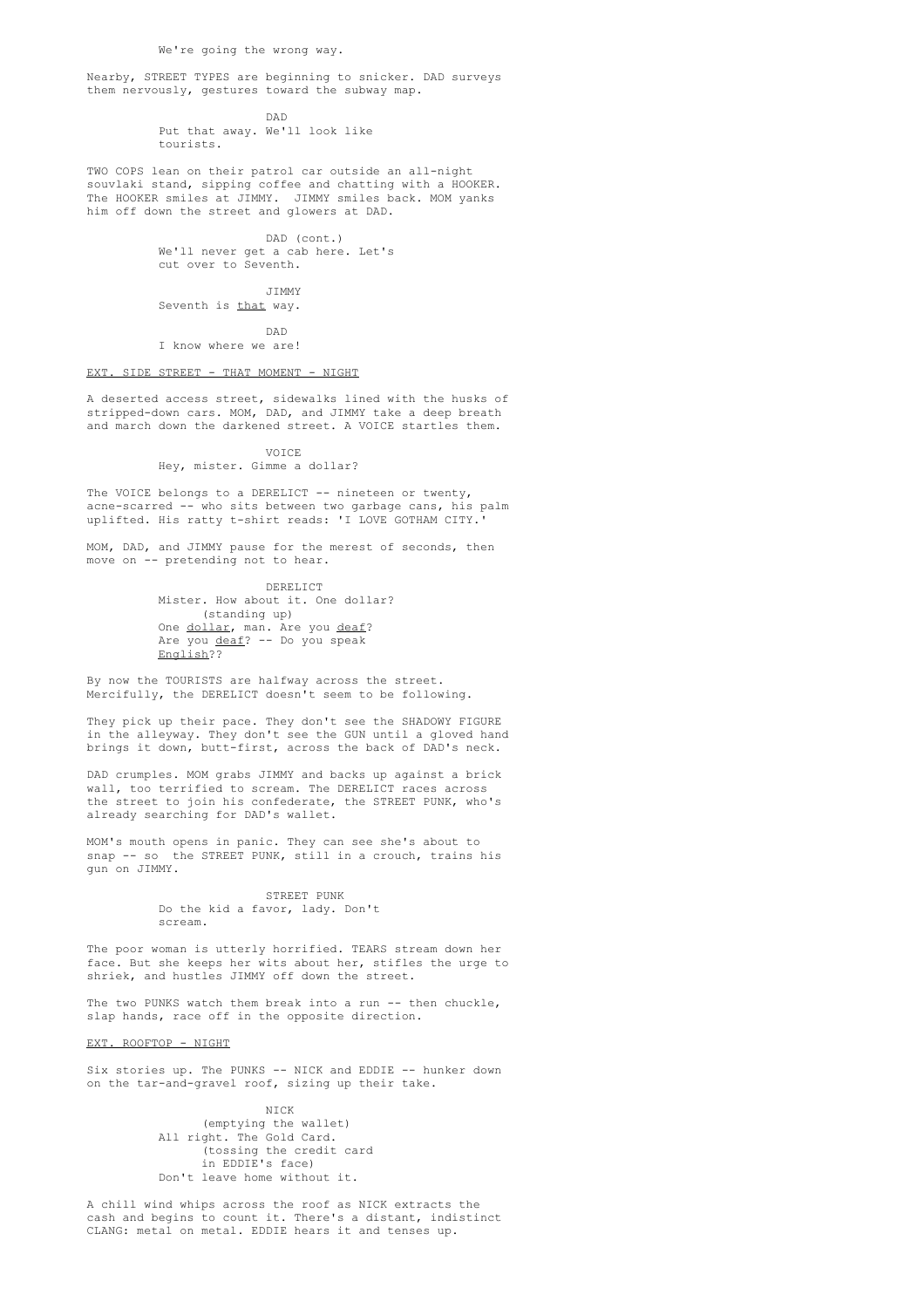EDDIE Let's beat it, man. I don't like being up here. NICK What, scared of heights? EDDIE I dunno, man. After what happened to Johnny Gobs -- NICK Look, Johnny Gobs got ripped and walked off a roof, all right? No big loss. EDDIE That ain't what I heard. That ain't what I heard at all. (beat) I heard the bat got him. NICK Gimme a break, will you? Shut up... EDDIE Five stories, straight down. There was no blood in the body. NICK No shit. It was all over the pavement. NICK has no patience with campfire tales -- but here on the roof, in the pale moonlight, he can't ignore the slight tingle at the base of his spine... EDDIE There was no blood, man. (beat) My brother says... all the bad things you done... they come back and haunt you... NICK Listen to this. How old are you? There ain't no bat. EDDIE My brother's a priest, man. NICK No wonder you're such a chickenshit. Now shut up. (conclusively) There ain't no bat. As they speak our attention shifts to a point at the opposite corner of the roof, some fifteen yards away... where, at the end of a line, a STRANGE BLACK SILHOUETTE is dropping slowly, implacably, into frame... EDDIE You shouldn'ta turned the gun on that kid, man. You shouldn'ta -- NICK Do you want this money or don't you? Now shut up! Shut up --BOTH PUNKS FREEZE at the sudden, inexplicable sound of BOOTS CRUNCHING ON GRAVEL. They turn slowly. Their JAWS Standing at the edge of the roof, bathed in moonlight, is a BLACK APPARITION. IT DOES NOT MOVE. EDDIE stands rooted to the spot, a choked gurgle in his

throat, as if he's just seen his own death. The BLACK FIGURE advances, spreading its arms. Or rather, its WINGS: GREAT BLACK BATWINGS, flapping in the wind.

DROP.

NICK drops to the gravel, gropes for the gun, brings it up.

And still the BLACK FIGURE draws closer, deliberate, menacing. On its chest: THE EMBLEM OF A BAT, in an oval yellow field, glowing like a target in the darkness...

NICK FIRES TWICE. TWO CLEAN HITS. The strange black figure is knocked bodily to the roof.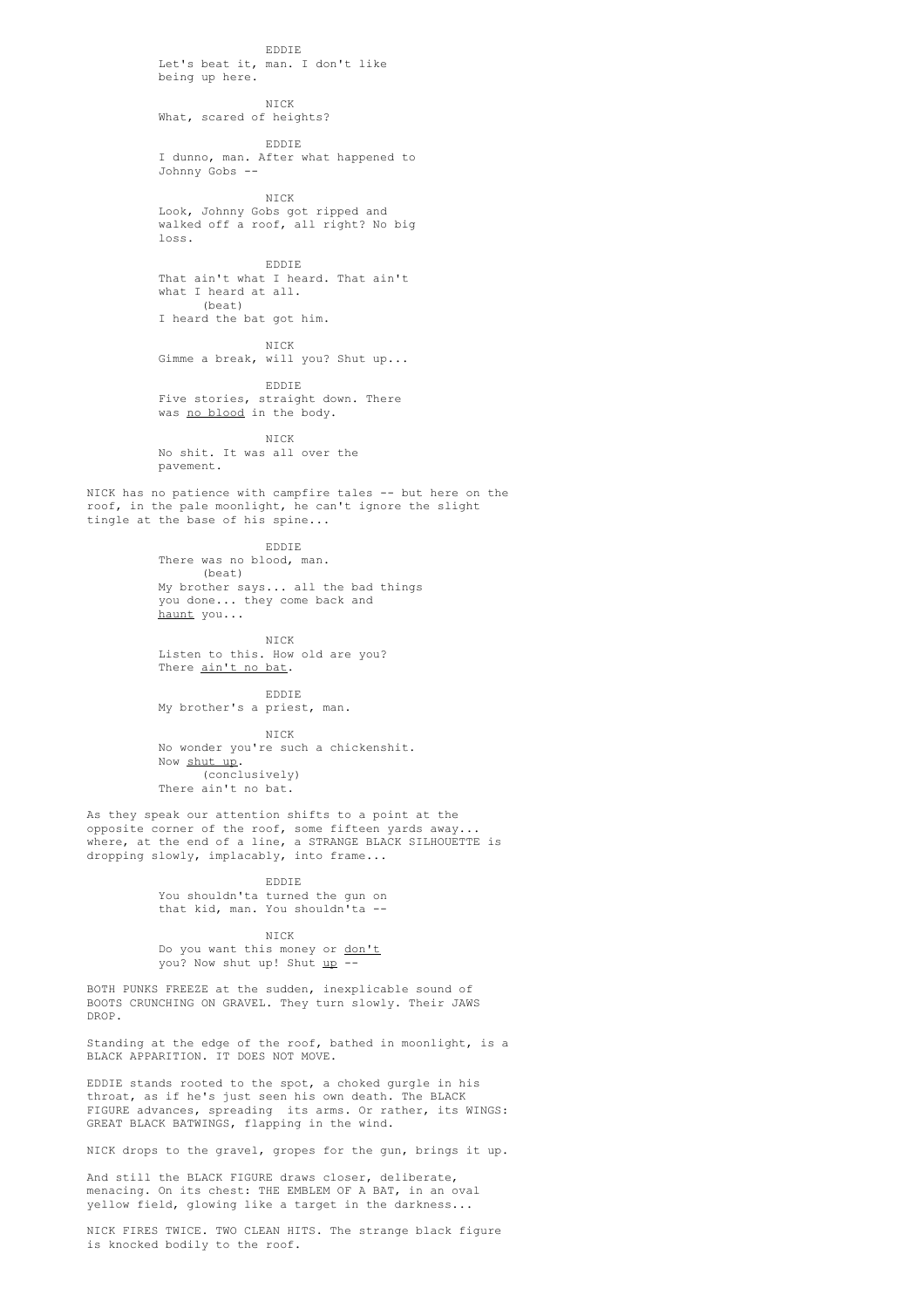Trembling, sweating buckets, NICK gets to his feet. He whacks a motionless EDDIE on the arm --

### NICK (cont.) I'm gettin' outta here.

-- and bends to retrieve his loot. EDDIE lets out a strange, pre-verbal squeal...

... and NICK sees THE HUMAN BAT, BACK ON ITS FEET, NIGHTMARISH, UNDEAD, MOVING SLOWLY AND INEVITABLY CLOSER.

Panic. Sheer, raw, unrelenting panic. Stolen money flutters out of NICK's hands. He scuttles around the periphery of the roof, his feet skidding on the gravel as he searches for a way down. The BLACK SPECTRE is blocking his path to the fire escape. Trapped like a rat, NICK FIRES WILDLY.

EDDIE is frozen in place, his eyes glazed over, his face drained of blood. The BAT treads calmly past. A LEG snakes out. A BLACK BOOT catches EDDIE high on the chest -

-- LIFTS HIM CLEANLY OFF HIS FEET --

-- AND SENDS HIM FLYING THROUGH THE AIR. EDDIE slams into a brick chimney and slumps to the roof unconscious, a broken, weightless puppet.

THIS ACTION IS SO SMOOTH, SO AUTOMATIC, THAT THE BAT DOES NOT EVEN BREAK HIS STRIDE. NICK sees his chance and CHARGES past the black wraith, scrambling toward the fire escape...

A GLOVED HAND slices through the air, and NICK pitches forward, his legs ensnared in a tangle of WIRES. Screaming now, he drags himself across the gravel roof, the looming figure of the BAT at his heels...

... until there's no place left to go. NICK cowers against the ledge, his pants torn, his hands and knees bloody. He has dissolved into total mindless hysteria.

Almost by reflex, NICK keeps shooting. He'd do better if he could manage to open his eyes. By now the hammer is falling on an empty chamber, but NICK continues, obsessively, to pull the trigger. He weeps; he moans; he wails...

THE BAT grabs a fistful of NICK's shirt, and with supernatural ease HOISTS HIM into the air.

> NICK (cont.) Don't kill me... don't kill me...

When NICK finally opens his eyes, he realizes THE BAT is standing on the ledge of the roof -- HOLDING HIM OUT, at arm's length, over six stories of nothingness.

The gruesome black apparition speaks, in a rasping whisper:

BATMAN I won't kill you. I want you to do me a favor.

NICK looks down. Far, far below, CARS wink silently past.

He looks up. And sees, in the mirrored lenses where BATMAN's eyes should be, the twin reflections of his own stricken face.

> BATMAN (cont.) Tell your friends. Tell all your friends.

NICK HOWLS. Almost as an afterthought, THE BATMAN heaves him roughly back onto the roof. And then -- casually, without a moment's hesitation -- STEPS OFF THE LEDGE OF THE ROOF, INTO MIDAIR.

Trembling, NICK crawls to the ledge and looks over... finding ABSOLUTELY NO TRACE of the Batman.

NICK is still screaming as we PAN UP to the bilious yellow globe of Gotham's moon. MAIN CREDITS ROLL:

# BATMAN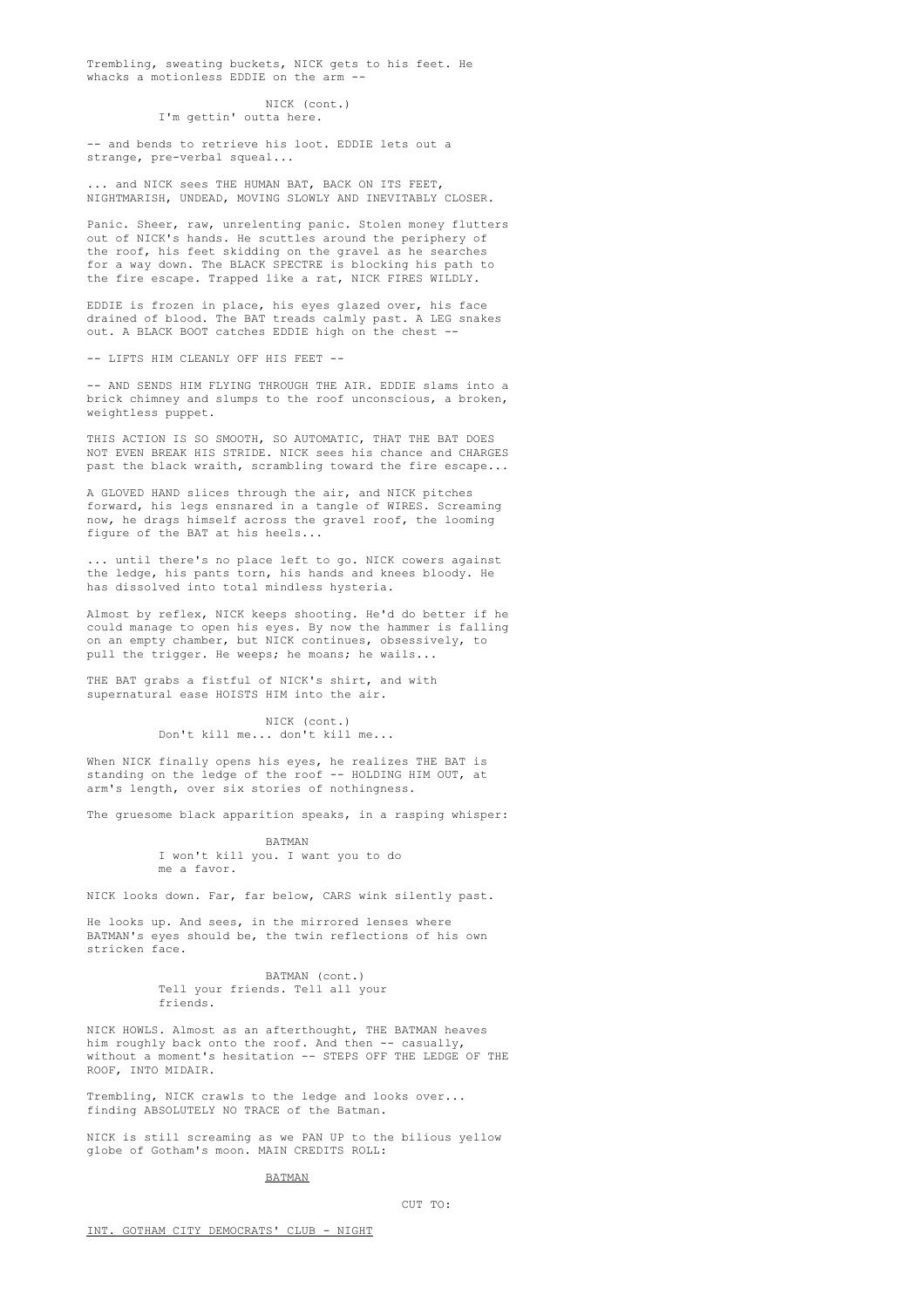An oversized CAMPAIGN POSTER fills one wall: "A NEW GOTHAM. HARVEY DENT FOR DISTRICT ATTORNEY". We TILT DOWN to find the man himself, determined, dynamic HARVEY DENT, addressing a crowd from behind his podium.

DENT

... it is no longer enough to go after the small-time punks and petty criminals who infest the streets of Gotham City. Crime and corruption must be attacked at the root!

ANOTHER ANGLE - THE AUDIENCE

Civic-minded politicos decked out in fund-raiser finery. They applaud DENT's tough talk wildly. They've just shelled out \$500 a plate for a chicken dinner, and by God they're going to enjoy this.

Tuxedoed WAITERS move among the tables, deftly refilling water glasses. As they do, we SEE an EMPTY PLACE SETTING - the only one in the hall. Some well-meaning moneybags has laid out half a grand and then neglected to show up.

The engraved placecard reads: BRUCE WAYNE.

ANGLE ON DENT

DENT If elected, my first act as district attorney will be to return an indictment against Boss Carl Grissom!

 $C \text{H} \mathbb{T}$  TO:

### INT. APARTMENT - NIGHT

A woman's apartment, decorated in pastel pinks and mauves. Original paintings and sculptures everywhere. The place reeks of money.

In the foreground: a MAN'S HAND, long, elegant, manicured. Manipulating a DECK OF CARDS, doing a one-handed shuffle with extraordinary finesse.

In the background: a TV set tuned to the 11 o'clock news, with highlights of HARVEY DENT's campaign speech.

> DENT (on the TV screen) Together we can make Gotham city a safe place for decent people to live and work and play.

THE HAND sets the deck on an end table, raps it twice, turns up four aces off the top. This most unusual deck sports a .22 calibre BULLET HOLE straight through the middle.

# JACK NAPIER

Decent people shouldn't live here. They'd be much happier someplace else.

JACK NAPIER, 32, is right-hand man and chief enforcer to Boss Carl Grissom. His features are delicate, almost feminine, and he takes a vain, gangsterish pride in his appearance. He is also absolutely merciless.

He trains a cold eye on DENT's televised image as ALICIA HUNT -- 26, beautiful, Carl Grissom's kept woman -- glides over in her negligee and snuggles up.

> ALICIA Anything new?

> > JACK

The usual gas. If this clown could lay a hand on Grissom... I would've had to kill him by now.

ALICIA finds JACK's necktie draped over a nearby chair. She begins knotting it playfully about his neck.

ALICIA

If Grissom knew about <u>us</u>... he might kill you.

JACK seems uninterested in her affections. His eye darts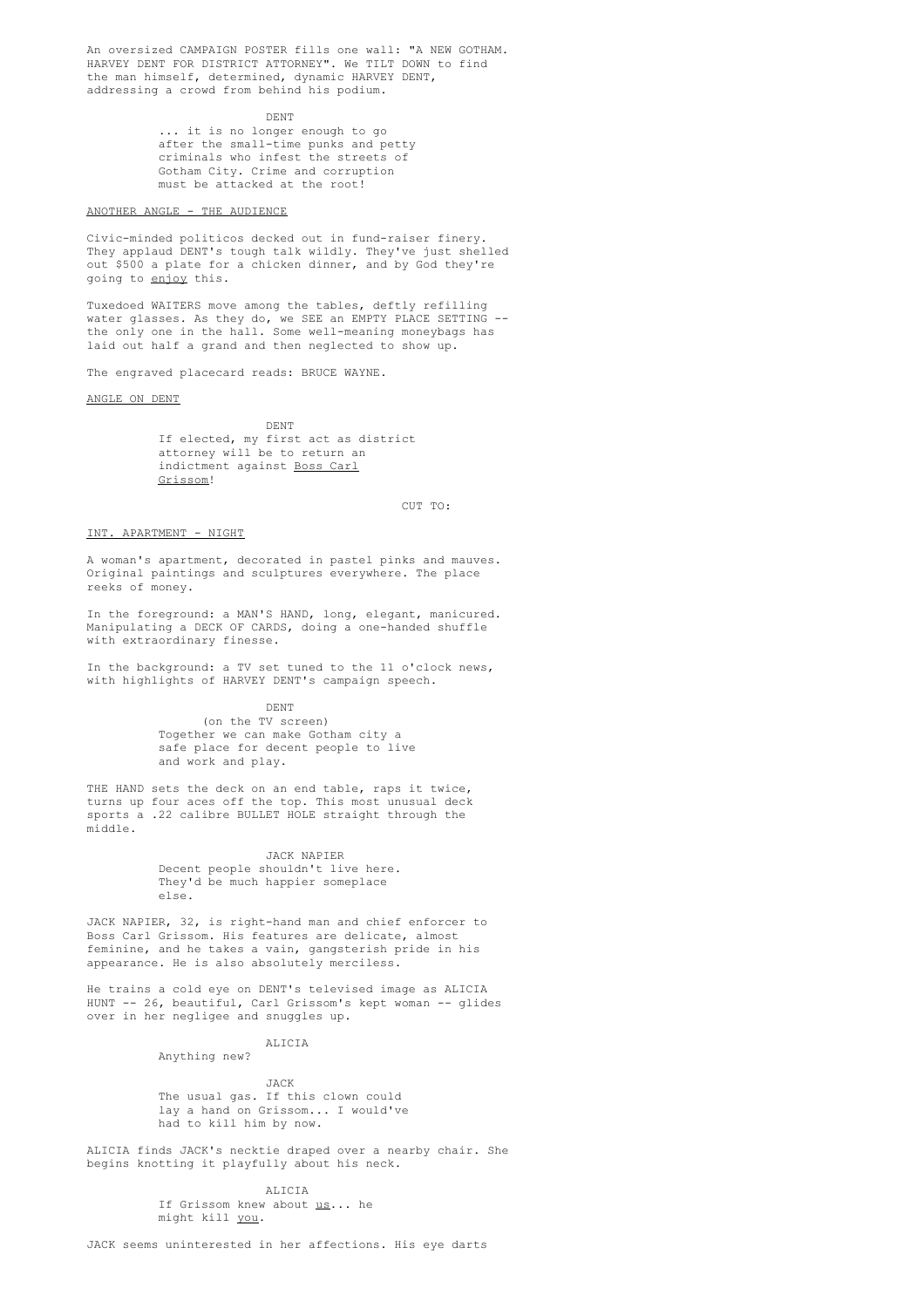back and forth between the TV and his own reflection in a nearby vanity.

> JACK Don't think so, angel. I'm too valuable. That's the way I've planned it. (pause) And besides, he doesn't know.

JACK checks his watch, reaches for his topcoat, and stands in front of the vanity. He runs a hand through sculpted hair, checks out his Albert Nipon ensemble.

### ALICIA

You look just fine, Jack.

He smiles at himself before turning to the door.

JACK

... I didn't ask.

CUT TO:

# EXT. ALLEYWAY - NIGHT

The scene of the earlier mugging, a half-block off Gotham Square. Only now, the deserted alleyway is a beehive of activity: police cars, an ambulance, a forensics van.

EDDIE THE PUNK goes past on a stretcher, catatonic. Watching him are a porcine cop, LT. ECKHARDT, and a POLICE MEDIC.

> MEDIC That one there won't say a word. The other one's raving his head off.

ECKHARDT Variety, huh? The spice of life.

At the mouth of the alley, we find ALEXANDER KNOX -thirty, hyperactive, a crime reporter for the Gotham Gazette. At the moment, he's chatting with a uniformed PATROLMAN.

PATROLMAN

They found him hugging a drainpipe. He was scared to come off the roof.

KNOX

Great, but tell me: is this another you-know-what? 'Cause if so, it's the third one this week.

PATROLMAN (testily) I dunno. What's "what"?

KNOX Good answer. I'm gonna put you in for a commendation.

KNOX spots ECKHARDT and the MEDIC, waves cheerily, and saunters down the alley. ECKHARDT curses under his breath.

> ECKHARDT Oh Christ, it's Knox.

> > KNOX

Hiya, gents. This anything I should know about?

ECKHARDT

Nothing out of the routine.

At this exact moment two uniformed PATROLMEN drag a brainfried NICK past the mouth of the alley.

NICK

A bat, I tell you, a giant bat! He wanted me to do him a favor...!

KNOX tilts one eyebrow. ECKHARDT and the MEDIC trade disgusted looks.

KNOX

No offense, boys, but these guys are seeing something up there.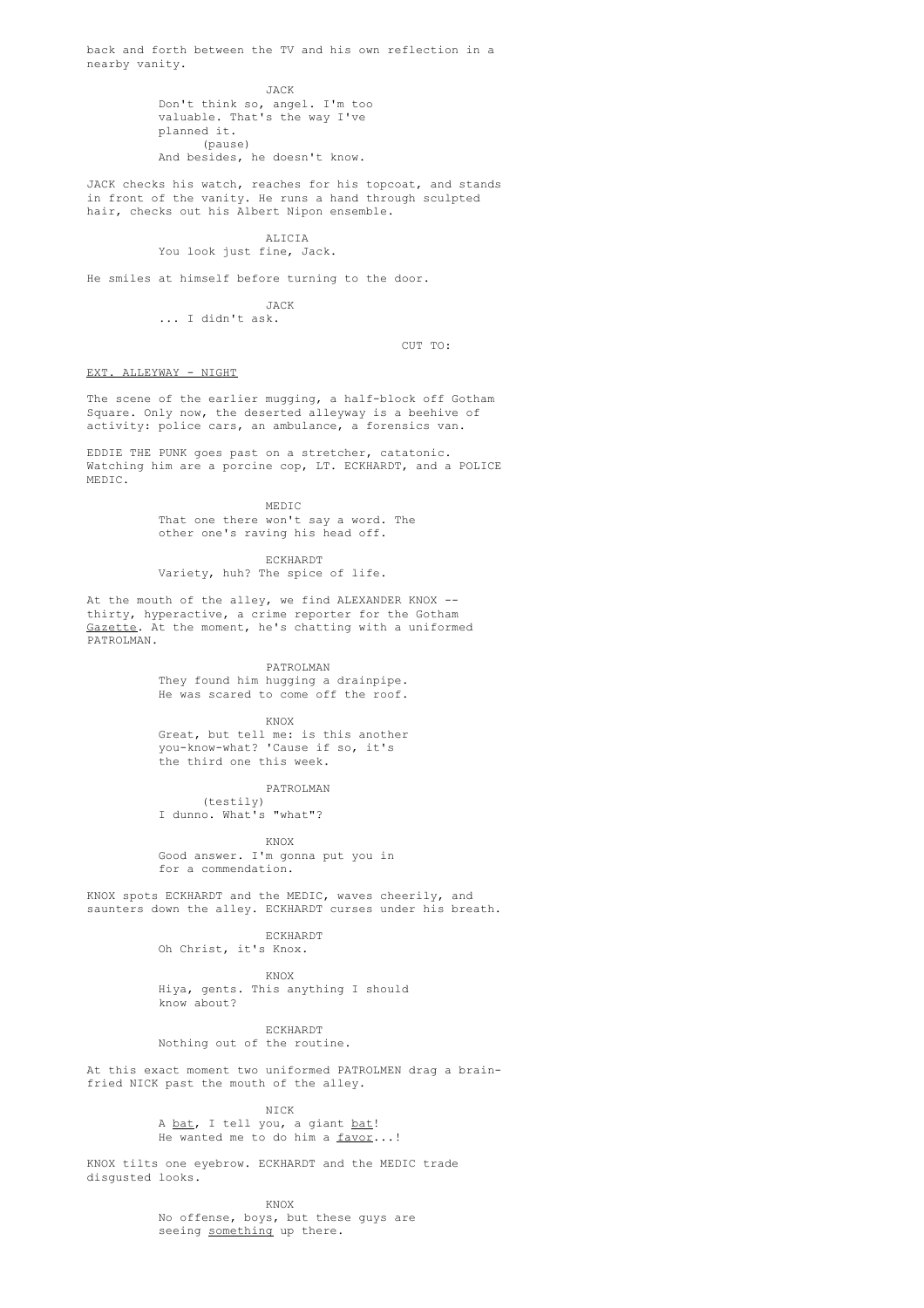# ECKHARDT

KNOX

Come on. One question. Is there a six-foot bat in Gotham City?

KNOX's tone is jokey, but only half-jokey. ECKHARDT snorts in disgust and turns away. KNOX shouts after him:

> KNOX (cont.) If so, is he on the police payroll? If so, what's he pulling down after taxes?

# EXT. STREET - THAT MOMENT - NIGHT

We pick up LT. ECKHARDT as he emerges onto the side street. He's headed for his car when he spies a STRETCH LIMO idling across the street. Leaning on the hood, waving hi, is the dandyish JACK NAPIER -- flanked by two impressive GOONS.

ECKHARDT throws a nervous glance back in KNOX's direction. He turns left, gestures to JACK to meet him farther up the block. By the time he reaches the corner JACK has swaggered up alongside him.

ECKHARDT takes a fat brown envelope from JACK and stuffs it quickly in his coat.

JACK

You didn't show up.

ECKHARDT

We had another bat sighting.

JACK I'm sure that was vitally important. Listen: things are heating up. Someone is leaking information to Harvey Dent.

ECKHARDT bristles. There's no love lost between these two.

ECKHARDT I'm doing the best I can. If it's a problem --

JACK Eckhardt... our problems are your problems.

ECKHARDT

I'll work on it.

JACK reaches out and grabs ECKHARDT by the lapels of his topcoat -- an Italian job, obviously expensive. He rubs the material between his fingers.

JACK

Very nice, Lieutenant. But a little ostentatious on a cop's salary, don't you think?

ECKHARDT

(knocking his hands away) I answer to Grissom, punk. Not to you.

JACK You're a smart boy, Eckhardt. You should be thinking about the future.

ECKHARDT laughs in his face.

### ECKHARDT

Ambition. (nodding his head) Forget it, Jack. You'll never run that organization.

JACK

And why's that?

ECKHARDT You're a psycho, friend. You're an A-one crazy boy and Grissom knows it.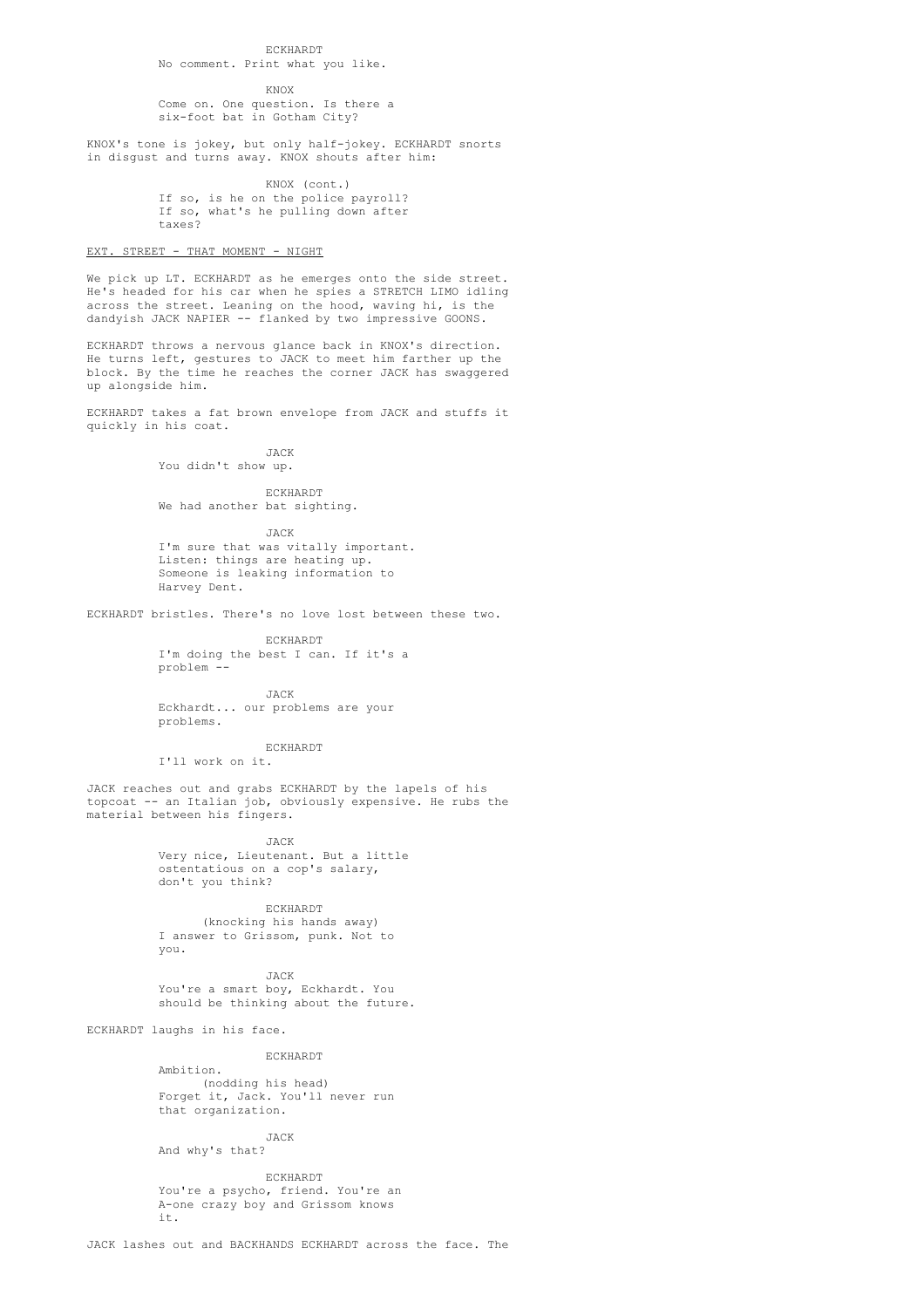fat cop, stunned, turns bright red and CHARGES JACK.

JACK claps a hand on ECKHARDT's face and shoves him back full-force. The cop sprawls on his ass in the doorway of an all-night Cuban-Chinese restaurant.

By now PATRONS are staring out of the restaurant windows. ECKHARDT is livid. His hand goes instinctively to his gun.

#### JACK Here. Use mine.

JACK pulls an automatic from his pocket and tosses it in ECKHARDT's lap. He looks down and laughs, daring ECKHARDT to pick it up -- just as the two enormous GOONS from the stretch limo appear behind him for reinforcement.

ECKHARDT wipes blood from his mouth as JACK -- an A-one crazy-boy grin on his face -- reaches down for the gun.

> JACK (cont.) It's all right, boys. Lt. Eckhardt here is a good cop. A real good cop. (pause; smiling) Inexpensive.

> > DISSOLVE TO:

### INT. GOTHAM GLOBE - CITY ROOM - DAY

Gotham city's leading tabloid daily. COPY BOYS rush to and fro; REPORTERS pound out articles on computer terminals. ALEXANDER KNOX saunters in, a sheath of typed pages in his hand, and pauses at a CARTOONIST's drawing table.

KNOX

# What have you got for me, Jerry?

JERRY holds up a cartoon: a HUMAN BAT, with an awful, fanged rodent's face, wearing a business suit. The caption at the top reads: "HAVE YOU SEEN THIS MAN?" KNOX nods in approval.

> KNOX (cont.) Nice, but... maybe a little more gore on the fangs, huh?

He pats JERRY on the shoulder, moves on. A BESPECTACLED COLLEAGUE spots him and calls out:

> COLLEAGUE Hey Knox, you got a visitor.

KNOX I'm real busy, Clark. Be a pal and dust him, okay?

COLLEAGUE This one you might want to dust yourself.

Curiosity piqued, KNOX moves toward his desk... and stops in his tracks. Propped up on the desk are a PAIR OF LEGS. The legs -- exceptionally nice ones -- are attached to a WOMAN leaning back in KNOX's swivel chair, taking a nap, her face obscured by a big outrageous hat.

#### KNOX

... Vicki Vale.

The hat tips back. VICKI VALE, her face framed by a shock of bright red hair, flashes a dazzling smile. She pulls KNOX over for a quick smooch and laughs.

> VICKI How'd you know it was me?

> > KNOX

Honey -- I would know any randomly selected square inch of Vicki Vale. (grinning) If I had a good enough hint.

He points at the oversized CAMERA BAG on his desk. It bears the monogram "V.V." VICKI catches on, makes a face at him.

> KNOX (cont.) Where the hell have you been?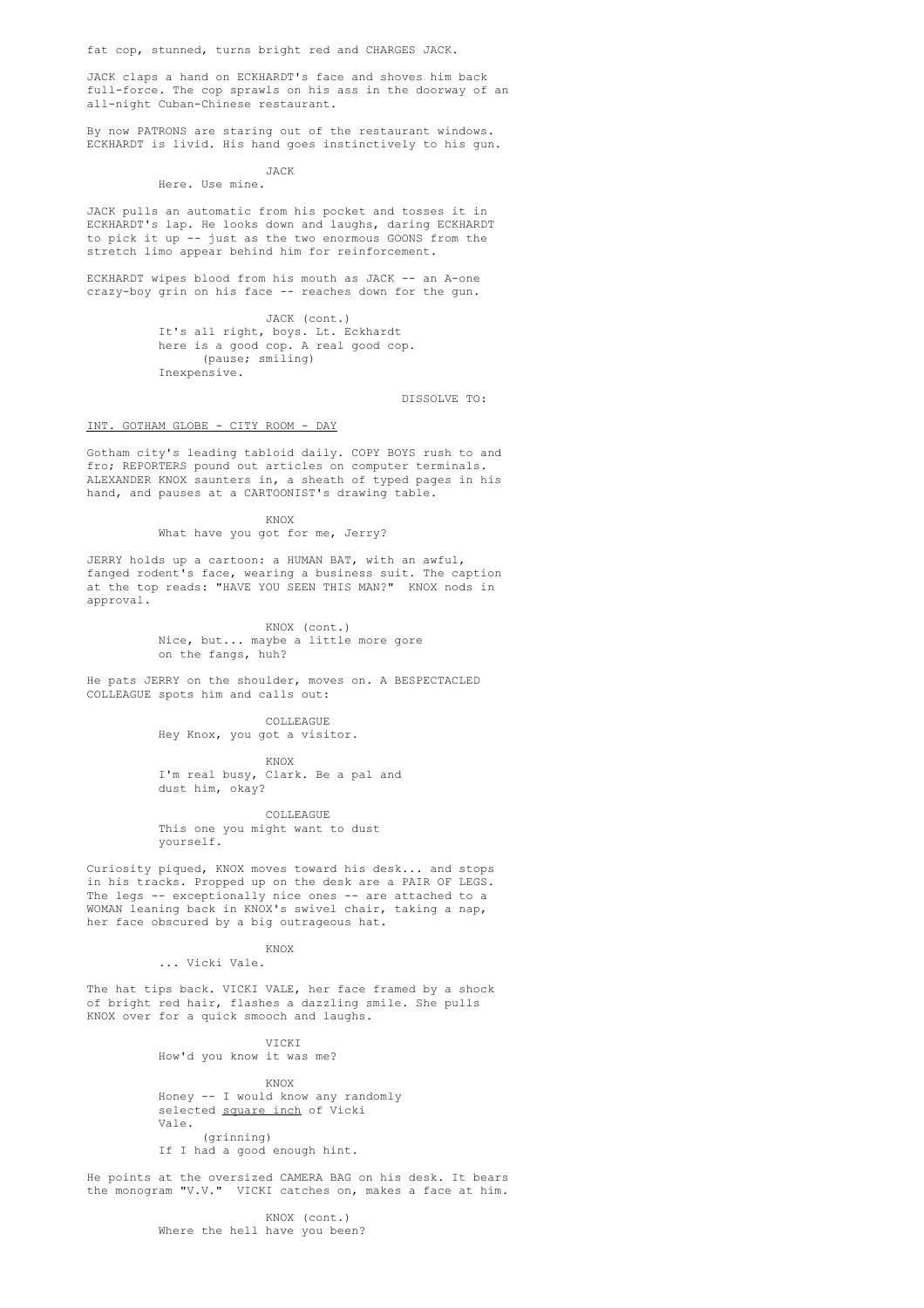# VICKI

A nice, restful vacation.

She reaches into the camera bag and pulls out a stack of glossy 8x10's: COMBAT PHOTOS from some unspecified war-torn corner of the world. KNOX leafs though them, impressed.

KNOX

God, a girl could get hurt doing this.

VICKI I do get hurt.

She unbuttons her sleeve, rolls it back to show KNOX a long fresh scar on the inside of her arm. He winces -- then points to the scar and adds, slyly:

KNOX

Got any more of those?

VICKI Nothing I'm at liberty to reveal here. What's new and hot in Gotham City?

KNOX

It's too good, Vick. We got a sixfoot bat that swoops out of the night and preys on evildoers.

VICKI

(laughing) Evildoers, huh? Big or small?

KNOX

Small so far. I mean -- they don't allow bats in boardrooms, do they.

VICKI Speaking of which... I hear the notorious Bruce Wayne is throwing a big do for the Harvey Dent campaign.

KNOX

Yeah. Hottest ticket in town. Every law'n'order freak in the city's gonna be there.

KNOX suddenly freezes. It's just occurred to him that VICKI may have a purpose in all this.

> KNOX (cont.) Wa-a-it. Vicki. You're not saying --

She reaches back into her camera bag and hands over an INVITATION. KNOX is all but panting with excitement.

> KNOX (cont.) Aw, Vicki. Vicki! (apprehensively) Got a date?

She flutters her great big eyelashes, shakes her head no. KNOX grabs her face and plants a kiss on her forehead, nearly knocking her out of the swivel chair.

> KNOX (cont.) Vicki, baby, I love you, I've always loved you. Will you marry me?

> > VICKI

(straightening her clothes)

KNOX

Well, I'm starving. Will you at least buy me a hamburger?

**VICKI** Yes, but please -- be gentle.

Overwhelmed with glee, he offers her his arm.

CUT TO:

INT. PENTHOUSE - DAY

No.

A HUGE PLATE GLASS WINDOW opens on the best view in Gotham. This spectacular penthouse suite is just one of the power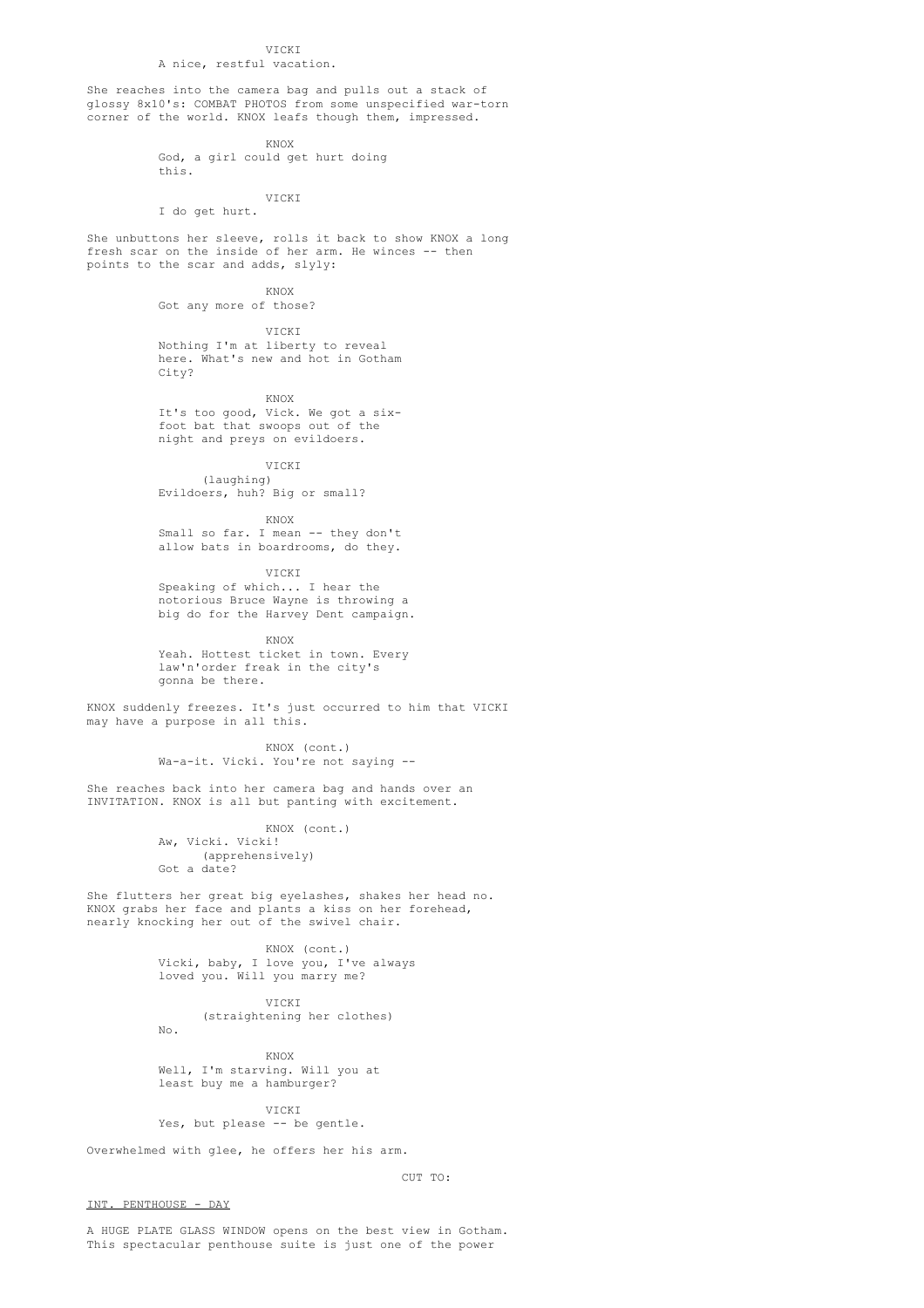perks available to CARL GRISSOM, kingpin of the Gotham City rackets, fat, fifty, and utterly without charm.

GRISSOM, behind a big broad desk, addresses his LIEUTENANTS -- a fearsome assemblage of bloodless white-collar types and few outright goons, sprawled in chairs throughout this makeshift 'boardroom.' The big boss waves a copy of the Gotham Globe -- with HARVEY DENT's face on the cover.

> GRISSOM Nine points ahead in the new poll. I don't like the way this is shaping up.

JACK NAPIER slouches in an easy chair off to GRISSOM's right, doing his trademark one-handed shuffle.

> JACK We can always pop him. -- Or pop

someone close to him.

LIEUTENANT Let's feed him to the bat.

This suggestion draws CHUCKLES from several members of the crowd. GRISSOM is unamused.

GRISSOM

He's going after our front companies. Specifically Ace Chemical. Which would tie us in with Councilman Kane, Senator Miller... on up the line. (pause) We have to clean out our files before the subpoena comes down.

LIEUTENANT How do we go? The usual fire?

GRISSOM I'm thinking break-in. Trash the office, remove the relevant documents...

JACK "Industrial espionage."

GRISSOM

That's right. And Jack -- (pause) I'd like you to handle this operation personally.

JACK has just turned up the third ace off the top of the deck. His hand freezes in midair.

> JACK ... Me?

At this exact moment, METAL DOORS slide back -- and ALICIA HUNT steps out of GRISSOM's private penthouse elevator. She's carrying a handful of SHOPPING BAGS.

> GRISSOM Hello, sweetheart. I wonder if you'd mind waiting in the other room.

ALICIA's gaze meets JACK's as she vanishes through a side door. The eye contact is not lost on GRISSOM.

> JACK Why do you need me to handle a simple break-in?

GRISSOM (emphatically) Because I want someone I can trust.

JACK bridles, but doesn't protest. Nervously, he turns the fourth card off the top of the deck. It's not an ace.

It's a JOKER -- a Joker with a neat, round, .22 calibre HOLE through its face.

> GRISSOM (cont.) We'll work out the details later. But it's got to be soon. -- All right, that's all for now.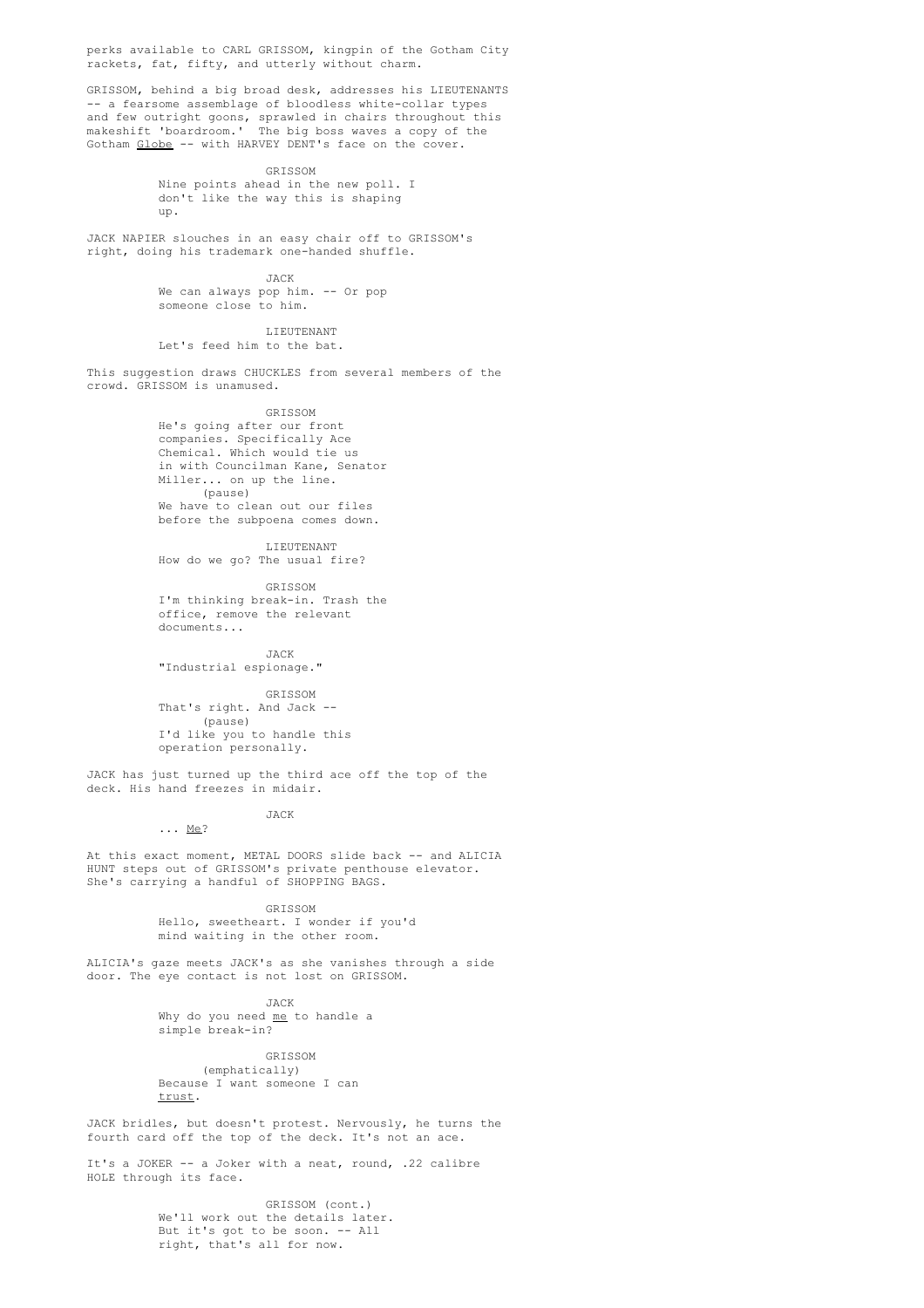GRISSOM'S CRONIES get up to go. JACK, troubled, lingers behind a moment.

> GRISSOM (cont.) You don't mind, do you Jack? It's an important job. I can't trust it to somebody who'll screw up.

JACK I understand.

GRISSOM (smiling) Jack. Don't forget your lucky deck.

JACK pockets the deck and leaves. GRISSOM sits behind the big desk and GRINS WOLFISHLY.

> GRISSOM (cont.) My friend, your luck is just about to change.

He reaches for the phone. ALICIA appears in the doorway nearby, modeling her new purchases for him. He smiles coolly at her as he speaks into the receiver.

> GRISSOM (cont.) Get me Lieutenant Eckhardt.

> > CUT TO:

# EXT. WAYNE MANOR - ESTABLISHING - NIGHT

A vast, rambling mansion on sixty wooded acres a halfhour's drive from Gotham: old money, and how. Out front, a team of red-jacketed VALETS are parking expensive cars.

### INT. BALLROOM - NIGHT

A DEALER'S HAND pushes cards out of a shoe (the card kind, not the Florsheim kind). It's casino night at Wayne Manor; the ballroom has been outfitted with roulette wheels, blackjack tables, etc., and the various members of Gotham's power elite are happily -- and legally -- throwing money into Harvey Dent's campaign kitty.

DENT himself is surrounded by a gang of political cronies, telling jokes, calling in favors. VICKI's off in another group, looking luscious, drawing compliments from big shots and envious, furtive glances from their wives. And, in a corner of the room, all alone in his cheap suit, stands ALEXANDER KNOX -- staring inquisitively up at the ceiling.

A butler, ALFRED, appears alongside KNOX with a trayful of champagne glasses. He too looks up at the ceiling.

KNOX

How high up would you say that is?

ALFRED I'd say about thirty feet, sir.

KNOX You know, if you cut your bathroom in half, you'd have my apartment.

ALFRED Which bathroom is that, air?

KNOX

The small one.

KNOX takes a drink and ALFRED moves on. A moment later, VICKI detaches herself from her little circle of admirers and hooks up with KNOX.

> KNOX (cont.) Man, I feel like Robin Leach. You actually know all these people?

VICKI Some. I am a rich bitch, remember. (pause) I'm quoting.

KNOX winces at the reminder. She smiles and takes his arm.

KNOX Yeah, I guess we move in different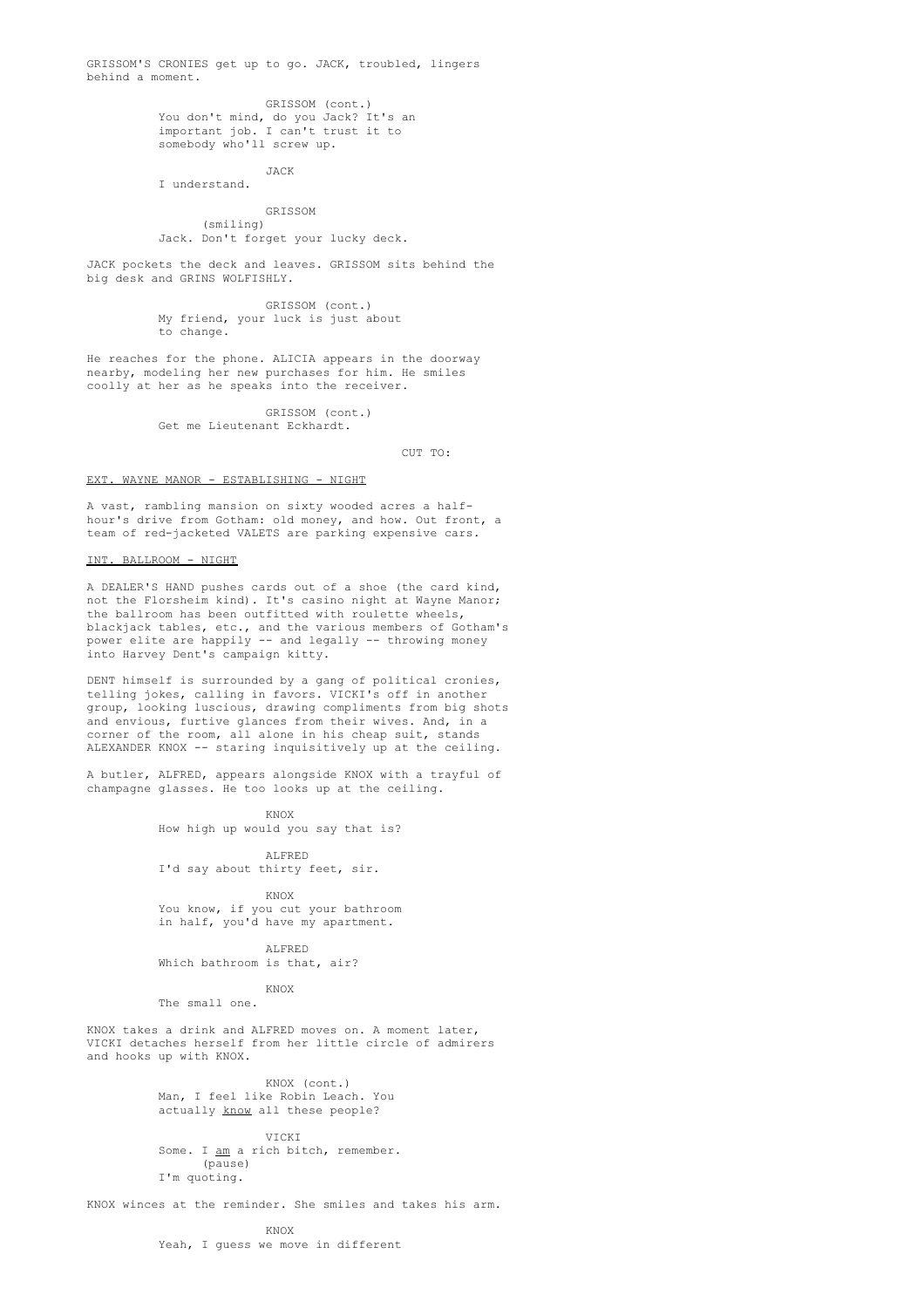circles. -- Though I did meet a one-eyed pimp last week.

# ANGLE ON JAMES W. GORDON

Gotham's Police Commissioner, a distinguished-looking gent in his late fifties. He's at a craps table, blowing into his fist. ONLOOKERS root him on as he lets the dice fly.

Snake eyes. Crapped out. GORDON passes the dice as KNOX and VICKI wander up alongside him.

> KNOX Commissioner Gordon! What do you hear from our pointy-eared friend?

KNOX puts his hands up behind his head and wiggles his fingers -- like little bat ears. GORDON groans.

> GORDON Knox, for the ninth time, and you can quote me -- there is no bat.

KNOX Aww, Commissioner. There's gotta be one honest cop in Gotham city.

HARVEY DENT is working the room. He ambles up, claps a friendly hand on GORDON's shoulder.

DENT

How's your luck, Jim?

KNOX Mr. Dent. What's your stand on winged vigilantes?

DENT exchanges a meaningful look with GORDON.

DENT

Mr. Knox, I think we have enough real problems in this city without worrying about ghosts and goblins and Halloween characters.

CUT TO:

### EXT. ACE CHEMICAL CO. ESTABLISHING - NIGHT

A NEON SIGN reads: "ACE CHEMICAL. FOR A MODERN TOMORROW." From the SIGN we pan over to a METAL SLUICE GATE -- dumping TONS of CHURNING TOXIC SLUDGE into Gotham's East River.

### INT. VAN - THAT MOMENT - NIGHT

TIGHT ON the rear-view mirror. JACK NAPIER is meticulously applying BLACK CAMOUFLAGE PAINT to his face. He could be getting ready for a date.

The van is parked outside a chain-link fence which surrounds the Ace Chemical complex.

# JACK'S POV - THROUGH WINDSHIELD

The SECURITY GUARD in a glass booth at the entrance to the parking lot. ONE OF JACK'S BOYS creeps up behind the booth and takes the GUARD out.

# INT. VAN - ON JACK

He turns the key in the ignition, shifts into first.

CUT TO:

# INT. WAYNE MANOR - NIGHT

KNOX and VICKI are taking an unauthorized tour of BRUCE's house, wandering through rooms decorated in wildly divergent motifs, eyeing an astounding collection of artworks and antiques from every corner of the world.

KNOX

My question is, where does one man get all this junk.

**VICKI** 

All over the world. They say he spends most of the year overseas - until recently, anyway.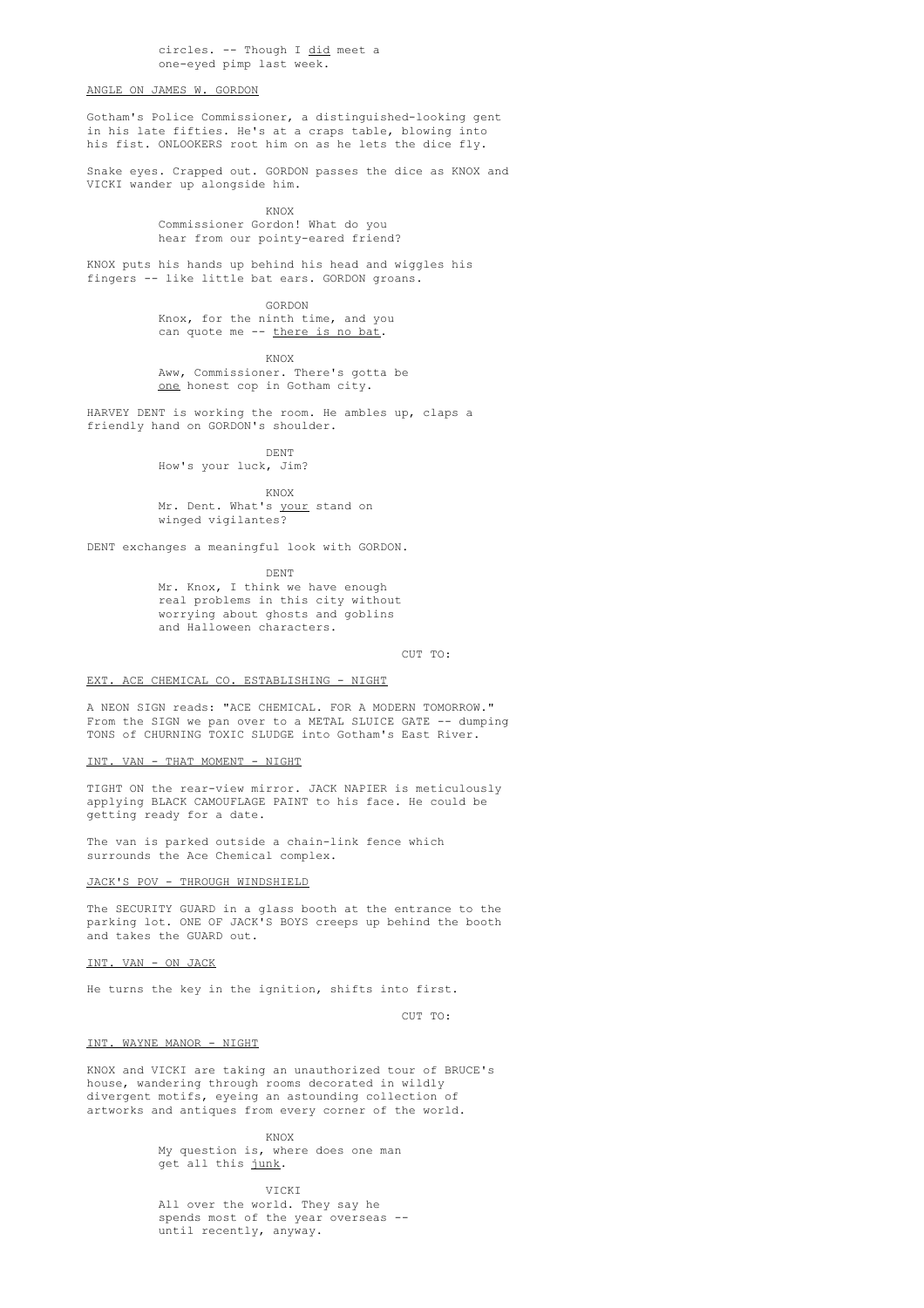# KNOX

KNOX goes goggle-eyed as they enter the LIBRARY.

# INT. BRUCE WAYNE'S LIBRARY - NIGHT

Holy shit...

# KNOX (cont.) ... We found the arsenal.

One wall is lined to the ceiling with leather-bound volumes. On the other walls hang EXOTIC WEAPONS. Halberds. Maces. Blowguns. Bolas. Thugee ropes and samurai swords... every arcane implement of death the human mind has ever devised. KNOX lets out a low whistle.

> KNOX (cont.) This guy has just gotten interesting. What else do you know?

VICKI Just what I've heard. Rich. Reclusive. Old money and lots of it.

KNOX

Likes to kill?

VICKI

(smiling) Women find him magnetic.

KNOX

I bet they like him for his big charity balls.

VICKI That, and the sweet smell of two hundred million bucks.

KNOX Well, you know me. The more they've got, the less they're worth. (scanning the room) This guy must be the most worthless man in America.

Just then, A VOICE FROM BEHIND intrudes.

BRUCE WAYNE You disappoint me. Why not the world?

KNOX turns. We get our first good look at the smiling face of BRUCE WAYNE: 32, tall, athletic, impeccably mannered... and intensely handsome.

KNOX

I assume in my usual charming manner I've just insulted the host. (extending a hand) Alexander Knox.

BRUCE

Bruce Wayne. -- I've read your work. I quite like it.

KNOX

Great. Give me a grant.

BRUCE I might consider it if you introduce me to Miss Vale.

KNOX blinks at VICKI. BRUCE already seems to know who she is. KNOX shrugs and forges bravely ahead:

> KNOX "This is Miss Vale." -- That felt redundant.

> > **BRUCE**

(to VICKI) You're just back from Corto Maltese. I saw your combat photos. Quite a departure for you.

**VICKI** That's intriguing. They haven't been published yet.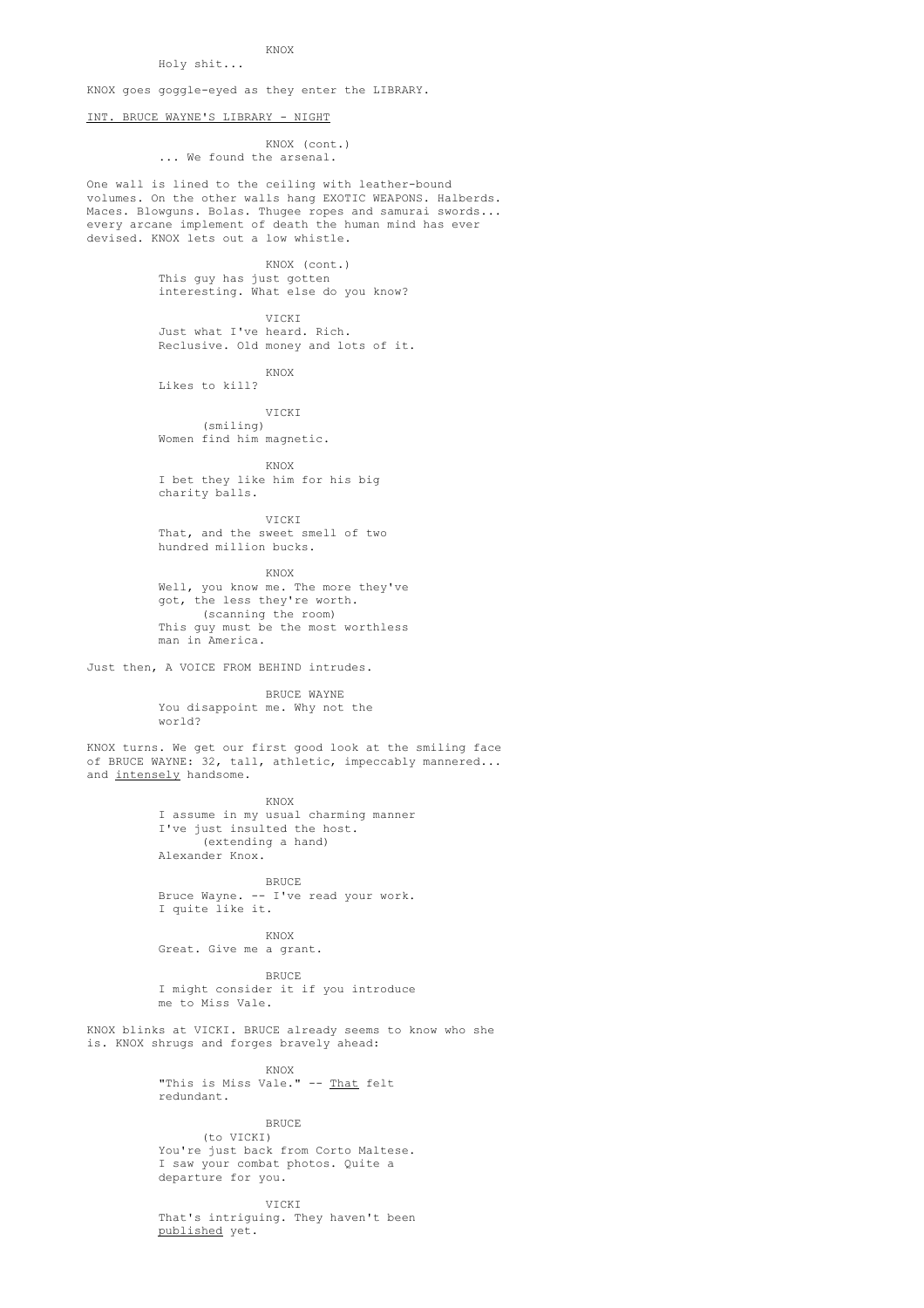BRUCE smiles and ignores the implied question.

#### BRUCE

# ... You have an extraordinary eye.

He's laying on the charm now. KNOX, his territorial instincts aroused, pipes up:

KNOX

Some people think she has two.

VICKI shoots KNOX a sidelong glance:

VICKI Don't mind my friend. He's a little nervous tonight.

KNOX, chastened, calls off the dogs and sizes up his competition. BRUCE is charming, all right, but there's something formal, maybe even calculating about it -- he could be reading his clever remarks off cue cards. It's almost as though he's an actor doing a brilliant imitation of charm.

This is a man who thinks three moves ahead. KNOX doesn't like him. But VICKI -- who's used to seeing male charm turned on and off, at will -- doesn't seem to mind at all:

> VICKI (cont.) This is an amazing house. I'd love to shoot it sometime.

> > BRUCE

I don't... seek publicity. -- Will you be staying in Gotham for a  $while?$ 

VICKI As far as I know.

**BRUCE** Good. Then with any luck we'll run into each other.

Suddenly ALFRED, the butler, appears in the doorway behind them. He clears his throat. BRUCE turns.

ALFRED

Excuse me, sir. Commissioner Gordon was compelled to leave -- very unexpectedly. He asked me to convey his regrets.

BRUCE Thank you, Alfred. (to VICKI) I hope you'll excuse me. It was a great pleasure meeting you. (to KNOX) And you.

Without bothering to shake hands BRUCE does a sharp 180 and strides hurriedly out of the room.

> KNOX I know the rich are different, but that guy is real different.

VICKI, staring off after BRUCE, doesn't seem to hear him.

KNOX (cont.) Hello? Vicki?

VICKI

Oh. Sorry. I was thinking.

KNOX What were you thinking?

**VICKI** Yum, yum.

KNOX Well, he must like the way he looks. He's got a mirror in every room.

And indeed, the two of them are standing before an enormous WALL MIRROR, eight feet wide, running from floor to ceiling.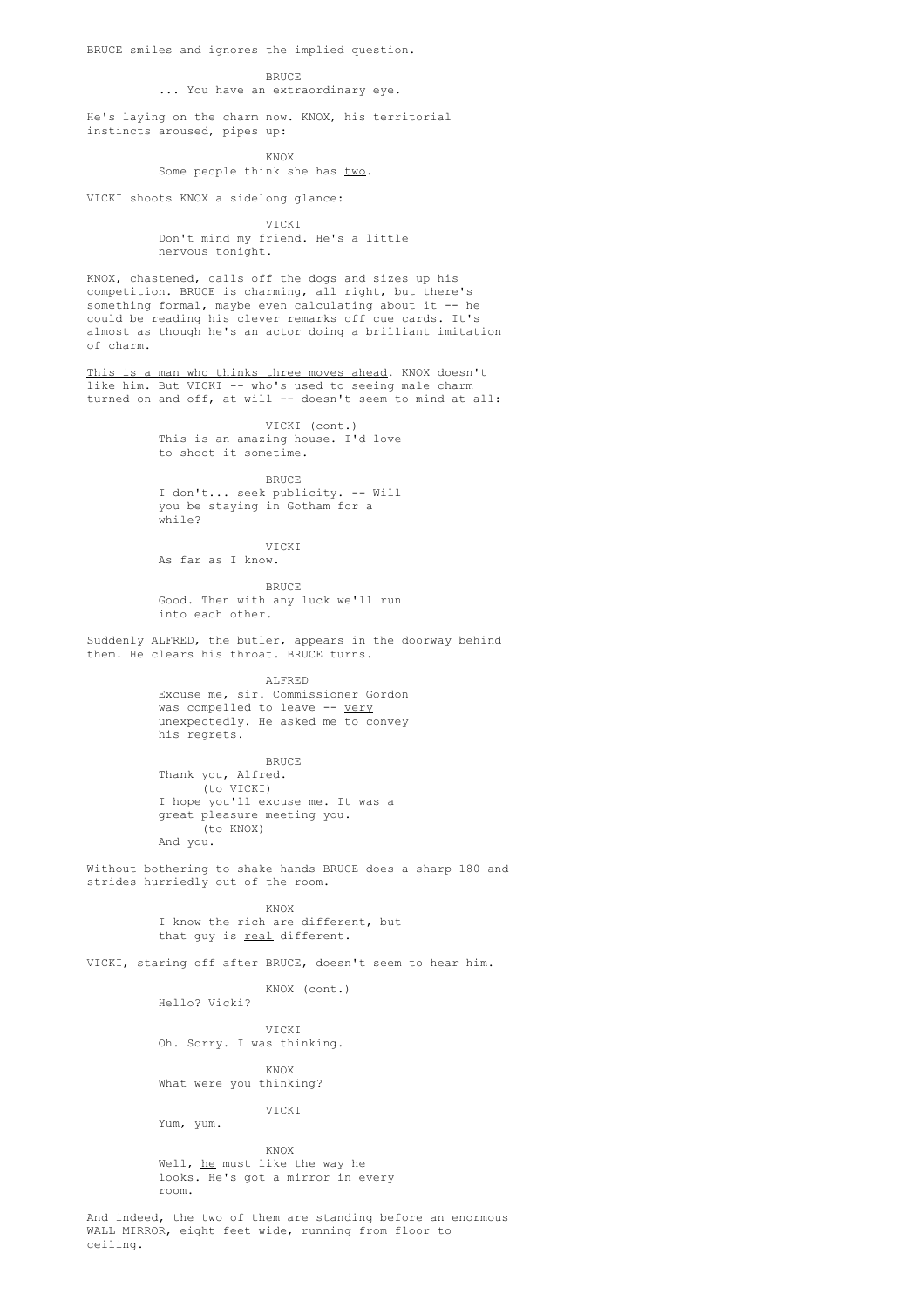**VICKI** I get it. Bruce Vain.

She pokes KNOX. He groans at the dumb pun. And suddenly we

CUT TO:

# REVERSE ANGLE - THROUGH THE MIRROR

looking DOWN ON KNOX and VICKI -- THROUGH ONE-WAY GLASS - as they continue to chat. Behind the mirror... recording everything that happens in the room... is a small, silent, state-of-the-art SURVEILLANCE CAMERA.

# CLOSEUP - VIDEO MONITOR

showing KNOX and VICKI in the library. CAMERA PULLS BACK to reveal that the screen we're watching is only one in a whole vast bank of video monitors. From this control center, we can see everything that's happening in the house.

Now we ZERO IN on a single screen: GUESTS moving backward, with exaggerated speed, as a videotape REWINDS.

At the panel, BRUCE WAYNE hits a button. And now we see COMMISSIONER GORDON talking to a uniformed POLICEMAN.

> PATROLMAN .. anonymous tip. Tonight. The Ace Chemical Company.

> > GORDON

(obviously agitated) Good Lord, it we could put our hands on Jack Napier... Why wasn't I told about this? Who's in charge of  $the = -$ 

PATROLMAN

Lt. Eckhardt, sir.

GORDON Eckhardt. Oh my God...

And suddenly COMMISSIONER GORDON is grabbing for his coat. The monitor goes black. BRUCE reaches up, loosens his tie.

CUT TO:

### EXT. ACE CHEMICAL CO. - PARKING LOT - NIGHT

UNMARKED POLICE CARS are pulling into the lot, headlights off. ECKHARDT circulates among his ARMED SWAT TEAM, handing out xeroxed copies of a PHOTOGRAPH.

The PHOTOGRAPH is a full-face shot of JACK NAPIER.

ECKHARDT Shoot to kill.

### INT. ACE CHEMICAL - FILE ROOM - NIGHT

SPARKS FLY. A SAFECRACKER, in welder's mask, trains a blowtorch on the office safe. Behind him, JACK'S HOODS are at work on the filing cabinets.

The SAFECRACKER kills his blowtorch and opens the metal door of the safe, giving JACK a good look at its contents:

SAFECRACKER

... Empty.

HOOD I Just like the file cabinets.

HOOD TT I don't get it. If this place is cleaned out already, what do we need five men?

JACK shakes his head. His boys are antsy, ready to mutiny. By now it's depressingly obvious: they've been set up.

Then, as if they needed any proof -- a SIREN blares outside.

EXT. ACE CHEMICAL - NIGHT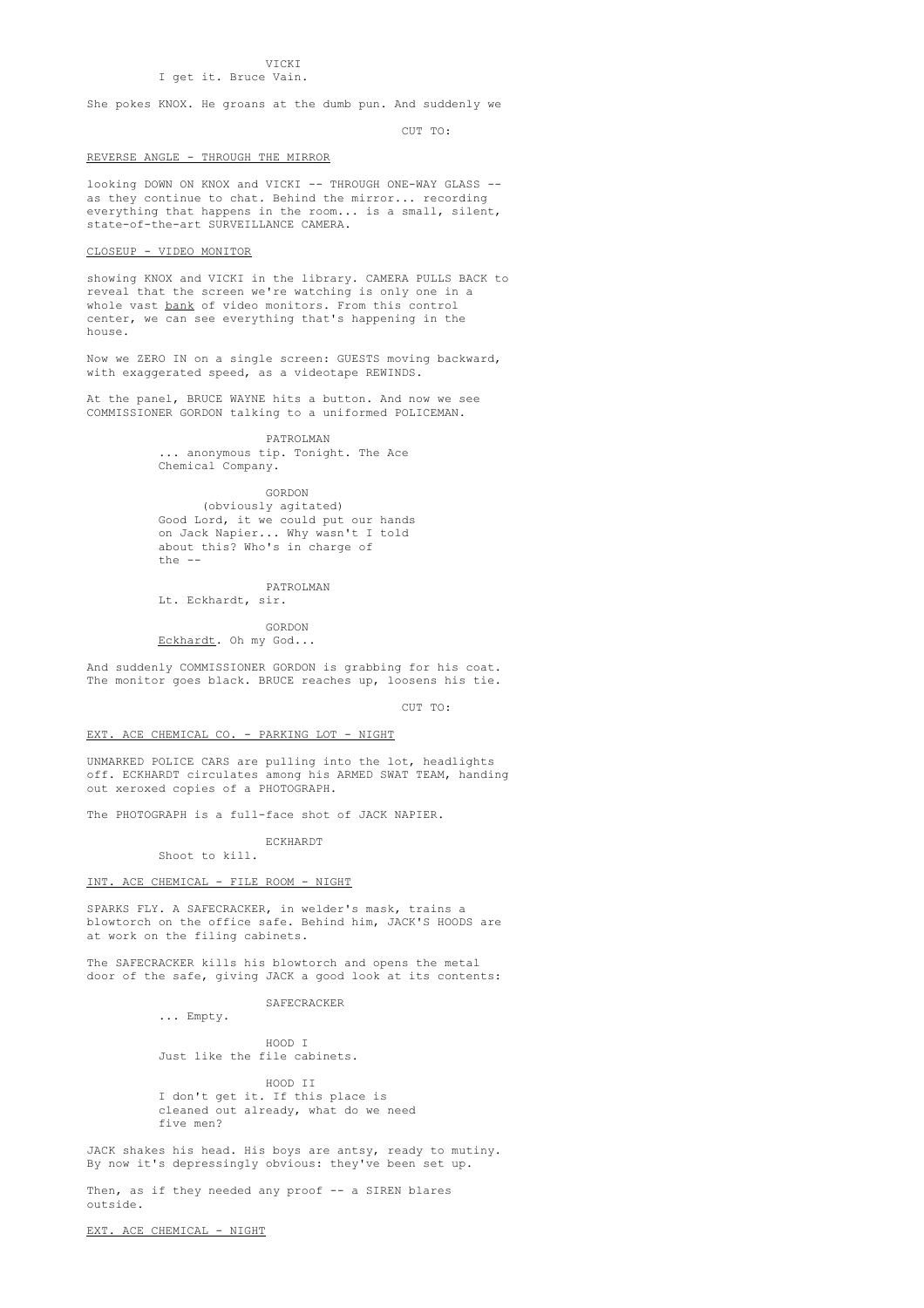ECKHARDT'S SWAT TEAM goes wide-eyed as a CONVOY OF POLICE BLACK-AND-WHITES roars into the Ace parking lot. UNIFORMED COPS pile out of their squad cars, relieving the SWAT TEAM. ECKHARDT goes livid as COMMISSIONER GORDON approaches.

> ECKHARDT What are you trying to do, blow the collar?

GORDON (to SWAT TEAM) You men are dismissed. We'll take over from here. (to UNIFORMED COPS) Any man who opens fire on Jack Napier... will answer to me.

ECKHARDT tries to slink off. GORDON grabs him roughly.

GORDON (cont.) You. Stick around.

### INT. ACE CHEMICAL - THAT MOMENT

Freeze!

JACK and his HOODS ducking out of the office. It's two stories above the refinery floor, accessible by a network of steel ladders and CATWALKS running between the walls.

Down below, a CORRUGATED METAL DOOR begins to rise. COP

One hood goes into a crouch and OPENS FIRE. Half of his colleagues dive back into the office, looking for a rear exit. The others take off across the CATWALKS.

# ANGLE ON GORDON

standing in the doorway as his MEN rush into the building and take their places behind heavy machinery. SHOTS RING OUT as the HOODS scatter.

> ECKHARDT (snidely) Nice work, Commissioner.

GORDON I'm in charge here. Not Carl Grissom.

#### INT. HALLWAY - THAT MOMENT

TWO HOODS run down a tiled corridor in the office section of the complex. They're almost at the end of the hall when a CAPED BLACK SHADOW steps into their path.

It stands there, motionless. EXTENDS ITS ARMS -- like giant WINGS -- revealing the yellow-and-black insigne on its massive chest. BATMAN.

One millisecond later, the shocked HOODS are racing back in the opposite direction.

THE BATMAN flings a handful of STEEL BALL-BEARINGS across the tiled floor. HOOD I tumbles to the floor and lands hard, losing his breath. HOOD II rolls and pulls a GUN.

BATMAN hurls a BOOMERANG -- its edges scalloped, like a bat's wing. HOOD II finds his gun hand PINNED TO THE WALL by the twin prongs of the BATARANG.

THE BATMAN strides briskly toward them, businesslike, taking his time. He grabs a handful of HOOD I's hair, lifts his head off the floor, KNEES HIM IN THE FACE.

He turns to the petrified HOOD II. CHROME-STEEL TALONS spring out of his fingertips. He strolls past HOOD II, reaching out casually to give him a QUICK NICK on the chin.

HOOD II slumps against the wall, unconscious.

### ANGLE ON JACK

down on the floor, racing along a wall, THROWING SWITCHES - anything to create a diversion. With every switch he throws, ANOTHER GIGANTIC MACHINE roars to life. CENTRIFUGES SPIN. HUGE POLYMER EXTRUDERS spit out thick strands of plastic gunk. OVERHEAD CHEMICAL TANKS rotate into place over giant basins.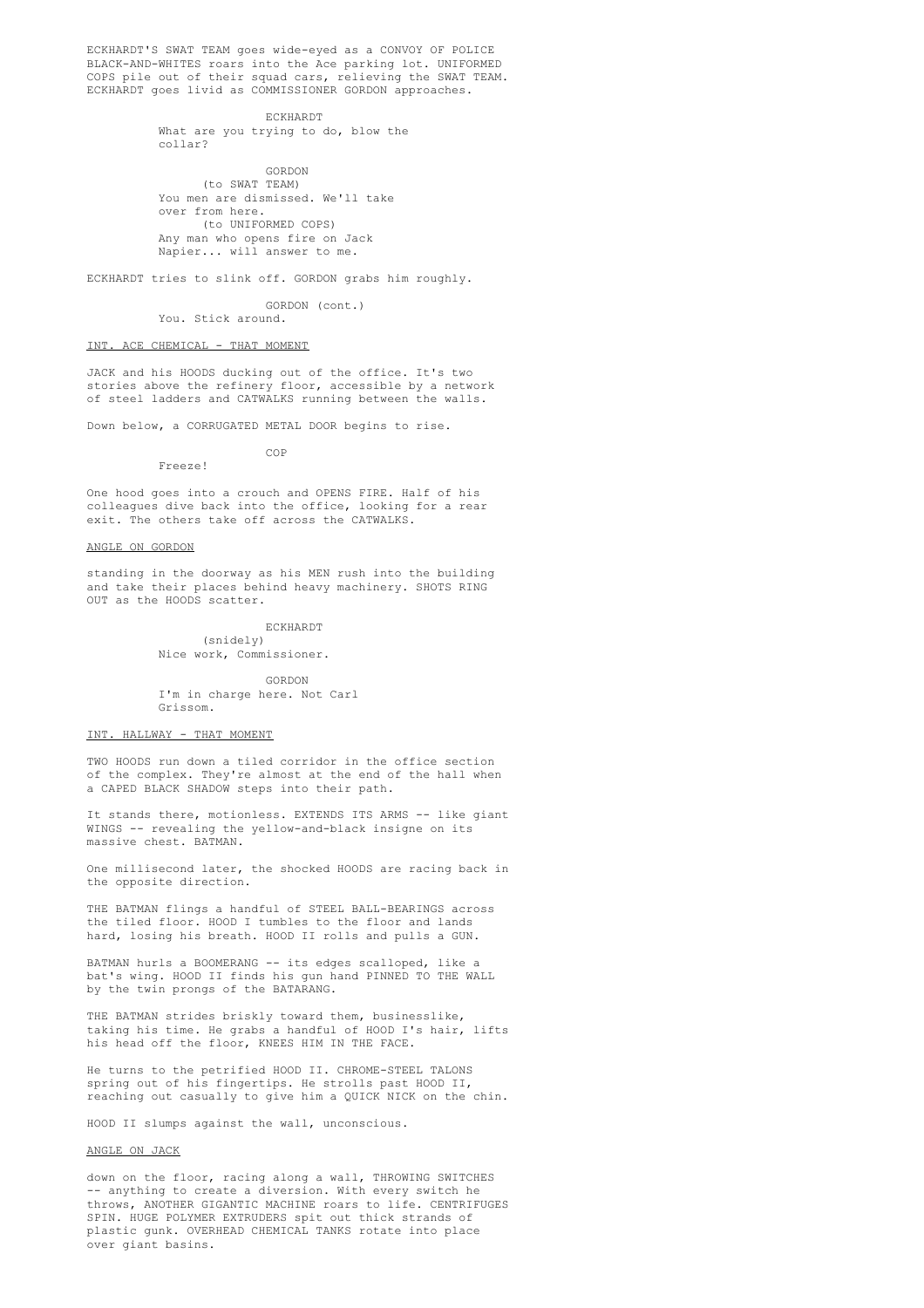JACK SEES a squad of COPS on his tail, moving from machine to machine, keeping covered. He SHOOTS AND RUNS.

### ANGLE ON CATWALKS

BLASTING AWAY, HOODS III and IV scuttle across the elevated walkways, keeping down, avoiding police fire. One of them starts up a vertical ladder leading to the next catwalk up.

BATMAN plunges past on the end of a rope. A BLACK-GLOVED HAND snatches at HOOD III's collar as he climbs and YANKS HIM CLEANLY OFF THE LADDER. They drop to the lower catwalk.

HOOD IV gapes. He LEVELS HIS GUN at BATMAN, who stands his ground, holding onto the rails of the catwalk for support. A bullet hits him squarely in the chest. He does not fall.

HOOD IV turns and scrambles. BATMAN goes to his belt for a miniature SPEAR GUN. He points it at HOOD IV and FIRES... planting a BARBED HOOK in the HOOD'S LEG.

#### ANGLE ON COPS

staring up in utter disbelief at the action on the catwalk.

COP

LOOK!

GORDON My God... it's him.

### ANGLE ON CATWALK

HOOD III, on his feet now, charges BATMAN from behind. BATMAN -- not even turning to face him -- DROPS HOOD III with an ELBOW. Now he has a HOOD on either side.

He takes a STEEL BILLY CLUB from his belt, whips it once through the air. It telescopes out into a FOUR-FOOT STAFF.

Like a drum majorette from hell, he WHIRLS THE STAFF as the HOODS CONVERGE on him. HOOD III takes a debilitating JAB UNDER THE JAW. BATMAN SPINS on his heels and SLAMS THE STAFF into HOOD IV's BACK -- knocking him OFF THE CATWALK to the factory floor forty feet below!

#### INT. ACE LOADING BAY - THAT MOMENT

JACK spots a possible out. He hits a button on the wall; STEEL DOORS RISE to reveal ACE CARGO TRUCKS in the parking lot outside. Beyond the trucks... AN ARMY OF COPS waiting for JACK to make his move.

No go. He turns. Behind him, other cops -- the inside team -- are rushing at him in full riot gear. JACK ducks behind a forklift and darts into the adjacent room.

### INT. CHEMICAL SUPPLY ROOM - A MOMENT LATER

JACK sprints through the room, firing FOUR SHOTS at the metal CHEMICAL TANKS on the wall. TOXIC CHEMICALS gush out onto the floor in streams. The streams run together... begin to SMOKE and SIZZLE.

COPS RIGHT BEHIND HIM. JACK can't resist taking one last pot-shot at a FIFTH CHEMICAL TANK.

AN EXPLOSION knocks him off his feet.

#### INT. FACTORY FLOOR - A MOMENT LATER

COPS LOOK ON IN PUZZLEMENT as a RIVER OF CHEMICALS courses out into the main refinery. A second later, they go UP IN FLAMES. A WALL OF FIRE bisects the factory floor.

JACK RACES ALONG behind the spreading wall of flame. The cops can't see him now. He ducks behind a huge machine, hits a switch -- and SLUICE GATES OPEN. CHEMICAL SLUDGE begins to churn. A big HOLE IN THE WALL appears as a gate opens on the East River. It's the waste dump!

Up on the catwalk, BATMAN has a perfect view of JACK. If JACK can just sprint through the flames without getting shot, he'll make it to the river. BATMAN hooks a rope to his Batarang, FLINGS IT at a catwalk across the floor.

JACK bolts. BURSTS THROUGH the wall of fire. And just as he does --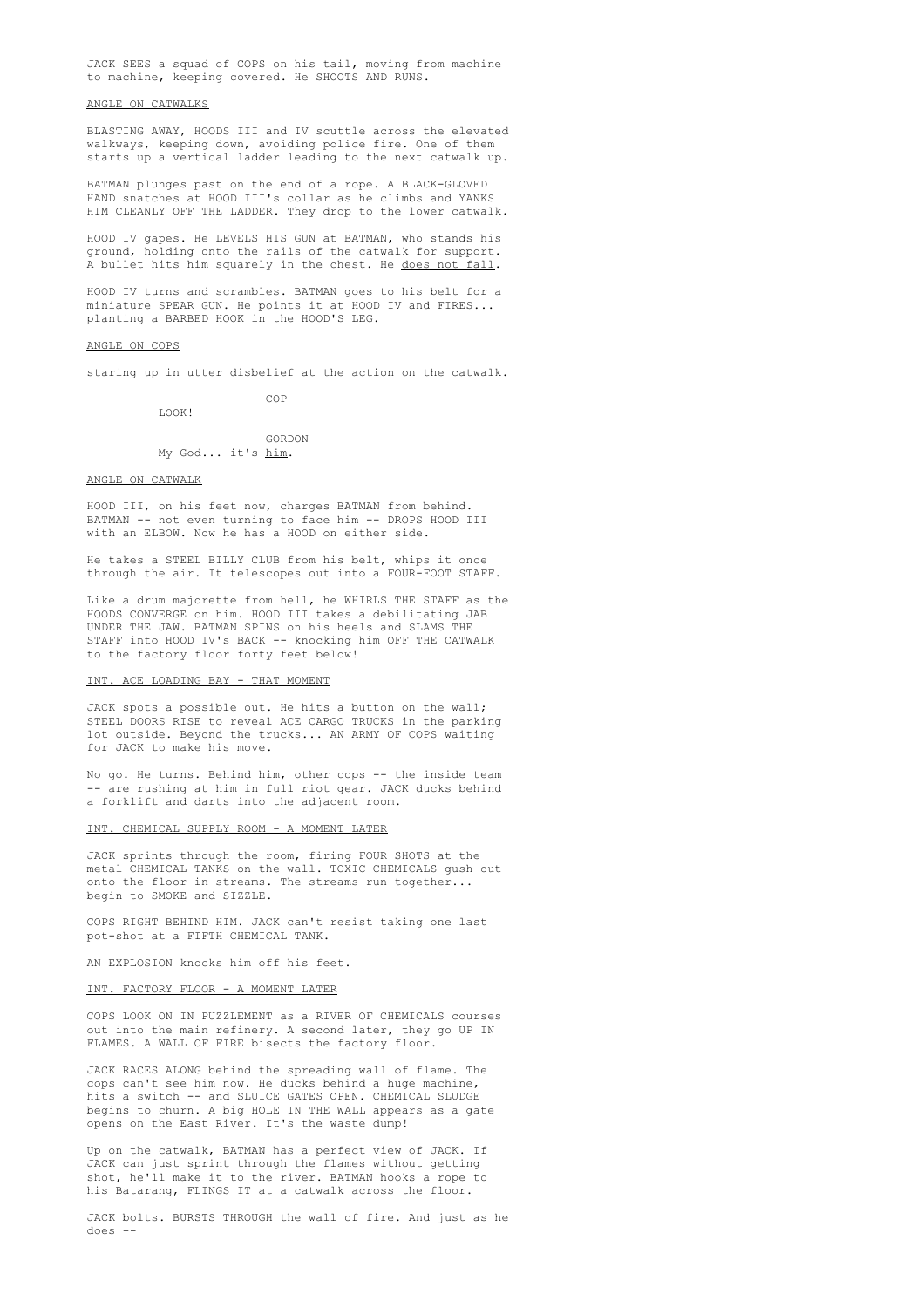BATMAN leaps off the catwalk and swings down toward him! His foot catches a THIRTY-FOOT ROLL of plastic, six feet in diameter, one of several standing upright on the floor. The plastic roll DROPS into JACK's path, BLOCKING HIS EXIT.

An instant later, BATMAN lands on top of JACK. Wraps an arm around his throat and RAISES his free hand. DRUG-TIPPED STEEL TALONS appear. But before he can paralyze JACK...

#### VOICE HOLD IT!

In all the ruckus, HOOD V has managed to circle back behind the heavy machinery. Now he's got a GUN pointed DIRECTLY AT COMMISSIONER GORDON'S HEAD.

# HOOD V

Let him go or I'll do it.

BATMAN releases JACK and stands back. JACK chuckles to himself: what loyalty. Then, with plenty of time, he strolls across the floor to a Jacob's ladder mounted on the back wall... and BEGINS TO CLIMB toward the catwalks.

All action stops. BATMAN doesn't move. The COPS don't move. HOOD V stands there sweating, his gun hand shaking as he waits for JACK to climb safely out of shooting range.

ECKHARDT's pig-like eyes glisten. His hand drops to his side. He's half-tempted to pull a gun and get the Commissioner plugged.

### ANGLE ON JACK

at a crouch, groping his way along the rail of the catwalk. He reaches a paneled glass window propped open by a supporting rod. It's a forty-foot drop to the swirling black currents of the East River... and freedom.

He's about to climb out when his eye falls on a .38 AUTOMATIC -- which lies, abandoned, on the gridwork floor of the catwalk mere yards away.

### ANGLE ON FACTORY FLOOR

The HOOD, one arm around GORDON. With his gun at the Commissioner's temple, he backs slowly toward the door.

> HOOD V Nobody makes a move. We go out clean.

JACK'S VOICE

ECKHARDT!!

ALL EYES TURN to the catwalk overhead, where JACK stands poised with the .38 in his fist. A SINGLE SHOT drops ECKHARDT cleanly.

The moment's distraction is all BATMAN needs. He hurls a NINJA WHEEL -- a small, ratcheted, razor-sharp disc -- at the FOREARM of HOOD V. One jerk of a thin filament WIRE - a sudden SHRIEK -- and GORDON IS FREE.

The THUG lurches forward. His GUN DROPS to the floor, DISCHARGING ACCIDENTALLY.

AN UNGODLY HOWL OF PAIN echoes out from the catwalk above. JACK REELS and STAGGERS, his hands CLUTCHING AT HIS CHEEKS. BLOOD GUSHES from between his fingers.

### JACK NAPIER HAS BEEN SHOT THROUGH THE FACE.

A YOUNG COP, unnerved by the sight of JACK's agonized pirouette, draws his gun and OPENS FIRE.

GORDON

 $NQ$ !!

But the bullet has caught JACK in the arm. He spins, totters to the edge of the catwalk... and TOPPLES OVER. The COPS look on helplessly as JACK plunges TWO STORIES DOWN into a CATCH BASIN full of BUBBLING TOXIC WASTE, SCREAMING ALL THE WAY.

> GORDON (cont.) Goddammit, we had him. We --

And suddenly, with JACK out of the picture, all attention focusses on THE BATMAN. COPS reach for their guns, circle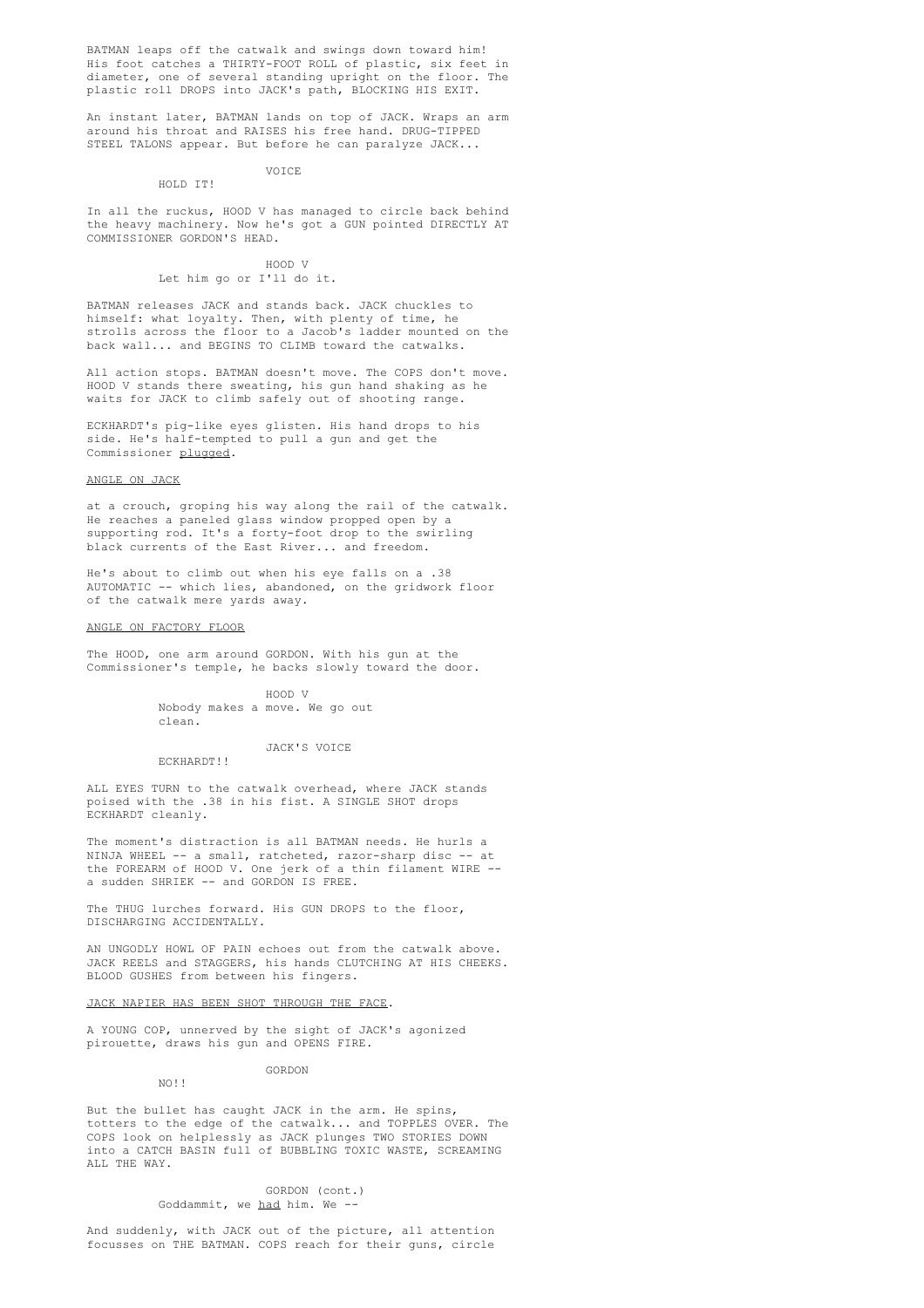warily around him. Cornered now, he backs off slowly, HANDS ON HIS BELT.

### GORDON (cont.) Hold it right there, Mister.

THE BATMAN raises his hands in a gesture of surrender. Then - as the COPS advance -- he flicks TWO TINY CAPSULES onto the factory floor.

A BLINDING FLASH OF LIGHT. COLORS BURST in a wild pyrotechnic display. COPS stumble backwards, momentarily dazzled, as a THICK WALL OF BLACK SMOKE conceals BATMAN from view.

A TINY GRAPPLING HOOK rockets out of the dense curling cloud and CATCHES on a catwalk overhead.

COP

LOOK!

The COPS are firing wildly into the smoke. But it's too late. At the end of a cord, THE BLACK MAJESTIC FIGURE OF THE BATMAN whips upward, rising out of the smoke like an avenging angel -- and DISAPPEARING into the shadowy heights, safely out of range.

> GORDON HOLD YOUR FIRE!

> > COP

# ... Who is this guy?

GORDON I don't know, but he's one hell of a showman.

CUT TO:

### EXT. ACE CHEMICAL CO. - THAT MOMENT - NIGHT

A BLACK SHADOW scurries across the roof. From the illuminated sign with its neon ace, WE PAN DOWN past the chemical sluice to a SECOND ACE... a card from JACK's lucky deck, pierced by a neat, round bullet hole, bobbing on the oily surface of the foul, polluted river.

As deadly toxins gush forth, OTHER CARDS from the deck swirl past: a nine. A deuce. A queen. And finally, a JOKER -- SHOT CLEANLY THROUGH THE FACE.

A BONE-WHITE HAND BREAKS THE SURFACE as we

SHOCK CUT TO:

# INT. GOTHAM GLOBE - CITY ROOM - DAY

A BANNER HEADLINE on the late edition of the Globe: "BAT MAN FOILS ROBBERY. WHO IS MASKED VIGILANTE?"

Behind the newspaper, feet propped up on his desk, is a jubilant KNOX. He's on the horn to COMMISSIONER GORDON.

KNOX

Commissioner. Do us both a favor. Don't tell me some lie you'll have to retract later.

CLICK. KNOX grins, lowers the paper, finds himself looking up at the smiling face of VICKI VALE.

> KNOX (cont.) Vick! Looks like our friend the bat is getting ambitious. -- Why the dopey grin?

VICKI Guess who's got a date with Bruce Wayne.

KNOX Bruce Wayne? Date? He called you up and asked you for a date?... Shit. (shouting) HEY MIRANDA! C'MERE! (to VICKI) I want you to pay close attention to this. Miranda -- tell my friend here what you told me about Bruce Wayne.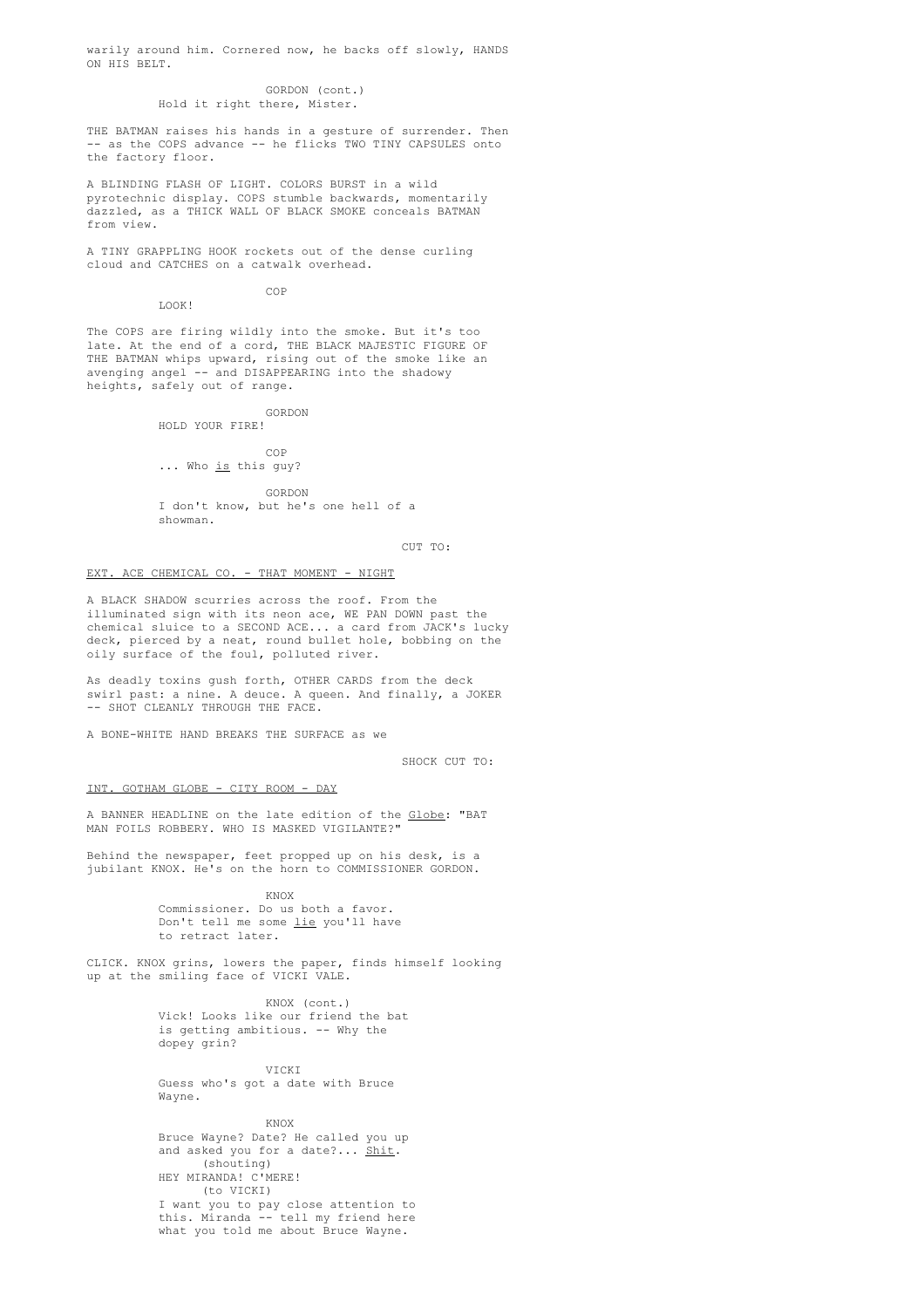A SUPERANNUATED SOUTHERN BELLE toddles over. MIRANDA REITZ, 60, is the society editor of the Globe.

> MIRANDA You mean Mister One-Nighter?

> > KNOX

Yeah. "Mister One-Nighter." (to VICKI) Because that's the average length of his relationships with women.

MIRANDA The current record is almost two weeks. That cover girl -- what's her name? You must've shot her, Vicki --

KNOX

Tell her about the peanuts.

VICKI

KNOX Yeah. Peanuts. Which is how he goes through women.

MIRANDA Like Planter's Peanuts.

Peanuts?

VICKI is about to break out into helpless giggles.

VICKI

Plain or roasted? (standing up) Alex, I'm very flattered that you've gone out and done all this research.

KNOX

Why? (blushing suddenly) Aw, come on, Vicki, I'm a reporter. I'm curious. I do this for a living. -- What'd you tell him?

VICKI I told him yes.

KNOX fumes. VICKI shakes her head and laughs. She takes KNOX's face in her hands, plants a kiss on his forehead.

> VICKI (cont.) You're awfully sweet to be concerned, but it's really not necessary. I'll call you, okay?

She exits. KNOX stands there looking poleaxed.

KNOX ... What was that?

MIRANDA That was one of the most gracious fuck-yous it's ever been my pleasure to watch. -- What a nice girl.

KNOX, totally flustered, sighs and sinks into his chair.

KNOX Miranda, I'm busy. Go be productive.

CUT TO:

EXT. COASTLINE - DAY

A CABIN CRUISER slices through the waves. In the distance, closer to the shore, we see a throng of SAILBOATS.

EXT. DECK - YACHT - DAY

BRUCE's forty-foot cabin cruiser, aptly christened "DIE FLEIDERMAUS." BRUCE and VICKI are on the deck, in chairs, soaking up sun, gazing off at the sailboats.

> VICKI Do you sail?

BRUCE Too much work. I'm not really the physical type. -- Thank you, Alfred.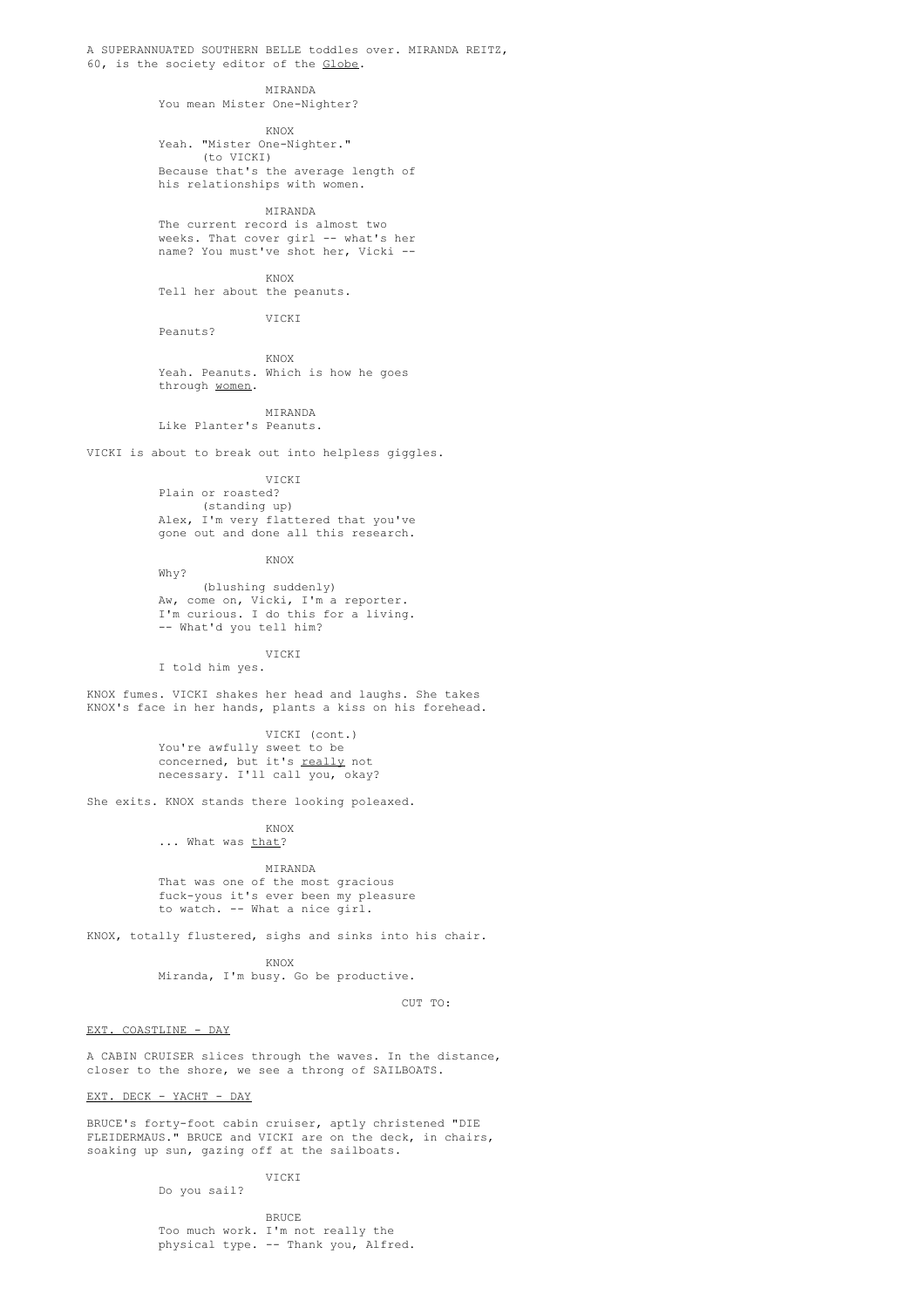ALFRED has just appeared from belowdecks with a tray of drinks for BRUCE and VICKI. VICKI watches as BRUCE reaches for his glass. His forearm looks like a thin layer of skin over braided telephone cables.

> VICKI You do a very convincing imitation. (sipping her drink) Mm, this is tasty. What's yours?

He smiles, slides the drink over toward her, gestures for her to try a sip.

VICKI (cont.)

... Ginger ale?

BRUCE

Two drinks and I start swinging from the rooftops. (beat) Tell me, Vicki. There's something

I'm very curious about. What took you down to Corto Maltese?

VICKI

... I guess I needed a change.

BRUCE You were one of the most successful magazine photographers in the city. Everyone wanted you.

VICKI

Have you ever been to Corto Maltese?

BRUCE Not since the shooting started.

VICKI

We went there once when I was little. I played on the beach. And at nights -- they had a band -- I danced with my father on the hotel patio. (shrugging)

That was Corto Maltese. When the war broke out I had to go back. And I promised myself that this time... I wouldn't look away.

**BRUCE** What did you see?

VICKI

... Terror.

The conversation is getting rather intense -- at both ends. VICKI seems to have hit some weird chord within BRUCE.

**BRUCE** 

There's terror everywhere. Some types are just more -- familiar than others.

For a moment BRUCE seems to be drifting back into his familiar 'preoccupied' mode. VICKI laughs apologetically.

> VICKI I'm sorry. I didn't mean to -- I know it all seems a million miles away, out here on the water, with all this --

BRUCE Insulation?

VICKI is momentarily stuck for a reply. In some way she can't quite grasp, he seems to be challenging her.

> VICKI Bruce, really, when I say these things I don't mean to criticize you.

BRUCE I think you see things very clearly.

VICKI I'm happy to talk about something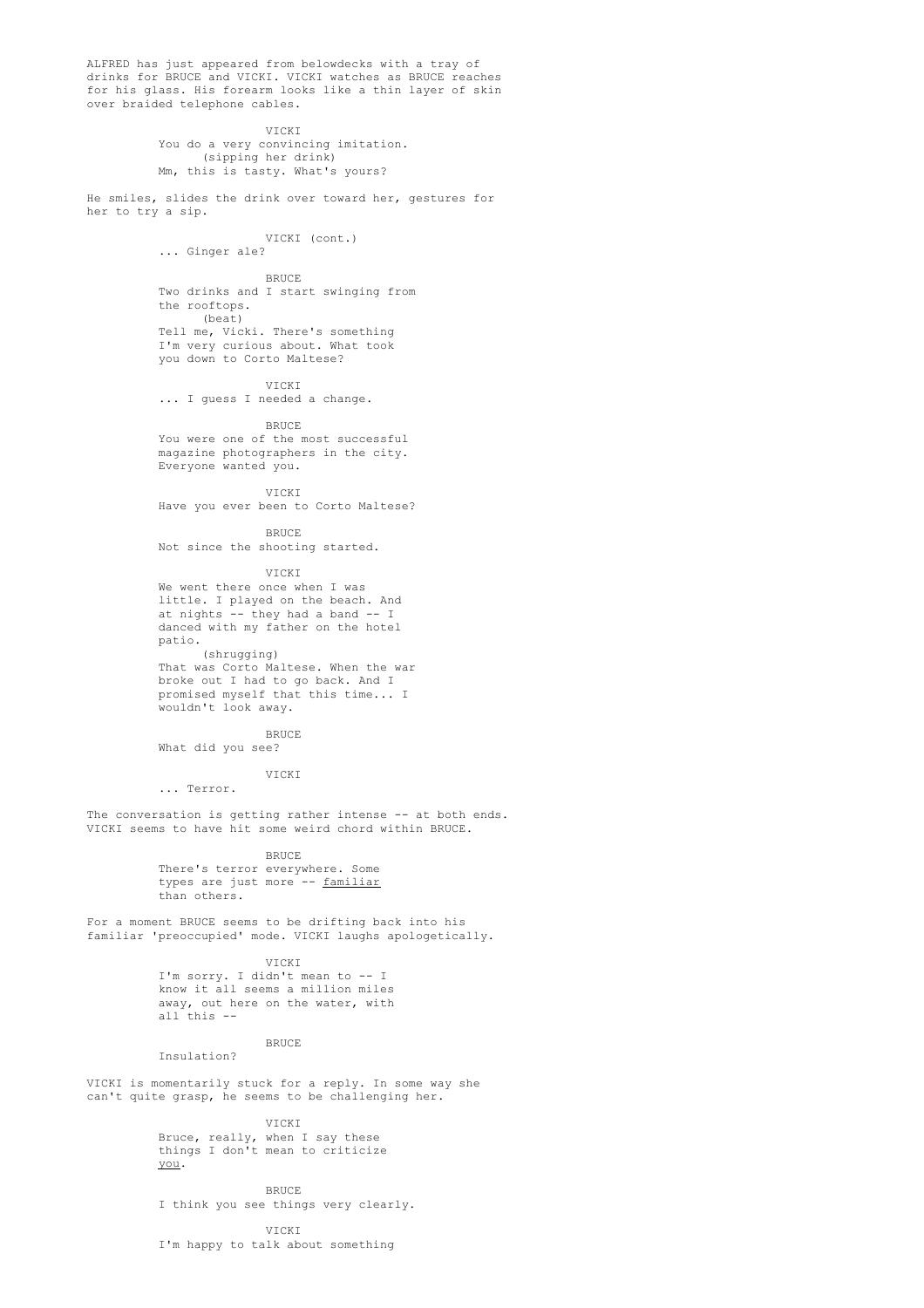#### **BRUCE**

(smiling) Do you assume that if I know you better I won't like you as much?

VICKI starts laughing. BRUCE is a notorious womanizer, but if this is a come-on, it's like no come-on she's ever seen.

### VICKI

I'm sorry, Bruce, I have to ask. Are you like this with the other women you know? -- Because I just can't seem to get a handle on this conversation.

# **BRUCE**

(taking her hand) Vicki, if I say anything cryptic, or... ambiguous, I think you should put the most flattering possible interpretation on it. Because even if it doesn't sound that way... that's how I'll mean it.

Bingo. The guy's a chessplayer, but on the other hand he's also rather touchingly, almost childishly, sincere. Before she knows it, VICKI finds herself melting.

CUT TO:

# INT. GOTHAM CITY OPERA HOUSE - NIGHT

Rigoletto. THE DUKE onstage, launching into his big crowd-pleaser, "La Donna e Mobile."

WE PAN THE AUDIENCE, finding several mobile young DONNAS in the crowd -- drop-dead beauties in slinky gowns. Although most eyes are fixed, reasonably enough, on the stage, DONNA #1 is staring with undisguised envy at a PRIVATE BOX above the orchestra seats. Her mouth twists in disgust.

She scans the crowd, finds her counterpart (DONNA #2) some rows back, on the arm of a bald bigwig. DONNA #2 is wearing a similar sour expression, staring up at the same box.

DONNA #3 is even less discreet than her comrades. She has her opera glasses trained on the couple in the box.

# HER POV - THROUGH OPERA GLASSES - THE BOX

BRUCE and VICKI. He whispers in her ear. She smiles and whispers back.

A beat. He whispers again. This time she doesn't laugh. But her lips part slightly. SCREEN GOES BLACK as the opera glasses SNAP SHUT.

# ANGLE ON CROWD - DONNA #3

staring icily at the DUKE as he finishes up to a round of TUMULTUOUS APPLAUSE.

CUT TO:

### INT. WAYNE MANOR - NIGHT

BRUCE and VICKI enter. He takes her coat, drops it on a chair by the door. VICKI is giddy, all champagned up.

> VICKI -- but it's not <u>fair</u>. I'm half drunk and you're not even --

> > **BRUCE**

Would you like me to take you home?

VICKI

God. You would. (sidling up to him) Come on, Bruce. I just want to get two drinks in you. As an experiment.

BRUCE

Maybe we should just kiss.

VICKI ... We could try that.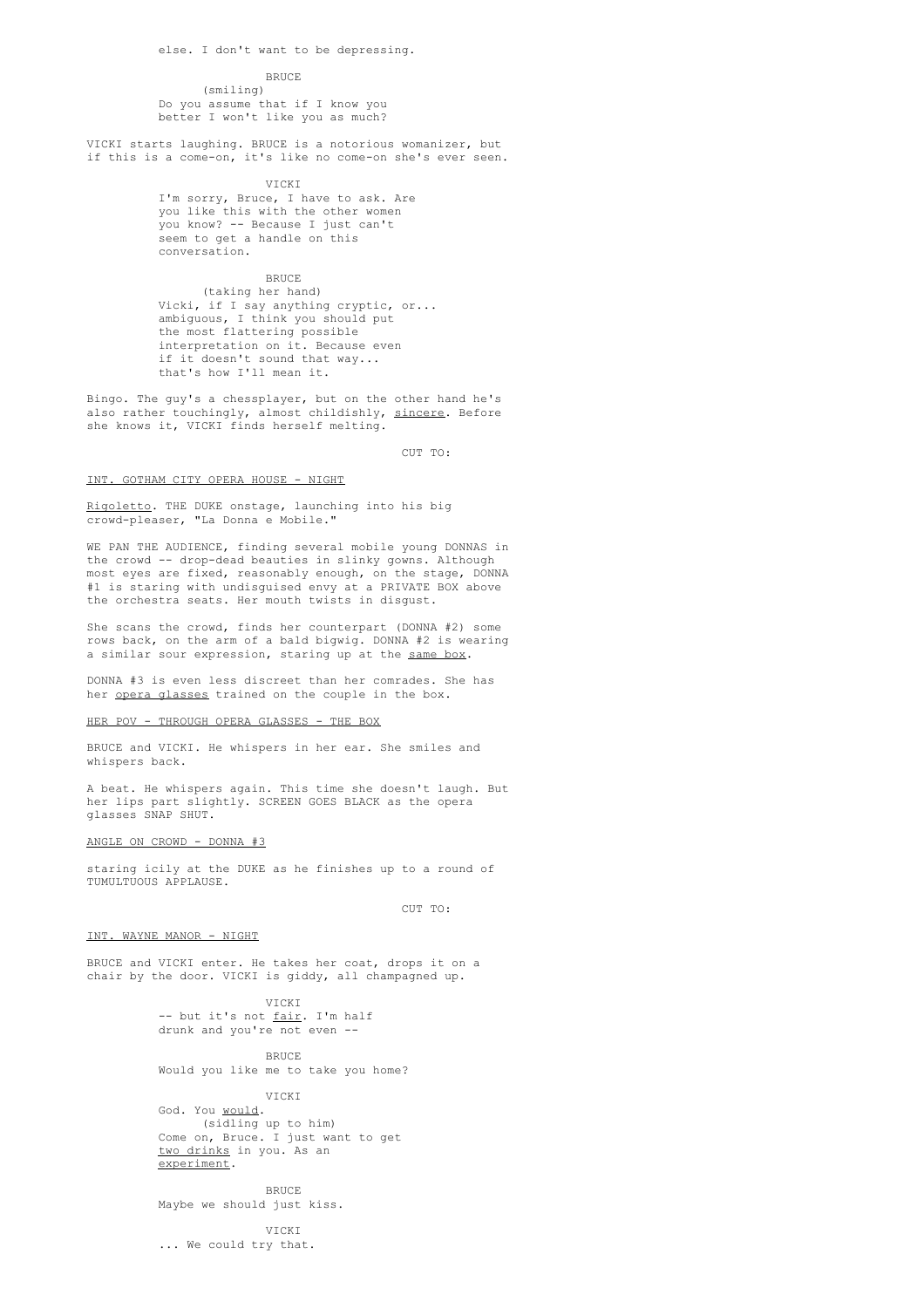#### WIDER ANGLE

BRUCE embracing VICKI in the vastness of the darkened entry hall, framed by long semicircular STAIRWAYS on opposite walls. A SUDDEN FLASH OF LIGHTNING transports us to:

# EXT. OFFICE BUILDING - ESTABLISHING - NIGHT

Broken windows, graffiti on the walls: a decrepit rathole near the Gotham docks.

# INT. DOCTOR'S OFFICE - NIGHT

TIGHT ON a face swathed in bandages. The patient sits erect in a wooden chair, surrounded by the grimy paraphernalia of an unlicensed gangland doctor.

The DOCTOR, a nervous little ferret with the bedside manner of a back-alley abortionist, steps up with a scissors.

> DOCTOR Well, Mr. Napier, let's see how we did.

He begins to snip away. As the bandages come off, we get:

# JACK NAPIER'S POV

The last strands of gauze peel away. The DOCTOR stands there, looking at his handiwork. His mouth falls open. His eyes bug out. He GAGS.

JACK (V.O.)

The DOCTOR just stands there staring AT CAMERA, stockstill, apparently transfixed by the sight of JACK's face.

#### Mirror.

Mirror.

JACK (V.O.)

### ANGLE ON DOCTOR

He clears his throat, reaches apprehensively for a hand mirror, and passes it out of frame to JACK. Two beats. Then, the sound of GLASS SHATTERING as the mirror drops to the floor.

JACK begins to laugh. THE DOCTOR gets a little edgy.

DOCTOR You understand the facial muscles were completely severed --

JACK keeps on laughing.

The DOCTOR turns uneasily away, gestures apologetically at his seedy equipment.

> DOCTOR (cont.) -- you can see what I have to work with here --

MORE LAUGHTER. The trembling DOCTOR covers his face with one hand, whining now, not daring to look at JACK.

> DOCTOR (cont.) I'm sure that with proper recon- recon-- reconstructive surgery --

A DOOR SLAMS. JACK is gone. The grateful DOCTOR breathes a sigh of relief and steadies himself on an operating table.

EXT. OFFICE BUILDING - OVERHEAD ANGLE - NIGHT

From a point high above we see JACK emerging into the alley, pulling on a hat, wrapping a muffler about his head. We can't see his face. But we can't forget his LAUGH.

#### CUT TO:

### INT. BRUCE WAYNE'S BEDROOM - NIGHT

VICKI nestled peacefully under the covers. Beside her is BRUCE: hands behind his head, staring up at the ceiling.

It's almost as though BRUCE is not used to sleeping at night. He doesn't know what to do with himself.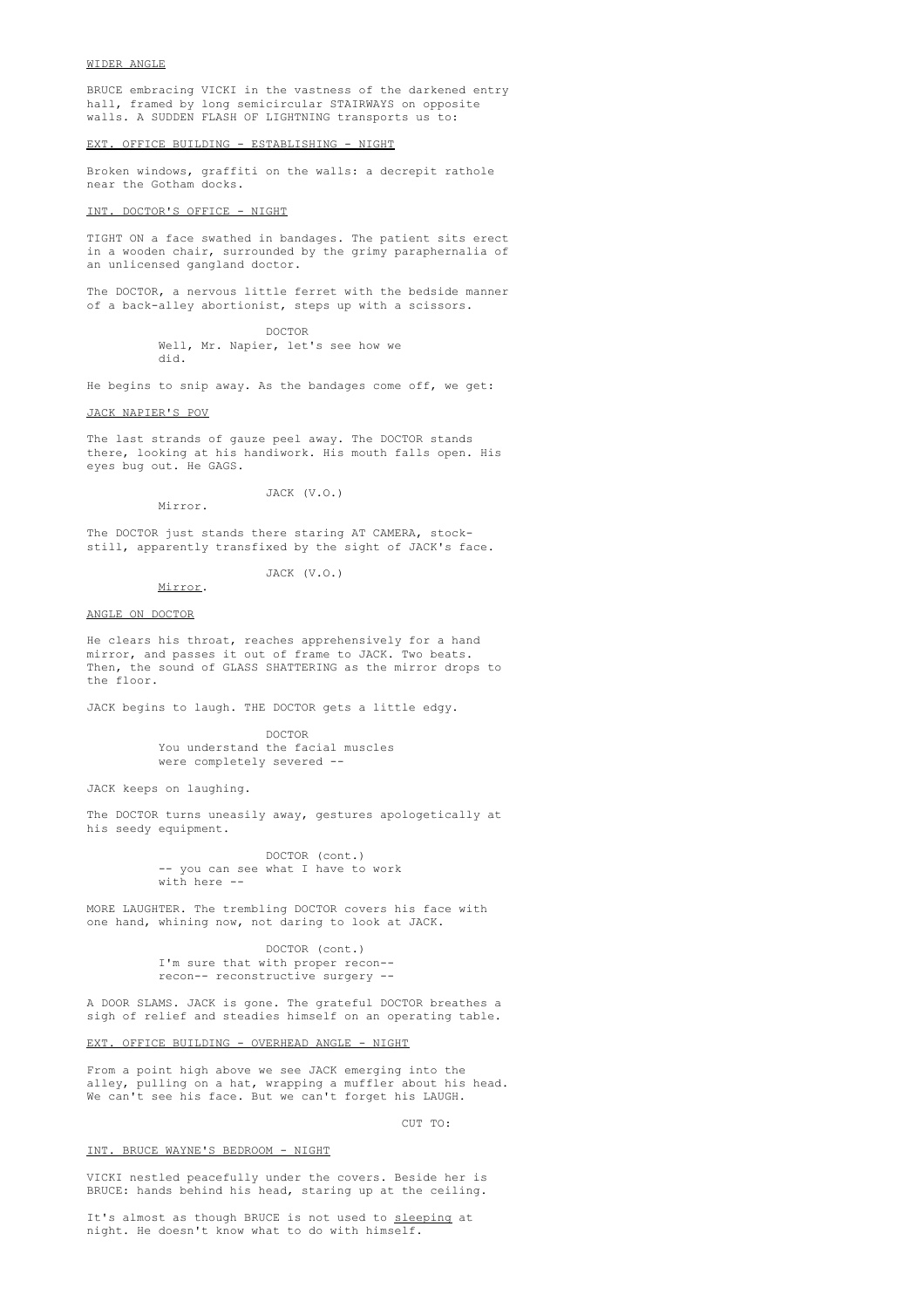He looks at VICKI. She's terribly lovely. But despite all that, we can't shake the feeling that BRUCE... would really rather be somewhere else.

#### CUT TO:

# EXT. STREET - NIGHT

LOUD MUSIC. KIDS in punk regalia stand outside a rock club as JACK stalks past. The wind knocks his hat off.

# KID

Nice hair, dude!

JACK ignores them as he bends to retrieve his hat. Then he gazes up at the steel-and-glass facade of a SKYSCRAPER - and strides deliberately across the street.

# INT. GRISSOM'S PENTHOUSE - NIGHT

The spectacular Gotham skyline, seen through the plateglass window of GRISSOM's conference room. The doors to the private elevator hiss open and JACK wanders in. He plops in the big plush swivel chair behind GRISSOM's desk.

# GRISSOM (O.S.)

# That you, sugar bumps?

GRISSOM waddles in unsuspectingly from the adjoining room. He's fresh out of the shower, a towel wrapped around his impressive girth. He's using a smaller towel to dry his hair, and so it's a moment before he sees the bundled-up figure at his desk.

> GRISSOM (cont.) Who the hell are you?

**JACK** It's me. "Sugar Bumps."

GRISSOM (recognizing his voice) Jack? (advancing cautiously)

Thank God. I can't believe it's you. I heard you'd been --

JACK (standing up) Is that what you "heard"?

JACK gestures him over to the empty chair. GRISSOM doesn't move until he sees the GUN pointed at his belly.

> JACK (cont.) YOU SET ME UP! (beat) Over a girl. You must be insane!

GRISSOM surreptitiously reaches for a desk drawer.

JACK (cont.) Keep your hands on the desk.

GRISSOM Sooner or later you would've tried to take me, Jack. You may get me now, but your life won't be worth a dime.

JACK I've died once already. It wasn't so bad. -- In fact I recommend it.

GRISSOM is beginning to panic now. It's obvious that JACK is utterly, hopelessly deranged.

GRISSOM

Jack, listen -- we'll cut a deal --

JACK JACK? JACK? DO I LOOK LIKE A JACK??

And now, for the first time, he flings away the hat. RIPS THE MUFFLER from his face. And -- as GRISSOM gasps in shock -- STANDS REVEALED in his full horrendous glory.

His flesh is bleached bone-white. His hair is a luminous seaweed-green. And his cheeks are torn and puckered from the bullet wound, TWISTING HIS MOUTH INTO A HIDEOUS,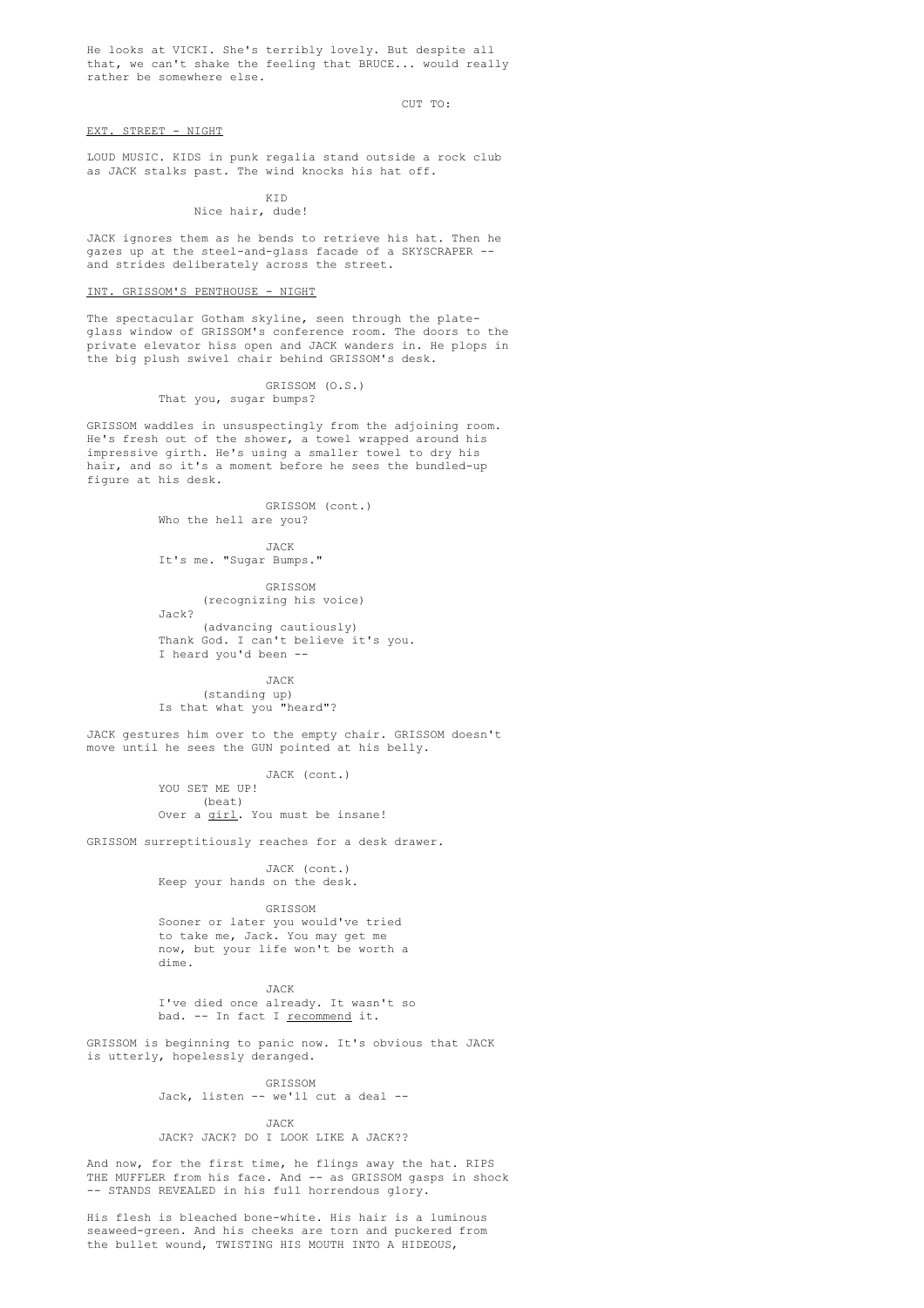JACK (cont.) I'm not a Jack any more. (pause; cackling) You made me a Joker!

THE CACKLE BUILDS INTO FURIOUS, HYSTERICAL LAUGHTER. GRISSOM, revulsed, terrified, pushes himself away from the desk, back toward the window which overlooks the city.

> GRISSOM Jack -- I'm warning you. WIPE THAT LUNATIC GRIN OFF YOUR FACE.

JACK HA! That's the best part. I CAN'T!!

And with that JACK pulls the trigger. And fires. And fires again until the CLIP IS EMPTY.

# EXT. GRISSOM'S BUILDING - NIGHT

We TILT UP the chrome-and-glass facade of the skyscraper, arriving finally at the TOP FLOOR: a PLATE GLASS WINDOW spiderwebbed with cracks where Jack's bullets hit.

#### INT. GRISSOM'S PENTHOUSE - THAT MOMENT - NIGHT

The room is still dark. JACK -- or, as we'll know him from this moment on, THE JOKER -- sits in GRISSOM's swivel chair, staring out at the moon-drenched skyline.

> JOKER What a view. Our little city. It always brings a smile to my face.

He reaches for a nearby glass of liquor and glances down at GRISSOM -- who lies dead on the floor, the towel still wrapped around him. THE JOKER laughs softly to himself.

> JOKER (cont.) Guess it's my little city now. Wonder what it'll look like when I get done with it. (pause) I bet it'll be something real fine. Real fine and pretty.

> > DISSOLVE T0:

### INT. BRUCE WAYNE'S BEDROOM - MORNING

The sun is just up, and VICKI finds herself alone in bed. A SOFT, OFF-KEY BARITONE VOICE drifts out of the adjacent bathroom: BRUCE in the shower, singing "Honeysuckle Rose."

She breaks into a huge smile and climbs out of bed. Somehow she's wound up wearing BRUCE's ribbed formal shirt.

### INT. BATHROOM - A MOMENT LATER - MORNING

BRUCE in his opulent deco shower stall, still SINGING to himself. VICKI sneaks up behind him, opens the door. He instantly STOPS SINGING -- as if he's been hit by a brick.

> VICKI I didn't mean to scare you. I just had to come in here and see it that was really you singing.

She smiles, teasing him. He doesn't respond. He acts as if she's caught him doing something shameful -- exposed him.

# VICKI (cont.)

(singing) "Don't buy sugar -- you just have to touch my cup." Come on. "You're my sugar --" (no response from BRUCE) Bruce, you are such a case.

BRUCE seems somehow unable to sing along. But be quickly recovers his composure -- and forces a crooked, almost childish smile.

> BRUCE I don't sing very well.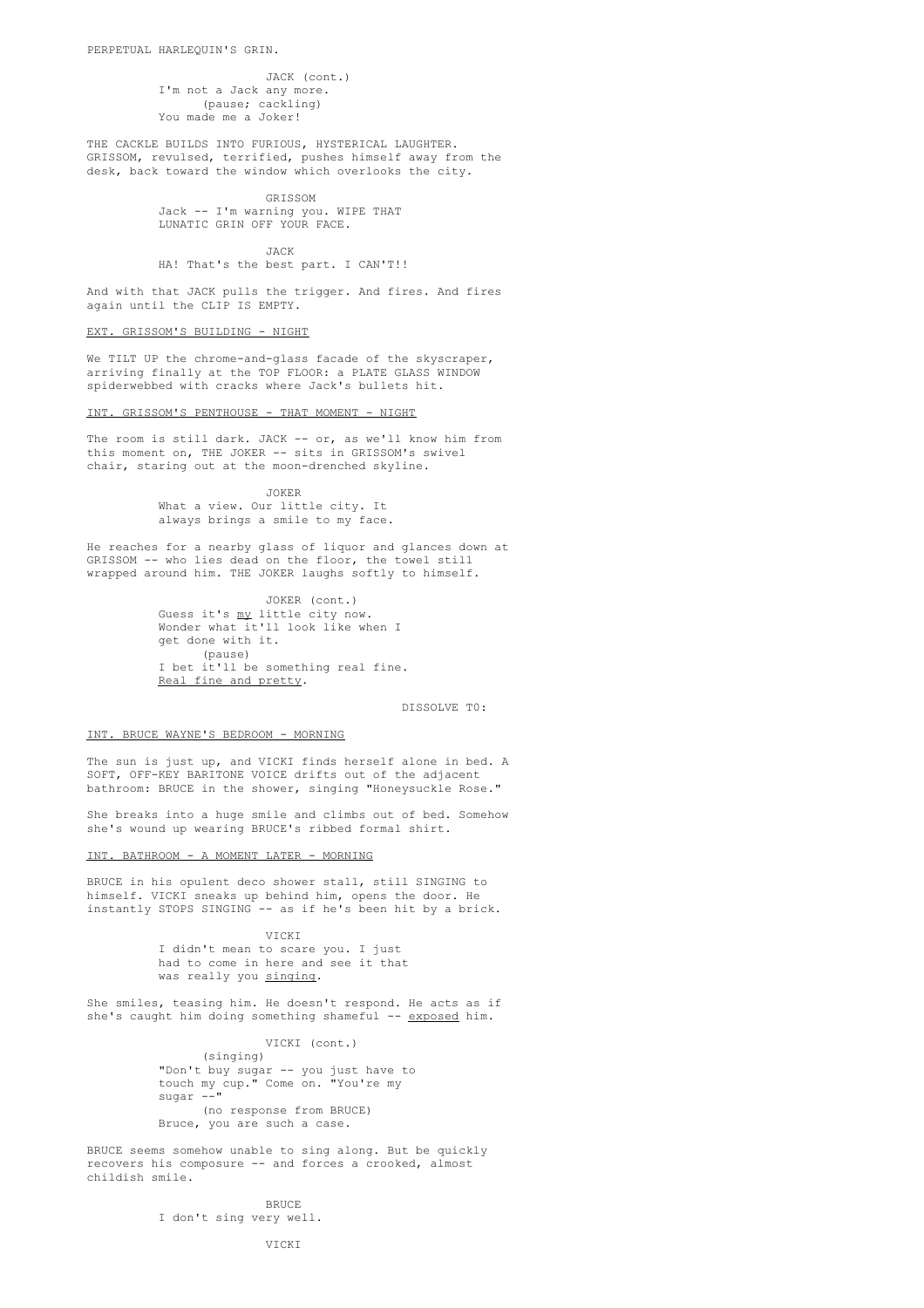Then there's one thing in the world you don't do very well. And I know what it is. -- Now you'll have to kill me.

He kisses her good morning, steps out and reaches for a towel. His body is one big mass of BRUISES AND ABRASIONS.

> VICKI (cont.) Poor thing. You should stay off that horse.

> > CUT TO:

### INT. GLOBE - CITY ROOM - DAY

KNOX, in a surly mood, examines the morning edition of the Globe. He's turned to page six -- the gossip page -- and there, under Miranda Reitz's byline, is a picture of VICKI. It seems she and BRUCE are the talk of the town.

# KNOX

(disgusted) ...Peanut.

A COPY BOY approaches his desk with a MANILA FOLDER:

### COPY BOY

Here's that morgue file you wanted.

KNOX leans back in his chair. The file is labelled "BRUCE WAYNE: 1982-1987." KNOX opens it and begins to leaf through old clippings from back issues of the Globe.

WAYNE FOUNDATION TO FUND LOW-COST HOUSING. MILLIONAIRE HEADS CHARITY DRIVE FOR GOTHAM HANDICAPPED. HURRICANE VICTIMS SAY 'THANK YOU' TO BRUCE WAYNE. KNOX's face sags in dismay. Every article seems to be telling us just how swell a rich philanthropist can be.

KNOX

# Come on. Gimme some dirt!

Then he notices something odd. In the whole fat file of clippings, there are no pictures of Bruce Wayne -- with two partial exceptions.

One is a group shot, Bruce in the middle, waving at the camera and blocking our view of his face. The other is an ancient picture of a collegiate Bruce, stern-faced, hair down to his collar. The caption reads "BRUCE WAYNE IN 1973" -- years out of date even when it ran in the paper.

> KNOX (cont.) ... Why don't you like your picture taken?

> > CUT TO:

# INT. APARTMENT LOBBY - NIGHT

A DOORMAN DOZES in the plush lobby of ALICIA HUNT's apartment building on the East Side of Gotham. Through the glass doors we see ALICIA outside in the chill wind, peering inside, hesitant to enter.

As silently as possible she uses her key and steps in, tiptoeing past the doorman, trying not to wake him. She's almost made it when he SITS BOLT UPRIGHT, startling her.

# DOORMAN

Miss Hunt! (smiling) No need to sneak in. The rent's been taken care of.

ALICIA ... The rent? Paid?

# INT. ALICIA'S APARTMENT - NIGHT

ALICIA, mystified, lets herself in and turns to lock the door. She's startled once more by a VOICE FROM BEHIND.

### VOICE Honey -- I'm home!

She pivots. Her eyes widen. She SHRIEKS.

Sitting cross-legged in an easy chair, a twisted grin on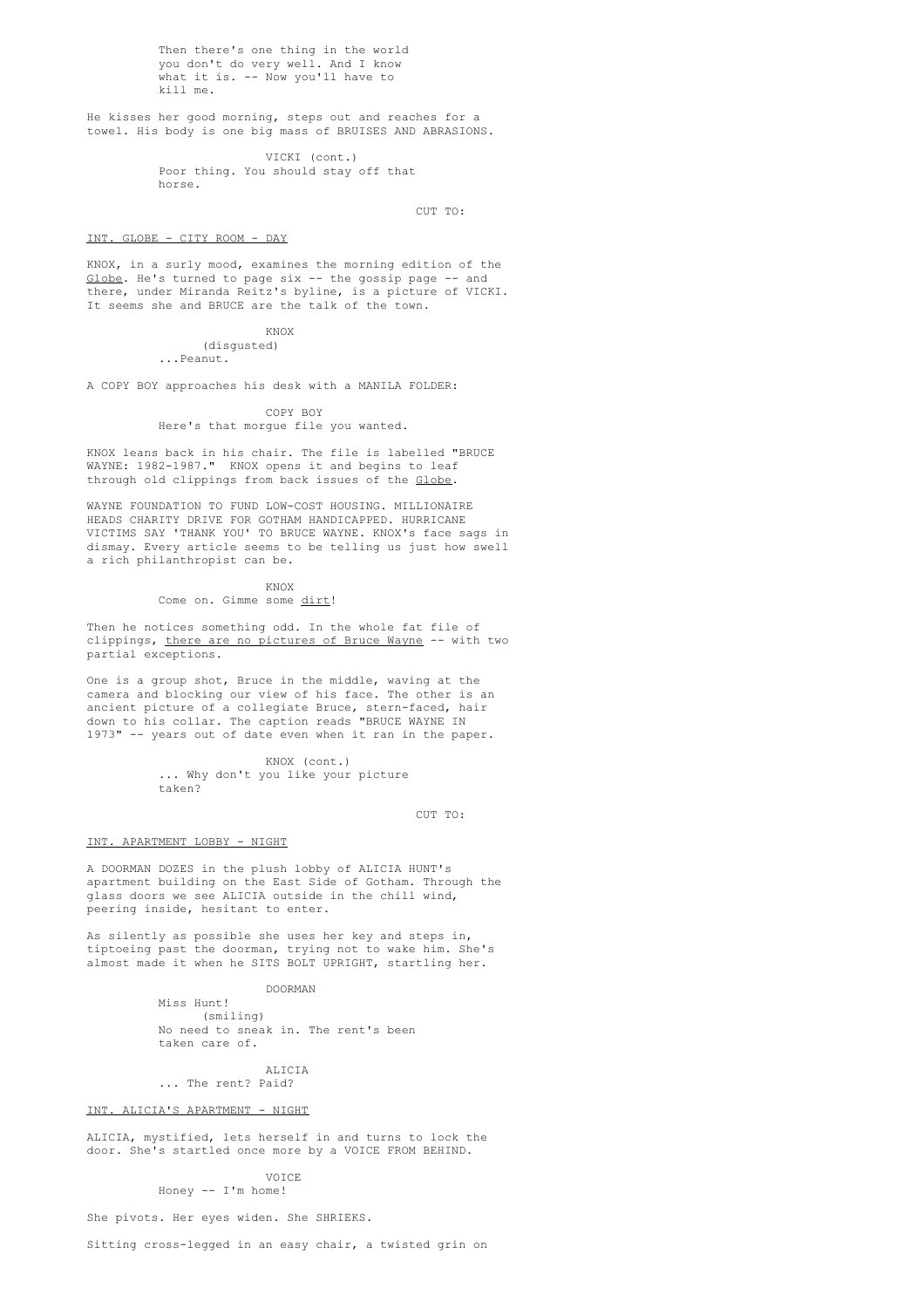his loathesome face, is THE JOKER. He's in a smoking jacket and slippers, reading the paper, a dry martini at his side.

This grim parody of domesticity sends poor ALICIA into a dead faint.

INT. PENTHOUSE SUITE - DAY

It looks for all the world like a corporate boardroom. At a long table sit Gotham's most distinguished criminals: GANGLORDS and RACKETS BOSSES from every corner of the city. They stare suspiciously at the head of the table.

> JOKER (O.S.) So that's how it is, gents. Until Grissom decides it's safe to come up for air... I'm running the show.

Now we see what they see: THE JOKER, dressed rather flamboyantly in a big slouch hat. His FACE is layered with flesh-toned makeup, and his HAIR's been rinsed black.

Unfortunately, he can't conceal his ghoulish SMILE.

GANG BOSS So why don't we hear this from Grissom?

RACKETEER I got something I'd like to know. How come you're wearing that stupid smirk?

JOKER 'Cause I got an army, chum. And I got Grissom's army. And this city is mine.

CARMINE ROTELLI, an especially oily mobster, speaks up:

ROTELLI I don't like taking orders, from Grissom. And I especially don't like taking orders from Grissom's goon.

JOKER I've considered that possibility.

ROTELLI And what happens if we say no?

JOKER (chuckling) Nobody wants a war, Carmine. If we can't do business, we shake hands and part friends.

ROTELLI That's it?

JOKER

That's it.

THE JOKER extends a hand. ROTELLI reaches out to shake it. He doesn't see the JOY BUZZER concealed in the JOKER's palm.

40,000 VOLTS course through ROTELLI's body. He drops back into his seat a blackened husk, SMOKE pouring out from his sleeves and shirt collar.

The CRIMELORDS recoil in horror. Before they can make a move, a squad of ARMED THUGS burst into the room.

> JOKER (cont.) Looks like Carmine got a little hot under the collar.

# CRIMELORD ... You're insane!

The JOKER is a wee bit agitated. He removes the hat and mops sweat from his brow, exposing a patch of CHALK-WHITE FLESH -- to the great bewilderment of the ONLOOKERS.

JOKER

That's what they said about Lee Iacocca. Now GET OUT OF HERE. -- And THINK IT OVER!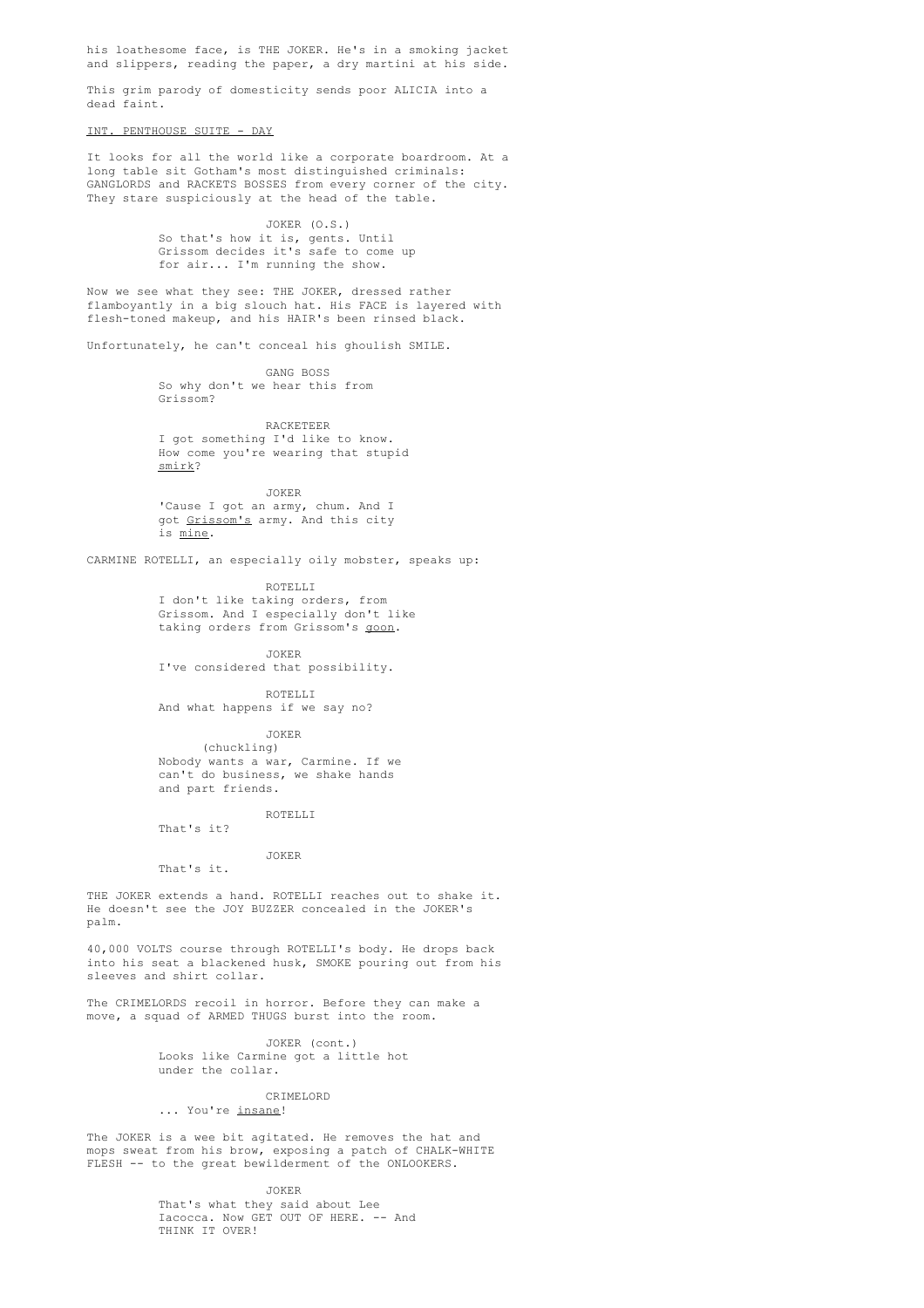The sickened CRIMINALS file out cautiously. That leaves THE JOKER alone in the room with the charred corpse of ROTELLI. THE JOKER sinks into a chair and -- as is his wont --ADDRESSES THE STIFF:

> JOKER (cont.) Heck, they're not such bad guys. I say we give 'em a couple of days to come around. (thoughtful pause) We-e-ll... maybe <u>one</u> day. (then, casually) Aaah, screw it. Let's grease 'em.

> > CUT TO:

# INT. SMALL BACK ROOM - NIGHT

A poker game. A CRIMELORD from the JOKER's board meeting picks up his hand and fans out the cards. FIVE JOKERS.

He looks up, puzzled. The last thing he sees is a HIRED KILLER bursting in through the door, GUN IN HAND.

EXT. GOTHAM PARK - DAY

A COSTUMED CLOWN with a wheeled cart, filling balloons from a helium tank, passing them out to the kids. CRIMELORD #2 strolls past. The CLOWN offers him a balloon, which be politely refuses.

THE CLOWN reaches into his cart for a RED METAL TANK. But, as we quickly find out, it's not a helium tank -- it's a FLAMETHROWER.

# EXT. HALLIDAY PLAZA - DAY

A sunny, landscaped quad surrounded by corporate skyscrapers: trees, grass, marble fountains, flags of many nations. Amid the pedestrians we catch BRUCE and VICKI, all smiles, cutting through the plaza on the way to lunch.

> VICKI ... To tell you the truth, I'd just about given up waiting.

> > BRUCE

I said I'd call you the minute I got free. And I did. -- And here we are.

VICKI (teasing him) Hm hmm. Lunch. Not even dinner.

He stops in his tracks, takes her by the shoulders.

BRUCE Vicki. Do you want the whole truth? All coyness aside? (long pause) I wish I had more time to give you. Every day I don't see you, I miss you. (beat) Now. Are you going to waste this lovely afternoon being all mad at me?

All this, of course, is delivered with devastating sincerity. VICKI finds herself totally disarmed.

> **VICKI** Okay, I'm a sucker. You sound so much like someone I used to... (stopping suddenly) Bruce? I know this is silly, but - you're not married, are you?

He stops and laughs. She smiles crookedly, takes his arm.

### ANOTHER ANGLE - ACROSS PLAZA - THAT MOMENT

PHILLY RICORSO -- another CRIMELORD from the boardroom -enters the plaza flanked by a cadre of PAID BODYGUARDS.

ON BRUCE AND VICKI

A PAINTED STREET MIME walks alongside them, feeling his way along an imaginary wall. VICKI groans.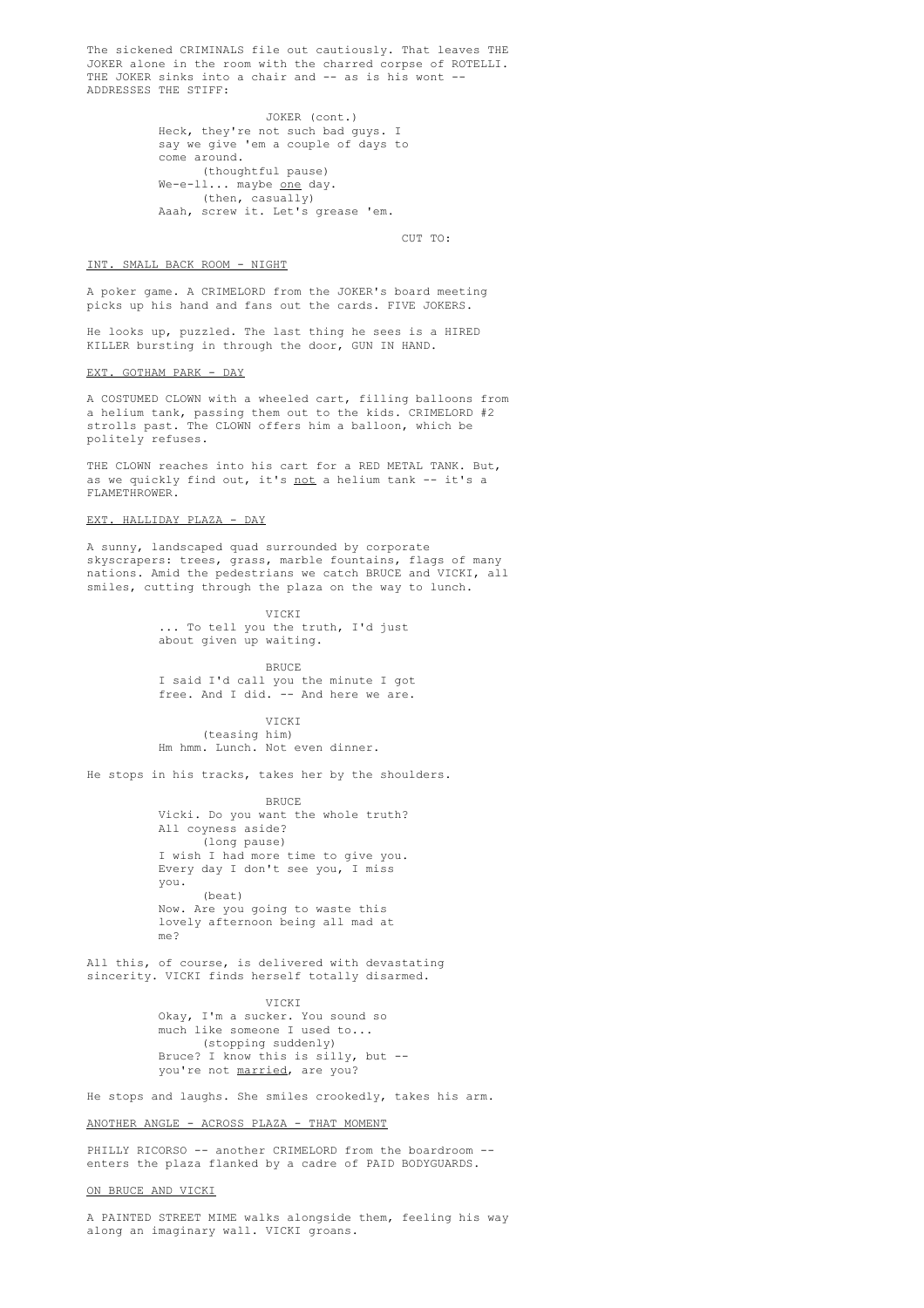# VICKI

# All street mimes should be executed.

#### **BRUCE**

# ... Looks like a convention.

And indeed, there are HALF A DOZEN STREET MIMES converging on the center of the plaza.

RICORSO and co. approach the mirrored-glass entrance of a skyscraper. In the lobby, A MIME -- who's been annoying the passersby -- THROWS A BOLT, LOCKING THE DOORS from inside.

A BODYGUARD bangs on the glass. Nearby, ANOTHER MIME reaches into a trash bin -- and pulls out a MACHINE GUN.

SUDDEN SCREAMS OF TERROR from the onlookers.

VICKI turns to BRUCE. Before she can get his name out, he's HOISTED HER BODILY and THROWN HER behind a marble fountain.

#### SERIES OF SHOTS

BRUCE'S EYES darting birdlike around the plaza -- INTERCUT with the following POV SHOTS, ALL IN SLOW MOTION:

- TWO MIMES with machine guns. One of them lining PHILLY and co. up against the glass doors, the other holding the CROWD at bay;
- A WOMAN in the crowd fainting. A THIRD MIME gleefully imitating her swoon, to no one's amusement;
- PHILLY and his goons, COWERING, hands in the air, as OTHER MIMES cruelly mimic their terrified poses...

... and suddenly BRUCE is RUNNING FRANTICALLY, looking for a secluded spot, an alleyway, anything. No go. He's out in the open, with onlookers everywhere. In his civvies, he's just another citizen... TOTALLY IMPOTENT.

He darts around a corner, backs against a wall. WOMEN, CHILDREN, GROWN MEN race past. No privacy. He's practically quaking now, in the throes of some terrible anxiety. He looks up at the sky overhead, terrified.

A BRILLIANT SUN bears down on him as MACHINE GUNS CHATTER.

### ANGLE ON PHILLY AND BODYGUARDS

BODIES JERKING as GLASS rains down in shards.

# ANGLE ON BRUCE

his back arched, his mouth agape, his face drained of blood as the sounds of carnage echo through the plaza. It's almost as if the bullets are striking him.

A moment later, it's all over but the screaming. VICKI emerges from the crowd and finds BRUCE slumped against the wall, nearly catatonic. She moves to touch him.

As if by reflex he reaches out and GRABS HER BY THE ARMS - with a grip so strong it could crush bone. She GASPS, looks up -- and sees, in his traumatized EYES, a look so raw, so desperate, that it virtually defies comprehension.

VICKI

He blinks rapidly. He relaxes his grip. Before VICKI's eyes, he's changing... becoming the BRUCE she knows.

> BRUCE Oh my God... are you all right?

He reaches for her. Involuntarily, she steps back.

He sees her reaction and his face goes slack -- frightened, pleading. This time she lets him embrace her... but her face is full of bewilderment and doubt.

INSERT - TELEVISION SCREEN

BRUCE!!

ANCHORWOMAN ... live from Halliday Plaza, where a gangland-style execution claimed the life of racketeer Philly Ricorso. Ricorso's death is the third in a rash of underworld killings...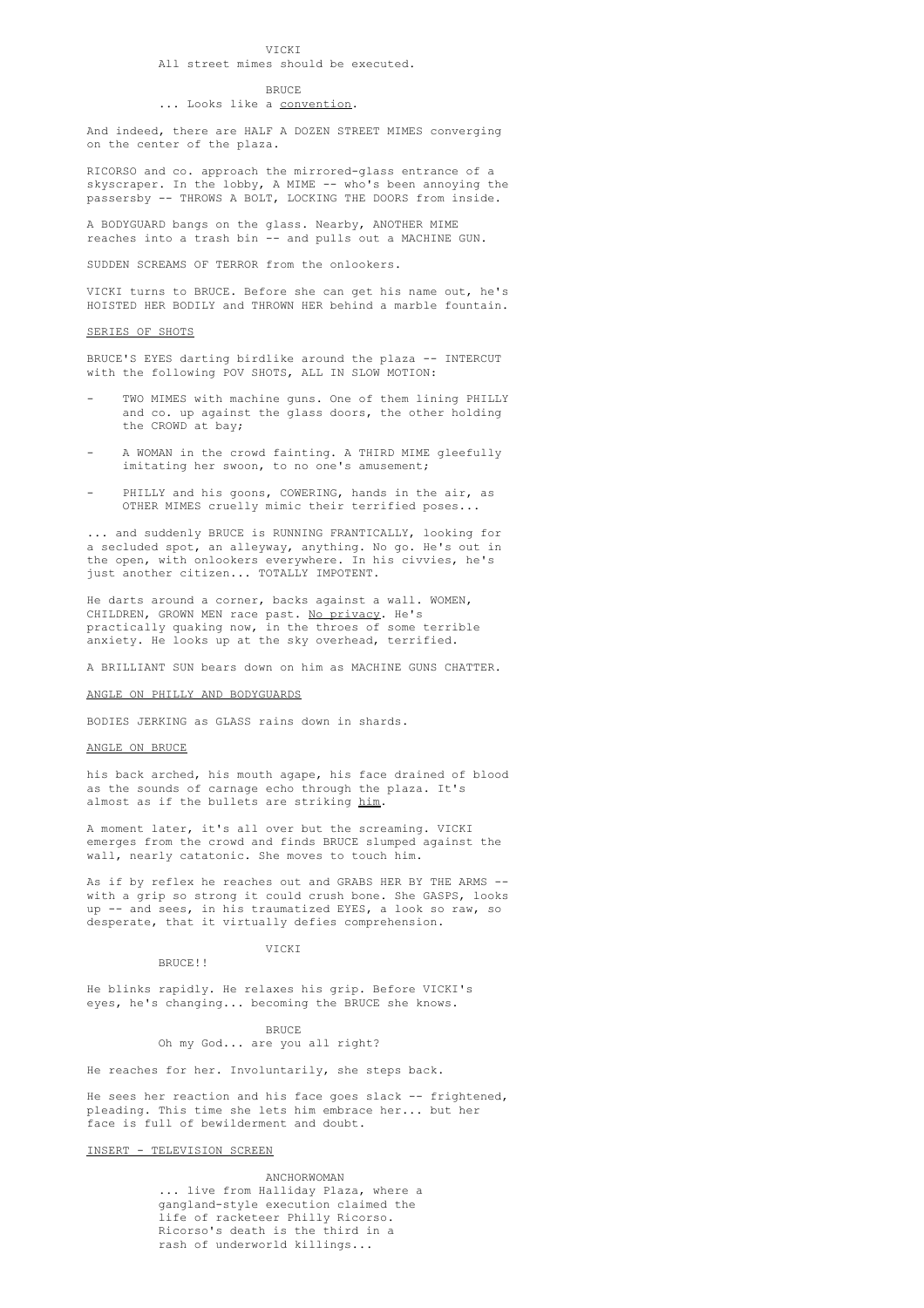CUT TO TWO-SHOT: the ANCHORWOMAN and COMMISSIONER GORDON.

ANCHORWOMAN (cont.) Commissioner, you've heard the rumors. Are these murders the work of the mysterious 'Batman'?

A PIERCING CACKLE fills the air. CAMERA PULLS BACK from the TV, placing us in the JOKER's boardroom. Behind the big desk he SWIVELS INTO VIEW, phone in hand.

> JOKER All <u>reet</u>! I think it's about time we called another meeting, huh?

> > CUT TO:

### INT. WAYNE MANOR - DAY

ALFRED on the phone, a feather duster in his hand.

ALFRED I'm sorry, Miss Vale. I've given him your messages. That's all I can do.

ANGLE WIDENS. BRUCE is sitting mere feet away, obviously distraught, locked in some sort of internal struggle.

INT. VICKI'S APARTMENT - THAT MOMENT - DAY

VICKI Please tell him... I'm not trying to make his life difficult. I'd just --I'd just like to know what's going on.

A KNOCK at the door as VICKI hangs up. She goes to open it, finds KNOX -- wearing a big, cheshire-cat smile.

KNOX

Hiya, peanut. I got something I'd like you to see.

# INT. LIBRARY - DAY

A MICROFILM MACHINE. As VICKI looks on curiously, KNOX - all eagerness now -- threads up a roll of film and begins cranking through back-issue newspapers.

KNOX

### Okay, here we go. Check it out.

He steps back. VICKI stares down at the display screen. A FRONT-PAGE BANNER HEADLINE reads:

> THOMAS WAYNE MURDERED Prominent Doctor, Wife Slain in Robbery Unidentified Gunman Leaves Child Unharmed

Beneath it, a PHOTO: cops kneeling over corpses. Medics with stretchers. And off to one side, a YOUNG BOY -- BRUCE WAYNE -- his arms wrapped around the waist of a BEAT COP.

The BOY stares straight at the camera. His face is a mask of UNFORGETTABLE AGONY. You can't take your eyes off it.

> VICKI Oh my God... I've seen this picture.

KNOX I guess so. Pulitzer Prize, 1963.

VICKI His face. Allie, look at his face.

TIGHT ON THE BOY'S contorted face, staring out in shock and disbelief, his features recognizable across all the years -- permanently, indelibly traumatized. The same face VICKI saw in Halliday Plaza.

KNOX

Yep. He watched the whole thing happen. -- Recognize the beat cop? Jim Gordon.

VICKI

Oh, Bruce...

KNOX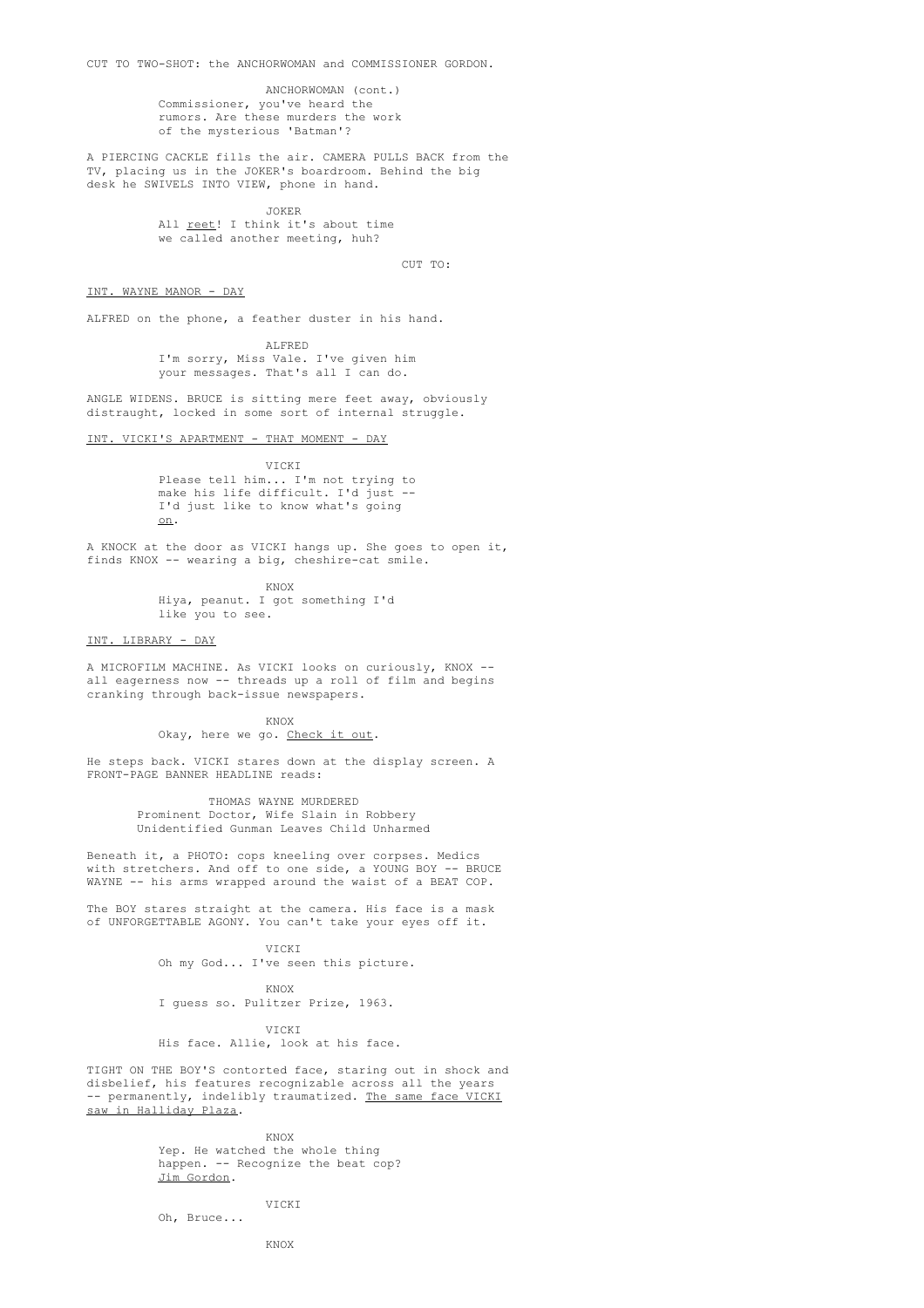Something like this -- what do you suppose this could drive a guy to?

# INT. RESTAURANT - DAY

A greasy spoon off the lobby of the Globe building. KNOX and VICKI in a booth.

> **VICKI** Alexander, you are on drugs.

KNOX He walks out on his own party. Half an hour later, the Caped Crusader turns up in full bat-drag. (beat) Sees an execution, freaks out in an alleyway. No place to change. (smiling) Yeah, Vicki, he's "married" all right.

VICKI You're pissing me off, Allie. I know exactly why you're doing this.

KNOX (leaning forward) Oh? Why is that, Vicki?

VICKI wilts under the challenge. She holds her silence for a second, then changes the subject.

VICKI

He's best friends with Jim Gordon and Harvey Dent. They would know.

KNOX ... Okay, Vicki, I have a confession to make. <u>I'm</u> the Batman.

VICKI snorts, rolls her eyes impatiently.

KNOX (cont.) Don't believe me? Why not?

VICKI

Alexander... I know you.

KNOX

Right. And they know him. And that's why it would never occur to them for a minute that their old buddy Bruce puts on a cape at night and goes out looking for --

VICKI

This is pointless. I'm leaving.

KNOX

(grabbing her arm) Your little chum is out of his mind. (relaxing his grip) Next time you call him up and he can't go out Friday night -- think it over.

 $C \text{LTP}$  TO:

# INT. ACE CHEMICAL CO. - DAY

LOW ANGLE on the JOKER. He stands on a catwalk high above the refinery floor, lord of all he surveys, overseeing production like a demented middle manager.

INT. STOREROOM - DAY

A dank, windowless room in the bowels of Ace Chemical, which the JOKER has converted into a makeshift lair. SAP-LIKE GOO drips in puddles from exposed pipes overhead.

CAMERA DRIFTS across the JOKER's cluttered desk. Shipping manifests. Ledgers. PSYCHOTIC DOODLES scrawled in crayon.

More significantly: an old CONTRACT dating back to the midseventies. It's half-obscured by other papers, but the initials 'CIA' are plainly visible.

Then: a BOUND REPORT with the title 'DDID NERVE GAS: RESULTS OF PRELIMINARY EXPERIMENTATION.' Across its title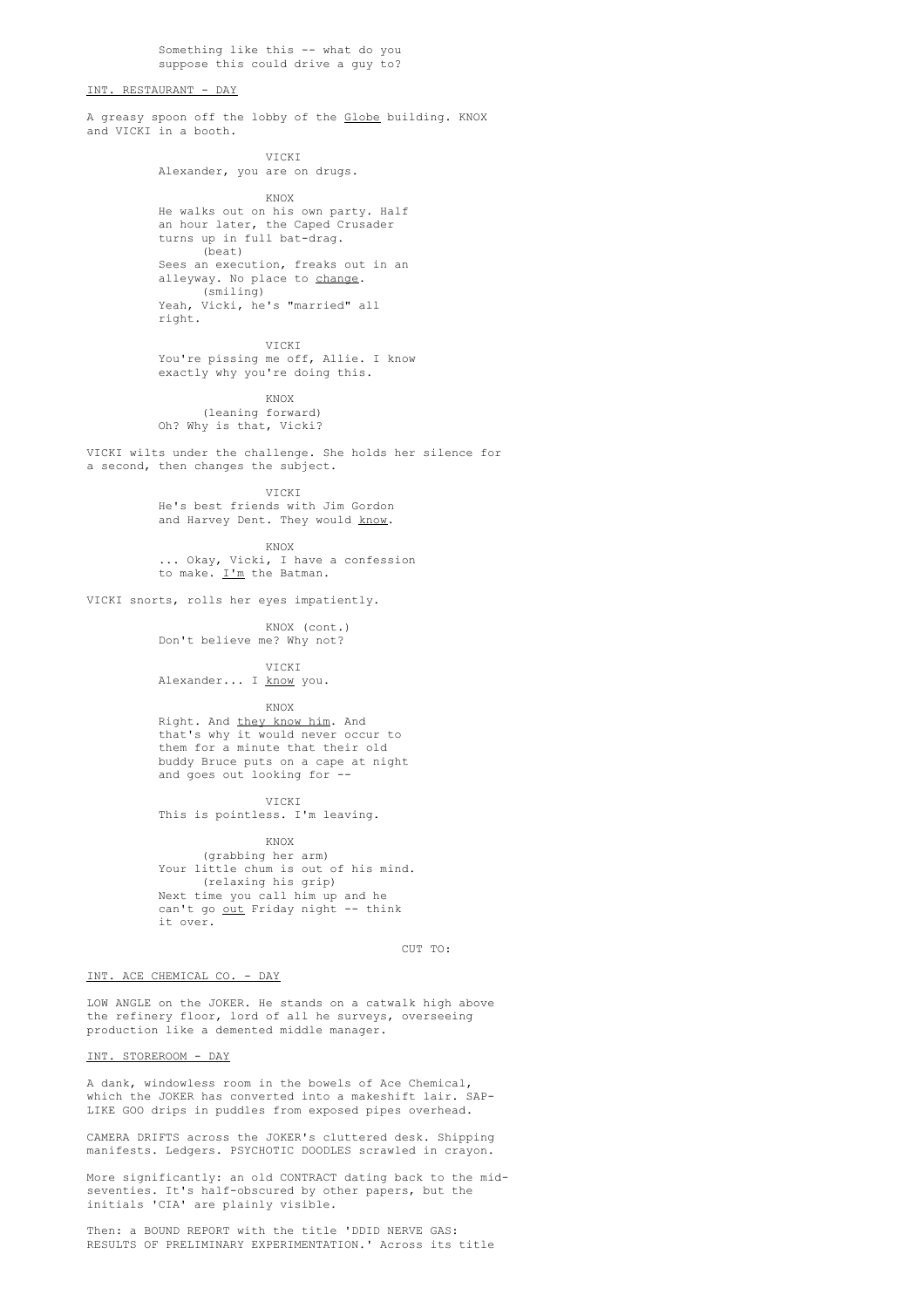page, a diagonal rubber stamp: 'DISCONTINUED January 1977.'

And finally: a sheaf of PHOTOS. Laboratory apes, chimps and orangutans, all DEAD. Their LIPS are drawn back, exposing HIDEOUS, CHEMICAL-INDUCED GRIMACES.

ON ONE WALL: POSTER-SIZED BLOWUPS of the grinning apes.

ON THE OPPOSITE WALL: a large-scale photographic reproduction of the Gotham City skyline, its bottom half HIDDEN FROM VIEW by the JOKER's desk.

The PHONE RINGS. The JOKER -- who has been sitting on the floor by the cityscape -- POPS INTO FRAME and picks it up.

> JOKER How's that first shipment coming?

VOICE ON PHONE Right on schedule. Oh, we got that address for you -- 79 East End,  $#12-C.$ 

JOKER Mmm. How'd you find it?

VOICE ON PHONE Called her agent.

The JOKER nods in satisfaction and resumes his place on the floor. Like a happy kindergartener, with paste pot and scissors, he's CLIPPING PHOTOS from a magazine -- horrible scenes of death, destruction, panic, mutilation.

One by one, he's PASTING these shots on the blowup of Gotham city -- all along sidewalk level -- creating a massive photomontage of ANARCHY IN THE STREETS.

We've seen these photos before. VICKI VALE took them... in Corto Maltese.

# INT. PHOTOGRAPHER'S STUDIO - DAY

In foreground, ROWS OF MAKEUP in startling profusion: mascara, blusher, eyeliner, lipstick. HALF A DOZEN BEAUTIFUL MODELS giggle into their makeup mirrors.

In the background VICKI wanders past with a stylish friend, CLAIRE, who owns and operates the studio.

> CLAIRE .. of course, after Corto Maltese, this must all seem pretty tame.

> > VICKI

Not to me. I need a job.

**CLAIRE** Now Vicki. Everyone knows you've got your hooks in Bruce Wayne.

VICKI Then "everyone" must know something I don't.

### CLAIRE

(cattily) Oh. Really. Well. -- Come on, dear, Tony's dying to see you.

In a corner of the studio, TONY, a gaunt, tubercular Brit, is shooting a swimsuit layout with two SUPERMODELS. They all ad lib greetings to VICKI as TONY darts around hyperkinetically, snapping the girls in a series of poses.

TONY

Yes, ladies, smiles, show me those smiles, fabulous, tropical smiles, think Tahiti, I want to see teeth, yes, those glorious teeth --

As VICKI looks on, the SUPERMODELS freeze in place simultaneously, a strange, STRICKEN LOOK on their faces.

> TONY (cont.) My God no, don't stop now, those smiles, I need those smiles --

Suddenly the girls are LAUGHING -- but the laughter is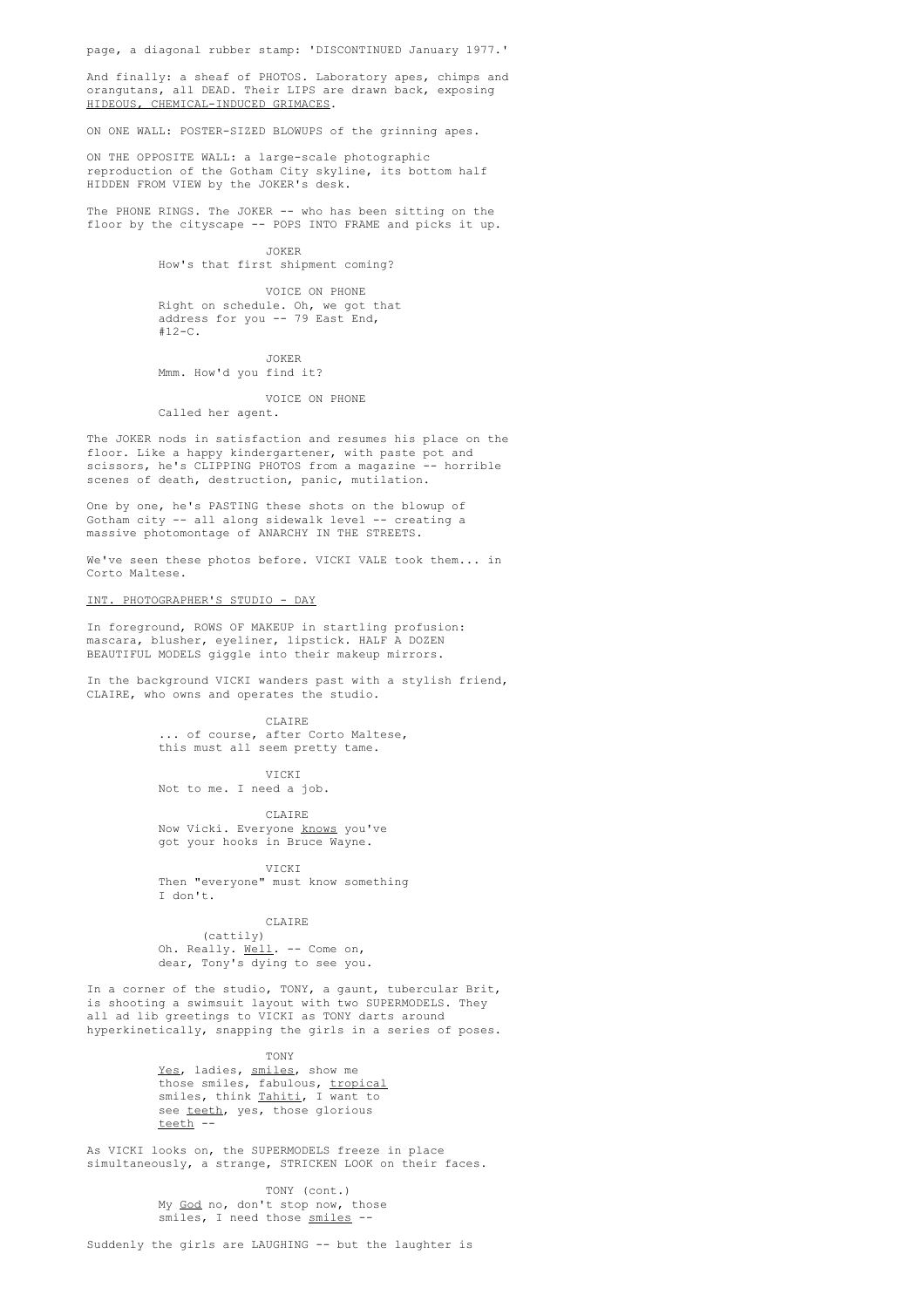unnatural, involuntary. VICKI, sensing that something is terribly wrong, lays a hand on CLAIRE's arm.

The MODELS, now wearing HUGE SMILES, begin to TWITCH SPASMODICALLY. TONY snaps away.

> TONY (cont.) Yes! Oh baby, YES! That's --(beat) No! Too far, too far! Pull back, pull back! (dropping the camera) OH MY GOD!

The SUPERMODELS PITCH TO THE FLOOR, shuddering convulsively, their LIPS drawn back in FRIGHTFUL, FROZEN, LAB-APE GRINS. VICKI GASPS. CLAIRE SCREAMS. TONY SCREAMS.

CUT TO:

INT. TELEVISION STUDIO - EVENING

The Eyewitness News set, with anchors PATSY NARITA and DAVE McELROY. Behind them, BLOWUPS of the two dead SUPERMODELS.

PATSY

The fashion world was stunned today by the sudden deaths of top models Kelly Brinkley and Christie Emberg. Cause of death has been attributed to a violent allergic reaction, although authorities have not yet ruled out the possibility of drug use. Dave?

Behind DAVE, on the bluescreen: a HUGE STATUE, covered in canvas -- not unlike New York's Statue of Liberty.

> DAVE In Gotham, plans continue for the city's 300th birthday celebration. The four-day event will conclude with the unveiling, in Gotham Harbor, of the newly restored 'Lady Gotham'...

A TECHNICIAN'S HAND passes a slip of paper into frame.

DAVE (cont.) This bulletin just in. Nine more mysterious deaths at a beauty parlor  $in -$ 

Off to the left, PATSY begins to LAUGH. DAVE FROWNS.

DAVE (cont.) Patsy! This is hardly the -- (his eyes widen) PATSY!!

An offscreen CRASH. Suddenly DAVE is up out of his seat, mouth agape in horror.

PATSY HAS GONE INTO CONVULSIONS. CAMERA WHIPS VIOLENTLY RIGHT AND LEFT as she jerks out of her seat and TOTTERS UNCONTROLLABLY across the set, LAUGHING INSANELY.

TECHNICIANS rush the soundstage in an unrehearsed frenzy. PATSY spins like a dervish and LURCHES BACKWARD over the newsdesk in a death spasm, giving us a quick look at the grisly Joker's grin etched on her now-lifeless face.

DAVE gestures frantically to the cameraman:

DAVE (cont.) KILL THE CAMERA!! KILL THE --

Suddenly, CRACKLING VIDEO STATIC wipes out the screen. A moment later, we're looking at:

### SPLITSCREEN CLOSEUP - THE SUPERMODELS

Their gorgeous faces sprout BIG, ANIMATED-CARTOON GRINS as a BOUNCY TUNE -- "Put on a Happy Face" -- comes up underneath.

> MODELS (CARTOON VOICE) ... Love that Joker!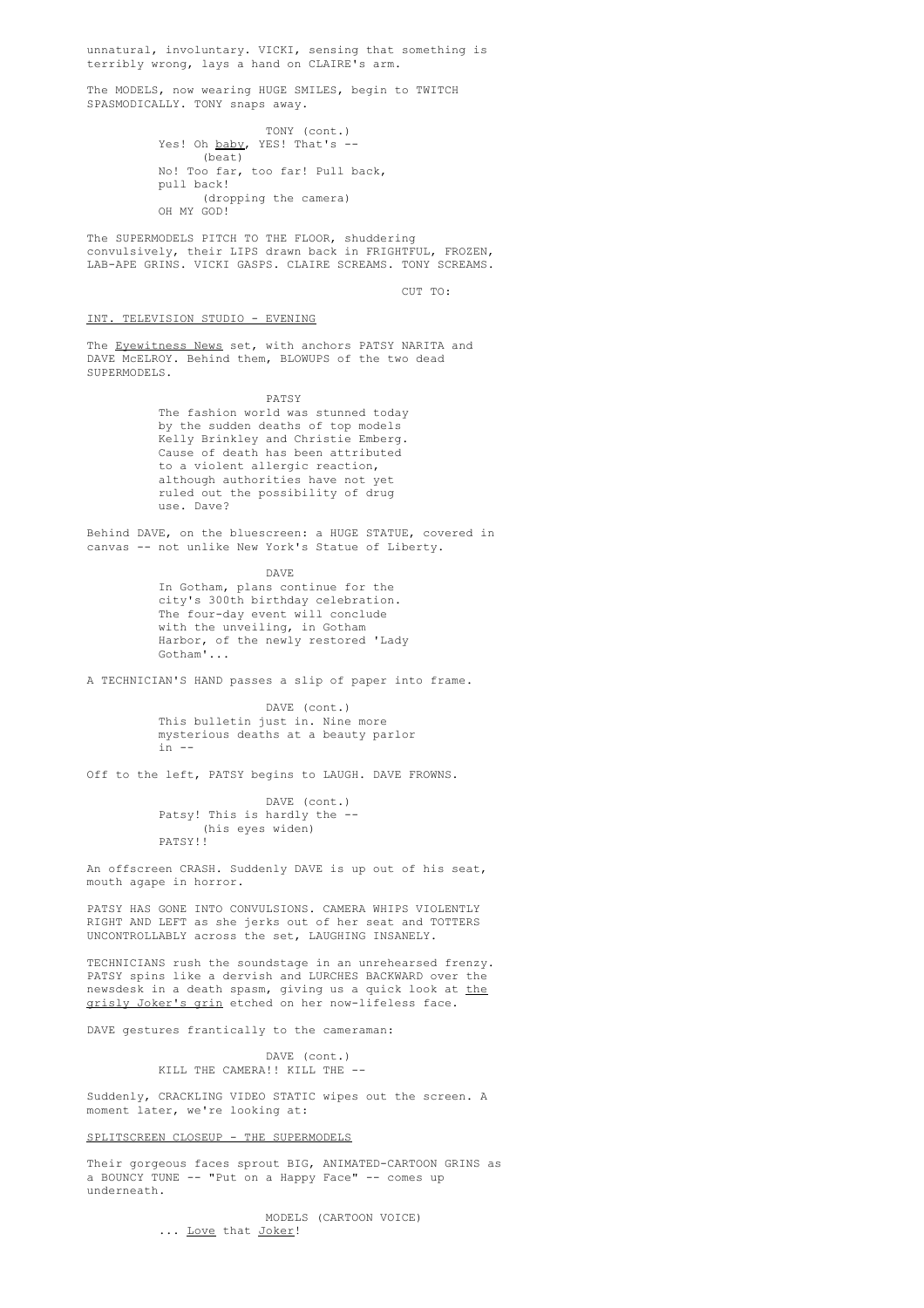THEME MUSIC CONTINUES as a grinning, deranged pitchman -- THE JOKER -- pushes his shopping cart down the aisle. The shelves are filled with products bearing his TRADEMARK HARLEQUIN'S FACE. He waves merrily in time to the music.

# INT. STUDIO - VIDEO CONTROL BOOTH - THAT MOMENT

PANICKED TECHNICIANS swarm the booth. The studio feed has been JAMMED. Every monitor shows THE JOKER'S COMMERCIAL.

> DIRECTOR WHERE'S IT COMING FROM??

> > **TECHNICIAN**

I DON'T KNOW!

CLOSEUP - THE JOKER

JOKER ... new improved Joker brand. With the secret ingredient... SMYLENOL! (a sweep of the hand) Let's go to our blind taste test.

TIGHT ON an anonymous MAN -- GAGGED AND BLINDFOLDED, tied to his chair, squirming, struggling. On the table before him is a package labelled "BRAND X." A SUPERIMPOSED TITLE reads: "NOT AN ACTOR."

> JOKER (cont.) Ooh. He's tense. Irritable. Out of sorts. (wagging a finger) He's been using Brand X! But with new improved Joker brand...

ANGLE WIDENS to include a BLINDFOLDED CORPSE, limp in his chair, GRINNING HORRIFICALLY.

> JOKER (cont.) ... it's a SMILE EVERY TIME!!

### EXT. IDYLLIC PASTORAL SETTING - DAY

THE JOKER in a field of wheat. On a picnic blanket before him are TWO CLEAN-CUT MODELS -- one male, one female, BOTH DEAD... and GRIMACING HORRIBLY.

> JOKER (cont.) -- and the world smiles with you! Irresistable -- oh-so-kissable --

He grabs the dead MODELS by the hair. THEIR TEETH CLINK as he forces their heads together for a post-mortem kiss.

SERIES OF SHOTS

Television sets all over Gotham, as startled citizens react to the JOKER's maniacal promo.

> JOKER I know what you're saying. Where can I buy these fine, fine products? Well, that's the gag, folks, you never know. Chances are... you've bought 'em already!!!

As his RANT CONTINUES, we SEE:

- A YOUNG MAN watching the bedroom TV as he dresses for a date. He's got an aerosol deodorant can poised under one arm, ready to spray. He looks down at the can, suddenly uncertain. Could it be...?
- A FAMILY in their kitchen, eyeing a 12-inch portable as MOM serves dinner. They dig in automatically, then FREEZE with their forks in midair.
- A MIDDLE-AGED MATRON at the living-room TV. Shocked, she calls to her husband -- and gets no reply. We FOLLOW HER to the bathroom door.

On the floor she sees AN OVERTURNED SHAMPOO BOTTLE. Then: her HUSBAND, slumped down in the tub, a lethal GRIN on his face. She lets out a SHRIEK.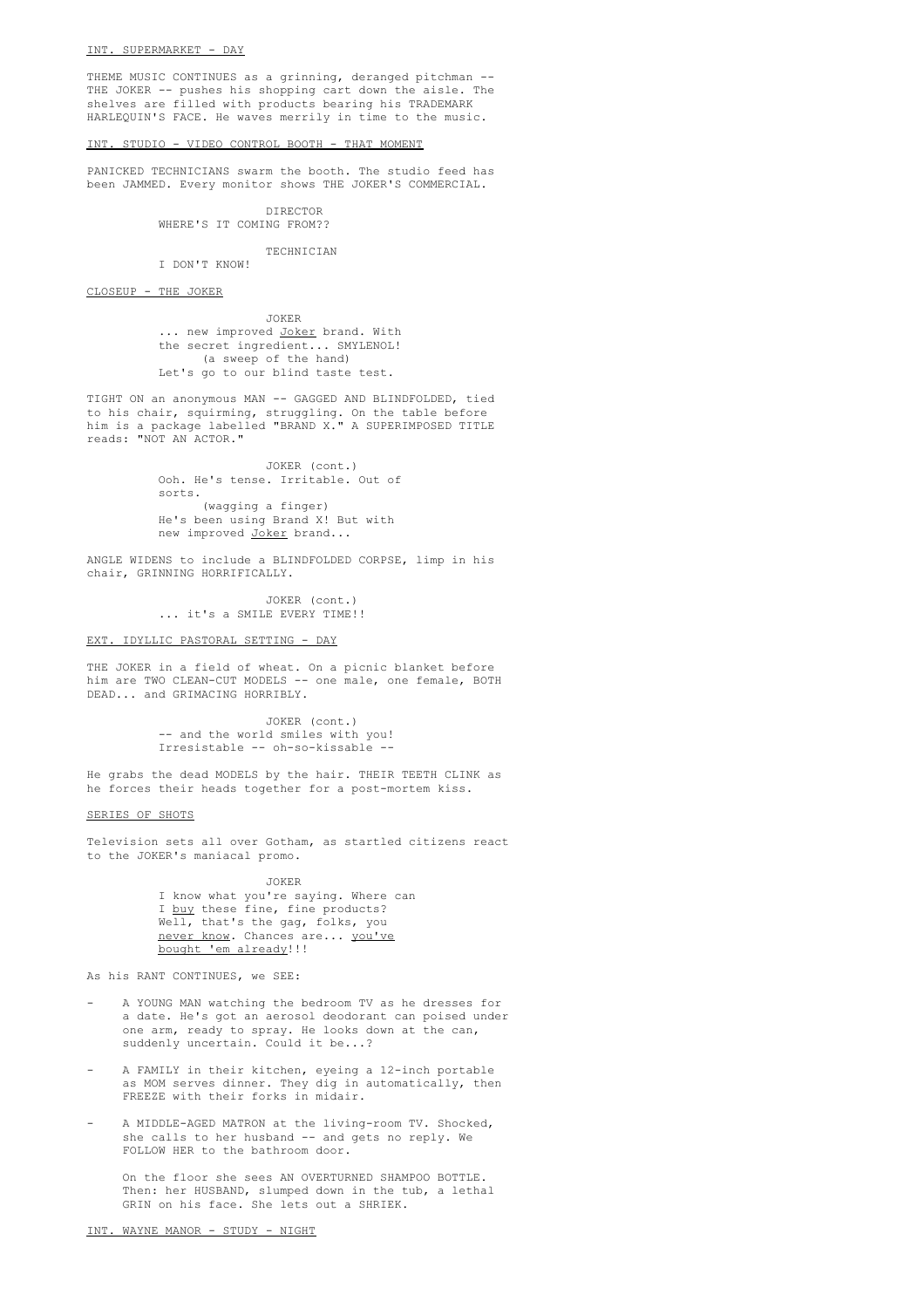ALFRED THE BUTLER in a crouch, glued to the tube.

### ALFRED ... Sir!

HIS POV: THE JOKER in tight closeup. Offscreen, an INFANT begins to squall. THE JOKER cocks an eyebrow.

> JOKER Baby's got a tummyache? Here's something that'll fix him quick!

He tosses a JOKER PRODUCT out of frame. Then -- leering - he gives the camera a BIG JUICY WINK.

> JOKER (cont.) Now on your grocer's shelf. So remember -- use Joker brand -- and put on a happy face!!

MUSIC UP. VIDEO SNOW fills the screen as the jammed transmission end. ALFRED looks over his shoulder.

TRACK IN ON THE GRIM, DETERMINED FACE OF BRUCE WAYNE.

SERIES OF SHOTS

The Gotham Globe cartwheeling into frame:

PANIC GRIPS GOTHAM Contaminated Products Claim 72 Lives WHO IS THE MYSTERIOUS "JOKER"?

An ANCHORWOMAN on the evening news. Her complexion is curiously sallow. BLACK BAGS show under her eyes.

> ANCHORWOMAN ... sixteen new deaths, with no clues as to the Joker's identity or demands. The list at potentially lethal products now includes: perfume -- mascara -- cold cream --

- The makeover counter at Bloomingdale's. SECURITY GUARDS rush to the scene as THREE MATRONLY CUSTOMERS go into simultaneous smiling fits.
- An ANCHORMAN with a BIG UGLY ZIT on his nose:

ANCHORMAN Men's cologne toothpaste mouthwash -- underarm deodorant --

- A SUBWAY CAR jammed with STRAPHANGERS. HUGE PATCHES OF SWEAT under every arm. The doors slide open; ONCOMING PASSENGERS RECOIL VISIBLY at the unendurable stench.
- The original ANCHORWOMAN, whose look is now 100% natural. Her hair is frizzy. Her eyebrows are missing altogether. Every wrinkle on her face is plainly visible.

# ANCHORWOMAN Hair spray -- eyebrow pencil - moisturizing cream --

A LARGE DRUGSTORE. CASHIERS sit idly by the registers. The store is utterly devoid of customers.

CUT TO:

# EXT. STREET - DUSK

From across the street we see VICKI headed down the sidewalk toward a museum. A GLOVED HAND reaches for a pay phone.

# VOICE

She's outside the Fluegelheim.

# INT. ALICIA HUNT'S PENTHOUSE - THAT MOMENT

A BONE-WHITE HAND slams a phone receiver down. THE JOKER is at his vanity. He's rinsed his hair black. He's applying pounds of pancake makeup to his bleached face, his puckered cheeks. In the right light he could almost pass for human.

In all the city, he's the only person still using cosmetics.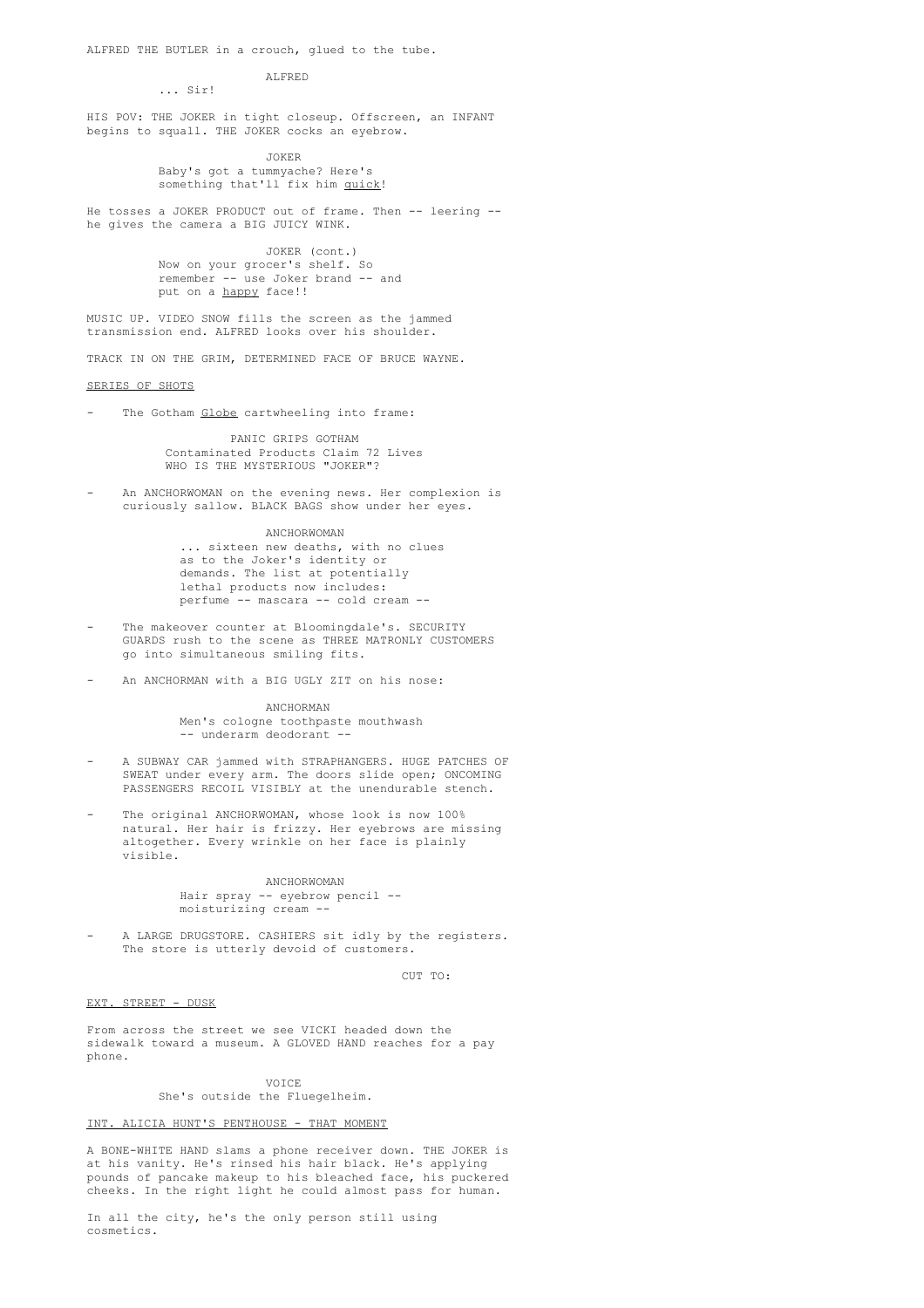#### ALICIA

Jack? Who was that?

As he looks up at the mirror, we get a quick glimpse of ALICIA behind him. The voice, the long blonde hair, are unmistakable. But for some reason, ALICIA'S FACE is COVERED... by a SHINY WHITE PORCELAIN DOLL'S MASK.

JOKER

Get dressed. We're going out.

### INT. FLUEGELHEIM MUSEUM - EVENING

A Gotham landmark, the Fluegelheim looks like something Frank Lloyd Wright would've dreamed up -- a large open atrium encircled by a stucco RAMP, which spirals up along the interior walls to the CEILING four stories above. You walk up this gently-inclined ramp to view the paintings.

# INT. FLUEGELHEIM - ROOFTOP TEA ROOM - EVENING

The upper terminus of the ramp opens on an airy, fernfilled dining room popular with tourists and elderly matrons who work up an appetite looking at art. VICKI enters, camera bag slung over one shoulder, portfolio in hand.

> VICKI I'm meeting Mr. Wayne. Is he here?

MAITRE D' No, but your table is ready.

# INT. TEA ROOM - TWENTY MINUTES LATER - EVENING

VICKI, sipping on a gin and tonic, checks her watch. A WAITER brings her a small parcel, wrapped in brown paper, bearing a single word: URGENT.

> WAITER Miss Vale, this just arrived for you.

As the WAITER leaves, she tears off the wrapper. Inside is a small white box and a NOTE -- SCRIBBLED IN CRAYON.

> DEAR V. VALE, PUT THIS ON RIGHT NOW.

Unsigned, of course. VICKI, puzzled, opens the box to find a MINIATURE GAS MASK.

She hears a strange HISSING NOISE. A few feet away, GREEN SMOKE is billowing out of an air-conditioning vent.

TRAYS OF FOOD CRASH TO THE FLOOR as WAITERS pass out. ART LOVERS drop forks, go face down in their pasta salad.

VICKI hurriedly fits the gas mask over her nose and mouth. Within seconds, she's the only one conscious in the room.

# INT. MUSEUM - THAT MOMENT

GREEN SMOKE plumes up toward the ceiling as we TILT DOWN toward the floor of the atrium. PATRONS and SECURITY GUARDS lie sprawled on the floor, twisted at odd angles, out cold.

The mist is beginning to clear now. The doors swing open and in strolls THE JOKER, looking quite dapper in his street makeup and BIG PURPLE PIMP'S HAT.

A SQUAD OF GOONS enters behind him. Some of them are carrying large cartons. They lock the entry doors, place a "CLOSED" sign in front of them, and begin uncrating LARGE CANS OF BLACK PAINT.

The JOKER steps up onto the ramp, examines the artwork with an appreciative eye.

#### JOKER

# Okay, boys, let's broaden our minds.

He stops in front of an Ingres odalisque. Stands back a pace or two to get a better look. Then pulls out a STRAIGHT RAZOR and cuts a LONG DIAGONAL GASH in the canvas.

He ambles up the ramp, stepping over collapsed patrons, pausing at every fourth or fifth painting. Monet water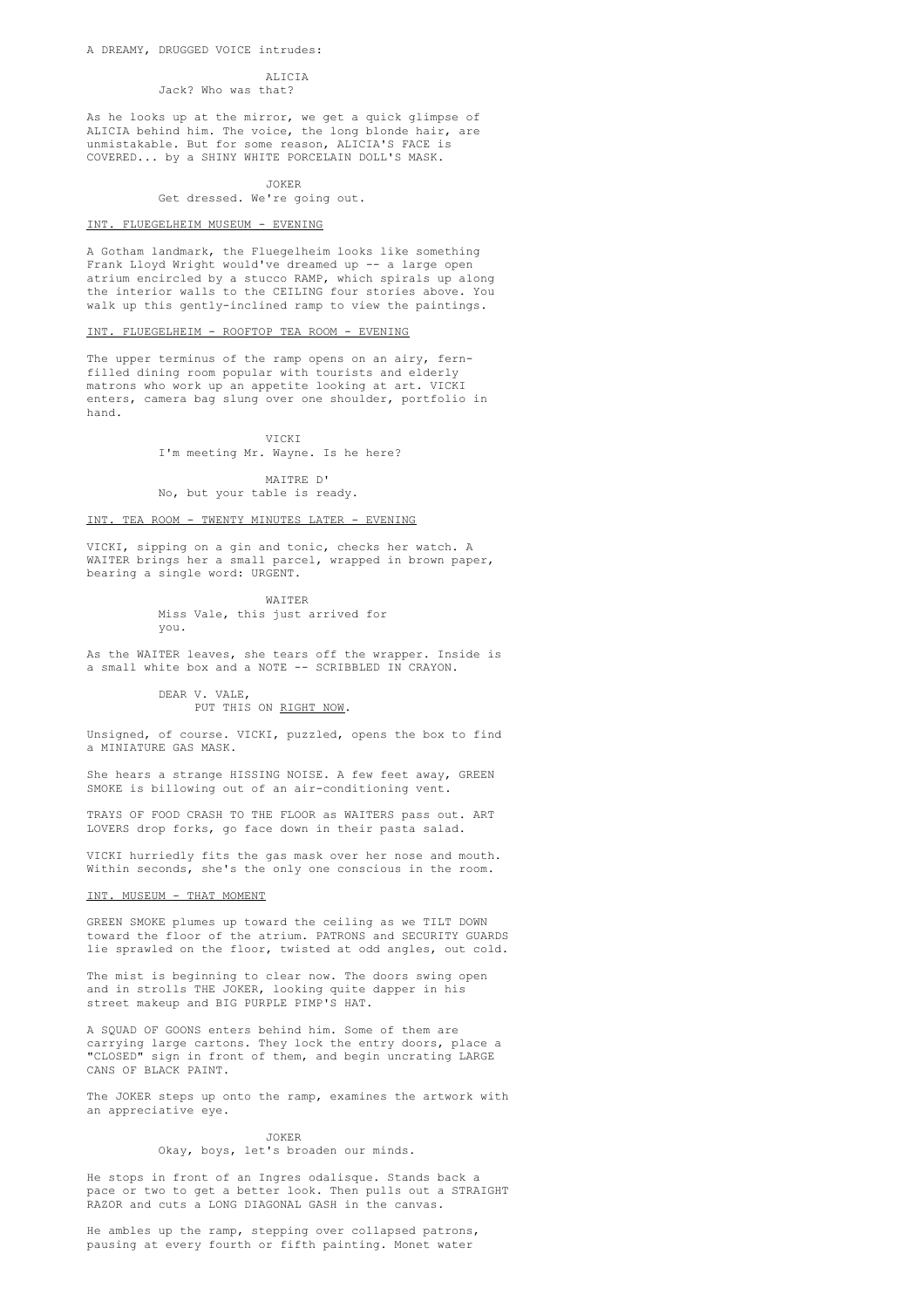lilies, a Degas ballerina -- all get the razor treatment. Behind him his CRONIES work their way up the ramp, HEAVING BLACK PAINT on every canvas the JOKER has missed.

He cocks an eyebrow at Edvard Munch's "THE SCREAM."

JOKER (cont.) I kinda like this one. Leave it.

### INT. TEA ROOM - A MOMENT LATER - EVENING

VICKI at her table, still wearing the gas mask, scared as hell. The overhead lights wink out and the room goes dark. The JOKER saunters over and pulls up a chair.

JOKER

I think it's safe to take that off.

VICKI recognizes the deranged smile instantly. She removes the gas mask, tries to gather her wits.

> JOKER (cont.) You're quite beautiful.

> > VICKI

... Thank you.

JOKER Unfortunate, but I think we can work around it.

He sets a couple of CANDLESTICKS on the table and reaches for his lighter. A LONG JET OF FLAME shoots out, Jerry Lewis-style, as he lights the candles.

> JOKER (cont.) You're Vicki Vale. I guess you know who  $\underline{I}$  am. -- Is this your portfolio?

She nods. He opens it, begins leafing through the record of VICKI's career. Newspaper photos from the Globe, at first. Then fashion layouts, magazine covers of celebrities. Artier B&W shots from VICKI's first couple of exhibitions.

> JOKER (cont.) Crap. Crap. Crap, crap, crap... Ahhh. Now here's what caught my eye.

He's come to the COMBAT PHOTOS from Corto Maltese.

JOKER (cont.) The panic. The bloody skulls. The armless screaming fellows... you know, the atrocities. (smirking) Somehow, when you shoot it, it all comes out so clean, so lovely.

VICKI is squirming, but she doesn't think it wise to debate the point. Not with this lunatic, anyway.

> JOKER (cont.) I guess I'm just an old cornball, but... I live for beauty. I look around at my little city, it gets me down. (indicating the photos) We don't have anything like this. Well, it came to me that what this city needs... is beautification. Kind of a big makeover. (enraptured) Miss Vale, I finally realized that one man can make a difference. You know the saying. "In his image... created he them"?

VICKI gazes at the awful face of this deranged visionary, getting more frightened by the minute.

### VICKI

And you want a --

JOKER A visual record, yes. A before-andafter kind of thing. (leaning closer) This could make your reputation.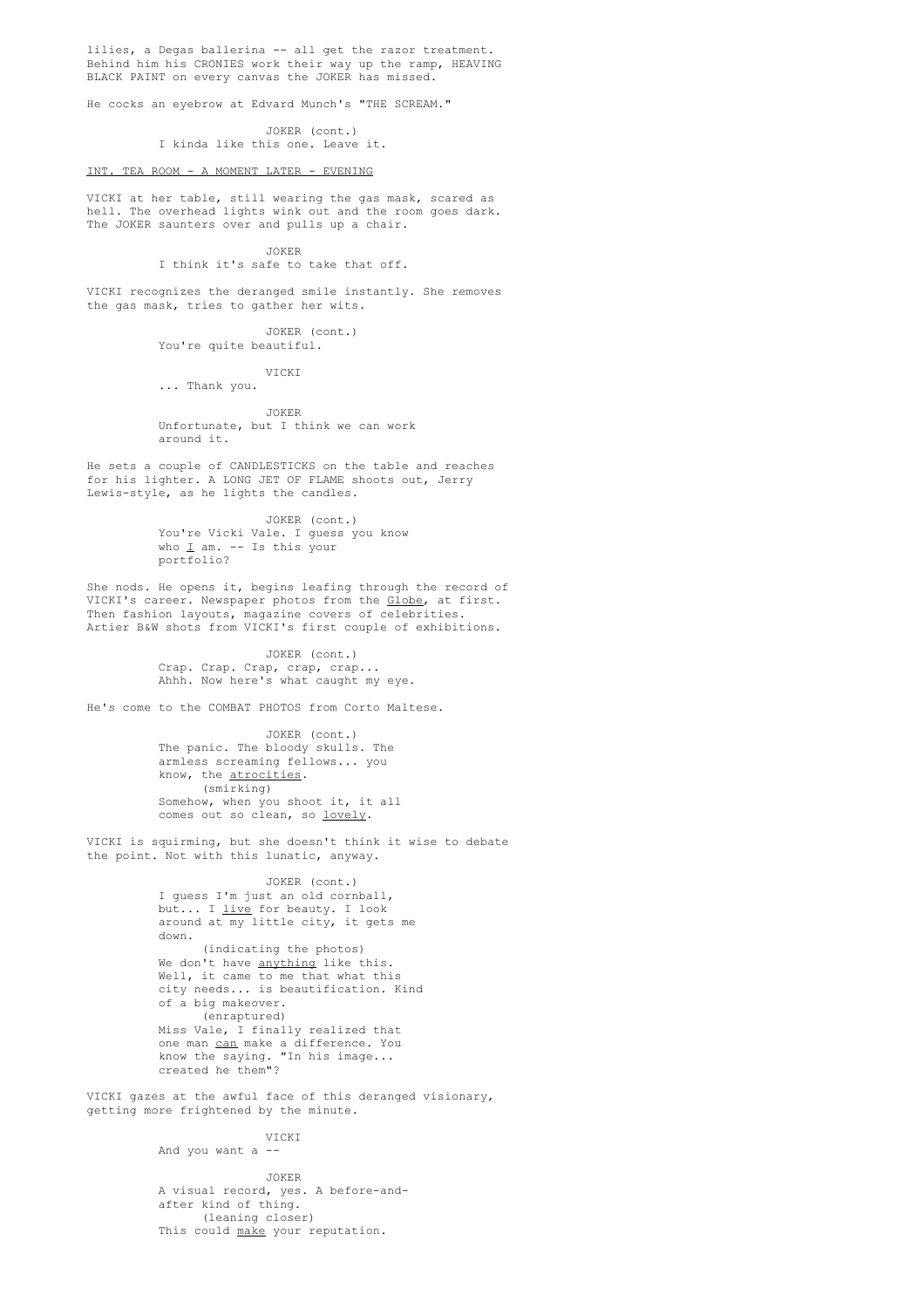Her first impulse is to get up and run. But she fights the impulse. She won't run... not until she gets this maniac on film. She reaches for her camera bag.

VICKI

Maybe we should start with a portrait of the artist. People might like to see the face behind the makeup.

JOKER

(momentarily puzzled) ... Behind the makeup?

Then it sinks in. By candlelight, in the darkened restaurant, with his pancake makeup and his black rinse job, he looks practically normal. VICKI must think she's looking at his real face!

> JOKER (cont.) Oh. Yes. I see what you mean.

He finds a pitcher, pours a glass of water, and very carefully SETS IT ON THE TABLE in front of VICKI. Then - suddenly, inexplicably -- HE BARKS AT HER:

> JOKER (cont.) Silly little TWIT -- I can't take you ANYWHERE!

He sits back and grins expectantly. VICKI is thoroughly nonplussed by this bizarre outburst. A moment passes.

He obviously wants her to do something, but she hasn't got a clue as to what it is. Growing impatient now, he POINTS at the WATER GLASS:

> JOKER (cont.) Well? What are you waiting for??

Now VICKI gets the point. She picks up the glass and HURLS ITS CONTENTS in THE JOKER'S FACE.

His hands go up. He writhes. He shrieks -- like the Wicked Witch of the West dissolving. He reaches for a napkin to wipe his face clean... and begins to CACKLE.

His awful white-and-green clown's face revealed behind the running makeup, he LEERS at her.

> JOKER (cont.) You see, Miss Vale -- that was my makeup. (leaning forward) What do you think?

VICKI is repulsed, but she's determined to tough it out.

VICKI

I've seen worse. Much worse.

JOKER Strong stomach, huh? I like that in a woman. -- Maybe we can do business after all.

He seems to have calmed down a bit. It's almost as if he's coming on to her. But just then, a tiny BELL sounds behind them... and a VOICE intrudes:

VOICE

Jack?

The JOKER turns. ALICIA steps out of a ROOFTOP ELEVATOR and moves toward them, drugged, wraithlike. She's still wearing the porcelain DOLL'S MASK we saw earlier.

> JOKER (to VICKI) Christ, it's my girlfriend. (to ALICIA) WHAT?

ALICIA You said I could look at the pictures before you -- before you --

JOKER Shucks, honey, I forgot. (rolling his eyes at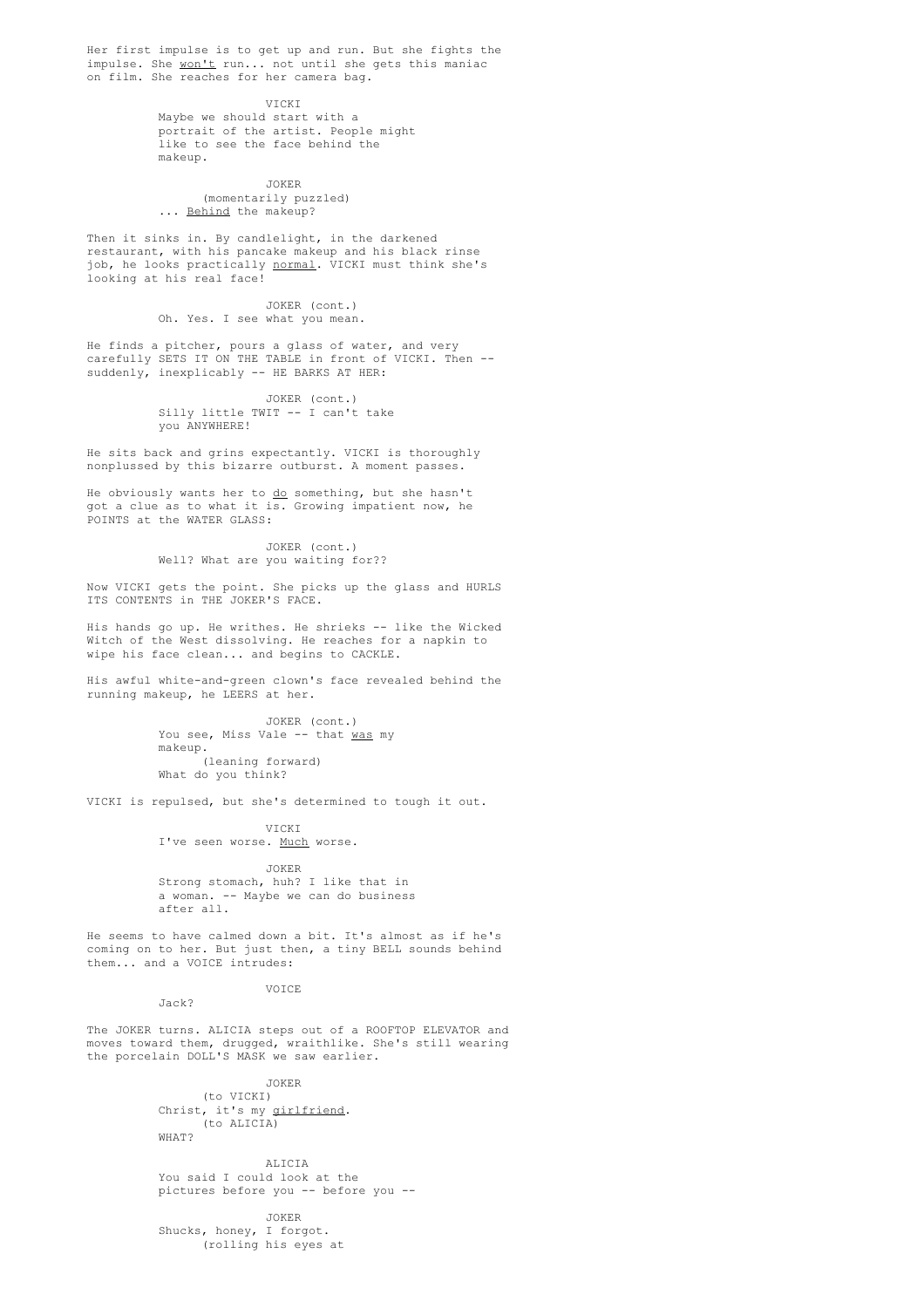VICKI) I'm in trouble now. (to ALICIA) This is business, sweetie. Why don't you go outside and see how the boys are coming?

VICKI can't take her eyes off this strange figure drifting eerily through the abandoned tea room.

# VICKI

(hesitantly) ... Why the mask?

#### JOKER

Alicia! Come here, have a seat. Show Miss Vale why you wear the mask.

ALICIA sits down numbly and begins to undo the mask.

JOKER (cont.) You see, Miss Vale, Alicia's beautiful. One in a million. A work of art. In fact...

We're looking at ALICIA's profile as the mask comes off. The side that's turned to <u>us</u> is indeed beautiful. But the side we can't see... SENDS VICKI RIGHT OVER THE EDGE.

> JOKER (cont.) She makes you look sick.

VICKI lurches out of her seat, knocking it over, HER FACE FROZEN IN HORROR. She finds her CAMERA, holds it out like a weapon as THE JOKER advances on her.

> VICKI You SCUM! You SICK FILTH!... You DID THAT to her!

JOKER What? I improved her a little...

VICKI backs away, snapping the shutter on her camera. HE BLINKS as the flash gun goes off repeatedly.

VICKI

I'll see you burn. I'll see you dead. -- GET AWAY FROM ME!!

JOKER

Miss Vale, was it something I said? (brightly) Do you want to sniff my flower?

VICKI

There's a BRIGHT PURPLE BOUTONNIERE in his lapel. He holds it up for VICKI's inspection as he moves menacingly closer.

NO!

The JOKER squeezes a concealed BULB. A JET OF CLEAR LIQUID spurts out of the FLOWER, NARROWLY MISSING VICKI.

She GASPS. BUMPS INTO A TABLE. ACRID BLACK SMOKE rises from the floor where the clear liquid hit. Acid.

> JOKER Come on, Miss Vale... STOP AND SMELL THE ROSES!!

He backs VICKI into a corner. And then -- abruptly --

A SKYLIGHT SHATTERS IN A HAIL OF GLASS! A CAPED SHADOW DROPS TO THE FLOOR OF THE RESTAURANT! And THE JOKER is face to face with...

THE BATMAN!

On his wrist is a STEEL GAUNTLET. Ha AIMS IT at the JOKER like a weapon. Then PIVOTS SUDDENLY -- POINTS HIS ARM THROUGH THE DOOR OF THE RESTAURANT --

-- AND FIRES A METAL SPIKE into the adobe wall of the RAMP OUTSIDE!!

> JOKER (cont.) ... YOU!!

On the end of the spike is a CORD leading to BATMAN's belt.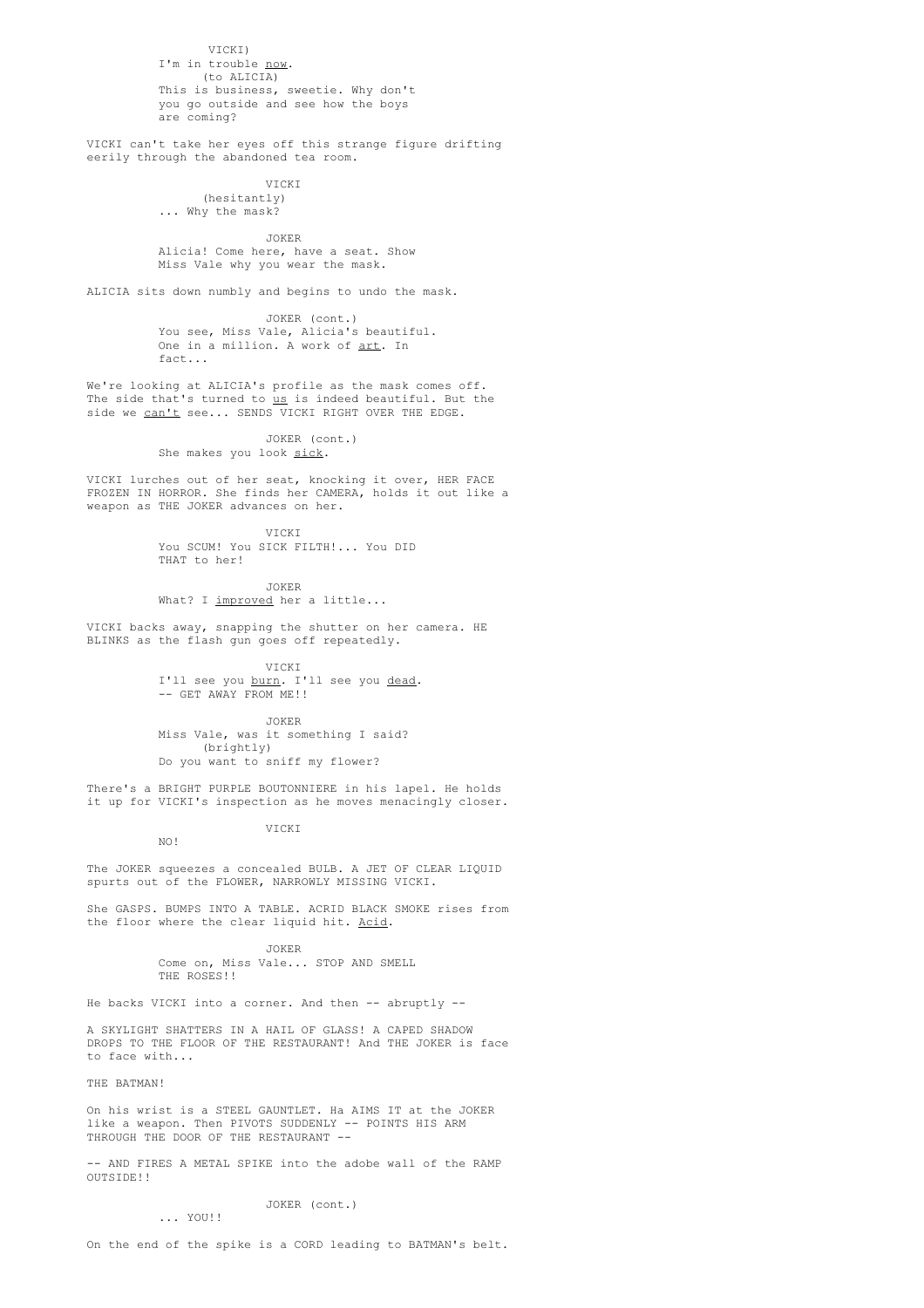In the wink of an eye he's GRABBED VICKI -- DRAGGED HER OUT OF the tea room -- and PLUNGED OVER THE RAMP WALL, FOUR STORIES STRAIGHT DOWN TO THE ATRIUM FLOOR BELOW!!!

The JOKER races to the edge of the ramp.

JOKER (cont.) GET 'EM!! GET 'EM!!

His GOONS are stationed at various points along the ramp, still defacing masterpieces. They pull their guns and OPEN FIRE as BATMAN and VICKI plummet past.

### ANGLE ON BATMAN AND VICKI - AS THEY FALL

He holds the gauntlet overhead, ROPE whistling through it. As we watch, the gauntlet sprouts STEEL WINGS -- forming a BULLETPROOF SHIELD over their heads!

TWO FEET ABOVE the marble floor, THE ROPE jerks them up short -- like a bunjee cord. GUNS BLAZE as BATMAN and VICKI drop safely to earth and MAKE FOR THE EXIT.

The doors are LOCKED. BATMAN spots the black "CLOSED" sign on a metal stand. He HEAVES IT through the glass doors.

VICKI hustles through. He points her to a side alley.

#### EXT. SIDE ALLEY - THAT MOMENT - DUSK

VICKI rounds the corner just as BATMAN lobs a SMOKE PELLET into the doorway of the Fluegelheim.

BATMAN

# GET IN THE CAR!

# VICKI

WHICH CAR?

... Oh.

VICKI suddenly feels quite stupid. Because -- while there are many cars parked along the side alley -- there is only one BATMOBILE.

### VICKI (cont.)

The BATMOBILE is sleek, futuristic, and... well, indescribable. Imagine your own. VICKI climbs into the passenger seat and is immediately dazzled by a stunning array of electronic gadgetry.

#### BATMAN Ignition!

As BATMAN sprints down the alley, a COMPUTER DISPLAY on the dashboard registers his unique voiceprint. A tinny, synthesized VOICE repeats the command:

### COMPUTER

Ignition.

The engines are revving up even as BATMAN vaults into the cockpit alongside VICKI.

Guns in hand, the JOKER'S GOONS Are stumbling out of the Fluegelheim, hacking, coughing, blinded by smoke. They DIVE FOR THEIR LIVES as the BATMOBILE comes barrelling out of the alley at ninety miles an hour.

THE JOKER emerges just as the BATMOBILE careens off.

JOKER I WANT HIM!! I WANT HIM!!

The JOKER climbs into the back of a van labelled "MONARCH PLAYING CARDS." Half his GOONS pile into the van behind him, the other half into a second car nearby.

### EXT. STREETS - THAT MOMENT

SIRENS HOWL as POLICE CARS converge on the Flugelheim.

INT. BATMOBILE - THAT MOMENT

roaring out into CITY TRAFFIC.

**VICKI** 

Look! Police!

BATMAN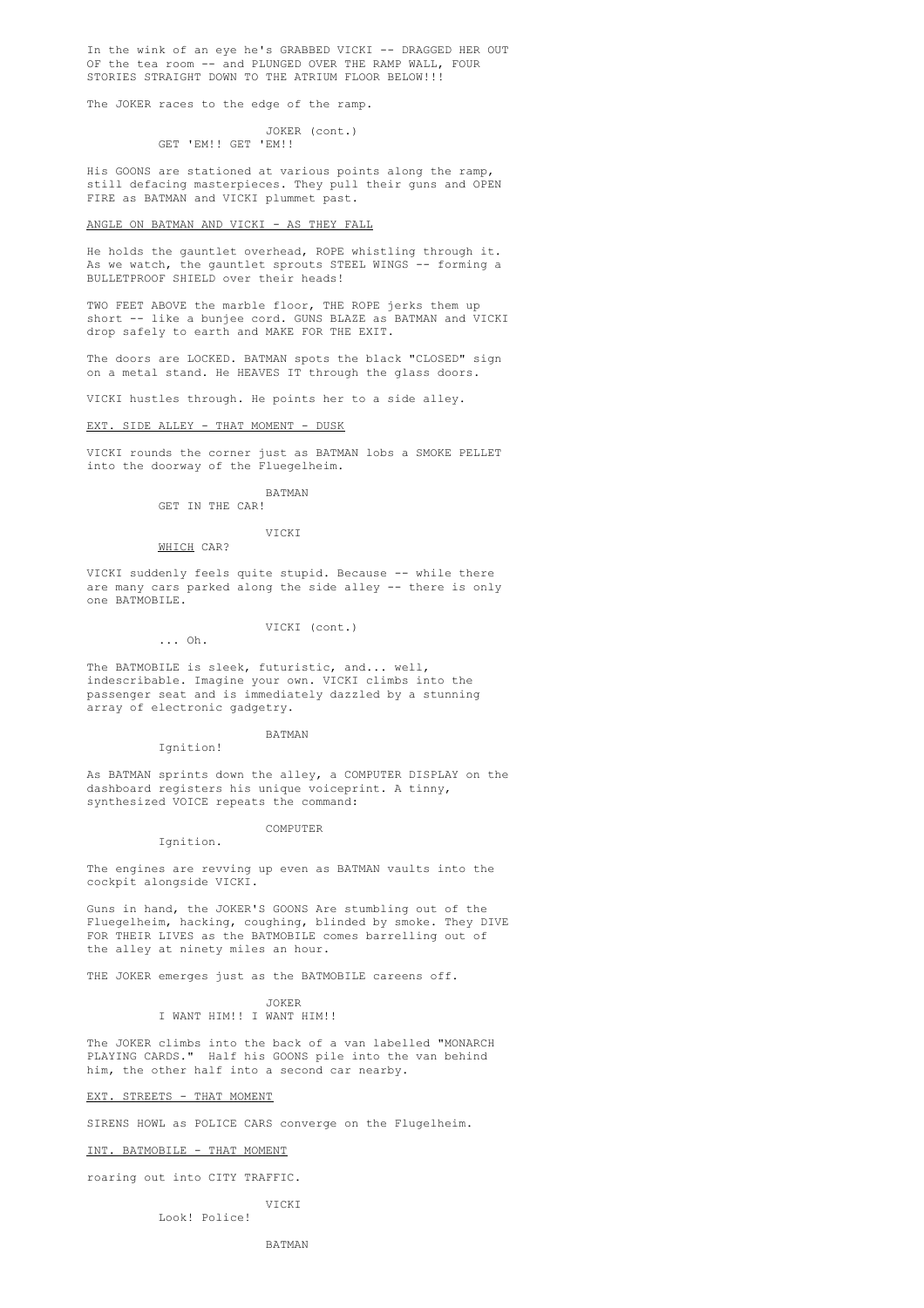I called them.

#### VICKI

### Shouldn't we --

A POLICE CAR whizzes past the BATMOBILE. TIRES SKID. The COP CAR does a quick 180 and sets out in hot pursuit of the BATMOBILE. BATMAN FLOORS THE ACCELERATOR in response.

#### INT. VAN - THAT MOMENT

TIGHT ON the demented face of THE JOKER. A GOON calls out from the front of the van.

> GOON There they are! Dead ahead!

THE JOKER screams into a RADIO DISPATCHER'S MIKE.

JOKER ALL UNITS! SOUTHBOUND ON RIVERVIEW!

### SERIES OF SHOTS

The JOKER'S ARMY. THUGS in cars. CREEPS in Italian restaurants. CROOKED COPS at a coffee shop. LIGHTS FLASH, BEEPERS SOUND, and within seconds they're racing to the streets, eager to join the chase.

### SERIES OF SHOTS - THE STREETS

COP CARS. GOON CARS. THE BATMOBILE streaks through an intersection, nearly causing a pileup. THE JOKER'S VAN makes short work of a SABRETT'S HOT DOG STAND in its path.

### INT. BATMOBILE - THAT MOMENT

PEDESTRIANS GAWK as the sleek supercar RIPS UP THE PAVEMENT.

> VICKI What about her? What about the girl?

BATMAN He won't kill her. (gritting his teeth) GODDAMMIT!

They're moving up on an EMPTY BLOCK -- a NIGHT CONSTRUCTION TEAM. A HUGE PIECE OF HEAVY MACHINERY backs up slowly and inexorably, BLOCKING THE INTERSECTION.

BATMAN GUNS THE ENGINE. SWERVES LEFT. TRIES TO SLIDE PAST. And HITS THE BRAKES -- stopping inches short of a head-on collision with a lamppost.

He jumps out of the car. No chance to get through. THE JOKER'S VAN is two blocks back and coming up fast.

ONLOOKERS and CONSTRUCTION WORKERS are beginning to form a crowd around them.

# VICKI

BATMAN Too many people. Come on! (as she scrambles out) SHIELDS!!

The BATMOBILE's computerized VOICE replies:

# COMPUTER

Shields.

Can't we --

With a series or CLANGS, CHROME-STEEL PLATES slide into place -- across the cockpit, over the tires -- leaving the BATMOBILE an inert, impenetrable BLOCK OF BLACK METAL.

BATMAN and VICKI sprint through the CONSTRUCTION SITE, vaulting over mounds of loose dirt and concrete rubble.

# INT. VAN - MOVING - NIGHT

THREE POLICE CARS, red lights blazing, OVERTAKE THE JOKER'S VAN and bear down on the abandoned BATMOBILE.

GOON AT WHEEL

Are they ours?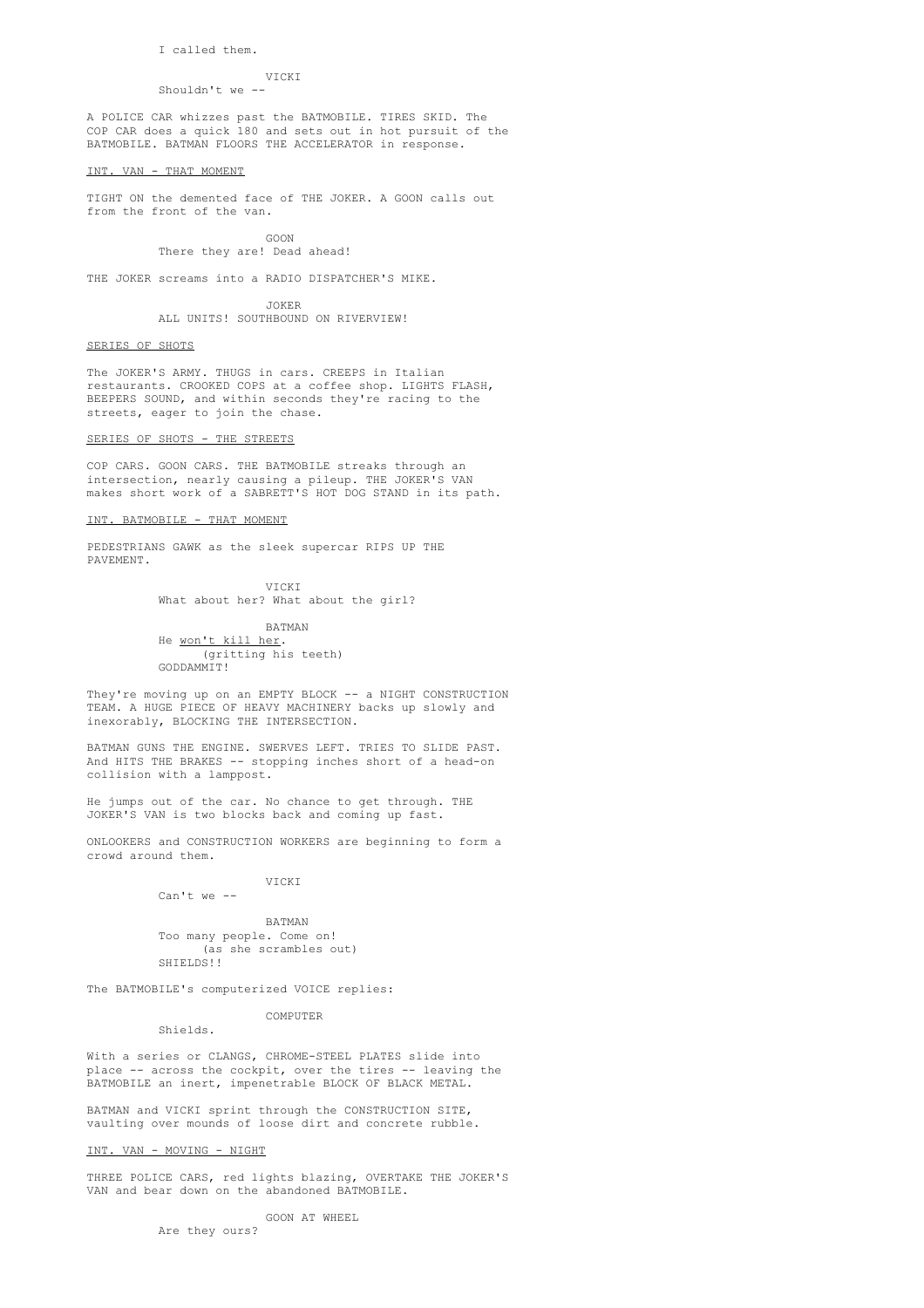JOKER .. I don't know. We'd better get out of here. (into RADIO MIKE) Westbound on 36th. DO YOU COPY??

The VAN does a discreet U-turn and rumbles off sedately down the street.

#### EXT. SIDE STREET - THAT MOMENT - NIGHT

BATMAN and VICKI zigzag past storefronts and candy stands, dodging astonished PEDESTRIANS.

### INT. CAR - MOVING - THAT MOMENT

FOUR GOONS with GUNS. They spot BATMAN and VICKI coming off the side street. GOON I, the driver, speaks into a radio:

GOON I

We got 'em!

JOKER (V.O.) (over radio) Take 'em! I want his head!

#### EXT. STREET - THAT MOMENT - NIGHT

BATMAN and VICKI race down the sidewalk. The car is gaining on them; and then, from behind --

BATMAN and VICKI are caught in a SPRAY OF BULLETS. They dive. Drop behind a parked car. And don't come up.

They've ducked into a BLIND ALLEY.

### INT. ALLEYWAY - NIGHT

Hunkered on the pavement, they watch the car glide past the mouth of the alley. VICKI sighs in relief. BATMAN -- still alert, his muscles tensed -- puts a restraining hand on her arm. He looks overhead, sees a catwalk spanning the width of the alleyway five stories up.

#### BATMAN

How much do you weigh?

# VICKI

... A hundred and eight?

He does some quick mental calculations. A beat. Then the CAR reappears -- backing up -- blocking their only avenue of escape. BATMAN unfurls a rope, HEAVES A BATARANG UPWARD, and grabs VICKI roughly about the waist.

> BATMAN HANG ON!

The JOKER'S THUGS pile out of the car. The BATARANG catches on the catwalk, and BATMAN triggers the spring-action REEL on his utility belt -- jerking him and VICKI INTO THE AIR.

BULLETS zing past as they whip upward like fish on a line. One story; two stories; and then...

They slow. They STOP. They DANGLE IN MIDAIR as the Joker's goons advance. BATMAN wriggles, twists. They lurch upward another few feet -- and stop again. VICKI SCREAMS.

Her additional weight is too much for the reel mechanism. They're stranded two stories up -- SITTING DUCKS.

> BATMAN (cont.) Whatever happens -- DON'T LET GO!!

In the wink of an eye he's detached the reel from his own waist and hitched it around VICKI's belt. Before she has a chance to protest, he LETS GO.

VICKI rockets upward at blinding speed, shrieking all the way. BATMAN, his cape billowing, PLUMMETS DOWNWARD.

VICKI slams up into the catwalk and BOBS on the end of the line as BATMAN lands with a loud crash, overturning a row of garbage cans. The GOONS are on him in a flash -- one per limb. Random kicking and flailing. BATMAN manages to slam two GOONS into a wall, but before he can get to his feet --

-- GOON #3 slams a lead pipe into the back of his skull.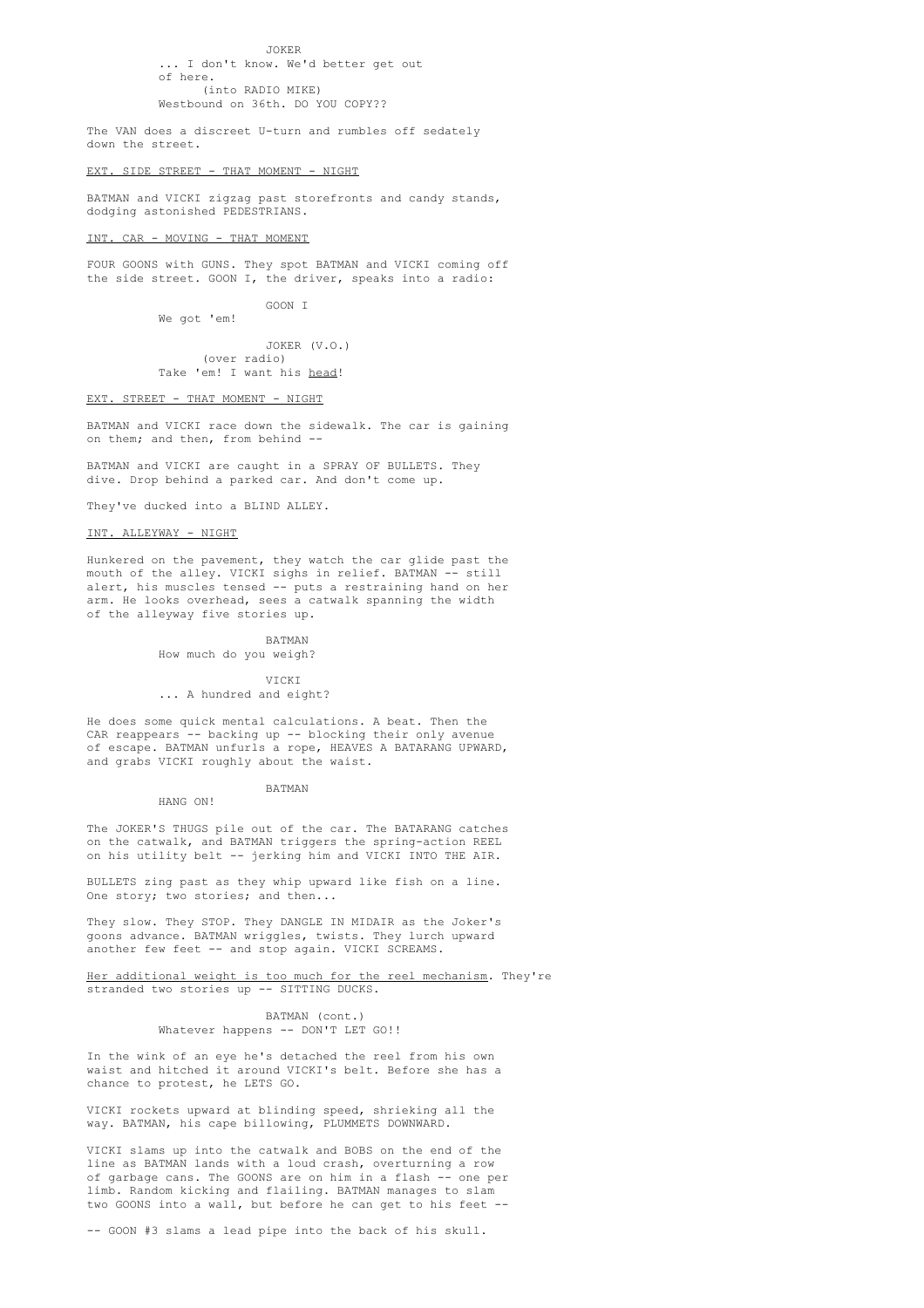BATMAN is down for the count. The THUGS dust themselves off and circle around his prostrate form, still wary.

The LEAD THUG holds his colleagues back, draws his gun, and fires TWO SHOTS, point-blank, at the yellow-and-black INSIGNE on BATMAN's chest. The body jerks.

They move closer. And stop.

GOON I ... No blood.

GOON II

Jesus.

# GOON TIT

Wait a minute.

GOON III screws up his courage and crouches beside the body. He examines THE BATMAN'S TUNIC... and RIPS IT OPEN.

> GOON IV ... What is that?

GOON TIT Some kind of <u>body armor</u>.

GOON I He's human after all. -- Take that mask off.

EXT. ROOFTOP - ON VICKI

Five stories overhead, VICKI has pulled herself up onto the roof of the adjacent building. She watches transfixed as the THUGS bend over to remove BATMAN's cowl. But at this height -- and this angle -- she can't see his face. On a sudden impulse she reaches for her CAMERA BAG.

#### ANGLE ON GOONS

peering-down open-mouthed at the unconscious face of BRUCE WAYNE. Blood seeps from BRUCE's left nostril.

> GOON I Well?... Who is this guy?

GOON II I dunno. You seen him before?

GOON III Maybe he's got some kind of I.D.

GOON IV Good idea. Let's check his wallet.

GOON I We'll worry about it later. Plug him. (beat) In the head.

GOON II draws his automatic. And at that very instant... A FLASH GUN EXPLODES OVERHEAD.

Startled, the THUGS look up. ANOTHER CAMERA FLASH.

GOON TIT Goddam, it's the redhead!

### ON VICKI

A chunk of ledge chips off mere inches from her head as the GOONS OPEN FIRE. She ducks back behind the overhang, holds the camera out over the ledge, and KEEPS ON FLASHING.

ON BRUCE

HIS EYES WINK OPEN.

ON VICKI

momentarily idle. She's used up her roll. The GOONS KEEP SHOOTING as she reaches in her bag for new film. She finds it, loads the camera with astonishing dexterity -- and then, on instinct, reaches back inside the bag for a TELEPHOTO LENS. All the better to see you with, Batman...

ON THE THUGS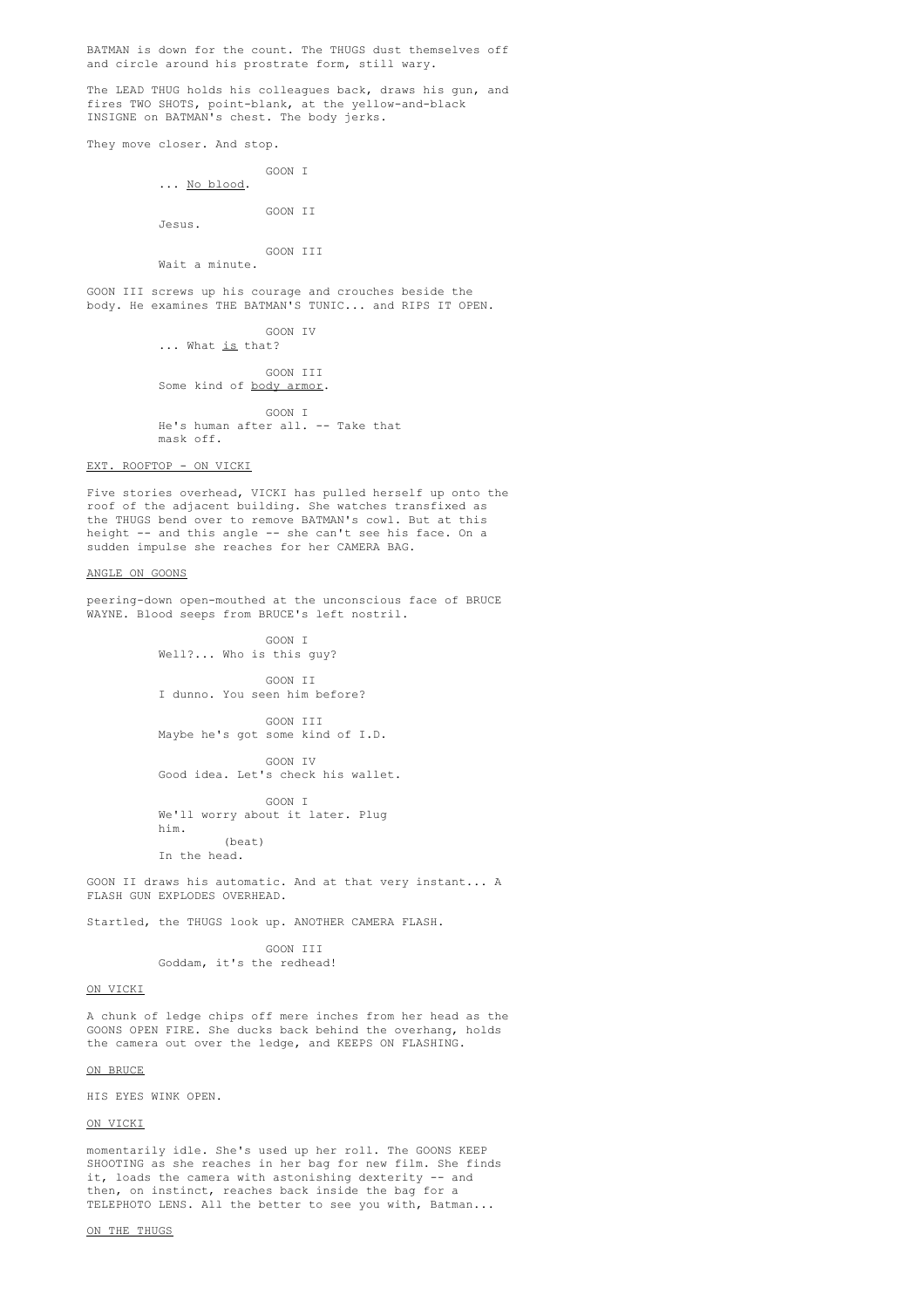#### GOON TT

Did you hit her?

#### GOON I

# Who cares? Wax that freak.

They turn their attention to BRUCE. A GLOVED HAND snakes out with lightning speed -- GRABBING GOON I BY THE COATTAIL and pulling him DIRECTLY INTO THE LINE OF FIRE. GOON II bas pulled the trigger twice before he knows what's happened.

In one fluid motion BRUCE HEAVES GOON I's lifeless body THROUGH THE AIR, knocking GOON II backward over a garbage can. GOON II falls and CRACKS HIS HEAD on the nearest wall.

GOON III takes a rabbit punch to the throat. He's on the way down when he catches a STEEL-TOED BOOT in the gut.

Four seconds after all this began, BRUCE is alone in the alleyway with GOON IV. GOON IV has his gun pointed right at BRUCE, but he's shaking too much to pull the trigger.

BRUCE smiles. GOON IV SCREAMS and RUNS FOR HIS LIFE.

Through all this, VICKI's telephoto camera has been poised on the ledge, snapping away. BRUCE looks up at the FLASH GUN and shakes his head. He bends to retrieve his cowl.

#### ON VICKI

She finally dares to peek down at the alley. Limp goons everywhere. And, in addition, THE BATMAN -- leaping up, grabbing the edge of a fire escape, climbing up to meet her.

VICKI thinks fast. She may have a clean shot of BATMAN'S FACE. She advances the film in the camera and removes the roll, then drops it down her blouse.

But BATMAN is likely to want that roll. So she straightens her skirt and scurries across the roof, away from the alley. She should have a minute or so before be gets there.

It's a three-foot drop to the next roof over. VICKI clambers down and quickens her pace, tossing a nervous glance over her shoulder every couple of steps.

Then, somehow -- and she'll be damned if she can figure out how -- she walks smack into THE BATMAN. And GASPS.

BATMAN

... Not even a 'thank you'?

VICKI Well -- I think you might consider thanking me. You were good as dead.

BATMAN That's because you lied about your weight. (a long pause) Thank you.

VICKI NODS and tries to walk past him. He grabs her arm.

BATMAN (cont.) I'll have to ask you for that film.

VICKI I just wanted to distract them. I wasn't trying to get a picture of you.

BATMAN looks down at the camera hanging from her neck. The telephoto lens must jut out six inches. VICKI gulps.

BATMAN

VICKI I won't let you have it.

THE BATMAN is amused. He smiles menacingly.

Please.

VICKI (cont.) I know you can break my neck and take it. But the Joker's on that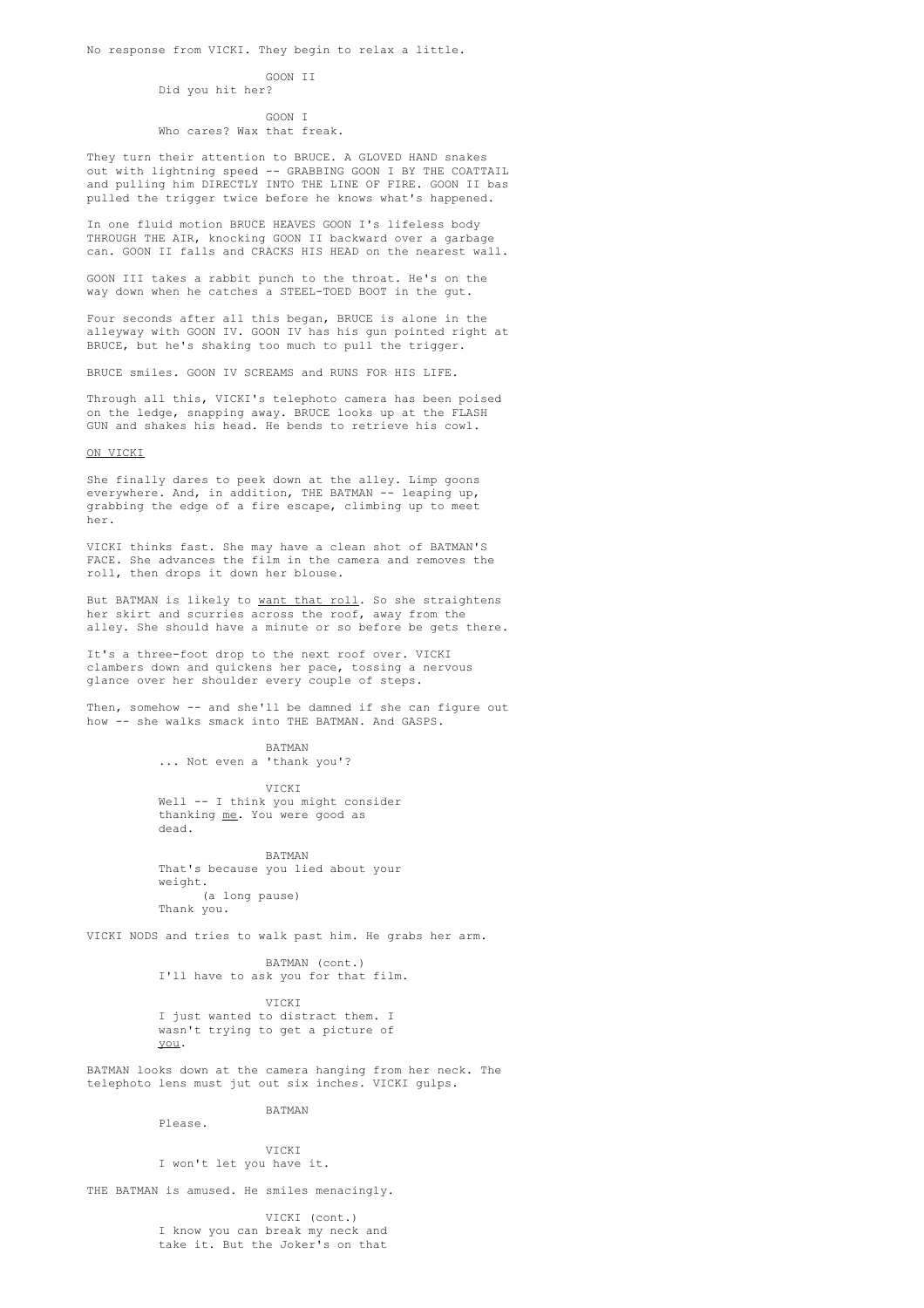same  $roll$  I  $-$ 

#### BATMAN

The Joker is a murderer. And you were as good as dead. So --

VICKI

Look, I appreciate what you did for me. But this is my job. And I'm keeping those pictures.

BATMAN

All right, here's a compromise. I'll develop the photos. You keep the Jokers and I'll keep the rest.

VICKI

How do I know you won't keep them all?

BATMAN

Because I'll take you with me.

He reaches out, holds her gently by the shoulders. His voice is deep and soothing. True, VICKI is a little dizzy from all that's happened, but she's undeniably drawn to him.

Still cautious, though. She reaches into her bag and hands over a roll of film. The original roll -- not the telephoto shots, which are still stashed in her blouse.

BATMAN (cont.)

Thank you, Vicki.

VICKI

### ... Where are you going to take me?

No reply. She looks up into his mirrored eyes. He pulls her closer to him. Brushes back her hair, runs one hand delicately along the line of her cheek...

... AND BREAKS A TINY CAPSULE under her nose. VICKI SLUMPS into BATMAN's arms.

CUT TO:

#### EXT. ALLEYWAY - NIGHT

Street level. BATMAN emerges carrying VICKI's inert form in his arms. He pauses and peers around the edge of a wall at the BATMOBILE two blocks down.

The car is still there, the chrome-steel shields intact. But DOZENS OF COPS and CURIOSITY-SEEKERS are SWARMING ALL OVER the fearsome machine.

BATMAN snorts in frustration. AN ENORMOUS THREE-TON CATERPILLAR WINCH rumbles up the street toward the Batmobile.

He's about to get <u>towed</u>. BATMAN takes a RADIO TRANSMITTER from his utility belt and SPEAKS INTO IT.

#### BATMAN Shields open.

EXT. STREET - ON BATMOBILE

TWO COPS are crawling along the hood of the car. From within they hear the tinny computerized voice:

> COMPUTER Shields open.

The steel plates begin to retract.

BATMAN (V.O.) (over radio)

Tanition.

### COMPUTER

Ignition.

The stunned COPS gaze into the Batmobile's cockpit.

COP There's somebody in there!

They TUMBLE OFF THE HOOD as the turbine engines ROAR TO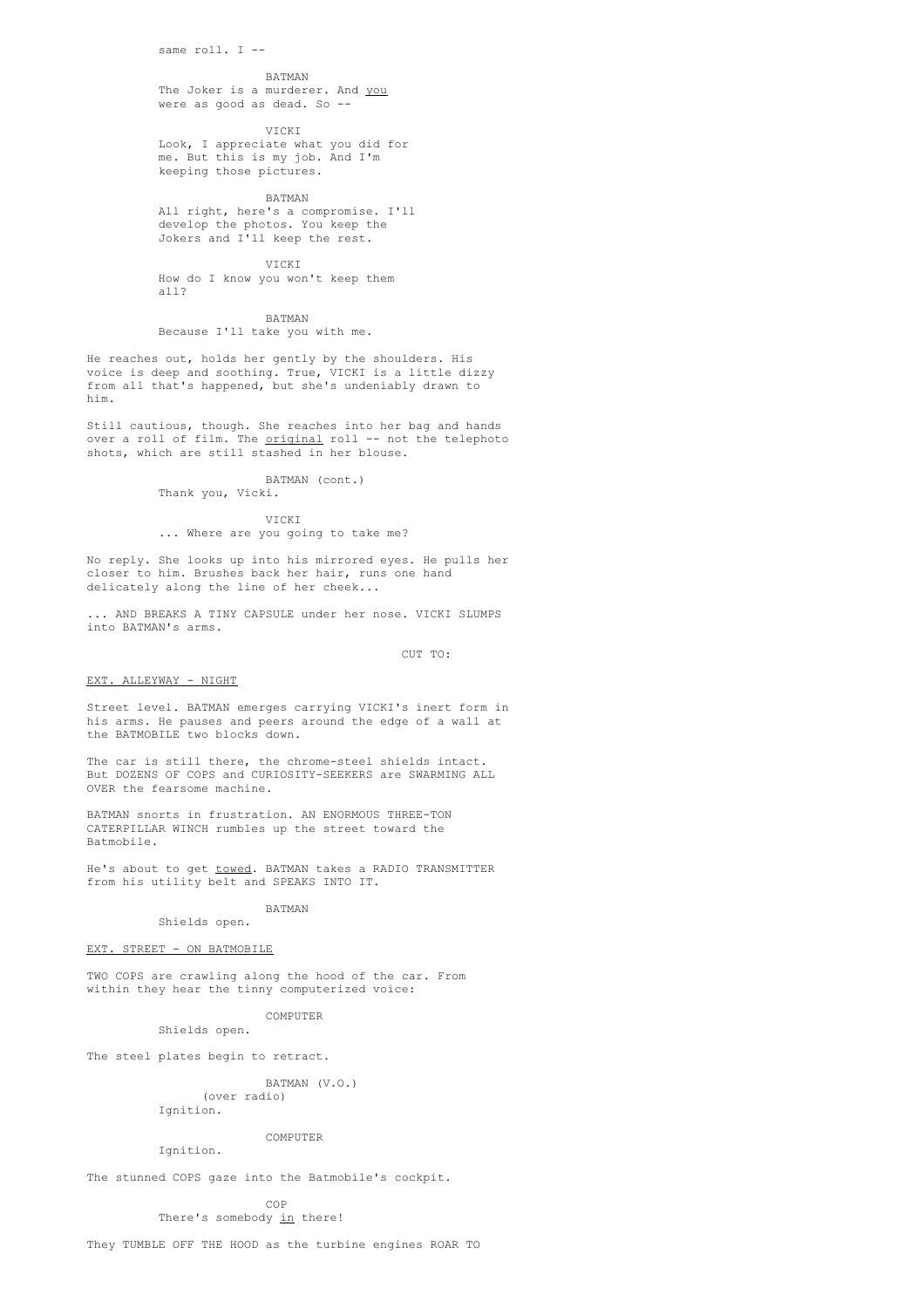LIFE and THE BATMOBILE BEGINS TO MOVE.

COPS AND ONLOOKERS quickly clear a path. They stand there stunned as the futuristic auto PICKS UP SPEED and advances toward the end of the block. The LEFT TURN SIGNAL flashes dutifully. And the BATMOBILE VANISHES AROUND THE CORNER.

PANDEMONIUM BREAKS LOOSE as the COPS bolt for their cars.

#### EXT. STREET - NIGHT

SIRENS WAIL. PASSERSBY STARE SLACKJAWED at the driverless BATMOBILE as it tears down the street, passing, darting, dodging buses and CUTTING OFF TAXIS -- all with a squad of COP CARS in hot pursuit.

### EXT. ALLEYWAY - NIGHT

STOP!

BATMAN sees the BATMOBILE rounding the corner and approaching on the straightaway. He takes VICKI in his arms and STEPS DIRECTLY INTO THE PATH OF THE ONRUSHING HEADLIGHTS.

BATMAN

BRAKES SQUEAL. The BATMOBILE stops one yard short of BATMAN

and VICKI. A moment later BATMAN is AT THE WHEEL.

SIRENS BUILD. LIGHTS FLASH. The COP CARS are now visible behind them. BATMAN floors the pedal; the Batmobile's

powerful AFTERBURNERS kick in; and the hapless cops KILL THEIR SIRENS as BATMAN zooms off into the night at 140 mph.

DISSOLVE TO:

EXT. BACK ROAD - NIGHT

A deserted stretch of road, lined by ancient tall pines on either side. The BATMOBILE roars past.

INT. BATMOBILE - NIGHT

VICKI is gradually coming to on the passenger's side.

VICKI ... How long have I been out?

BATMAN Quite a while. I took the scenic route.

VICKI (gazing around her) Well, I've certainly enjoyed it. What's that?

He's just hit a BUTTON on the dashboard.

BATMAN Garage door.

#### EXT. ROAD - THAT MOMENT - NIGHT

At the side of the road, a FALLEN TREE, surrounded by underbrush, RISES HYDRAULICALLY INTO THE AIR -- revealing a SECRET ROAD invisible from the main thoroughfare.

Doing sixty, the BATMOBILE makes a hairpin turn. Seconds later, the FALLEN TREE drops back magically into place.

#### INT. BATMOBILE - A MOMENT LATER - NIGHT

As they cruise down the hidden road, VICKI STUDIES BATMAN'S FACE. KNOX's words are very much on her mind.

> VICKI I meant to ask you. Up on the roof -- how did you know my name?

BATMAN SMILES in response. VICKI smiles with him.

VICKI (cont.) I'm serious. How did you know?

No reply. VICKI frowns, looks through the windshield, and SEES -- much to her horror -- an enormous SHEER CLIFF WALL LOOMING DEAD AHEAD.

Wide-eyed, she looks at BATMAN. Still smiling, he HITS THE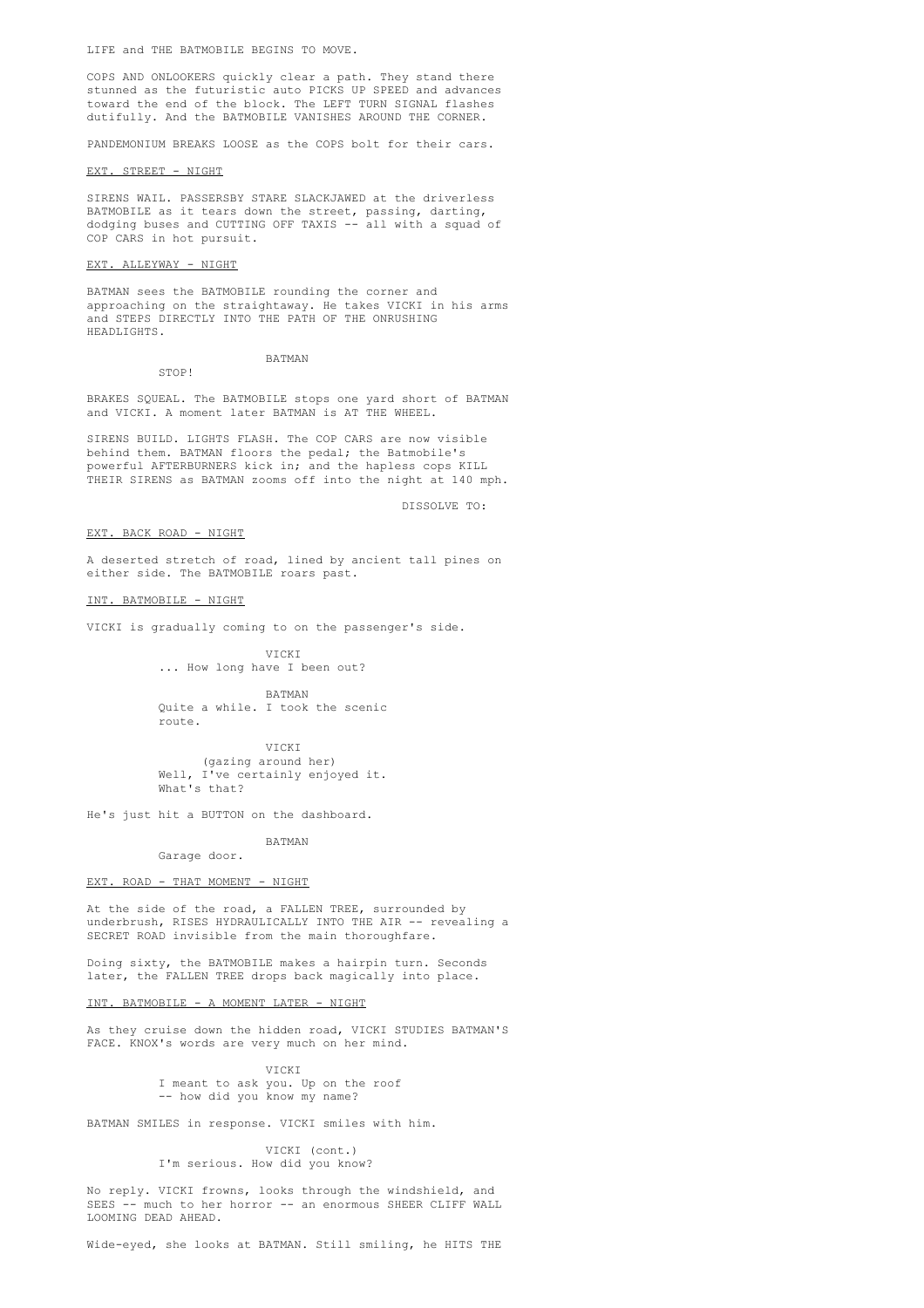### ANGLE ON CLIFF WALL

One second to impact. Suddenly the cliff wall VANISHES ALTOGETHER -- revealing, in its place, the GAPING MOUTH OF AN UNDERGROUND CAVERN.

The Batmobile zooms through. A moment later, the CLIFF WALL -- which is nothing more than a HOLOGRAPHIC PROJECTION - winks back into existence, showing no trace of the cavern.

### INT. BATCAVE - NIGHT

We all know this place. Although we haven't had time to acquire the familiar mementos -- the dinosaur, the giant penny -- the BATCAVE is unmistakable. Vast banks of blinking computers. A state-of-the-art crime lab. A fullyequipped workshop for hammering out new toys. It's the biggest and best secret clubhouse a boy could wish for.

BATMAN climbs out of the car. He removes his cape, strips off his bullet-riddled jersey and his body armor. There are TWO BIG BRUISES on the center of his chest.

VICKI looks on as he goes to a rack along one wall and picks out a fresh tunic -- one of four. She wanders over to examine the row of bat-suits -- and the BODY ARMOR.

> What is this stuff? Kevlar? BATMAN

Better. It's not on the market yet.

VICKI

VICKI It doesn't protect your head, though.

BATMAN That's why I wear a target on my chest.

THE BATMAN takes obvious pleasure in showing her his futuristic bachelor's pad. His tone is jokey, almost flirtatious. Behind the mask, he's a lot looser, more carefree, than some guys we could name...

... like Bruce Wayne.

VICKI is, to put it mildly, awed. She wanders around gaping at millions of dollars' worth of equipment.

> **VICKI** How'd you find this place?

BATMAN Stumbled across it when I was a boy.

VICKI'S HEAD jerks up abruptly. In the dim recesses overhead, BATS ARE SCREAMING. She shivers.

> BATMAN (cont.) They don't come down here. They're afraid of the lights.

VICKI I don't like bats. Not that kind.

BATMAN They used to terrify me. But I forced myself to keep coming back, and -- (smiling) -- I guess I became the thing I feared the most. I'll do your photos now.

He goes to a HIGH-SPEED PHOTO PROCESSING MACHINE -- the kind they have at Fotomat, only better -- and loads the roll.

VICKI wanders over to the edge of a DEEP BLACK PIT. She kicks a pebble over. Long seconds pass; no sound.

She looks up. Suspended over the bottomless pit are a pair of GYMNAST'S RINGS. This guy is dedicated.

> VICKI Who pays for all this?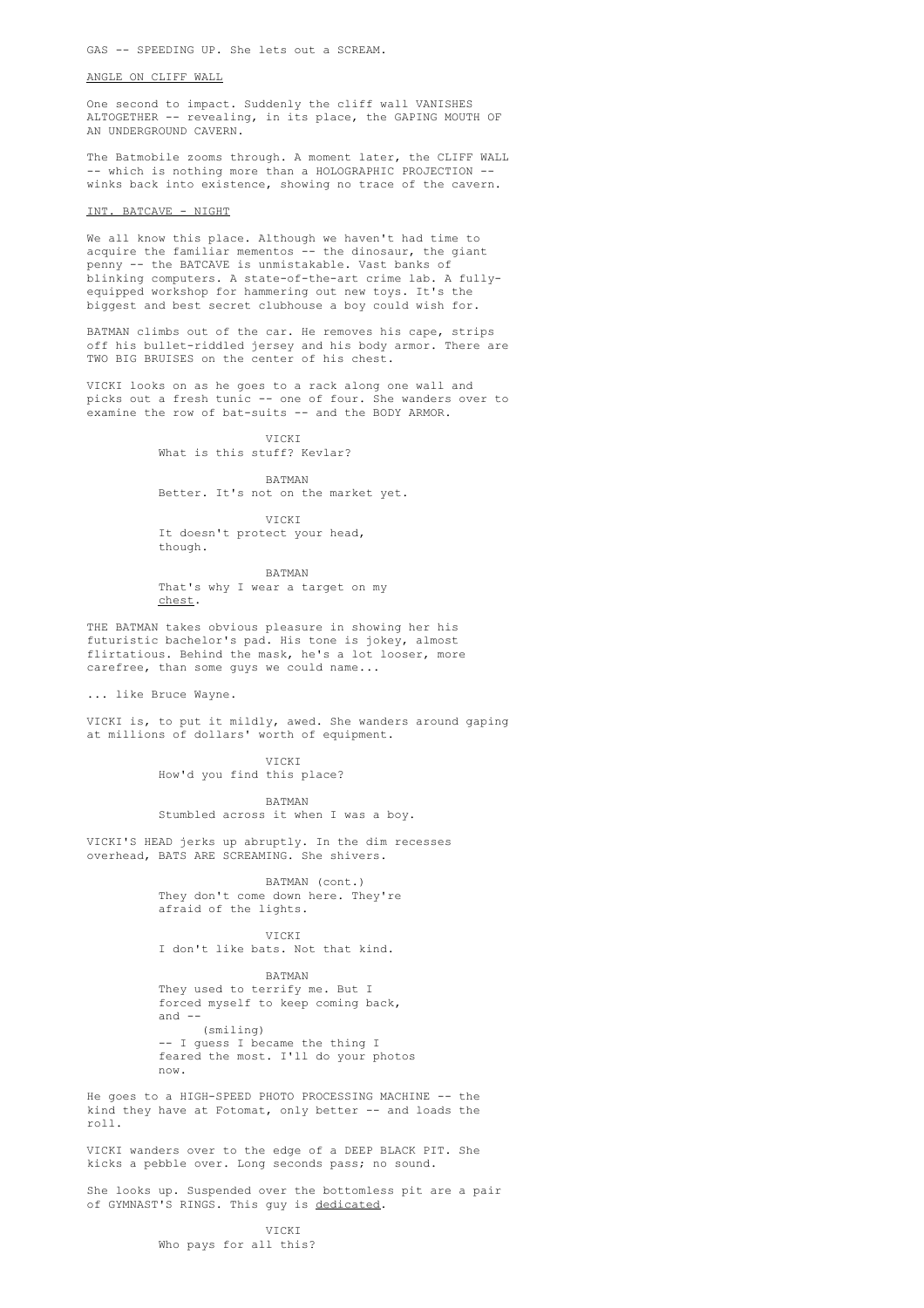### BATMAN

#### I have sponsors.

VICKI The computers?

BATMAN I'm running a check on the tainted products. There <u>is</u> a pattern. Beauty products. Personal hygiene.

VICKI

No more makeup. -- Looks like we'll all be showing our true faces now.

She looks straight at him. It's almost a direct request. But BATMAN is preoccupied with the matter at hand.

BATMAN

I've tracked all the records. Every shipment, every warehouse, every loading dock. Nothing. No opportunities for tampering. Somehow the Joker is supplying tainted ingredients... at the source.

**VICKI** 

Wait. You can just tap into any corporate database you want? Anywhere?

BATMAN

Oh, no. I let the FBI do that. Then I tap into the FBI. -- Your photos are ready.

He holds up a hand to VICKI: stand back. Then he checks out the pictures -- SMILING as he shuffles through the prints.

> VICKI You could've killed him, you know. You could have killed the Joker.

> > BATMAN

I had to save you, Vicki. (turning to face her) Here you go. I think I'll let you keep the whole set.

She looks at the photos. Joker. Joker. Joker. And four shots of the BATMAN in action. He's without his mask, but there's no clean angle on his face.

VICKI doesn't quite know why, but her head is reeling.

BATMAN (cont.) Care for an autograph?

He takes one of the prints, scrawls on it, hands it to her with the inscription: "TO VICKI. LOVE, B."

Now he turns to shut down the photo machine. VICKI is trembling. Her hand goes to her belt, finds the telephoto roll concealed in her blouse. She steps up silently behind him, reaches for his cowl. At the last second... she STOPS.

VITCKT

... Bruce?

HE FREEZES IN PLACE for an indecisive moment. Then:

BATMAN Are you talking to me?

He turns in seeming incomprehension. And shows her a SMILE... the same crooked, curious, childlike smile she saw on BRUCE's face that morning when she caught him singing.

> BATMAN (cont.) Maybe we've had enough for one night. I'll take you home.

Almost in a trance now, she lets him lead her to the BATMOBILE. As she takes her seat he reaches into his utility belt for another KNOCKOUT CAPSULE.

> BATMAN (cont.) Do you want to do it this time?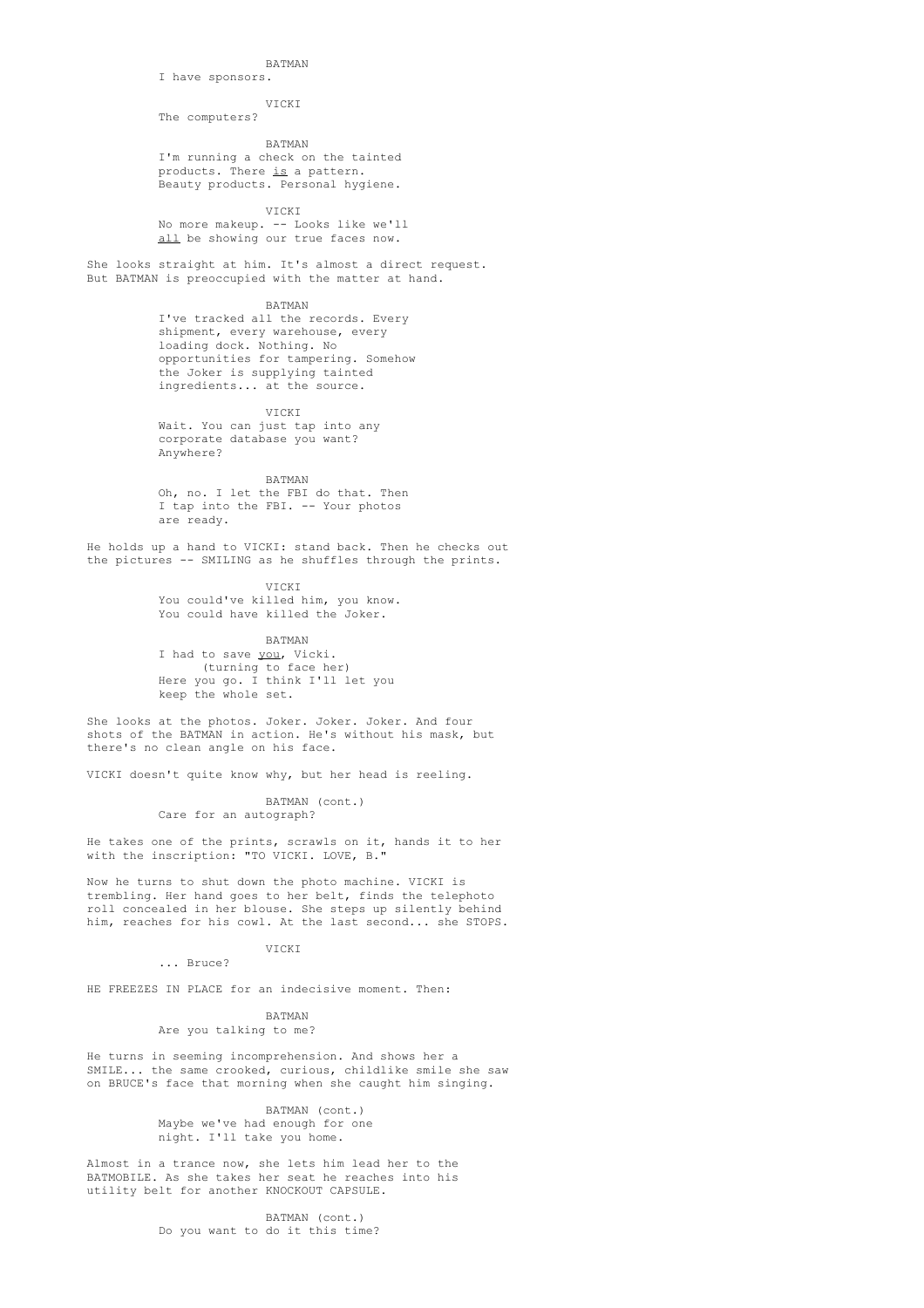VICKI doesn't move. She looks at the capsule in her hand as he walks over to the driver's side and gets in.

### BATMAN (cont.) Don't be afraid. I'm here.

She takes one last look at the familiar SMILE beneath the mask... then breaks the capsule and BREATHES DEEP.

FLAME ERUPTS from the rear of the Batmobile as the afterburners kick in and BATMAN screeches off. A FIERY RED GLOW fills the screen, BURNING OUT THE IMAGE as we

DISSOLVE TO:

#### EXT. GOTHAM STREET - 1963 - NIGHT (DREAM SEQUENCE)

The red glow resolves itself into a DREAMLIKE STREET SCENE: liquid, weightless figures moving in a tinted, soundless cityscape as DISTANT, TINKLY CARNIVAL MUSIC plays underneath. We're outside a theatre watching first-nighters emerge from the opening of a hit musical.

In the crowd we pick out THREE FIGURES: DR. THOMAS WAYNE, his wife MARTHA, and -- in THOMAS's arms -- their young son BRUCE. BRUCE hasn't made it through the show. He's asleep, head nestled peacefully against his father's shoulder.

THOMAS rouses the boy gently, sets him down on the sidewalk. BRUCE rubs the sleep from his eyes as THOMAS puts an arm around his wife. Together they begin walking.

IN A SINGLE CUT the crowd has DISAPPEARED, and the WAYNES are walking toward us up a deserted street. THOMAS and MARTHA are laughing, making jokes, reaching down to tousle BRUCE's hair. Their FACES, as they draw closer, are FULL OF JOY. And then, without warning --

A HANDGUN enters frame.

The WAYNES freeze in their tracks. THOMAS steps protectively in front of his wife, reaches for his wallet, begins unbuckling his watch. He won't put up a fight.

MARTHA's hand goes involuntarily to the PEARL NECKLACE at her throat.

The GUNMAN sees it, gestures for her to hand it over. But MARTHA is paralyzed, afraid to move.

The GUNMAN steps past THOMAS, SNATCHES AT THE NECKLACE.

The instant his wife is threatened, THOMAS ATTACKS. The pearl strand BREAKS in the GUNMAN'S HAND as he drops toward the sidewalk.

A SILENT BURST OF FLAME erupts from the muzzle of the gun.

THOMAS CRUMPLES. MARTHA emits a PIERCING SHRIEK -- a shriek we cannot hear --

-- a shriek cut short by a second burst of flame.

BRUCE stands paralyzed in shock. THE GUNMAN scoops a handful of pearls off the sidewalk, reaches for MARTHA's purse, and rises slowly -- his gun levelled directly at the boy.

Almost catatonic, BRUCE stares down at the corpses of his parents. At their hands, somehow intertwined. At the tiny glinting pearls and the spreading pool of blood around them.

He looks up with a gaze so bleak, so petrifying... that the GUNMAN turns and runs.

AND WE CUT. To an exact reproduction of the Pulitzer Prizewinning photo... the cops bent over the bodies, the medics with their stretchers, the boy BRUCE, his arms wrapped tightly around the waist of OFFICER GORDON.

There's only one difference. BRUCE's head is turned away from us. We can't see his face.

And now a HAND enters the frame. Much like the GUNMAN's hand, but feminine, beckoning. BRUCE, hearing his name, LOOKS UP; then, agonized, ashamed, he BURIES HIS FACE in GORDON's side. GORDON gestures angrily at the intruder.

But the hand keeps beckoning. And ultimately BRUCE turns.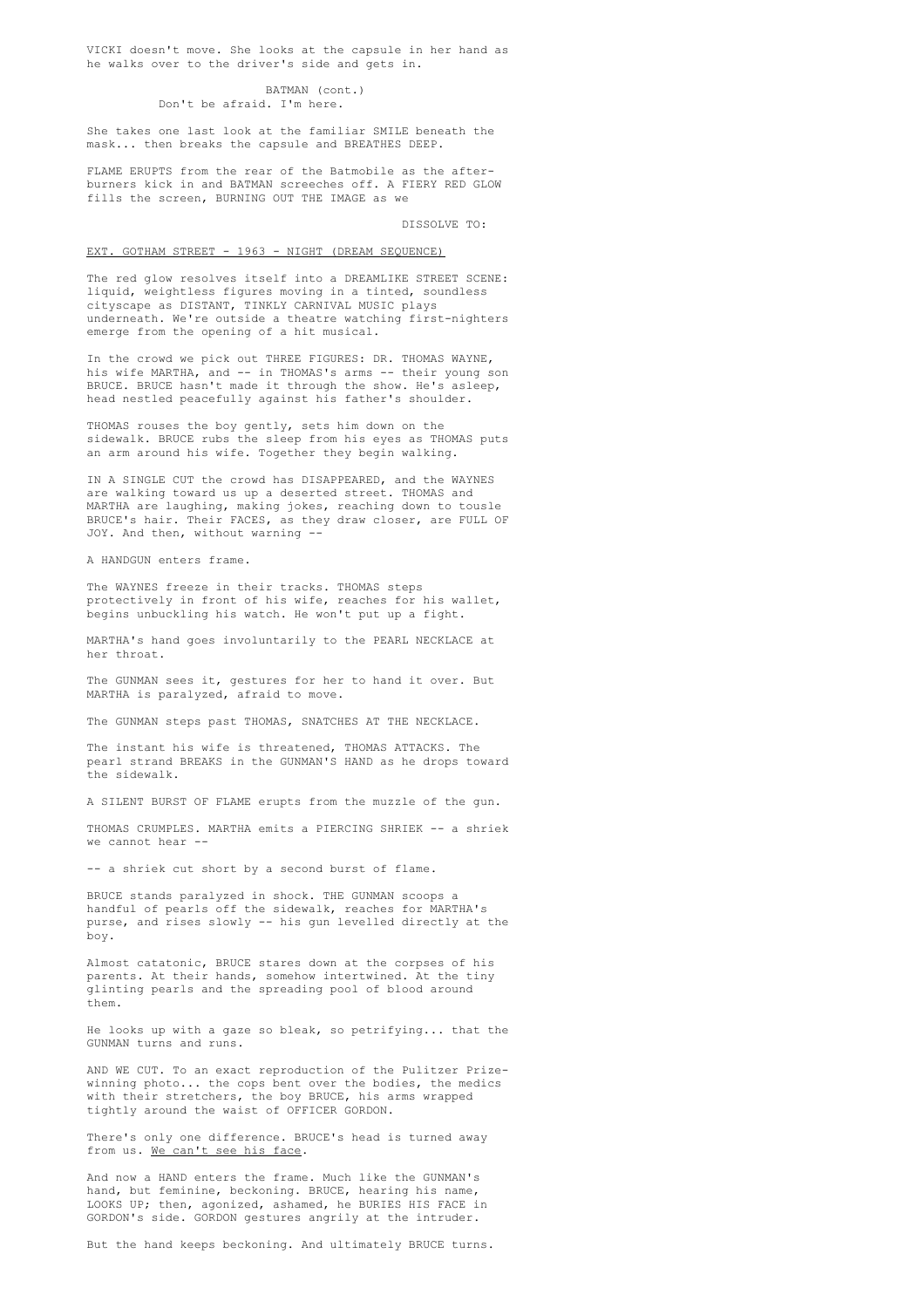Showing us the tear-stained face from the famous photo. A face slack with horror. The horror of his parents' death... and more importantly, the horror that someone would dare to violate this most private and terrible of moments.

At last we see what BRUCE sees: a WOMAN crouched on the sidewalk nearby. The WOMAN is holding a camera. The WOMAN is smiling prettily at BRUCE.

The WOMAN is VICKI VALE.

A FLASHBULB EXPLODES. FILLING. THE SCREEN with its blinding white light, SCORCHING OUT THE IMAGE as a HARSH RINGING SOUND cuts through the silence.

CUT TO:

### INT. BEDROOM - NIGHT

VICKI AWAKENS. She sits up in bed, tremulous, distraught. The bedside phone is ringing. She reaches for it, but her hand freezes in midair. She knows who's calling.

Three rings later, she manages to lift the receiver. To her amazement, she finds she cannot speak. Finally, she hears a VOICE at the other end of the line.

> BRUCE (V.O.) Vicki... ?

#### INT. BRUCE WAYNE'S STUDY - NIGHT

BRUCE at a big mahogany desk in his somber, book-lined study. The room is dark but for a small table lamp.

> BRUCE Vicki, I've been thinking about you. (long pause) I know it's late. I'm sorry. I -- Are you there?

### INTERCUT BRUCE AND VICKI

VICKI Yes, Bruce -- I'm here --

BRUCE

I'm sorry about the way things went between us. I'd very much like to see you again.

VICKI Well, Bruce... I don't think... that would be possible.

BRUCE I wish you'd reconsider. (groping) I didn't stand you up today. The museum was closed when I got there.

VICKI

I, uh...

### ON VICKI

Her voice trails off. She's profoundly shaken. She knows.

BRUCE (V.O.) Vicki? Vi --

She returns the receiver to its cradle.

### ON BRUCE

He hears the click. His lips part slightly. He hangs up and sits there at the desk, staring straight ahead.

CUT TO:

#### INT. VICKI'S BATHROOM - NIGHT

TOTAL DARKNESS. VICKI stands before the bathroom mirror. She holds the OPENED ROLL OF TELEPHOTO SHOTS over the sink.

Then she strikes a match. IGNITES the film. Drops it into the sink, and -- with hollow eyes -- WATCHES IT BURN.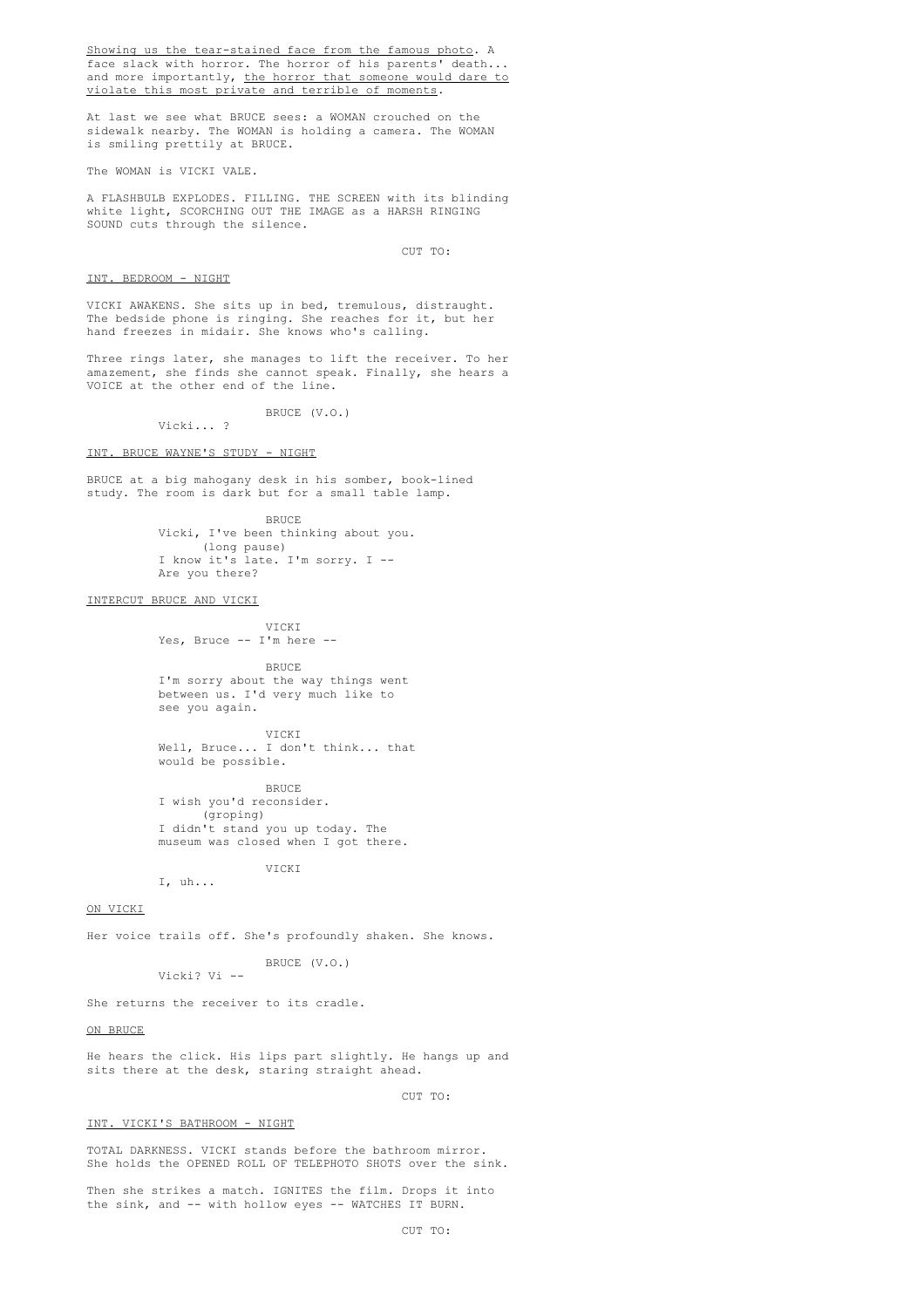It's four in the morning. VICKI, wrapped in a bathrobe, still shaky, pours her fifth cup of coffee. Sitting across from her is a rumpled and stubbly ALEXANDER KNOX.

KNOX

Vicki, it all fits. The stuff you're telling me -- the car, the equipment -- somebody's paying for it.

VICKI I just can't --

KNOX

The FBI. You know who's got the FBI computer contract? Wayne Technologies. (shaking his head) The guy's bats all right. He's bat shit crazy. This is gonna be the most incredible --

VICKI But he's not.

KNOX

Not what?

VICKI He's not crazy.

KNOX slaps his forehead in frustration, sprawls back in his chair.

KNOX

Vicki. We got a wealthy millionaire here... who dresses up like a bat. He goes out at night and swings around -- in his cape -- on a rope. (throwing up his hands) Okay. Maybe  $\mathbb{I}^{\prime m}$  crazy.

VICKI Allie... he wants to tell me. That's why he took me there. Because he's trying to tell me.

KNOX

Gimme a break. If he wants to chat, he can talk to his car.

The joke dies. VICKI stares dead ahead. KNOX looks on in utter disbelief as it all comes into focus: he's lost her loyalty. VICKI is in over her head with BRUCE.

> **VICKI** He has to tell someone. And I'm the one. He's trying to tell me.

KNOX, hurt in a way he doesn't fully understand, gets up and pulls on his coat. He stares at her coldly:

KNOX

Well, when he does you know my number.

 $C \text{IIP}$  TO:

### EXT. NEWSSTAND - DAY

CUSTOMERS are lining up to buy the early edition of the Globe, which carries the full-page banner headline:

> WAR OF THE FREAKS Batman, Joker in Fluegelheim Shootout

In the midst of the hubbub a DELIVERY TRUCK cruises past, dumping a bundle of AFTERNOON EDITIONS on the sidewalk. "WAR OF THE FREAKS" has been relegated to the lower righthand corner of the page -- supplanted by more pressing news:

> STOCK MARKET CRASHES Product Scare Drops Dow to 1100 Biggest One-Day Decline in History

INT. WAYNE FOUNDATION - DAY

BRUCE in a plush office suite downtown, on the phone to his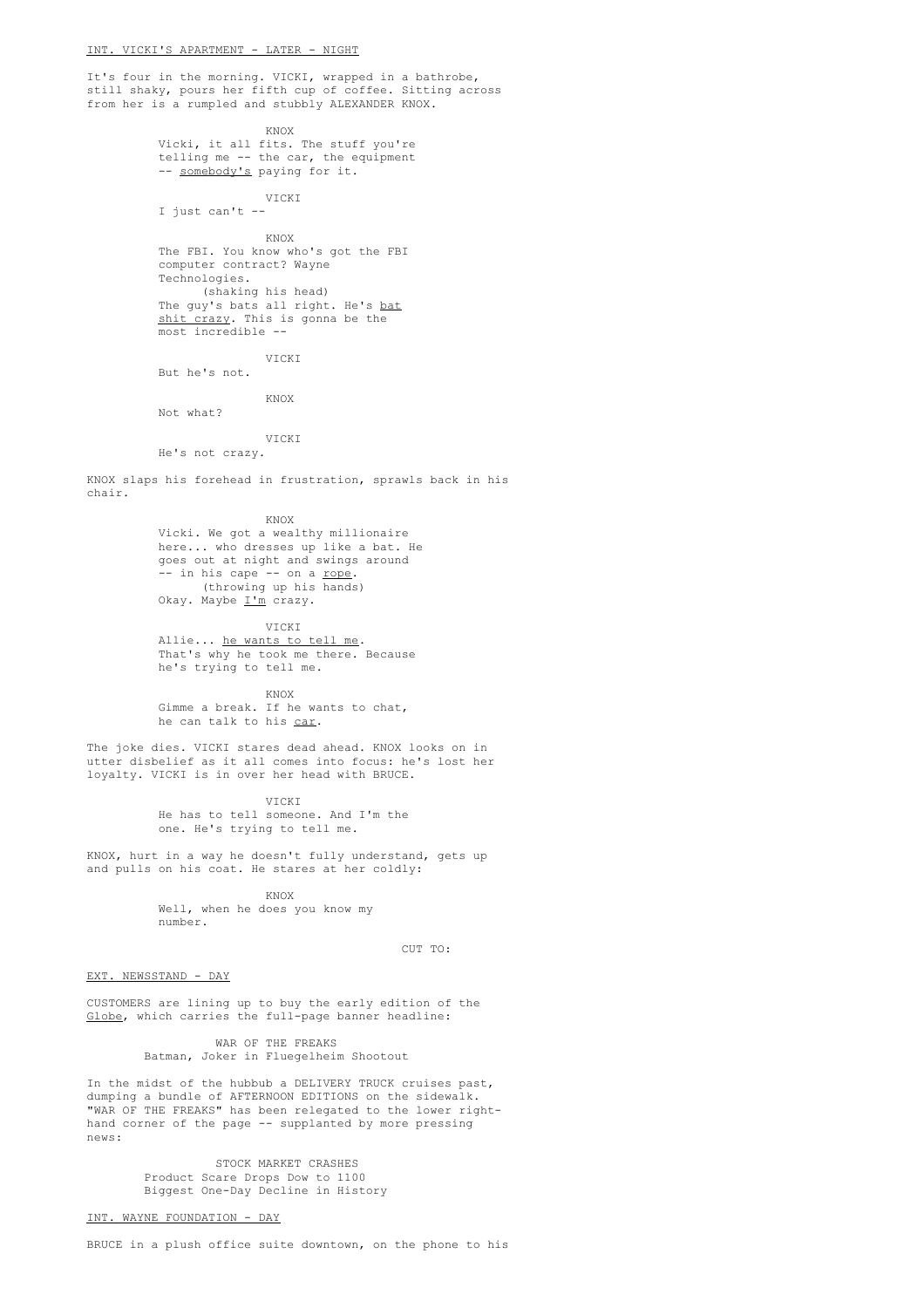broker. Behind his desk is a big plate-glass window with a fortieth-floor view of the financial district, so he can wave at his fellow millionaires on their way down.

BRUCE

Don't sell. It won't last. We'll ride it out.

With exaggerated calm, he hangs up. He lifts the receiver to dial another number, then hesitates and hangs up again.

### INT. RECEPTION AREA - A MOMENT LATER - DAY

BRUCE, affecting an air of nonchalance, strolls past a squad of SECRETARIES at desks. Phones are ringing off the hook.

### INT. HALLWAY - A MOMENT LATER - DAY

BRUCE ambles past a couple of COLLEAGUES. One of them is shambling catatonically down the hall, bumping into walls. The other is WAILING HYSTERICALLY.

> WAILING COLLEAGUE ... a nine-million-dollar bath!

BRUCE nods in sympathy as they pass. He stops outside the door to a men's room, looks around cautiously, then enters.

### INT. MEN'S ROOM - A MOMENT LATER - DAY

A small anteroom outside the bathroom proper, with a bank of PAY PHONES on one wall. BRUCE checks the bathroom to make sure it's empty, then digs out a quarter and dials a number. He cups one hand confidentially over the receiver:

> BRUCE (the familiar rasp) Vicki?... This is Batman. I thought I'd call and see how you're doing.

### INT. VICKI'S APARTMENT - DAY

VICKI (hesitantly) ... I know it's you, Bruce. I'm not going to talk to you unless we can discuss it.

# INT. MEN'S ROOM - ON BRUCE

**BRUCE** (a little smile) Who's this "Bruce"? Are you trying to make me jealous?

VICKI (V.O.) (filter) I'm serious, Bruce. We have to --

At this very moment, a DAZED FINANCIER enters from behind.

FINANCIER Hi, Bruce.

BRUCE automatically claps a hand over the mouthpiece. His face goes slack as he hangs up -- with VICKI'S TINNY VOICE still squeaking on the other end of the line.

CUT TO:

### INT. DISTRICT ATTORNEY'S OFFICE - NIGHT

HARVEY DENT at a big desk, flanked by a number of POLITICOS.

> DENT ... We deal.

ADVISER Harvey, please. I mean -- (shaking his head) If your first official act as D.A. is to cut a deal with a terrorist...

DENT Screw that, Ed. We've got a market panic of national proportions. -- We've got 786 people dead.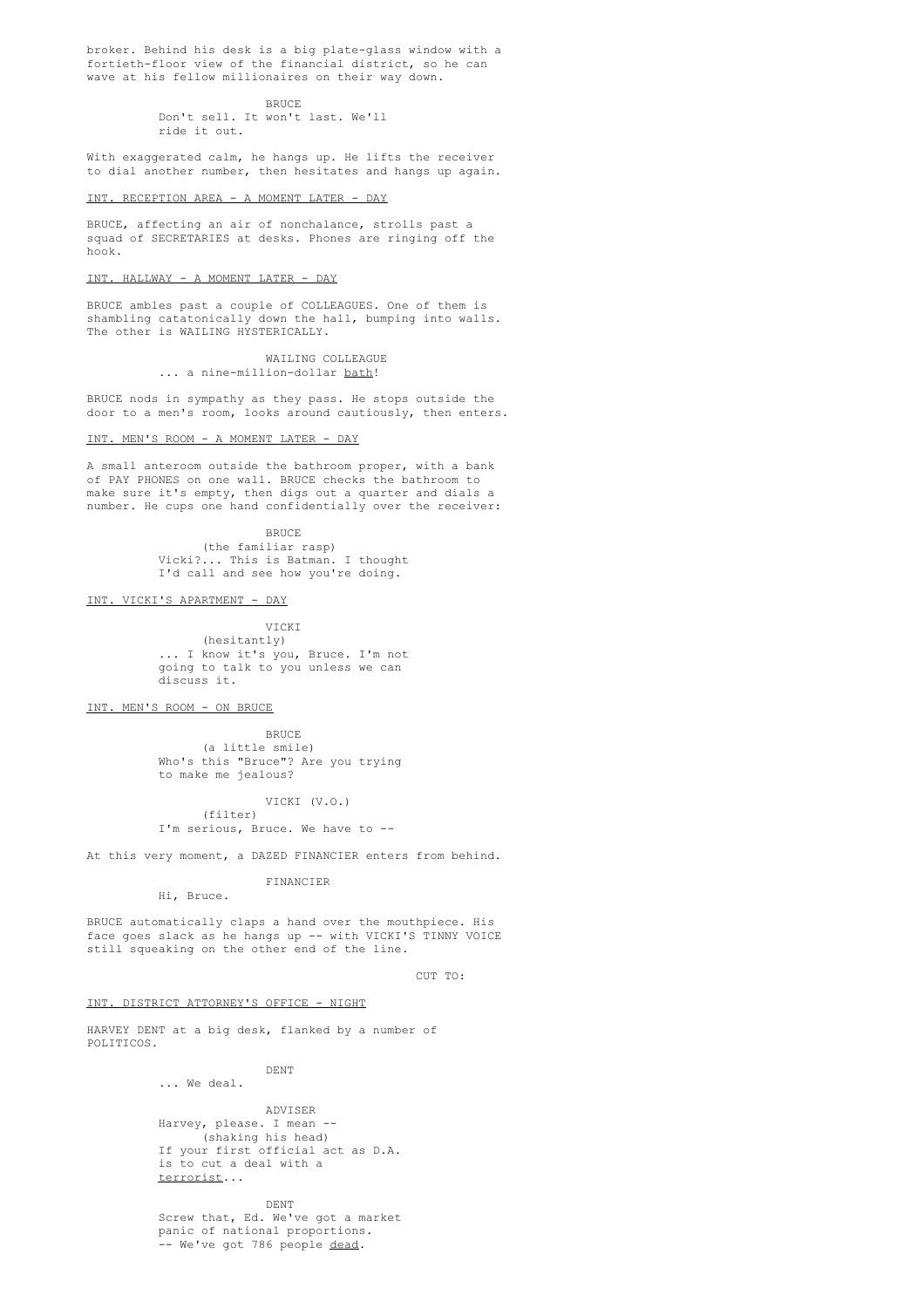### $(haat)$

I won't sacrifice one more life for the sake of appearing strong.

#### POLITICO

Harvey's right. We've got the 300th anniversary gala coming up. The networks won't even send in a crew.

ADVISER Harvey, the police are working round the clock, the feds are coming in. This thing could break any minute now.  $(t + \text{unning})$ Tell him, Jim.

COMMISSIONER GORDON reaches into his vest pocket for a cigar. He clips the end off, lights it, takes a long drag... and STARES GLUMLY at the floor.

### GORDON Cut the deal.

INT. CITY HALL - NIGHT

The MAYOR sits impatiently at a long table, flanked by JIM GORDON, HARVEY DENT, and other prominent officials. The room is packed with REPORTERS and TV NEWS CREWS.

NEWS ANCHOR

... at City Hall, where the mayor is waiting to open negotiations with the clown-faced terrorist known as the Joker. It is now eight minutes past the appointed deadline, and still no word from --

# INT. GOTHAM GLOBE - CITY ROOM - THAT MOMENT - NIGHT

REPORTERS cluster around a bank of four TV sets, each tuned to a different station, all broadcasting from city Hall.

> REPORTER I Look at 'em sweat. Can't wait for the next Gallup Poll.

REPORTER II Hey Knox, cheer up. It ain't the Batman but it's pretty choice.

KNOX, who has recently taken up smoking, responds with a grunt. SUDDEN HUBBUB from the ONLOOKERS as a wave of VIDEO NOISE wipes half the screen away.

### INSERT - TELEVISION SCREEN

Split-screen. On one side is the MAYOR. On the other - sitting in a director's chair with a big yellow HAPPY-FACE BACKDROP behind him -- is the JOKER, grinning fiendishly.

### JOKER

## Joker here. Can we talk?

The MAYOR fumbles for his prepared statement.

MAYOR

"While this administration remains vehemently opposed to terrorism in any form, we are prepared to negotiate any reasonable demands which will guarantee the safety of the populace."

JOKER Huh. Demands. Well, gents, this is kinda embarrassing, but... I'm having such a swell time, I just haven't thought any up.

He shrugs. STARTLED REACTIONS from the city officials.

JOKER (cont.) But I'm a reasonable fella. If you want to make me an offer...

Panicked, the MAYOR and co. go into a quick huddle.

MAYOR All right, all right. Here's the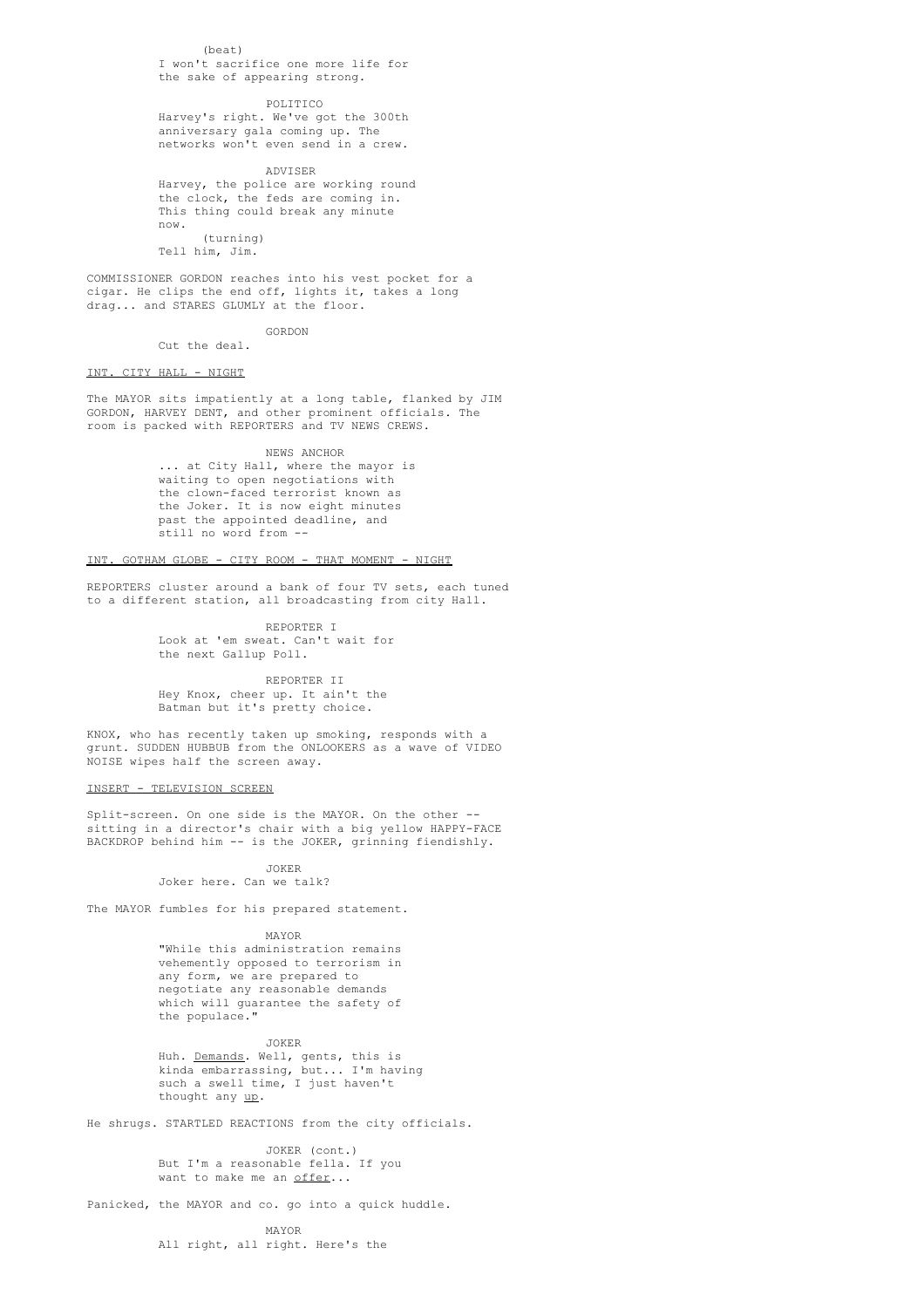deal. Total amnesty... and the sum of ten million dollars, payable in -- JOKER Ten million dollars. Ten million dollars.

(flying off the handle) Ten mi-- YOU CHEAPSKATES! I've just wiped out the stock market. I've cost you billions! (petulantly)

# I want ten million and <u>one</u>.

MAYOR No, wait, please! We'll talk. Just tell us what you expect.

JOKER

Goddammit, I expect to be treated like an ARTIST. GET OFF MY SCREEN!!

MORE VIDEO STATIC sweeps across the screen, pushing the MAYOR clean out of frame. The JOKER leers at the camera.

> JOKER (cont.) I might just think up some demands. And I'm gonna talk to all my friends, and see what they want, too. And then maybe we'll get together -- have a little party - exchange presents. (waving goodbye) Happy Birthday, Gotham.

"The Shadow of Your Smile" comes up UNDERNEATH as the JOKER's transmission ends and the SCREEN GOES BLACK.

### INT. GLOBE CITY ROOM - THAT MOMENT - NIGHT

FRANTIC ACTIVITY as REPORTERS rush to their telephones and typewriters. KNOX strolls slowly back to his desk. He's sitting on the biggest story of his career... and now, as he realizes grimly, nobody knows or cares.

CUT TO:

#### EXT. ANDREWS ISLAND - DAY

A tiny island in Gotham Harbor, homesite of LADY GOTHAM - the huge, newly restored stone statue that welcomes incoming ships. Her upper half is draped in a huge TARP prior to the unveiling ceremony scheduled for this Sunday.

At the base of the statue, WORKMEN are assembling a big wooden platform, complete with microphones, amplifiers and spotlights. They raise a gigantic BANNER which reads: "GOTHAM CITY -- 300TH ANNIVERSARY CELEBRATION."

CUT TO:

#### EXT. WAYNE MANOR - DAY

A TAXI pulls away from the wrought-iron gate at the entrance to the estate. KNOX ambles up to a stone pillar, glances up at a VIDEO CAMERA mounted over the gate, and hits a BUZZER.

> ALFRED (V.O.) (through loudspeaker) Yes?

> > KNOX

### Alexander Knox. Gotham Globe.

ALFRED (V.O.) Mr. Wayne is out for the day.

KNOX

Actually, I wanted to talk to Batman. Pass that on to Mr. Wayne, would you?

KNOX starts cockily off down the driveway -- then STOPS. Behind him, the iron gates are SLIDING OPEN.

INT. BRUCE'S LIBRARY - TEN MINUTES LATER - DAY

KNOX, agitated, drums his fingers on the edge of a big leather chair. BRUCE stands across from him.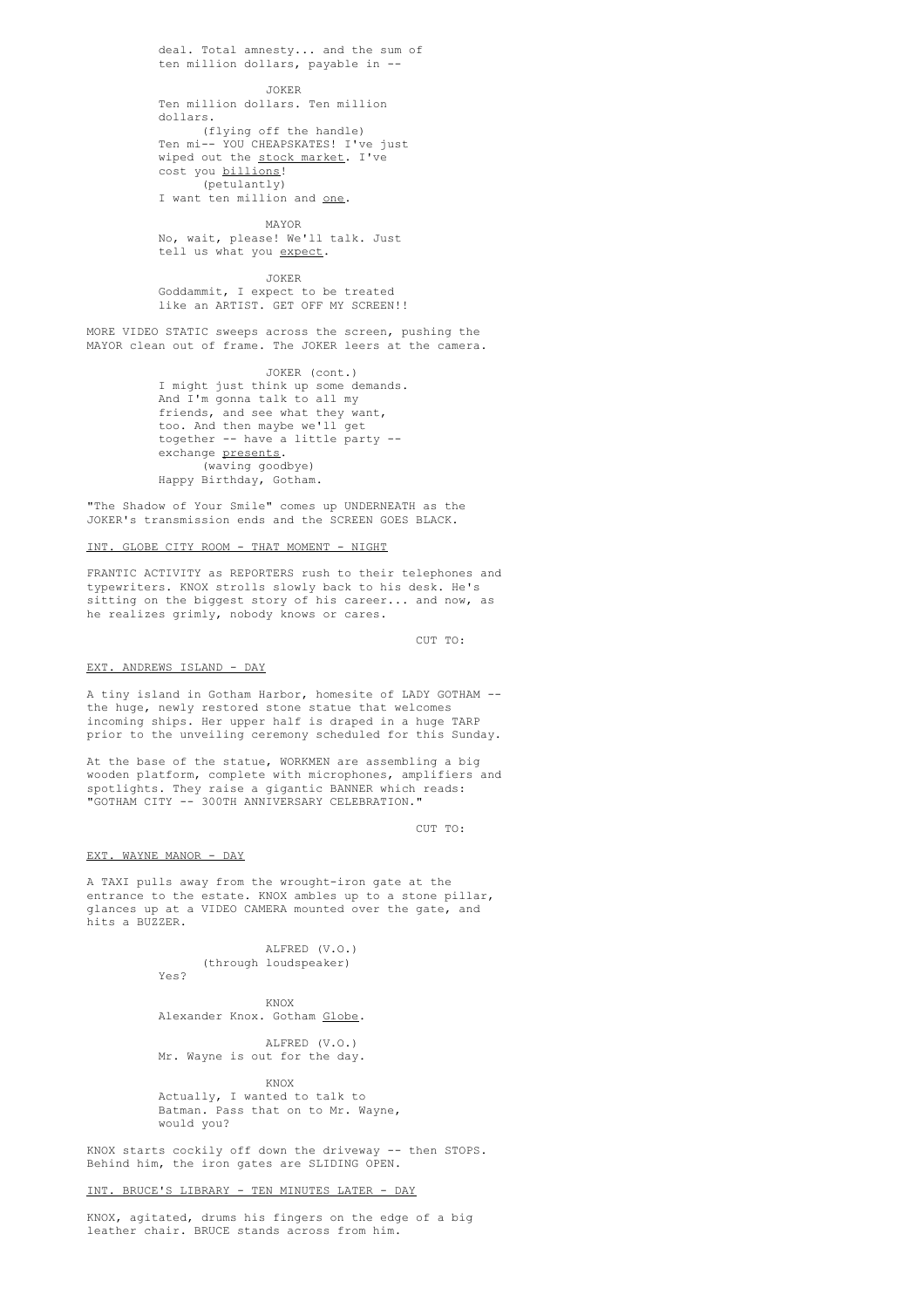**BRUCE** I've been expecting to hear from you.

### KNOX Well, that's how it is, chum. She tells me everything.

BRUCE What is it you want?

KNOX

Simple. You know the score. One column -- and I can bring all this tumbling down. I can take you off the streets once and for all. (a shaky pause) I want you to hang up the suit. And I want you to stay away from Vicki.

BRUCE

I can't do that. Not while the Joker's still out there.

KNOX

Then stay away from Vicki. That's all I want, man. I just want your word.

BRUCE turns away, evading his gaze. KNOX fumbles in his jacket for a cigarette.

KNOX (cont.)

See, I don't know how it happened - she's a smart girl and you are an extraordinarily screwed-up guy -- but she's in love with you.

**BRUCE** 

There's something I don't understand. If you've got the story, why haven't you printed it?

KNOX Because I -- (beat) Because she'd never speak to me again.

KNOX is a bundle of nerves now. No longer cocky, he stubs out his newly-lit cigarette -- and begins to PLEAD OPENLY.

> KNOX (cont.) Come on, Bruce. Be straight. What have you got to offer? You gonna marry her? Batman and Mrs. Batman? (laughing bitterly) Gimme a break, huh? Who's gonna be Best Rodent?

BRUCE sinks into a chair, exhales sharply. He can't even put up an argument. The two of them sit there, not looking at each other, as ALFRED appears in the doorway.

# **BRUCE**

Do you want a drink?

KNOX Yeah, a drink. "Civilized." Man-toman, right?

**BRUCE** Alfred, bring something for Mr. Knox. -- I'll have one too.

CUT TO:

### EXT. GOTHAM PARK - LATE AFTERNOON

The weekend-long BIRTHDAY GALA is getting underway, and Gotham Park is mobbed with CELEBRANTS enjoying a FREE CONCERT. Onstage: FIVE ELVIS IMITATORS, dressed in everything from black leather to white spangled jumpsuits, representing the King in progressive stages of deterioration.

### INT. VICKI'S APARTMENT - DUSK

She's on the sofa beside a disconsolate BRUCE.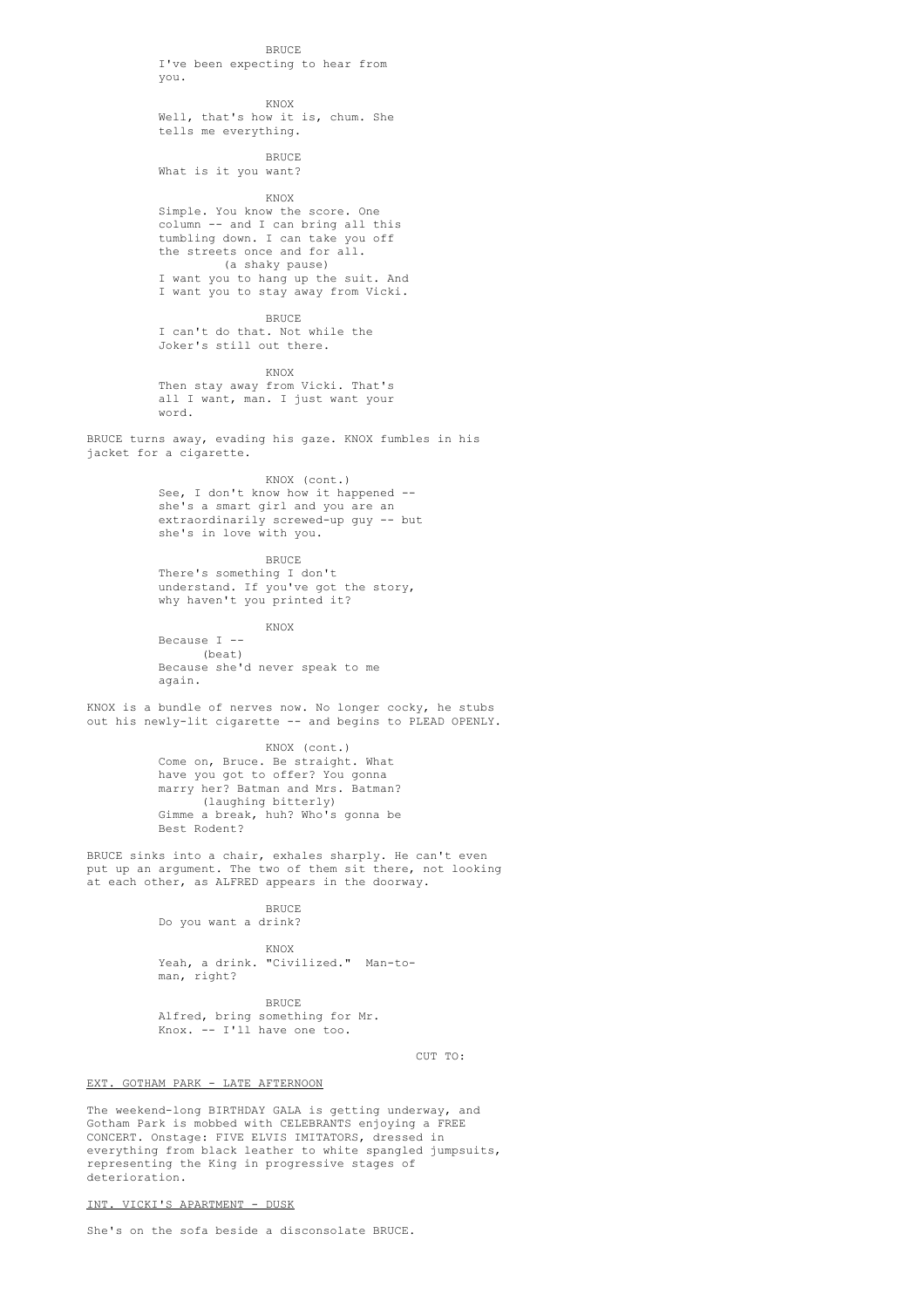### VICKI

... So we just pretend none of this ever happened. We never met. We -- (frightened) You're going to get yourself killed, Bruce. You know that, don't you?

BRUCE

It wouldn't matter much.

VICKI I don't understand it. You can do so much good for people. As Bruce Wayne.

He sinks back on the sofa, closes his eyes. He's had the same argument with himself a thousand times.

BRUCE

Money makes money, Vicki. The foundation runs itself. -- I'm extraneous to the process.

VICKI

You're one man. You can't save everybody.

**BRUCE** What it I could save a handful? -- What if I could save one?

VICKI is sick of watching BRUCE torment himself. She stands up, almost crying now, and ACCUSES HIM DIRECTLY:

VICKI

Bruce, at the rate you're going, you can't even save yourself.

**BRUCE** 

(staring right at her) Sometimes... I don't know if there's enough of me left to save.

VICKI is totally drained. She heads for the kitchen.

VICKI Oh, God. I've got to have some coffee or something.

A moment's breather as BRUCE sits on the sofa reflecting. Then, suddenly, a KNOCK at the door.

VICKI reappears and moves to answer the door. BRUCE -- on his feet instantly -- grabs her by the shoulder.

> **BRUCE** Are you expecting anyone?

She nods no. He goes to the peephole in the door.

BRUCE (cont.) Who's there?

THROUGH THE PEEPHOLE he sees a DELIVERY BOY.

DELIVERY BOY Package tor Miss Vale.

BRUCE Set it down by the door. On the left-hand side.

The DELIVERY BOY sets the package down and wanders off, tipless, muttering something about "cheap shits." After a moment's interval, BRUCE opens the door and bends to pick up the mysterious package.

Another brown-paper parcel... ADDRESSED IN CRAYON.

VICKI

BRUCE!

He strides past her, handling the parcel gingerly, and sets it down on the kitchen counter.

> VICKI (cont.) It's just like the last time. He sent me a present before he --

> > **BRUCE**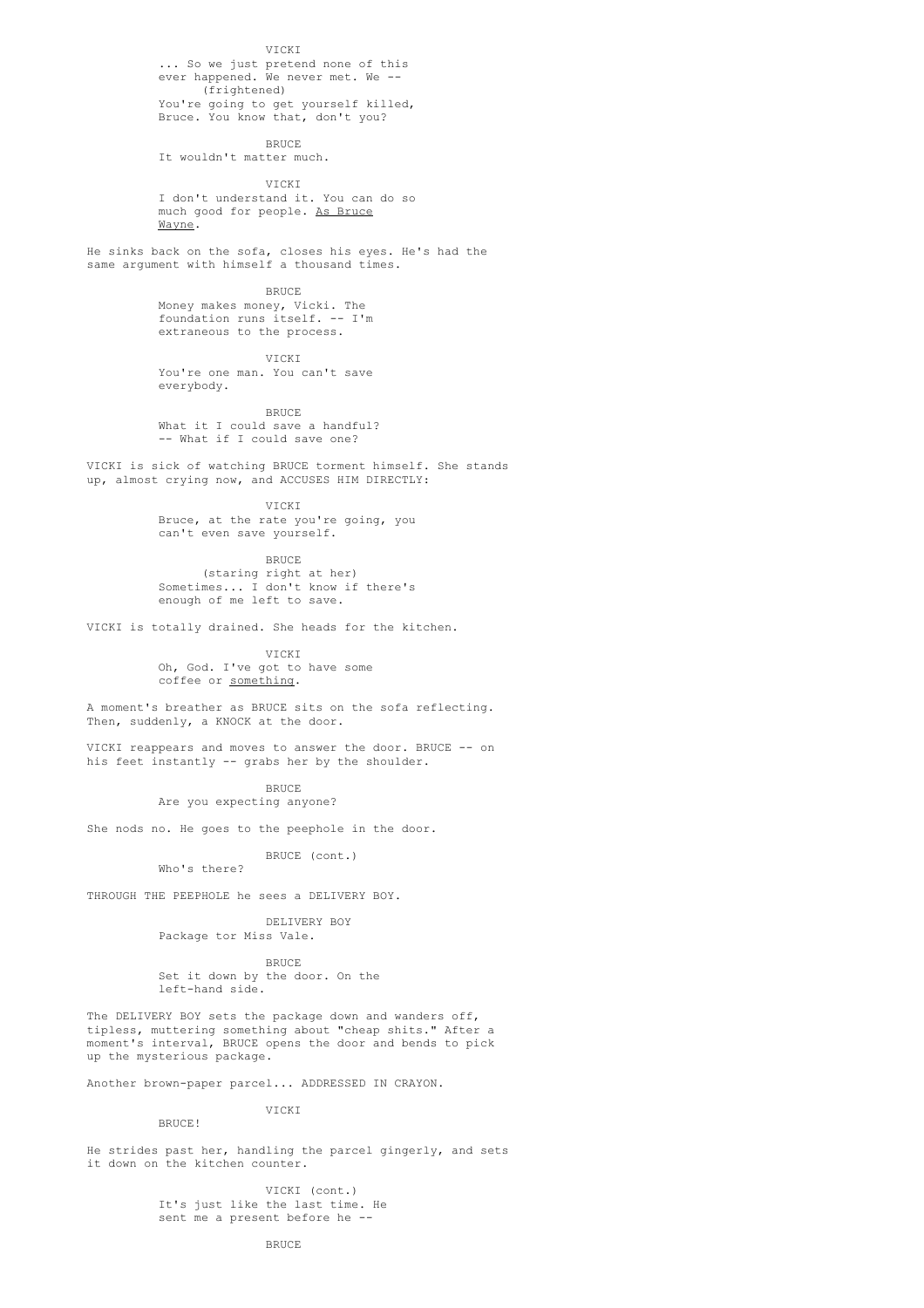As VICKI watches, he goes into the living-room and finds his ALLIGATOR ATTACHE CASE. He opens the case, removes a LAPTOP COMPUTER and a handful of business papers... then lifts out a false bottom to reveal his UTILITY BELT.

> VICKI Oh, Bruce. Don't tell me you carry it around with you.

> > BRUCE

# I feel naked without it.

He takes out a tiny ULTRASOUND SCANNER -- rather like a stethoscope, with a miniature sonar display where the earpieces should be -- and runs it over the package.

> BRUCE (cont.) Not a bomb. But it could be rigged. Wait in the next room.

He takes a small GAS MASK from his belt, puts it on, then SLITS THE WRAPPING with a steak knife.

Nothing. Cautiously, he pulls back the flaps. The box is full of STYROFOAM POPCORN. BRUCE shoves a hand down into the popcorn... and extracts a HUMAN EAR.

In the doorway behind him, VICKI lets out a squeal.

BRUCE grabs the box and dumps TWO DOZEN EARS on the counter.

**BRUCE** 

... They're wax.

VICKI finds a hand-scrawled NOTE among the ears.

VICKI "It worked for Van Gogh. Let's make up. I'll need you soon." -- Whew.

BRUCE (lost in thought) That does it. It's going to be this weekend.

The KITCHEN PHONE rings. VICKI reaches for the receiver. Her eyes go wide and she gestures him over.

INT. ALICIA HUNT'S APARTMENT - THAT MOMENT

ALICIA, in her porcelain mask, on the phone.

ALICIA I thought you ought to know -- he's coming for you...

ON BRUCE AND VICKI

Faces pressed together as they listen in. BRUCE covers the mouthpiece with one hand.

BRUCE

Keep her on the line!

### VICKI ... Where are you calling from?

As VICKI struggles to keep the conversation alive, BRUCE rushes into the living room and crouches beside his LAPTOP COMPUTER. He plugs it in, flips open the screen, punches up a telecommunications program.

A moment later VICKI enters from the kitchen.

#### VICKI

I'm sorry, she hung up. What are --

BRUCE

Finding out where she is. VICKI

How can you do that if she's already off the line?

BRUCE

I've had an automatic tracer on this number ever since he tracked you to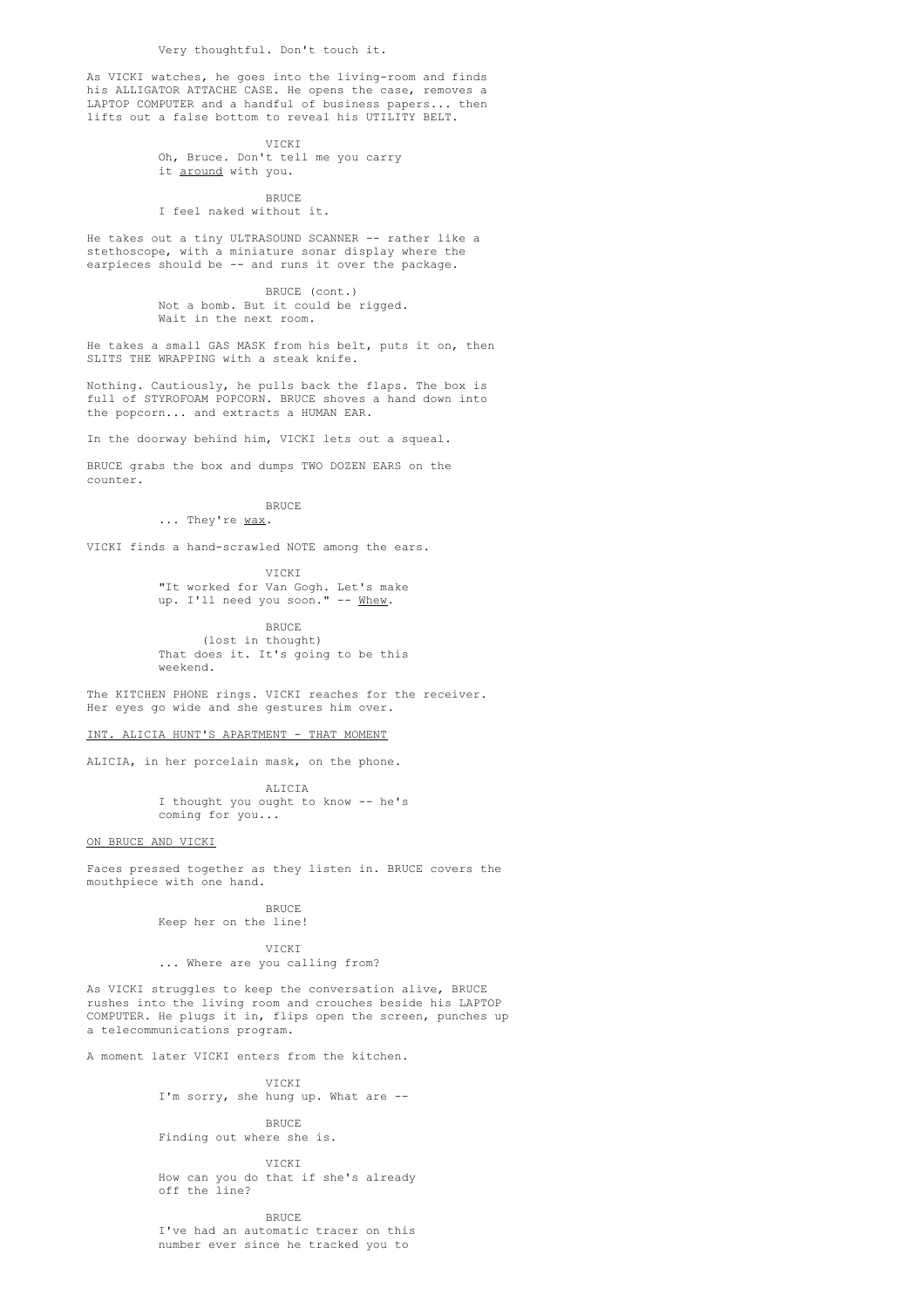### INT. BATCAVE - THAT MOMENT

MASSIVE COMPUTERS click and whir. At BRUCE's prodding, INFORMATION comes up on the monitor: a number, a name -- ALICIA HUNT -- and an East Side address.

#### INT. VICKI'S APARTMENT - THAT MOMENT - EVENING

THE SAME INFORMATION scrolls across BRUCE's screen.

BRUCE

Got it!

VICKI What now!

BRUCE

Hang on. I have to leave a message.

HE FREEZES. He's heard something in the hallway outside.

### INT. HALLWAY - THAT MOMENT

ELEVATOR DOORS open on THREE THUGS. One of them uses a key to lock the car in place on VICKI's floor. The key is on the end of a ring which contains dozens of other keys.

The KEY RING belongs to a DOORMAN, who's riding in the elevator with the JOKER's trio of thugs. He's dead, alas. The THUGS dump him unceremoniously on the floor of the hall and march toward VICKI's apartment.

#### INT. VICKI'S APARTMENT - A MOMENT LATER

BRUCE is nowhere in sight. VICKI is at the sink washing dishes, acting nonchalant. She pretends not to hear the DOOR unlocking behind her.

She turns -- and faces the THREE ADVANCING THUGS.

THUG I Hi, Miss Vale. Let's not put up a fight, huh? 'Cause we'd hate to have to  $-$ 

BRUCE steps into the doorway behind them. With a single sweep of the arm, he flings THREE DRUG-TIPPED NINJA WHEELS at the thugs, catching one in the neck, one in the shoulder, one in the hip. They COLLAPSE in quick succession.

> **BRUCE** There's a garage in this building?

VICKI nods yes. BRUCE -- all business now that he's in his element -- disappears into VICKI's bedroom.

She peeks around the corner. He reemerges carrying a BLACK NYLON STOCKING, which he stuffs into his pocket. VICKI is full of question, but he shushes her before she can speak.

> BRUCE (cont.) I've got to take him out now.

He stoops down beside the THUGS and pulls the elevator key off the key ring -- which he then tosses to VICKI.

# BRUCE (cont.)

Pick an apartment and stay there. And listen: call the police. Give them that address. Every available man.

He starts out the door, stops just long enough to take a dumbfounded VICKI in his arms for a kiss.

### INT. UNDERGROUND GARAGE - A MOMENT LATER - EVENING

THE JOKER'S VAN, bearing the Monarch Playing Card logo. TWO ARMED GOONS lean against the hood. They watch as the elevator opens and an ordinary fellow in a suit steps out.

BRUCE pulls car keys from his pocket and strolls past the thugs, head down, whistling. As he walks around the van, his hand brushes against it -- leaving a MAGNETIZED HOMING DEVICE, almost too tiny to notice, stuck to the fender.

He walks another six paces, then stops short. He feels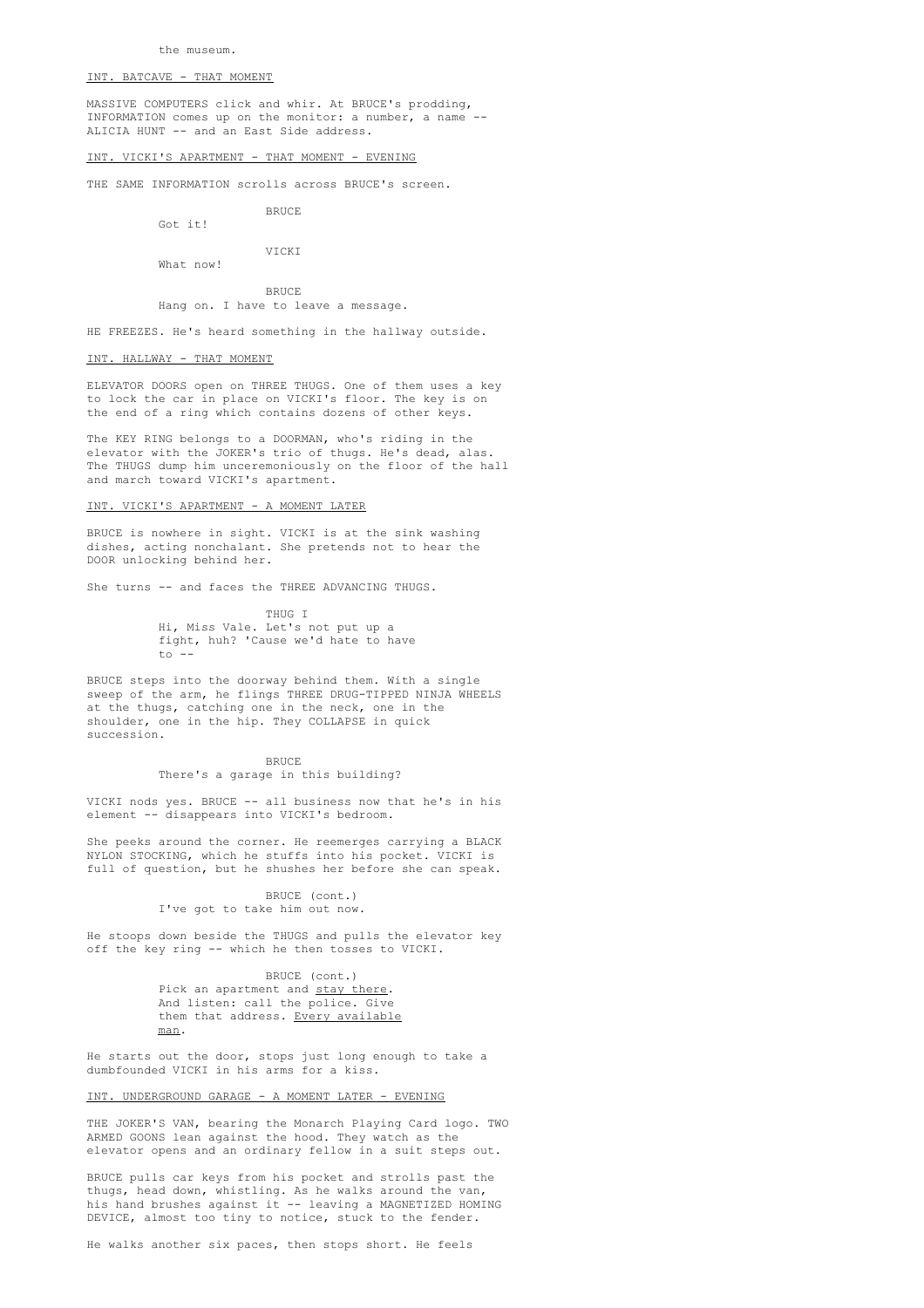around in all his pockets, making a big show of having forgotten something.

**BRUCE** 

Oh, hell!

The GOONS eye him curiously as he strides back toward the elevator. The doors are closing before it strikes them that something is amiss.

> GOON Hey, boss, something's up. The elevator's working.

#### INT. VAN - ON JOKER

Frustrated, snarling, ready to throw a tantrum.

JOKER DAMMIT! You can't get good help these days. -- Let's move out.

### EXT. STREET - EVENING - OVERHEAD ANGLE

From high above the street we see the JOKER'S VAN pulling out of VICKI's building. We're up on the roof, with BRUCE. He hits a button on his utility belt, and a RED SIGNAL LIGHT begins to flash.

BRUCE clamps the utility belt around his waist. Pulls the BLACK NYLON STOCKING over his head. And suddenly, he's BOUNDING ACROSS THE ROOFTOPS in pursuit of the JOKER.

### EXT. CROSS STREET - A MOMENT LATER - EVENING

The VAN turns right at the intersection. Nothing unusual. But for some reason, PEDESTRIANS are pointing at the sky, staring goggle-eyed at the rooftops.

Far above them, a MAN -- dressed in a suit, a tie, a yellow belt and a BLACK STOCKING MASK -- is gliding across the intersection on a ROPE.

#### INT. VAN - A MOMENT LATER

The VAN DRIVER guns through a red light. BRAKES SQUEAL on either side. In the back of the van, the JOKER GROWLS:

# JOKER

#### Slow down, you maniac!

#### EXT. INTERSECTION - THAT MOMENT - EVENING

As the VAN ROARS PAST, a MOUNTED POLICEMAN shakes his fist. His horse shies, rears back, turns in a circle. He's just about gotten the beast calmed down when a MAN IN A STOCKING MASK plummets down on a rope from nowhere and lands directly behind him on the horse's back.

BRUCE elbows the startled COP. Now there's only one rider. The VAN turns left. BRUCE gallops straight ahead through the intersection, hoping to cut the JOKER off.

### INT. ALICIA HUNT'S APARTMENT - THAT MOMENT

ALICIA peers out through the window. On the street below, UNMARKED CARS are converging.

#### INT. VAN - THAT MOMENT

The JOKER and co. are two blocks away from ALICIA's. They see a POLICE SWAT TEAM sealing off the building.

> DRIVER Boss! Jesus! They've --

JOKER They'll be sorry. They'll be sorry. -- GET OUT OF HERE!

### EXT. SIDE STREET - THAT MOMENT - EVENING

BRUCE on horseback, charging past elegant old brownstones, drawing stares from passersby. We get a quick look at the FLASHING RED SIGNAL LIGHT on his belt.

### EXT. RIVERVIEW DRIVE - THAT MOMENT - EVENING

A YELLOW VW BUG rips up the street at 70 mph.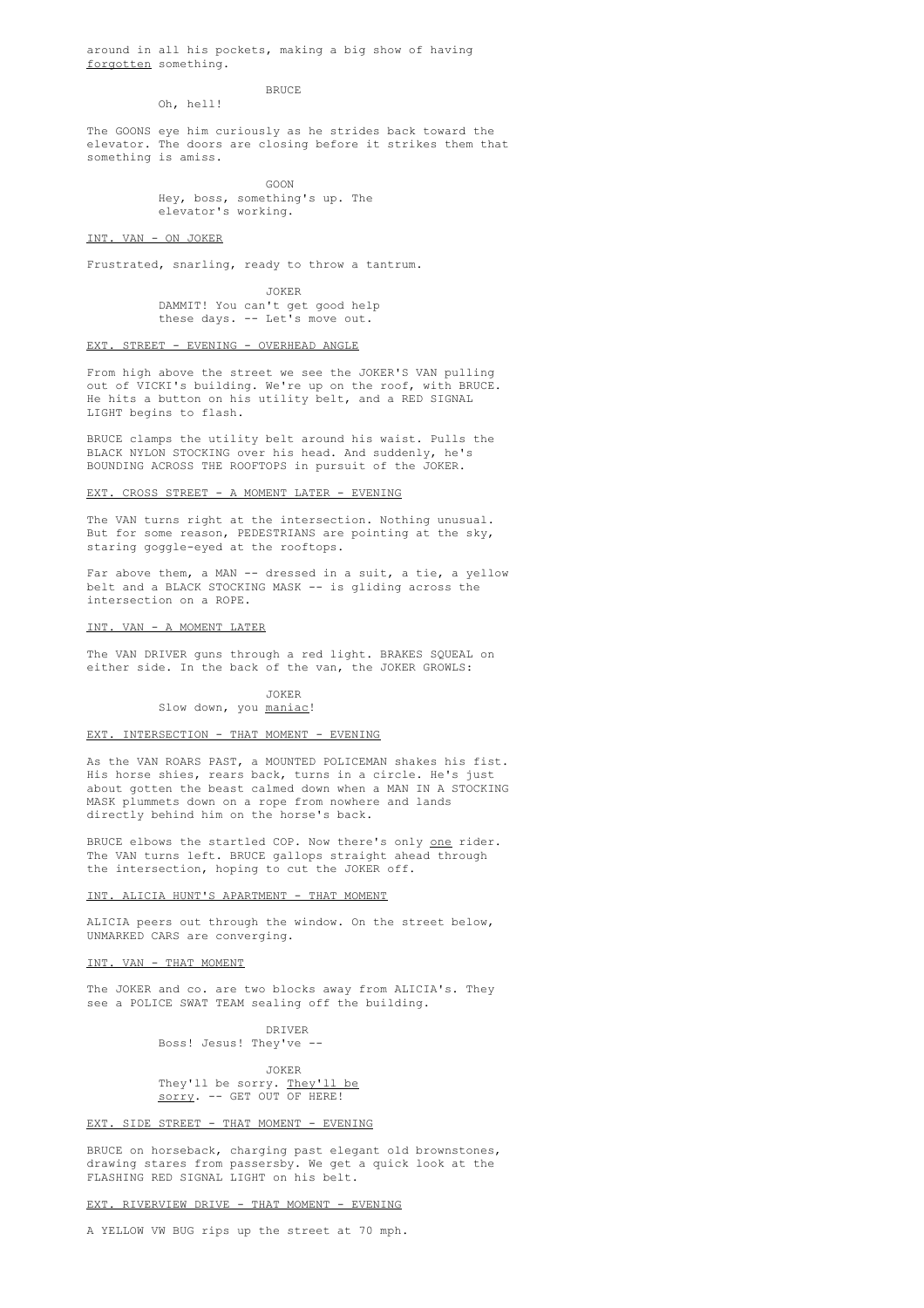#### INT. VOLKSWAGEN BUG - THAT MOMENT

We can't see the driver. But we do see, on the seat beside him, a VIDEO DISPLAY with a shifting grid map of the city -- and on it, a FLASHING SIGNAL blinking in perfect sync with the one on BRUCE's belt.

### EXT. SIDE STREET - THAT MOMENT

BRUCE sees the VW bug rounding the corner and STREAKING TOWARD HIM. He reins in the horse; it rears back on its hind legs in a classic western pose; the BUG zooms past --

-- and ALFRED THE BUTLER heaves out a BROWN LAUNDRY BUNDLE, neatly tied in string.

BRUCE snatches it out of the air, gives ALFRED a quick salute -- and the BUG is gone.

#### INT. JOKER'S VAN - EVENING

The JOKER and his boys are stalled in heavy traffic at the southern border of Gotham Park. POLICE BARRICADES are everywhere; the surrounding streets have been roped off for the birthday gala. HORNS HONK in anger.

> JOKER MOVE! Can't you do something??

DRIVER It's some kind of detour. They're backed up for blocks!

The JOKER snorts. He happens to glance into the side-view mirror. What he sees there... CURDLES HIS BLOOD.

JOKER

Oh my God. How does he do it... ?

### EXT. STREET - A BLOCK AWAY - THAT MOMENT

THE BATMAN, IN FULL COSTUMED GLORY, GALLOPING UP THE STREET ON HORSEBACK -- passing stunned COPS, weaving in and around the stalled autos, GAINING FAST on the JOKER.

### INT. VAN - THAT MOMENT

THE JOKER climbing all over the DRIVER. He HITS THE GAS, RUNS THE VAN UP ON THE SIDEWALK, and -- at the first opening he sees -- CRASHES THROUGH A POLICE BARRICADE INTO GOTHAM PARK ITSELF.

BATMAN is half a block behind him now. As he follows hot on the JOKER's heels, TWO HELICOPTERS swing into the park from overhead.

#### EXT. GOTHAM PARK - EVENING

CROWDS EVERYWHERE. On the central platform where we saw the FREE CONCERT earlier, an EMCEE mans the microphone:

EMCEE

-- the most spectacular, most deathdefying aerial stunt ever devised. Tonight -- for the first time anywhere -- THE FLYING GRAYSONS!

He points up at the two approaching HELICOPTERS, flying side-by-side in tight formation some forty feet apart.

#### ANGLE ON HELICOPTERS

ONLOOKERS GASP as TWO TRAPEZES drop from the bellies of the twin copters. Dangling from the trapezes are the FLYING GRAYSONS -- a husband-and-wife aerialist team in spangled red-and-green suits. They begin swinging toward each other in a plane perpendicular to the path of the copters.

### EXT. GOTHAM PARK - GROUND LEVEL

PANIC DOWN BELOW as the JOKER's van barrels through the crowd, HORN BLARING. BATMAN is moving up swiftly.

On each wrist he's wearing a MINIATURE ROCKET LAUNCHER. He lets fly with TWO SALVOS. The first explodes harmlessly against a tree. The second HITS THE REAR DOOR OF THE VAN - driving it off the access road down into the brush, where it nearly topples over sideways.

#### ANGLE ON FLYING GRAYSONS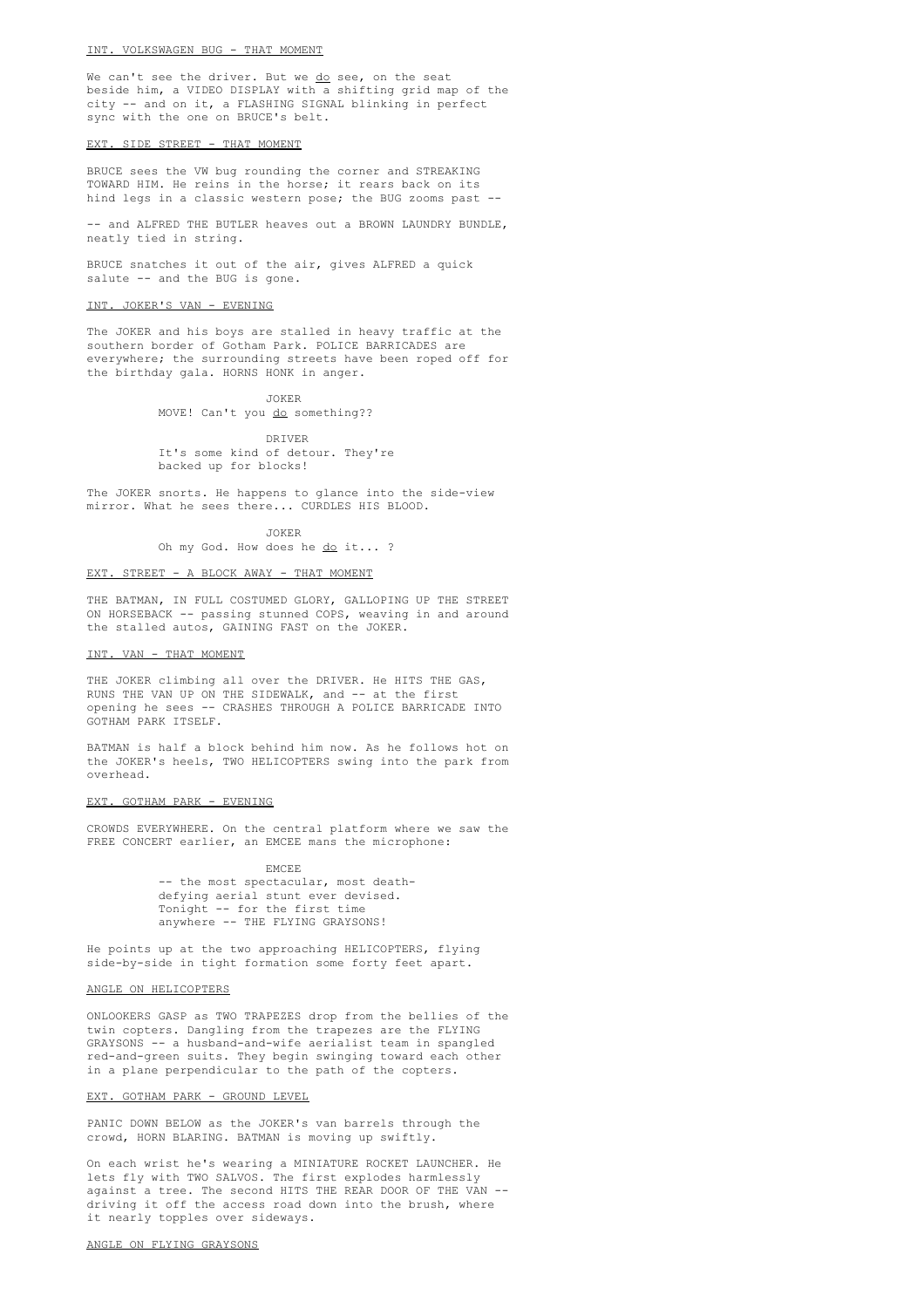GRAYSON has just completed a double somersault in midair, landing in the capable hands of his wife. Now they're swinging again, building momentum as he prepares to make the return leap back to his own trapeze.

#### INT. HELICOPTER - THAT MOMENT

In the bay of the helicopter stands a kid, fifteen, compact, tough, and wiry: DICK GRAYSON. Like his parents, he's wearing a red-and-green suit. From the copter, he's got a perfect bird's-eye view of the BATMAN-JOKER chase.

> PILOT Ready to go, Dick?

> > DICK

What's all the ruckus down there?

### EXT. PARK - GROUND LEVEL - THAT MOMENT

The VAN bounces over rocks and bushes, narrowly avoiding trees, with BATMAN in hot pursuit.

#### INT. VAN - THAT MOMENT

At the foot of a hill, the JOKER spies a truck. On its side, in bright red letters, a WARNING: "DANGER -FIREWORKS. FLAMMABLE LOAD."

The JOKER reaches into the back for a HIGHWAY FLARE.

JOKER Head for the truck!

# INT. HELICOPTER - THAT MOMENT

Hovering over the chase scene, DICK catches sight of the JOKER. He GASPS IN SHOCK as a LIT FLARE flies from the back of the VAN... directly into the FIREWORKS TRUCK.

### EXT. PARK - GROUND LEVEL - A MOMENT LATER

THE BATMAN is thrown off his horse by the shock of a massive EXPLOSION. All at once, THE SKY IS FULL of BURSTING, INCANDESCENT COLORS!!

THE JOKER hangs out of the rear of the van, looking up, an expression of PURE DELIGHT on his face.

### JOKER

#### I love fireworks!

#### ANGLE ON HELICOPTERS

LURCHING AND SPINNING IN THE SKY as FIREWORKS rocket past. One of them takes a dead hit on the rotor. JOHN GRAYSON falls to his death instantly; a moment later, the COPTER plummets into the trees with a resounding, fiery CRASH.

MARY GRAYSON hangs from the second copter as it bobs and weaves out of control. ONLOOKERS SCREAM IN TERROR.

### EXT. STREET - THAT MOMENT

THE JOKER'S VAN bursts out of the park and speeds up a wide, cordoned-off avenue. Overhead, THE SECOND COPTER veers wildly, out of the park now, swinging dangerously close to the tall buildings along the avenue.

#### INT. HELICOPTER - THAT MOMENT

DICK GRAYSON at the mouth of the bay, hanging on by a canvas strap. He watches helplessly as his MOTHER swings into a POWER LINE and drops three stories to the pavement.

#### DICK NO! NOOOOOOOO!!!!

His face is contorted with rage and pain. The PILOT struggles desperately to right the copter, barely avoiding a collision with the nearest building. And then -- before THE PILOT can make a move to stop him -- DICK HAS JUMPED OUT OF THE COPTER.

### ANGLE ON DICK

With astonishing physical grace, he DIVES. GRABS A FLAGPOLE. Executes a perfect somersault. FLIPS onto a nearby fire escape. VAULTS to the next fire escape down.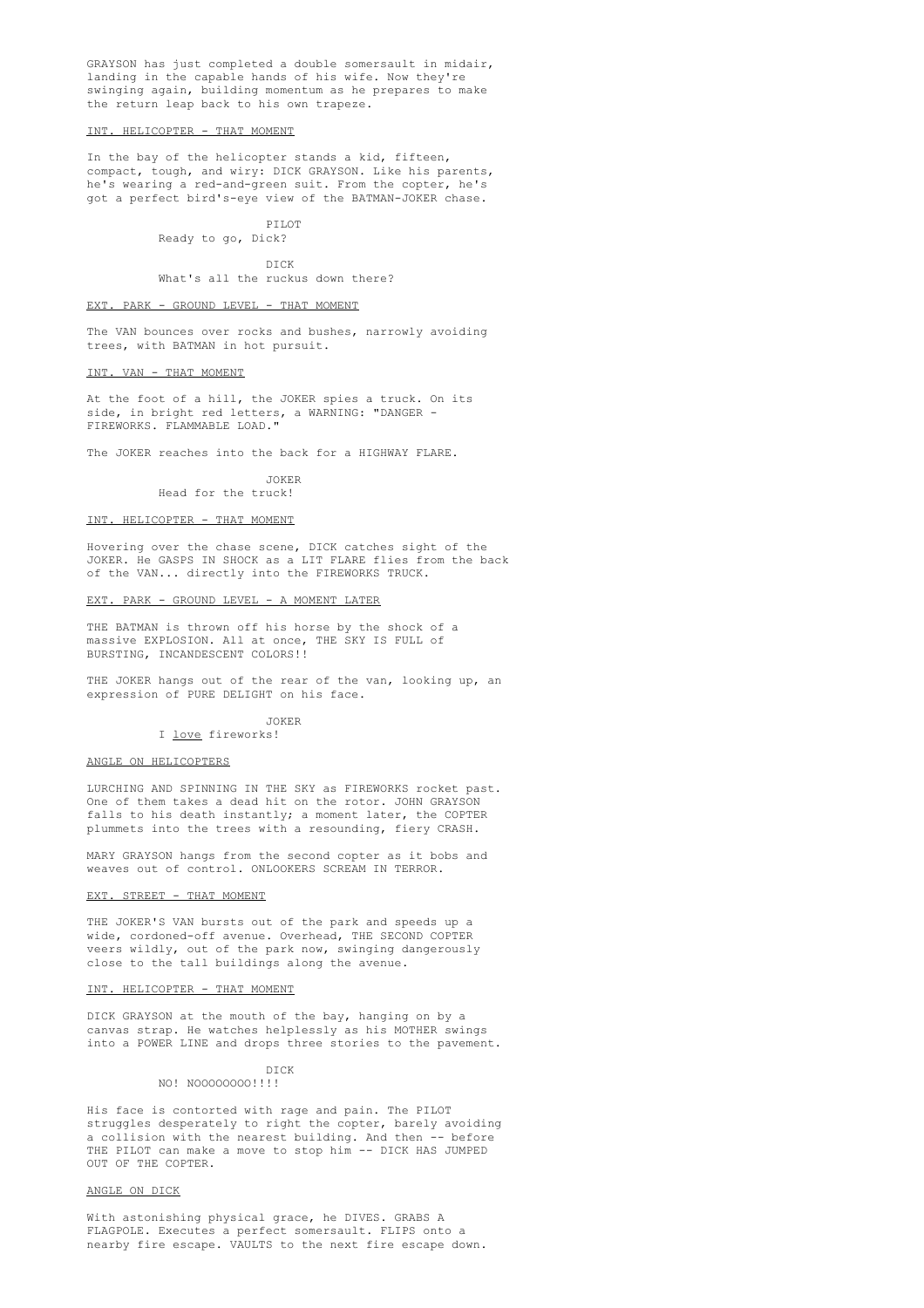And LEAPS OUT OVER THE STREET --

-- MAKING A PERFECT TWO-POINT LANDING on his intended target... THE ROOF OF THE JOKER'S VAN!!

#### INT. VAN - THAT MOMENT

THE JOKER hears a THUNK overhead. He casually lifts his gun and BLOWS A HOLE THROUGH THE ROOF OF THE VAN.

#### EXT. ROOF OF VAN - MOVING - THAT MOMENT

The blast just misses DICK. He sprawls flat, YANKS at the chrome luggage rack on the roof of the van, and BREAKS OFF A FOUR-FOOT SHAFT OF METAL.

ANOTHER SHOT through the roof. DICK rolls forward, hoists his chrome spear over the windshield.

#### INT. VAN - THAT MOMENT

SPLINTERED GLASS flies everywhere as DICK RAMS THE SHAFT THROUGH THE WINDSHIELD. THE DRIVER dodges left and LOSES CONTROL OF THE WHEEL.

### EXT. ROOF OF VAN - MOVING - THAT MOMENT

The VAN careens wildly toward an OVERPASS. DICK rises up into a crouch just in time to see a sign which reads "DANGER -- LOW CLEARANCE." He's about to get his head taken off!

ONE SECOND BEFORE IMPACT a BLACK-CAPED SHADOW swings across the street and SCOOPS DICK OFF THE ROOF OF THE VAN.

### EXT. STREET - NIGHT

BATMAN AND DICK tumble to the pavement. THE VAN knocks over a fire hydrant and STOPS. DICK is already on his feet, ready to CHARGE THE VAN, when BATMAN throws a powerful arm around his waist.

> DICK LET ME GO! LET ME -

THE JOKER steps casually out of the van. TWO GOONS with MACHINE GUNS emerge behind him. PEDESTRIANS SCREAM as the GOONS level their guns at the CROWD.

> DICK (cont.) YOU PIECE OF -- YOU MOTHERF--

DICK is kicking, screaming, clawing, biting. BATMAN has his hands full restraining the kid.

> JOKER Like your boyfriend. He's kinda hot. (glowering at BATMAN)

Hands off the belt.

BATMAN Take me. Let the boy go.

JOKER

Gosh, I could kill you, but then you'd miss my party. And I'd be real, real sad if you couldn't make it.

BATMAN What are you talking about?

JOKER Batman! Don't you even recognize your old pal Jack? After all... (cackling insanely) You made me what I am today.

BATMAN cocks his head in puzzlement as DISTANT SIRENS BLARE. The JOKER and his HOODS -- guns still aimed at the crowd -- back away and race off on foot, vanishing into the night.

DICK BREAKS FREE and BOLTS AFTER THEM. BATMAN throws him to the street with a flying tackle. The boy is hysterical.

> DICK HE KILLED MY PARENTS! HE KILLED  $MY = -$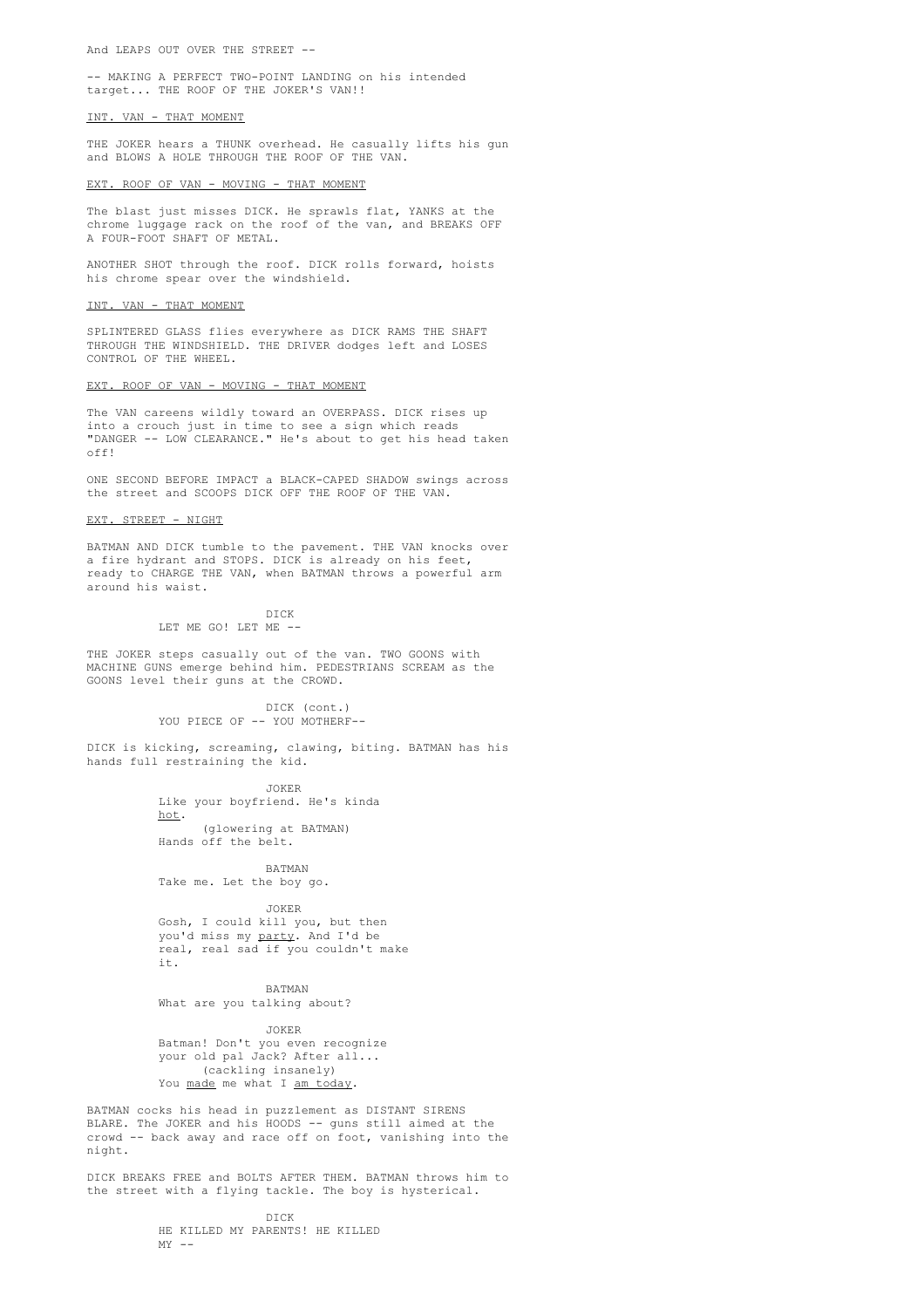BATMAN flinches at the sound of the words. He reaches into his belt and -- mercifully -- breaks a KNOCKOUT CAPSULE under DICK's nose.

DISSOLVE TO:

### INSERT - TELEVISION SCREEN

A taped report from the hallway outside ALICIA's apartment. COPS and FORENSICS MEN mill about in the b.g.

> REPORTER ... on a tip attributed to the mysterious Batman. The apartment was booby-trapped with the Joker's laughing gas, leaving 17 policemen dead. (beat) Also found dead at the scene was Alicia Hunt, 26, a former model --

CAMERA PULLS BACK to reveal that the TV SCREEN is part of BRUCE'S BANK OF MONITORS, deep in the Batcave. The other screens show the various rooms of Wayne Manor, all empty.

We move now to the video display of a COMPUTER WORKSTATION, showing TWO FACES side-by-side: a mug shot of JACK NAPIER and a freeze-frame of the JOKER from one of his pirate transmissions. A GRAPHICS PROGRAM abstracts the twin heads into THREE-DIMENSIONAL, ROTATING TOPOLOGICAL GRIDS -- and, as we watch, the two spinning heads COLLIDE AND MERGE. Except for the fearsome grin, they MESH PERFECTLY.

Yet another terminal: BRUCE's database. The same phrase flashes again and again, scrolling up the screen: ACE CHEMICAL CO. ACE CHEMICAL CO. ACE CHEMICAL CO.

And, finally: BRUCE HIMSELF, slumped at a table, his head in his hands. He's realized, to his horror, that he is responsible for the birth of the Joker. And frankly... he would just as soon be dead.

### WAYNE MANOR - GUEST BEDROOM - DAY

DICK GRAYSON is sprawled on a huge four-poster bed, unconscious, softly moaning. He COMES TO with a jolt.

Breaking into a sweat almost instantly, he looks at his unfamiliar surroundings. A shadowy figure stands nearby.

> DICK ... Where am I?

> > BRUCE

My name is Bruce Wayne. You're welcome to stay here as long as you want.

BRUCE steps out just as ALFRED enters with a breakfast tray. DICK makes a puzzled face. What the hell is going on here?

### INT. HALL OF JUSTICE - DAY

Beneath the statue of blind Justice, BRUCE and HARVEY DENT march through the portico, engaged in a heated argument.

> DENT We'll send a team into Ace the moment the warrant comes through.

> > BRUCE

He'll be ready when you do. Remember what happened at the apartment.

DENT All right, Bruce, what do you

suggest?

BRUCE I suggest a nice big bomb.

DENT

Good. A bomb. On a blind tip from Bruce Wayne. -- We do have laws.

**BRUCE** Then for God's sake, Harvey, cancel the anniversary celebration.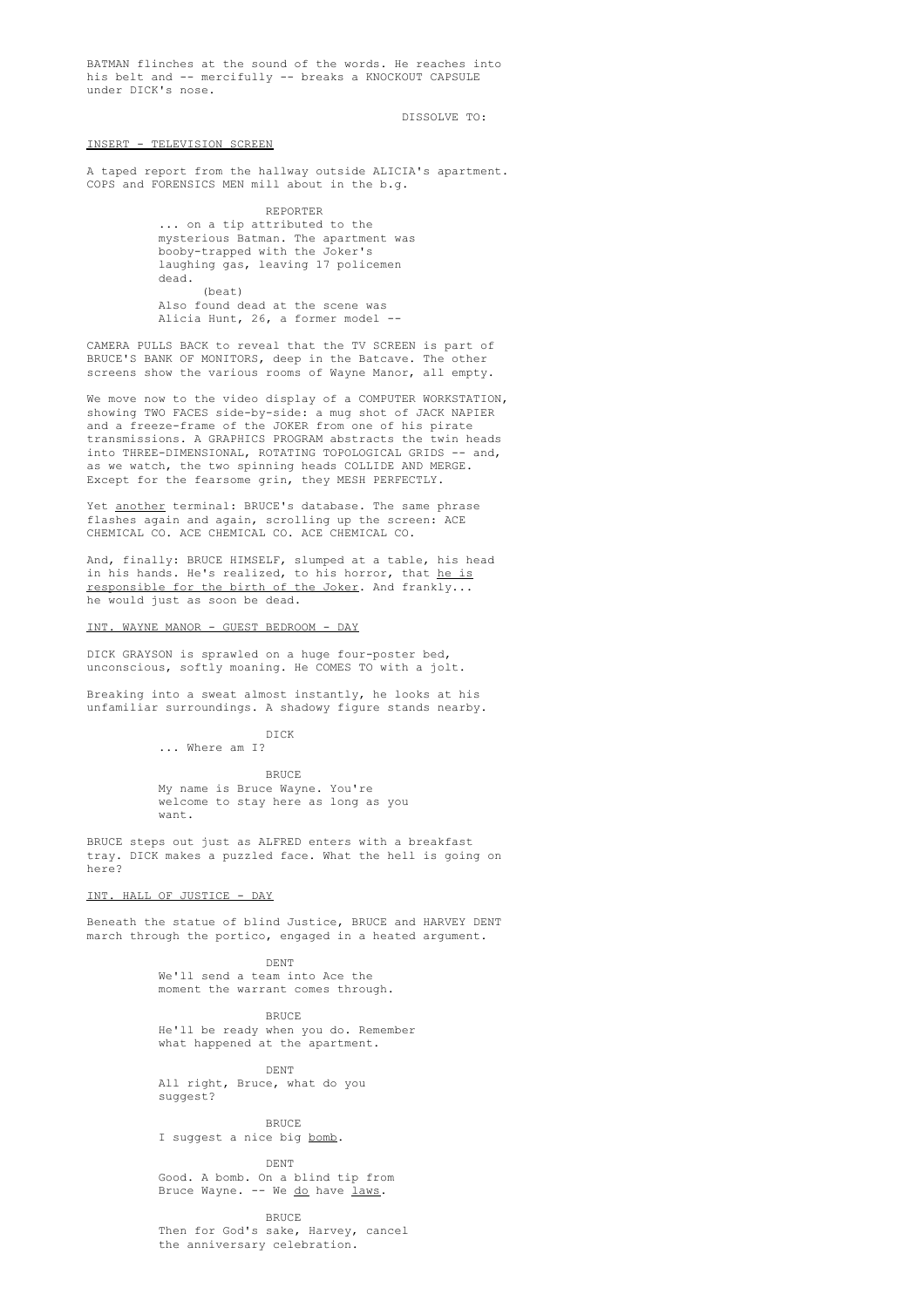DENT

We've told him we'll deal. What could he possibly have to gain by --

**BRUCE** Do you still think the Joker cares about money??

DENT

I don't know. I'm just a D.A. I don't have access to all your expert sources.

Mexican standoff. BRUCE stalks off fuming. DENT hangs back a moment, then turns down the hall.

### WAYNE MANOR - ESTABLISHING - DAY

The ornate, wrought-iron GATE which opens on the long driveway snaking up toward Wayne Manor. It's bolted shut.

### INT. WAYNE MANOR - DAY

A glass-enclosed room which houses an enormous HEATED INDOOR SWIMMING POOL. DICK GRAYSON does a couple of laps, then climbs out and towels himself off.

He looks out at the estate: tennis courts, a riding stable in the distance. He's not happy. All this opulence could drive a guy stark staring nuts in short order.

#### INT. GUEST BEDROOM - DAY

An OPEN SUITCASE on the bed. DICK fingers a gold ashtray bearing the figure of Winged Victory -- then shrugs and tosses it into the suitcase on top of his gymnast's costume. When he looks up he sees BRUCE in the doorway behind him.

> DICK ... Your butler wouldn't gimme a ride so I figured I'd hoof it.

> > BRUCE

Sorry. I can't let you leave.

DICK You can't keep me here, man. That's kidnapping.

BRUCE If I let you leave, you'll do the same thing again. You'll go after the Joker... and you'll wind up dead. (turning to go)

DICK

Hey, man. Look at you. You're rich. You got everything you want. How do you know what's in my mind?

BRUCE turns to face him. The little hellion's eyes are filled with raw, burning hatred. BRUCE knows the feeling.

**BRUCE** 

I don't care what's in your mind. You're staying.

BRUCE reaches for a key in his pocket. Without warning, the kid RUSHES him, throwing a rock-solid punch. With blinding speed, BRUCE sidesteps him, parries the blow, and winds up spinning DICK around -- INTO A WALL.

DICK is stunned, but he has to laugh. This rich boy has a move or two. BRUCE stands there, silently challenging him.

A second later, the kid is airborne -- upping the ante with a scissor-kick aimed squarely at BRUCE's gut. In a blur of motion BRUCE checks the kick, swings an arm into DICK's chest, and sends the boy sprawling flat on his back.

### INT. WAYNE MANOR - KITCHEN - THAT MOMENT

ALFRED, in his apron, fixing a tray of snacks. He looks up curiously at the ceiling. From the sound of it, a battle royal is shaping up in the guest bedroom.

INT. GUEST BEDROOM - THAT MOMENT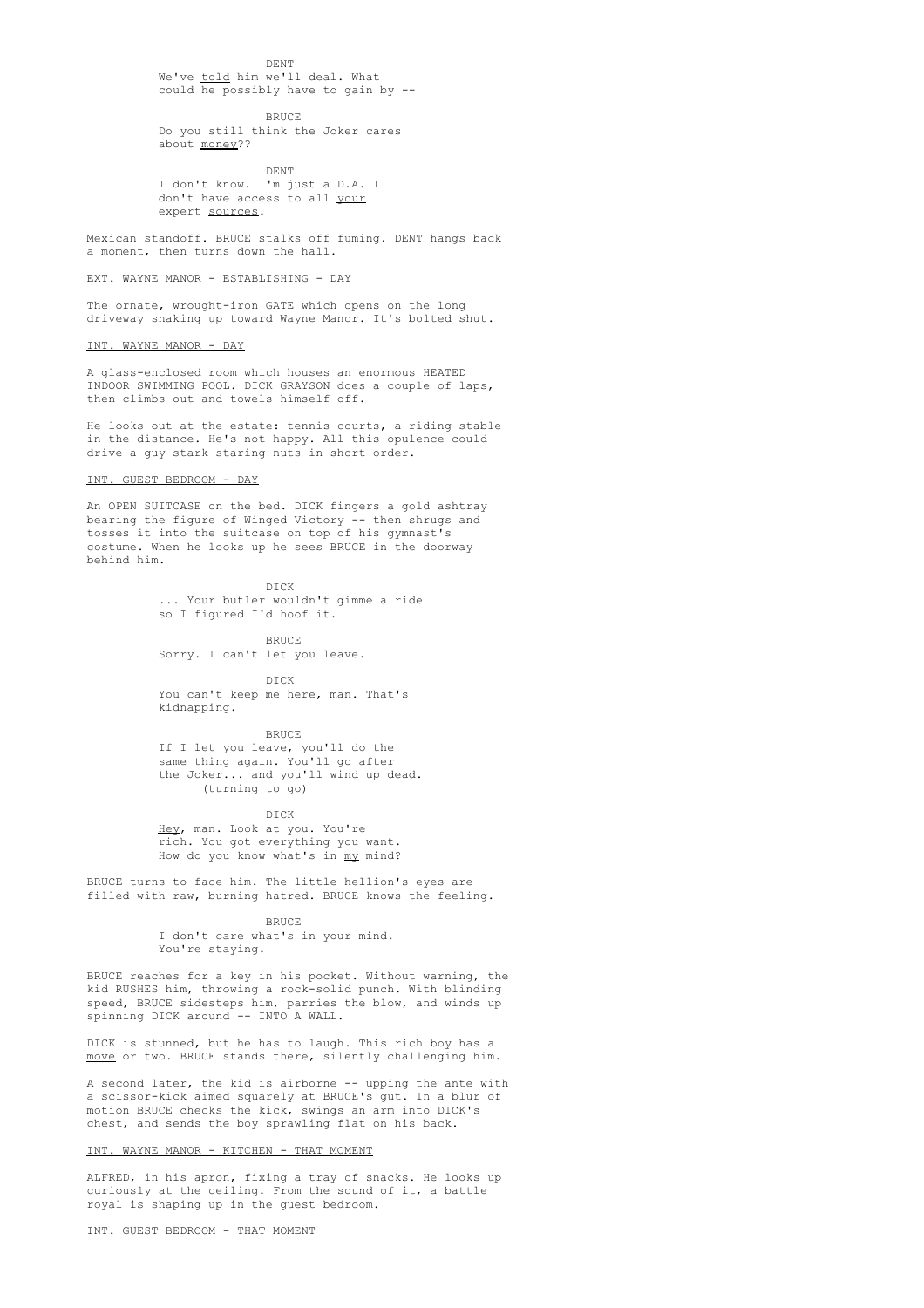DICK'S BODY -- head down, feet up -- flies through the air. He SMASHES INTO a closet door and slumps to the carpet. Shaken now, and sweating profusely, he looks up at BRUCE... who stands calmly over him, adjusting his necktie.

A long, tense moment passes between them. Then:

### DICK ... You're him.

No reply from BRUCE. Their gazes lock. And suddenly...

### ALFRED (V.O.)

FREEZE!

DICK and BRUCE look around. The puny, mustachioed butler stands in the doorway, feet spread in a Dirty Harry stance, a .44 MAGNUM trained on DICK.

> BRUCE It's all right, Alfred. Everything's under control.

### ALFRED ... Very good, sir.

ALFRED relaxes, musters his dignity, and turns to go.

 $C \text{IIT}$  TO:

#### INT. CONFERENCE ROOM - AFTERNOON

CANNED APPLAUSE as THE JOKER marches out onto a makeshift STAGE to give his QUARTERLY REPORT to the stockholders.

> JOKER Thankya, thankya. Ladies and germs, I'm here to tell you... we have had one helluva quarter.

He waves a pointer at three SALES CHARTS on portable easels.

> JOKER (cont.) Panic's up. Terror's up. And fear - fear's gone straight through the roof. You guys should be proud -- 'cause I couldn'ta done it without each and every one of you!

MORE CANNED APPLAUSE. The JOKER takes a bow.

JOKER (cont.) I feel it's time to expand the Joker line. I was askin' myself, what are the products that every consumer wants most? And that's when it hit me: the water you drink, and the air you breathe! Huh? Bingo! (strutting across stage) Now, some of you have your eye on the profit margin. You're thinkin': this boy's too <u>ambitious</u>. You don't approve. In fact, some of you have been talking about turning me in to the cops. Or knocking me off.

He pauses. GLARES OUT at the audience. NO RESPONSE.

### JOKER (cont.)

But that's okay. I understand. Not everyone shares my eye for beauty. And just to show there's no hard feelings, I'm throwin' a little shindig tonight -- and you're all invited!

THE CANNED APPLAUSE goes right off the meter.

JOKER (cont.) How 'bout it? IS EVERYBODY HAPPY??

### REVERSE ANGLE - THE AUDIENCE

Familiar faces all around -- the major players of the Gotham underworld. But despite the enormous twisted grins, no one here is laughing or applauding. No one here is living. The JOKER is playing to a roomful of smiling corpses.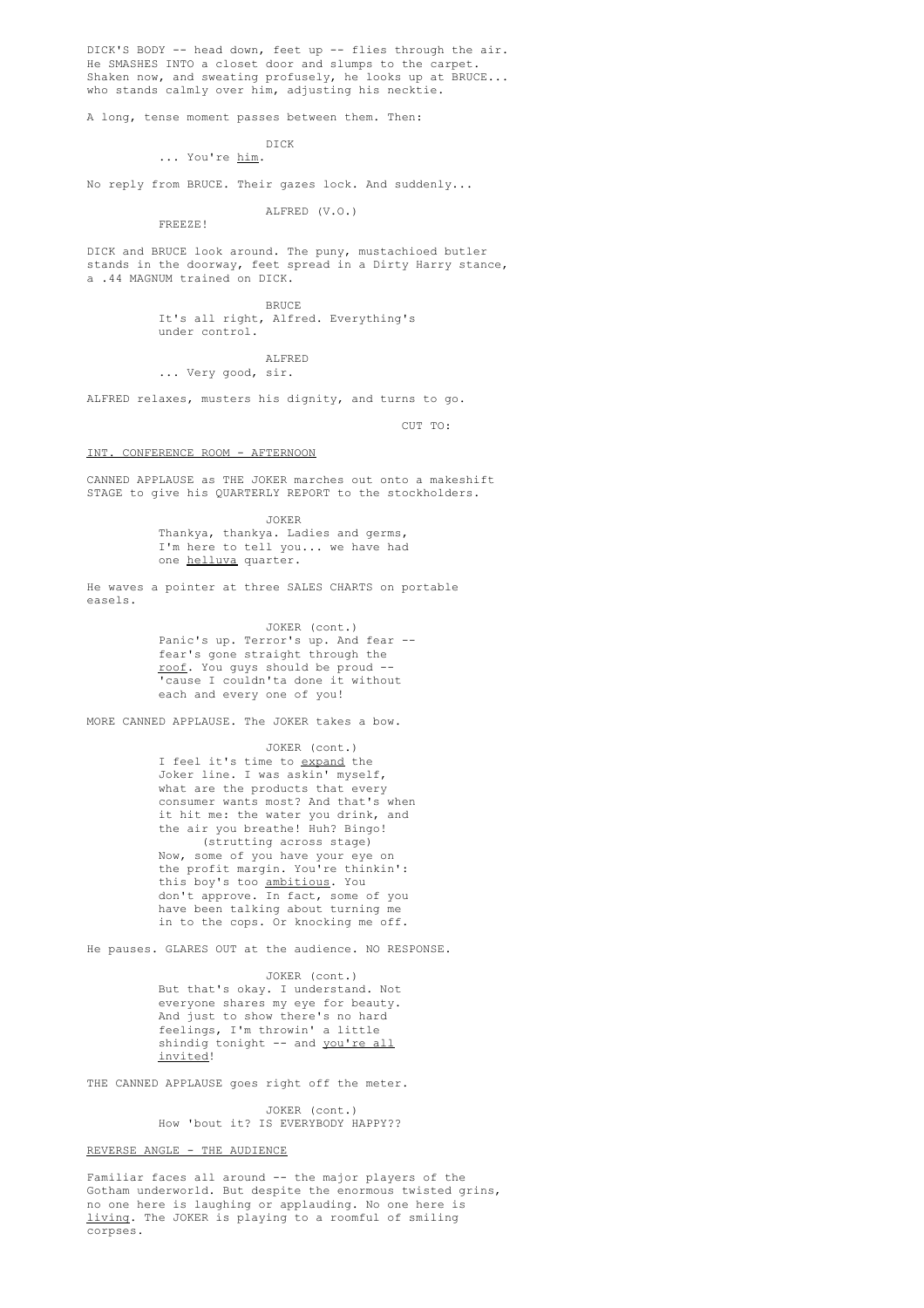One of them topples out of his chair and lands with a plop.

#### JOKER

Look at that, folks. We got 'em rolling in the aisles!

CUT TO:

INT. BRUCE'S BEDROOM - TOWARD DUSK

VICKI lies in BRUCE's bed, under the covers, propped up on the pillows. BRUCE is in his robe over by the window, looking out at his estate.

**BRUCE** 

All this apparatus, Vicki... this house, and the money, and the power... it was never mine. It was something I inherited. Bruce Wayne was something I inherited. (pause) All I ever hoped for was someone who could see through Bruce -- who could see <u>me</u> -- and not be frightened.

VICKI I'm not frightened of you, Bruce. I'm frightened for you.

**BRUCE** In all these years... why couldn't I see how it would turn out?

He turns toward her. His face is ravaged with guilt. Now she's truly afraid.

> BRUCE (cont.) I'm responsible, Vicki. If it wasn't for me, there'd be no Joker.

> > $C \text{IIP}$  TO:

#### INT. BATCAVE - EVENING

TIGHT ON a tiny electronic device: two cylindrical steel casings bracketed together, topped by a DIGITAL TIMER. BRUCE makes a few adjustments with a jeweler's screwdriver, hits a trigger, and watches the TIMER tick off seconds. 30. 29. 28. At 25 seconds, BRUCE kills the countdown and CLAMPS THE DEVICE into an empty packet on his utility belt.

He stands up wearily. He's in his bat-suit, minus the cape and cowl. Behind him, hanging back discreetly in the shadows, is his loyal butler ALFRED.

**BRUCE** 

Where's the boy?

ALFRED Upstairs. He's quite docile.

**BRUCE** 

## I know that feeling. It won't last.

BRUCE takes a moment to survey the Batcave as ALFRED looks on tremulously.

> BRUCE (cont.) He's a long way ahead of where I was at his age. (taking ALFRED's shoulders) I want you to treat him just as if he were me. Promise.

Yes, sir.

**BRUCE** 

ALFRED

He'll be taken care of financially. Beyond that... you know what to do. Don't let all this go to waste.

Their eyes lock for a long moment. ALFRED is unable to speak. Finally BRUCE turns and starts slowly up the long circular stairway which leads from the Batcave to Wayne Manor. On the third step he pauses: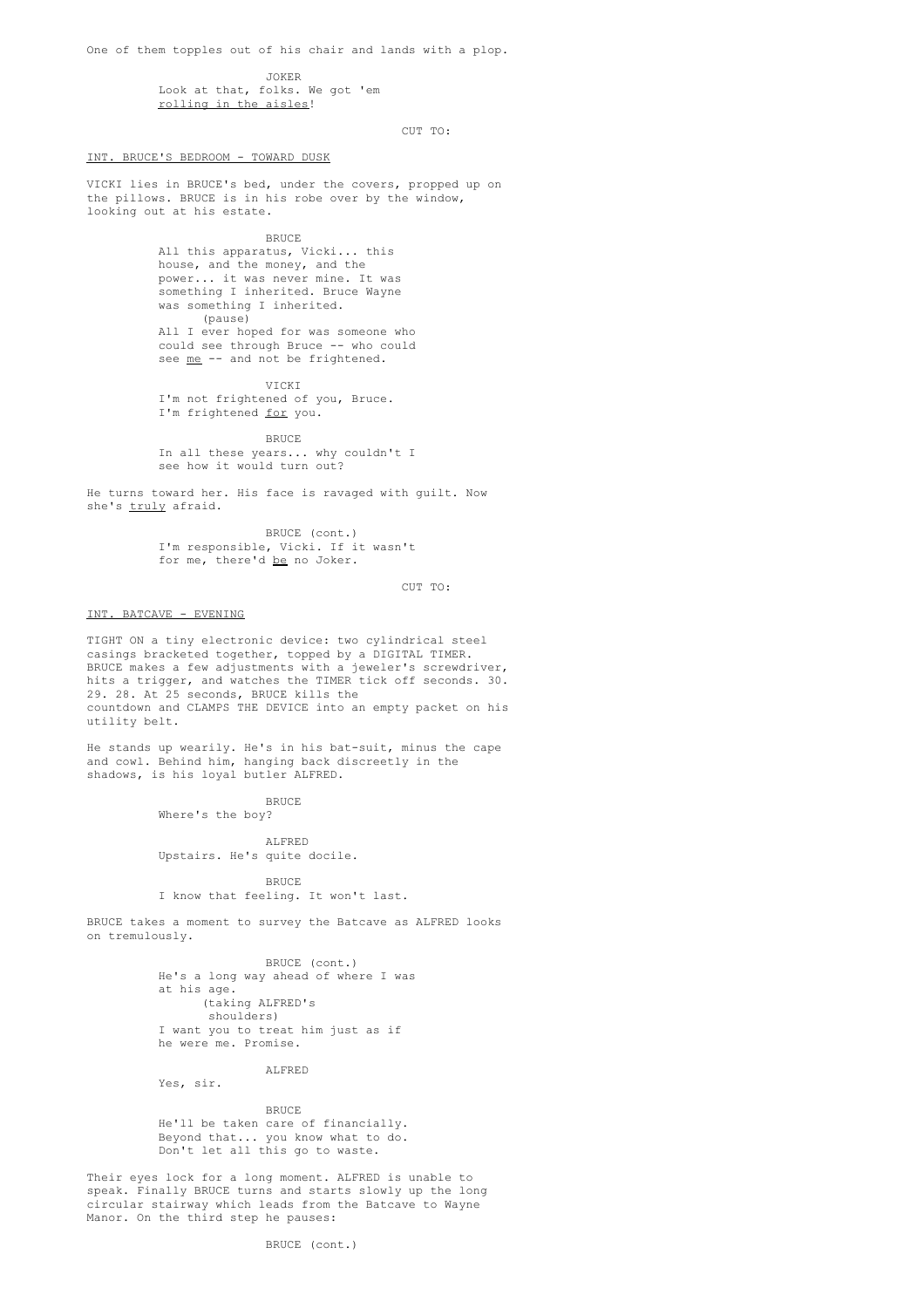As BRUCE disappears up the stairs, a shaken ALFRED steadies himself against a lab table, fighting back tears.

### INT. BRUCE'S BEDROOM - EVENING

BRUCE draws the curtains, sets an alarm clock. The current time is 7:09 PM.

He sits cross-legged on the floor, slumps forward slightly, and closes his eyes. He inhales, exhales, taking deep, regular breaths. His muscles relax. Ten seconds later, BRUCE has plunged into DEEP SLEEP.

Time passes. The clock shows 7:19, 7:32.

At 7:44 we TRACK IN on BRUCE's unconscious face, drawing closer and closer until HIS EYELIDS FILL THE FRAME, twitching with the irregular movement characteristic of R.E.M. sleep. Without warning his EYES SNAP OPEN.

HOLD ON BRUCE'S GAZE -- grim, alert, determined -- as the clock hits 7:45. An ALARM SOUNDS, BREAKING THE SILENCE with its grating electronic WHINE.

DISSOLVE TO:

#### EXT. ACE CHEMICAL - AERIAL SHOT - NIGHT

The trademark ace on the illuminated sign. From our vantage point high above, we can see THREE CARGO TRUCKS rolling out the main gates. A half-mile away, THE BATMOBILE cruises up the waterfront, approaching soundlessly, its headlights off... preparing for a final showdown with the JOKER's forces.

### INT. ACE CHEMICAL - THAT MOMENT - NIGHT

The JOKER'S MINIONS, working late, readying a huge shipment. At an open loading bay, we find a DISPATCHER with a clipboard, directing MORE UNMARKED TRUCKS in the lot outside.

### DISPATCHER

Boston, Philly: loading bay one.

#### EXT. ACE CHEMICAL - THAT MOMENT - NIGHT

The BATMOBILE stops short of the main gate. ENGINES ROAR and the supercar ACCELERATES, SMASHING THROUGH THE GATE and taking half the chain-link fence with it.

In the guard's booth, ARMED GOONS pull guns as the BATMOBILE streaks across the parking lot and LAUNCHES A ROCKET at the corrugated metal door which opens on the factory floor. A THUNDEROUS EXPLOSION tears a gaping hole in the door.

### INT. ACE CHEMICAL - THAT MOMENT - NIGHT

The BATMOBILE cruises through the flaming wreckage and SKIDS TO A HALT on the refinery floor. The JOKER'S MEN are everywhere. They take one look at the BATMOBILE, PANIC, and PELT THE CAR with a barrage of MACHINE-GUN FIRE.

CRACKS begin to spread across the Batmobile's plexiglass dome. Within moments, the windshield SHATTERS -- and COLLAPSES ALTOGETHER.

#### INT. BATMOBILE - THAT MOMENT

BULLETS rip through the upholstered passenger seats. It doesn't matter. The car is empty. No one's driving.

TRACK IN on the computer console -- where a familiar tinny voice calmly repeats its pre-programmed command:

> COMPUTER ... Detonate.

A beat. Then: BLAM.

### INT. POLICE CAR - THAT MOMENT - NIGHT

A CONVOY approaches Ace Chemical -- GORDON's team preparing to raid the plant. Inside each car: SPECIAL UNIT COPS dressed in asbestos suits, gas masks in their laps.

All at once, a BRILLIANT RED GLARE suffuses the sky.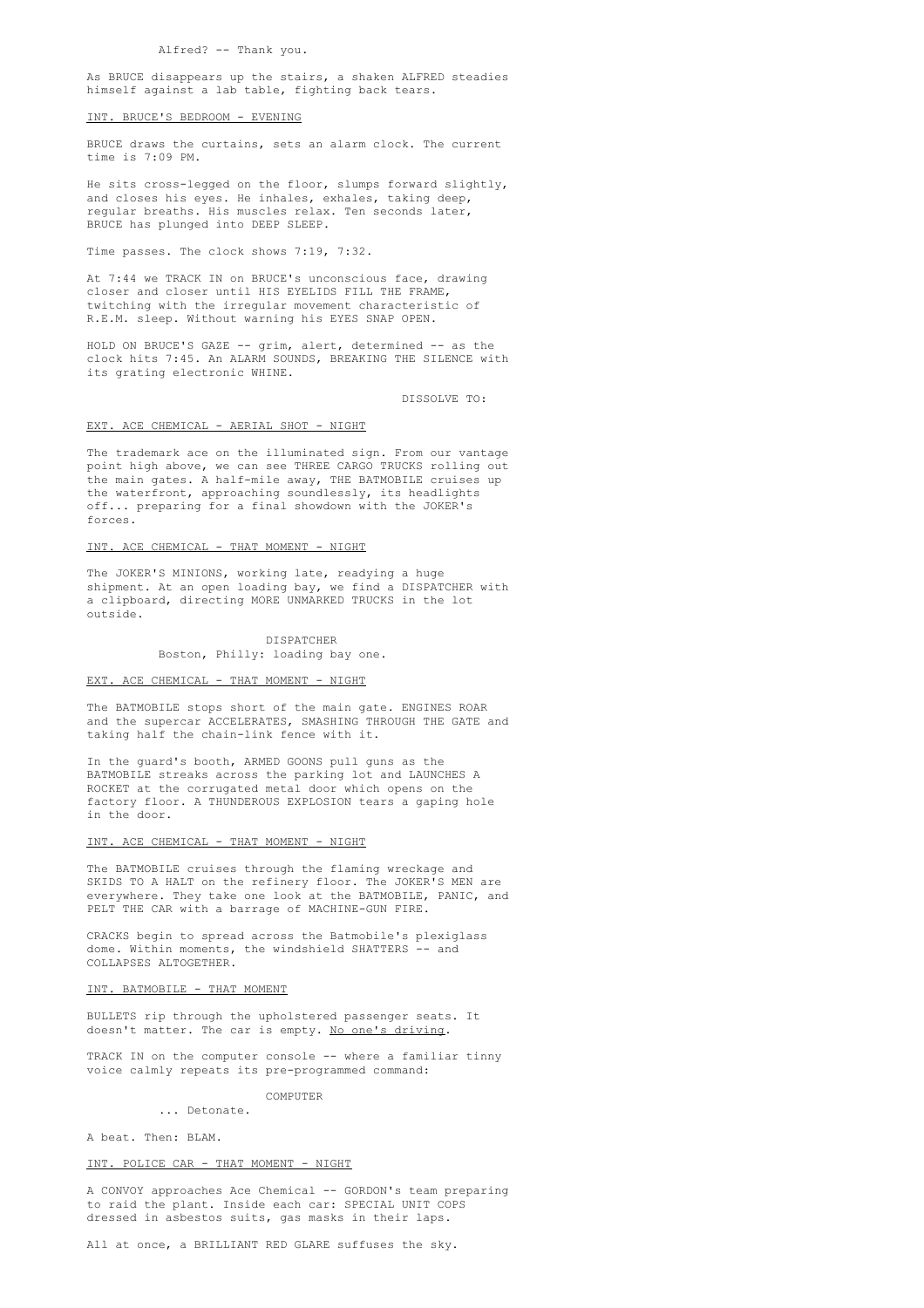#### COP Good Lord!

#### EXT. ACE CHEMICAL - THAT MOMENT - NIGHT

THE JOKER'S MEN running for their lives across the parking lot, KNOCKED FLAT by the force of SIX DEAFENING EXPLOSIONS. For a few seconds everything is flame and fury. And then -

All that's left of Ace Chemical is a pile of charred rubble and a PILLAR OF THICK BLACK SMOKE, spiraling up to the sky.

CUT TO:

#### EXT. ANDREWS ISLAND - NIGHT

DAZZLING FIREWORKS explode in the night sky over Gotham Harbor. SEARCHLIGHTS sweep across the mammoth, welcoming stone figure of LADY GOTHAM -- still wrapped in canvas, ready to be unveiled.

THOUSANDS OF RUBBERNECKERS jam every square inch of Andrew's Island. COPS ON HORSEBACK speak into walkietalkies as they patrol the edges of the crowd. Across the Harbor, Ace Chemical is going up in flames -- but as far as the crowd can tell, with all the noise and excitement, it's just another part of the celebration.

At the base of the statue, GOVERNOR GILROY speaks into a microphone:

> GOVERNOR GILROY As Governor of this great state, it is now my honor to unveil for you a very special lady -- a lady who stands tall for life and liberty -- America's favorite lady... LADY GOTHAM!

The CROWD begins to APPLAUD RHYTHMICALLY, chanting 'LADY GOTHAM! LADY GOTHAM!' It's like Times Square on New Year's Eve, waiting for the big ball to drop. GILROY hoists a pair of oversized scissors and cuts a ceremonial ribbon: hydraulic CRANES kick into gear: CABLES DROP FREE, and the canvas cover draws back from LADY GOTHAM's face...

.. to a chorus of SCREAMS from the crowd. LADY GOTHAM IS WEARING A GRISLY JOKER GRIN!!!

Suddenly -- in the midst of the hysteria -- THE SEARCHLIGHTS DIE. The STAGE LIGHTS BLINK OUT. ANDREWS ISLAND IS PLUNGED INTO DARKNESS. Instantaneous mass panic: the GOVERNOR shouts to his aides as ONLOOKERS mob the stage. COPS are knocked from their horses as the CROWD stampedes. PANDEMONIUM RULES.

And across the harbor... block by block... GOTHAM CITY IS GOING DARK.

EXT. GOTHAM SKIES - AERIAL SHOTS - NIGHT

QUICK SHOTS of FOUR HELICOPTERS hovering at different points over the blacked-out city. LOUDSPEAKERS blare out a PRE-RECORDED MESSAGE:

> JOKER (V.O.) HAPPY BIRTHDAY, Gotham. Here's a little token of my esteem. HAVE FUN... 'cause THE PARTY'S ON ME!

INSANE LAUGHTER echoes. CARGO BAYS open wide. The JOKER'S HELICOPTERS begin LEAFLETING THE CITY... with MONEY!

### SERIES OF SHOTS

ANARCHY IN GOTHAM as high-denomination bills flutter to earth, blanketing the streets. HOPELESSLY OUTMANNED COPS try to maintain order as SOLID CITIZENS trample one another in a paroxysm of ANIMAL GREED. BUILDINGS EMPTY as APARTMENT DWELLERS race outside. ALL TRAFFIC STOPS as DRIVERS climb out of their cars to SNATCH MONEY FROM THE AIR.

DARKNESS EVERYWHERE. In the pitch-black subways, TERRIFIED COMMUTERS are seized by claustrophobia. GLASS SHATTERS, DOORS BREAK OPEN as they claw their way out of stalled subway cars and SPILL OUT onto the tracks.

On the streets above, GOTHAM'S CRIMINAL ELEMENT is having a field day. The cops are preoccupied, utterly helpless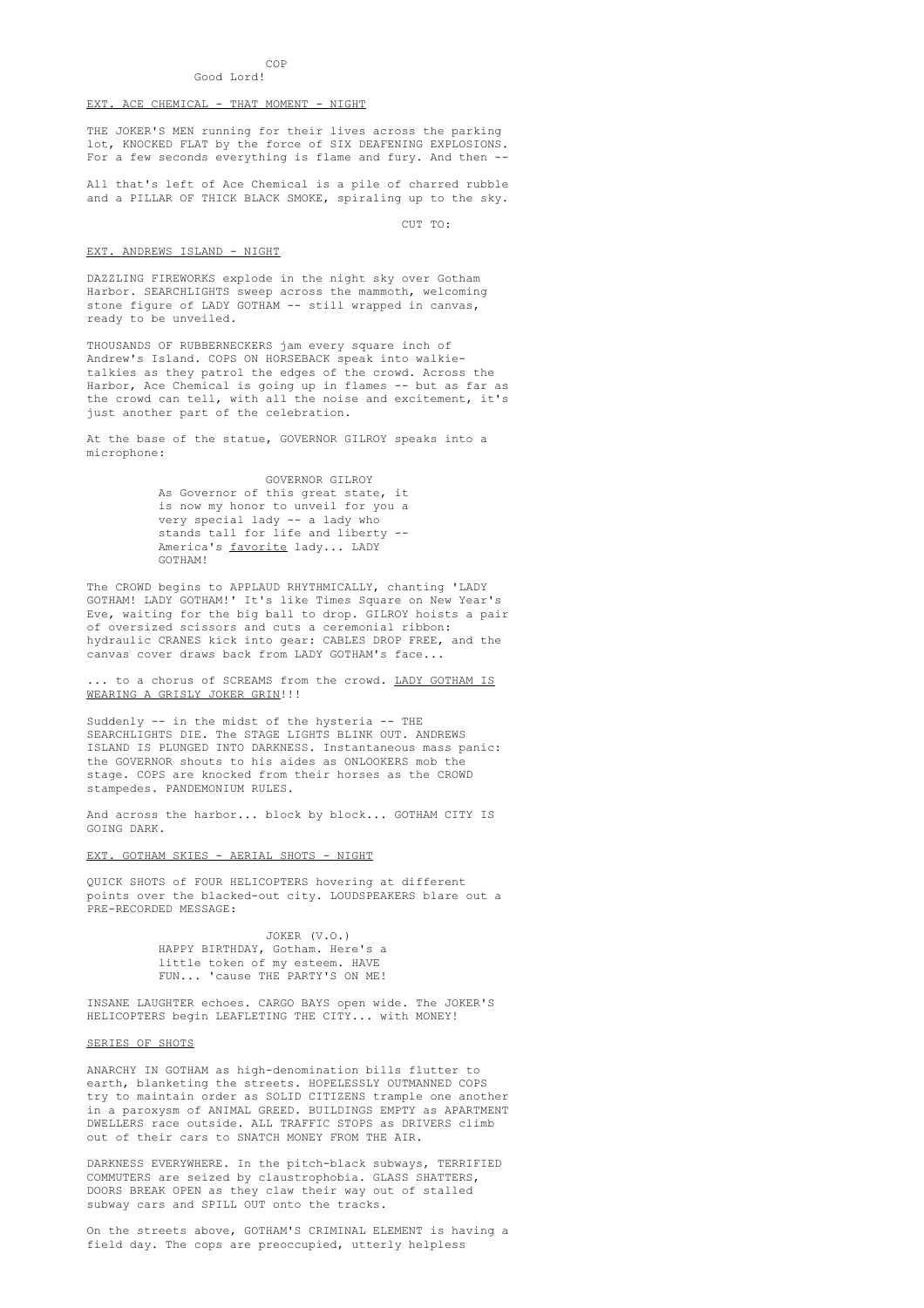against the first waves of RIOTING AND LOOTING.

FLAMES ERUPT. PUNKS race down the street carrying fur coats and color TV's. LOOTERS break through the display window of an electronics store, and climb in among the goodies... only to FLY OUT, two seconds later, on the wrong end of a SHOTGUN BLAST. THE JOKER'S DREAM IS COMING TRUE.

EXT. STREET - NIGHT

VICKI<sup>!</sup>

In a crouch on the pavement, snapping photos of the wild street action, is VICKI -- fearless, professional, doing her job. A battered FORD ESCORT cruises up behind her.

**KNOY** 

VICKI sees KNOX, climbs into the passenger seat. He's wearing a big smile. They're jazzed, oblivious to danger.

> KNOX (cont.) Couldn't turn down the job, huh? A girl could get hurt this way.

> > VICKI

Yeah. Deja vu.

**KNOY** What do you say? Let's head for the lights.

In the distance, above the tops of the buildings, BEACONS are sweeping the sky.

#### EXT. BROAD AVENUE - NIGHT

Stationed all up and down Gotham's widest thoroughfare are huge portable SEARCHLIGHTS -- mounted on trucks with portable generators, unaffected by the power outage.

On the money-covered sidewalks, TOTAL BEDLAM. But on the street itself, a bizarre PARADE is taking place, just as if nothing's wrong. Rumbling up the avenue at two-block intervals, moored to floats, are DOZENS OF ENORMOUS BALLOONS in the shapes of cartoon characters and historical figures. It's like a hellish Thanksgiving's day procession.

The LEAD-OFF BALLOON is a gigantic, grotesque CLOWN - smiling ghoulishly, dressed in white pierrot frills. We TILT DOWN to the FLOAT BENEATH IT...

... and there, atop a mountain of roses where the prom queen should be, sits the JOKER -- smiling, waving daintily at the rioters and looters, presiding over the carnage like some demented parade marshal.

CUT TO:

#### EXT. LAKE - NIGHT

A desolate rural setting. UTTER SILENCE. Moonlight glints on placid waters. We track in on a small sign bearing the legend: "GOTHAM CITY RESERVOIR."

Far off in the distance, HEADLIGHTS ARE APPROACHING.

### EXT. ACCESS ROAD - AERIAL SHOT - MOVING - NIGHT

The THREE CARGO TRUCKS from Ace Chemical roll ominously TOWARD THE RESERVOIR on their deadly mission. And then -- A STREAKING BLACK SHADOW ENTERS FRAME, overtaking the TRUCKS.

THE BATWING! A phenomenal ULTRALIGHT AIRCRAFT, swift, sleek, jet-black and infinitely maneuverable, it SOARS EASILY past the trucks, swooping low just long enough to release a BOMB over a concrete bridge.

### EXT. ACCESS ROAD - A MOMENT LATER

The BRIDGE EXPLODES, blocking the trucks' path to the reservoir. PUZZLED DRIVERS climb out of their cabs and wonder what to do next.

They spot the BATWING in the distance -- banking, doing a sharp 180. For a moment they gape in disbelief. Then they HEAD FOR THE TREES as the BATWING DIVES DIRECTLY AT THE TRUCKS, firing THREE ARMOR-PIERCING SHELLS... and destroying the JOKER's lethal cargo once and for all.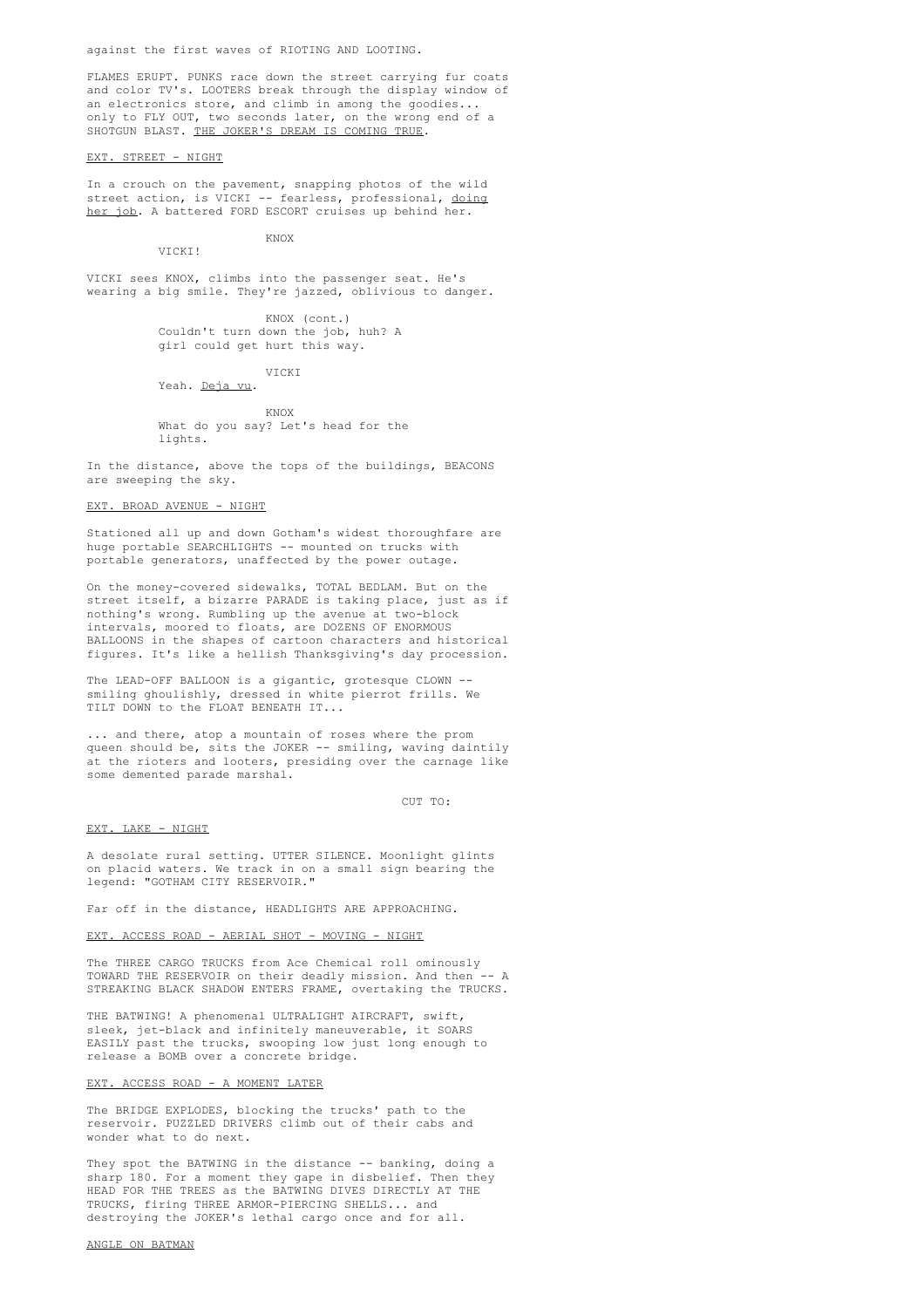in the cockpit, his jaw set, not even looking back at the wreckage as his plane screams off toward the Gotham skyline.

### EXT. GOTHAM STREET - NIGHT

FRIGHTENED PEDESTRIANS race past OVERTURNED CARS. A PARADE FLOAT, run aground on the sidewalk, begins to BURN.

Above it, a damaged BALLOON -- the cartoon character UNDERDOG -- is losing helium, warping and buckling in on itself, sinking down gently toward the flames. Down the street, KNOX'S FORD ESCORT is coming up fast.

### INT. FORD - MOVING - THAT MOMENT

VICKI snapping photos out the window as UNDERDOG drifts downward. FLAMES lick up at his belly -- and the cartoon blimp EXPLODES.

> KNOX So much for Underdog.

THEN -- as they drive past -- A SECOND EXPLOSION. And all at once the STREET IS FULL OF DEADLY GREENISH GAS!

> **VICKI** ALLIE!! THE WINDOWS!!

EXT. STREET - A MOMENT LATER - NIGHT

The Ford Escort, windows up, swerves out of a THICK SPREADING CLOUD of GREEN LAUGHING GAS -- threatening to engulf the entire block!

INT. FORD - MOVING - THAT MOMENT

KNOX

WHAT HAPPENED?!?

VICKI stares back at the green cloud. Turns. And sees, up the street, THE JOKER'S PROCESSION: BALLOONS BY THE DOZEN!

> VICKI Oh my God. Compressor tanks. He's got the balloons rigged with compressor tanks!!

> KNOX Jesus Christ, the guy's a genius.

#### INT. BATWING - THAT MOMENT - NIGHT

BATMAN, at the controls, gliding over the Gotham streets. He looks down, sees a BILLOWING HAZE of DENSE GREEN FUMES. At its periphery: LOOTERS reeling and staggering, falling to the pavement, LAUGHING THEMSELVES TO DEATH.

INT. FORD - MOVING - THAT MOMENT

VICKI staring through the windshield. Overhead, an AIRCRAFT streaks past... an aircraft with SCALLOPED BLACK BAT WINGS.

> VICKI LOOK! IT'S BRUCE!! (frantically) Allie -- the balloons. We've got to find some way to tell him!

KNOX Great. How??

They speed up the street toward the PARADE. SPOTLIGHTS SHINE. Suddenly KNOX's eyes bug out. He SLAMS ON THE BRAKES and SKIDS TO A HALT.

KNOX (cont.)

COME ON!

### EXT. AVENUE - A SECOND LATER - NIGHT

Before VICKI can speak, KNOX has grabbed a tire iron from the back of the car and RACED OUT ONTO THE STREET. He flings the TIRE IRON through a glass STOREFRONT.

It's a COSTUME SHOP. In the window, MANNEQUINS dressed in party costumes: Frankenstein. Ronald Reagan. And, that current popular sensation... THE BATMAN.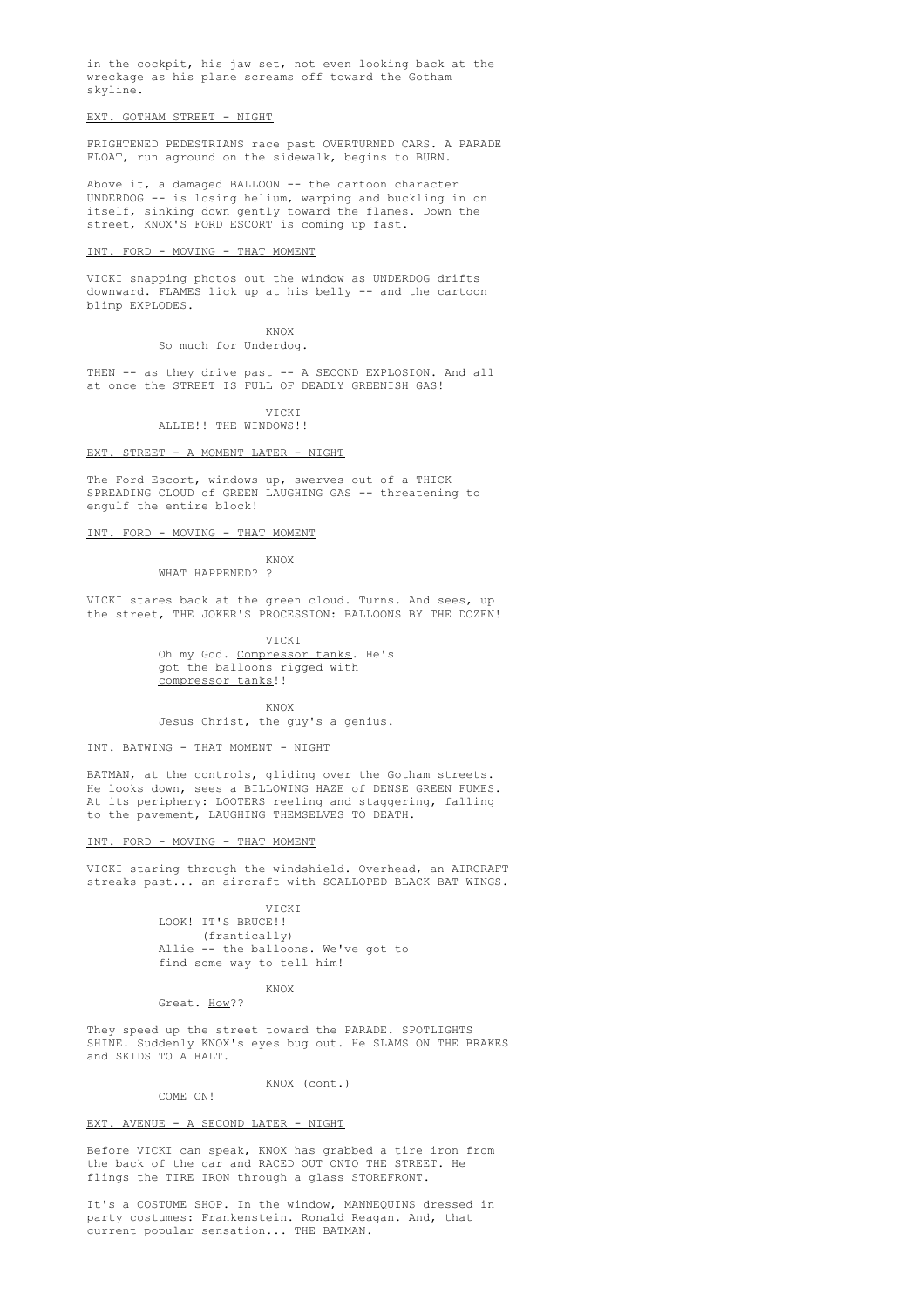As VICKI catches up with him, KNOX drags the Batman dummy out of the store window. RIPS OFF ITS BLACK CAPE. And DASHES MANIACALLY UP THE SIDEWALK.

Waving the cape, he VAULTS onto the back of a SPOTLIGHT TRUCK. VICKI's face goes slack. Now she gets it.

> KNOX GIMME A HAND UP HERE!

VICKI climbs aboard. They drape the cape over the face of the spotlight. Then they put their shoulders to the swivel assembly -- tilting the spotlight -- AIMING THE BEAM...

#### ... DIRECTLY AT THE JOKER'S WHITE CLOWN BALLOON!!!

### INT. BATWING - THAT MOMENT

BATMAN stares at the CLOWN BALLOON dead ahead. On its massive distended belly... a BURNING YELLOW OVAL. And in the center of the oval... THE BLACK SILHOUETTE OF A BAT.

BATMAN'S MOUTH drops open. He understands.

### EXT. AVENUE - ON JOKER'S FLOAT - THAT MOMENT

THE JOKER reaches into a big sack and begins distributing MINIATURE GAS MASKS, like party favors, to his cronies on the float. Then he pulls out a radio-operated REMOTE CONTROL DEVICE and points it up at the CLOWN BALLOON.

He hits a button. The CLOWN begins to INFLATE. Its joints bulge. Its FACE SWELLS UP as the COMPRESSOR TANK concealed inside it releases its noxious contents. The JOKER is BEAMING, a look of PURE UNALLOYED JOY on his face...

... when his PARADE FLOAT BLOWS TO SMITHEREENS BENEATH HIM! The JOKER and his men CARTWHEEL THROUGH THE AIR and TUMBLE TO THE ASPHALT as THE BATWING WHIPS PAST OVERHEAD, soaring through the stone canyons of Gotham at a 90-degree angle to the ground!

JOKER

No... NOOOOO!!!

### ANGLE ON CLOWN BALLOON

as it rises, rises, swelling to grotesque proportions in the starless night. The tallest buildings are far below it now. Finally it BURSTS -- and the deadly GAS inside it disperses harmlessly in the wind.

#### EXT. AVENUE - THAT MOMENT

THE JOKER on the edge of a tantrum as he digs amid the rubble of his float for the remote device. At last he finds it; aims it up at the other balloons in the procession; hits a button repeatedly...

... and HOWLS IN FRUSTRATION. Nothing's happening. The damned thing is broken. He heaves it to the street in a fit of pique.

A SCREAMING COMES ACROSS THE SKY as the BATWING swings back for another pass, BUZZING the JOKER at an altitude of twenty feet. SIZZLING LASER FIRE sweeps the street.

CABLES SNAP and BALLOONS DRIFT UPWARD as BATMAN'S LASERS sever their moorings. The JOKER can only look on helplessly, in stunned disbelief.

As he's watching his plans evaporate... HIS EYES FALL ON THE MAKESHIFT BAT-SIGNAL.

> JOKER There. There. -- GET 'EM!!

### ANGLE ON SPOTLIGHT TRUCK

A SPRAY OF MACHINE-GUN FIRE shatters the Bat-signal. KNOX throws VICKI to the street, ducks down behind the spotlight, and tosses her his CAR KEYS.

#### KNOX

#### GET THE CAR!

The JOKER'S GOONS are coming up fast as VICKI reaches the Ford, starts it, and comes ROARING UP toward KNOX. He jumps off the truck as VICKI twists the wheel, lays a track of rubber, and noses the car back in the opposite direction.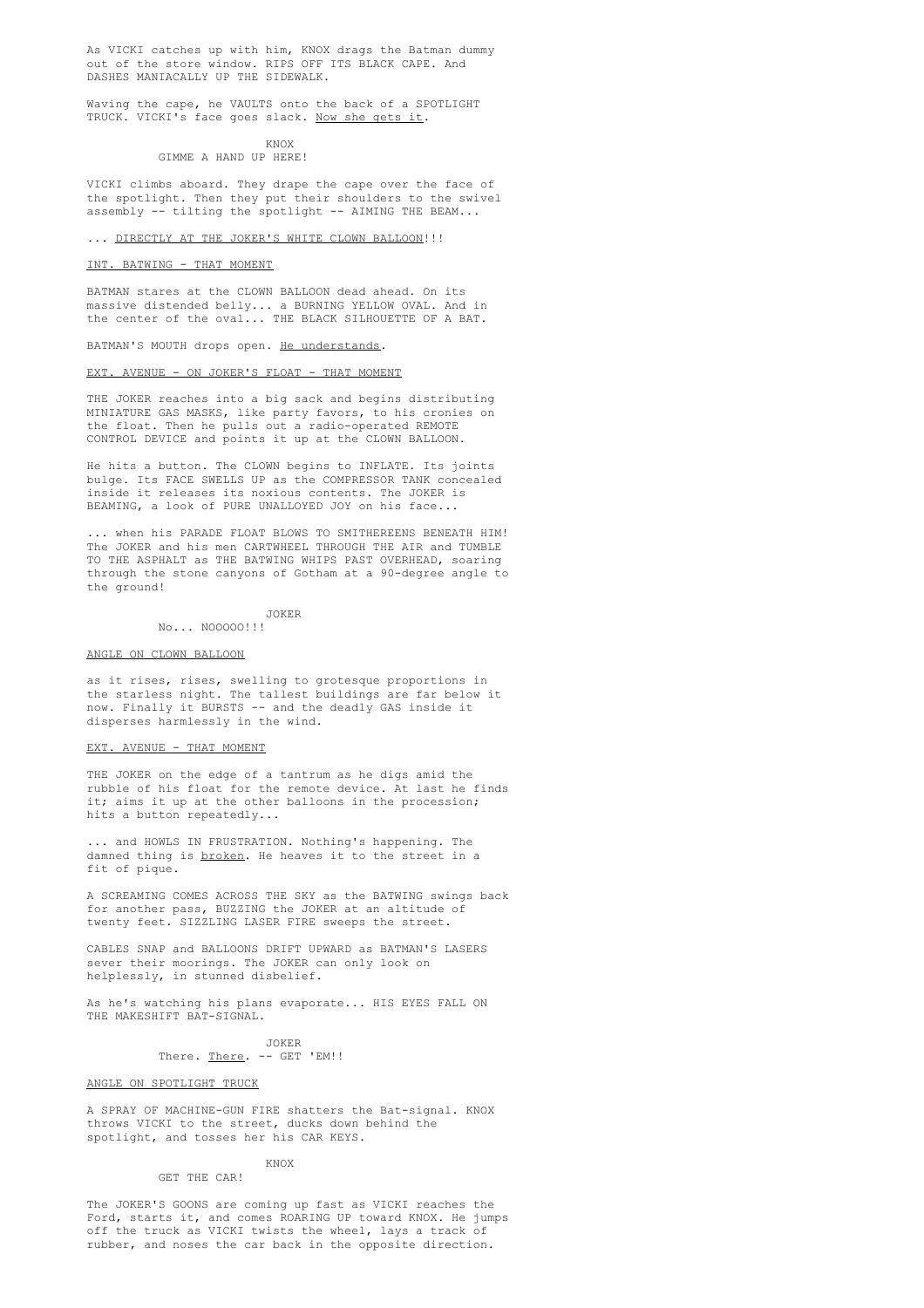GUNFIRE as KNOX jumps inside and they PEEL OUT.

### INT. FORD ESCORT - MOVING - A MOMENT LATER

KNOX's breathing is ragged, but he breaks out in HYSTERICAL LAUGHTER nonetheless. The two of them are totally exhilarated. They can't believe what they've just done.

> KNOX HOLY SHIT!!

> > VICKI

You okay?

KNOX Yeah. Yeah. Little winded. DID YOU SEE THAT?!

VICKI (laughing wildly) God yes, Allie. I've gotta say - that was the ballsiest move I ever --

KNOX (ecstatic) Holy shit. Holy --

He GURGLES. AN ENORMOUS GOUT OF BLOOD bubbles up between his lips -- and BURSTS.

VICKI

His hand goes to his stomach -- and comes away bloody. He looks down in genuine bewilderment.

KNOX

Jesus, Vicki.

That quickly, he's dead. VICKI lets out an awful wail and slams on the brakes. She sits there in the middle of the street, POUNDING THE WHEEL, TEARS pouring down her face.

EXT. GOTHAM HARBOR - NIGHT

ALLIE!!

In the sky, CARTOON CHARACTERS drift lazily out to sea.

# EXT. BROAD AVENUE - NIGHT

THE JOKER and his boys running like hell down the avenue, past the parade. They reach the last of the floats -- the one bringing up the rear -- then CLIMB ABOARD and disappear through a CONCEALED HATCH.

WOOD SPLINTERS as the top of the float begins to ROTATE mysteriously. The muzzle of a CANNON breaks through the parade decorations. And one moment later...

A ROSE-COVERED TANK is rumbling up Broad Avenue!

### INT. BATWING - THAT MOMENT

BATMAN sweeps past overhead. He sees the tank, unleashes a burst of LASER FIRE. It bounces harmlessly off the tank, leaves a trail of SMOKING ASPHALT on the street. He swoops low overhead, hits a button on his control panel as he streaks OVER THE TANK and into firing range.

#### INT. TANK - THAT MOMENT

THE JOKER and his MEN clap hands to their ears as an EAR-SPLITTING ULTRASONIC SHRIEK reverberates in the tank. The JOKER screams out commands, to no avail. No one can hear him. He falls on the controls, begins hitting buttons.

### EXT. STREET - THAT MOMENT

The TANK TURRET swings wildly. A HEAT-SEEKING MISSILE rips through the night, narrowly missing the BATWING... and BLOWING A HOLE in the side of a skyscraper.

### INT. BATWING - THAT MOMENT

THE BLAST all but knocks the BATWING out of the sky. BATMAN stabilizes the plane, climbs for the clouds. When he's clear of the buildings, he grits his teeth and rolls out.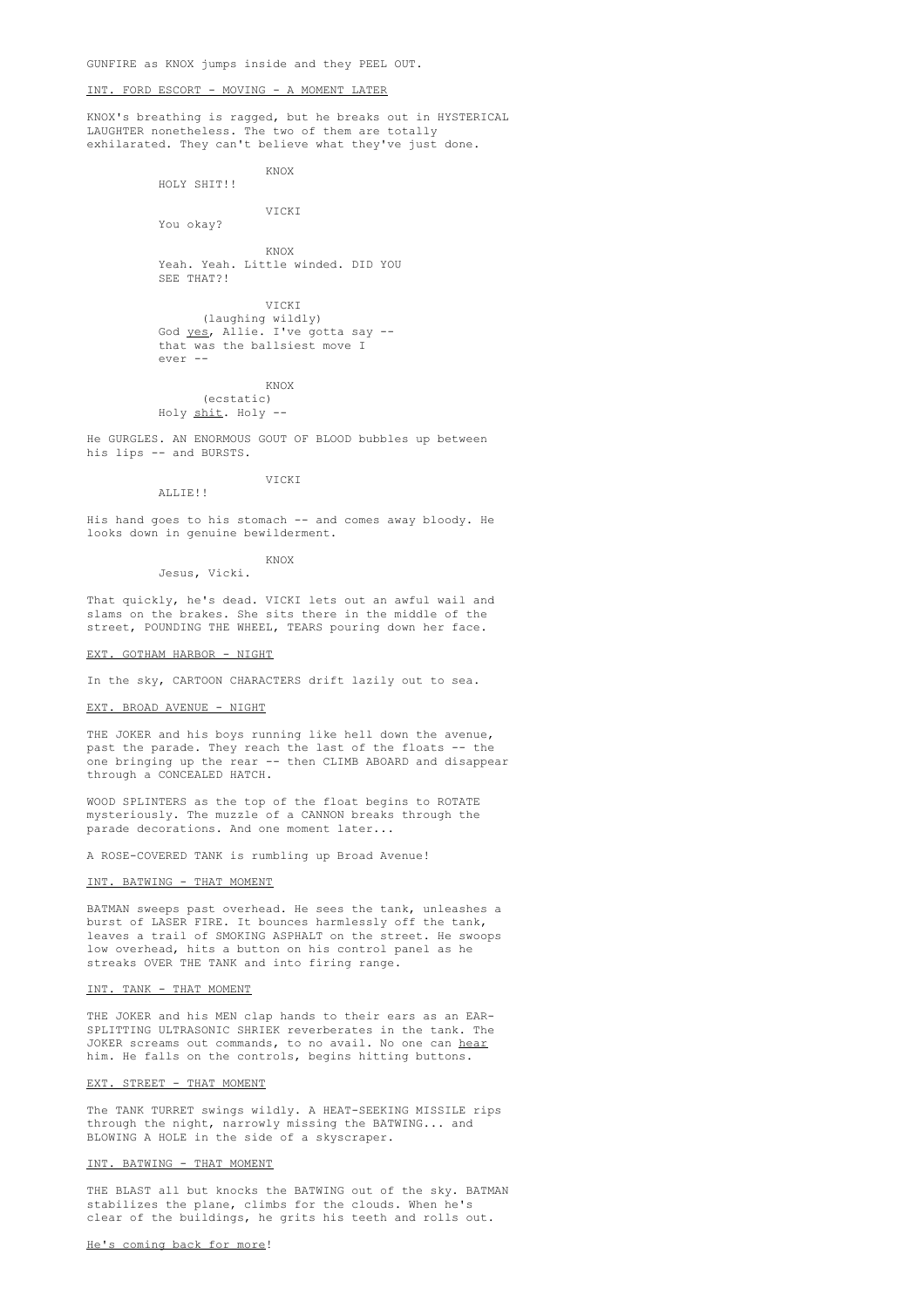#### INT. TANK - THAT MOMENT

The JOKER stares at a tiny BLIP on his radar screen.

JOKER He'll be back... he'll be back!!

#### EXT. BROAD AVENUE - ON BATWING

The black ultralight hurtles down Broad Avenue at full speed, on a suicide mission. MISSILES streak past on either side. MACHINE GUN FIRE peppers the dome of the cockpit. The REAR STABILIZER WING takes a direct hit... and BURSTS INTO FLAME!

The BATWING, trailing thick black smoke, bears down on the tank like a kamikaze plane. BOMB BAYS OPEN as BATMAN dumps the last of his high explosives DIRECTLY INTO THE PATH OF THE TANK. The BATWING takes a hard bounce off the top of the tank and CRASHES TO THE STREET.

And suddenly a GAPING CHASM opens underneath the tank as the bombs go off -- and BROAD AVENUE BEGINS TO SPLIT WIDE OPEN!

# INT. SUBWAY TUNNEL - THAT MOMENT

BROKEN CONCRETE SLABS rain down on a SUBWAY CAR stalled in the tunnel DIRECTLY BENEATH BROAD AVENUE. SUPPORT GIRDERS groan and GIVE WAY as the STREET ITSELF COLLAPSES -- and the front end of the TANK drops through, CRUSHING THE SUBWAY TRAIN BENEATH IT!

# EXT. BROAD AVENUE - THAT MOMENT - NIGHT

The rear end of the TANK projects out through the rubble. A hatch pops open. The JOKER crawls out through the smoke and pulls himself up to the street.

He's down to his last three GOONS. He points to the BATWING: bent, broken, WEDGED ON ITS SIDE in the asphalt SEAM running up Broad Avenue -- half in, half out of the tunnel.

#### JOKER

# You do him. I'm outta here.

The GOONS look on in dismay as the JOKER scurries off. They sidestep blackened debris and move up cautiously on the Batwing. Through the cockpit dome they can see BATMAN... inert in his harness, beaten to a pulp, all but dead.

A JET OF FLAME drives them back momentarily. They reach for their guns, move in warily...

VOICE

Yo.

The frightened GOONS turn in unison. An abrupt flurry of motion -- feet and fists flying -- quick flashes of red and green --

-- and THREE GOONS lie paralyzed on the street. The only one left standing is a fifteen-year-old boy garbed in a red-and-green aerialist's uniform... DICK GRAYSON.

#### INT. BATWING - THAT MOMENT

BATMAN slumps at the controls. Beneath him, asphalt SHIFTS and BUCKLES. The Batwing lurches to the right, drops a foot or two into the tunnel. Metal braces collapse and the plexiglass dome of the cockpit SHATTERS LIKE AN EGGSHELL.

TONGUES OF FIRE lick at his face. He's helpless, pinned in place. He manages to look up -- and SEES, through a dreamlike haze, A HAND extended toward him:

#### DICK HEY! COME ON!

And suddenly DICK is clambering down into the flaming wreckage. He gets an arm around BATMAN's chest and with an extraordinary effort HAULS HIM OUT OF THE BATWING.

#### EXT. STREET - A MOMENT LATER - NIGHT

They stagger across the ruptured street. BATMAN grimaces in agony. His right leg -- shattered -- is like rubber beneath him. His ribs are crushed. He's barely conscious.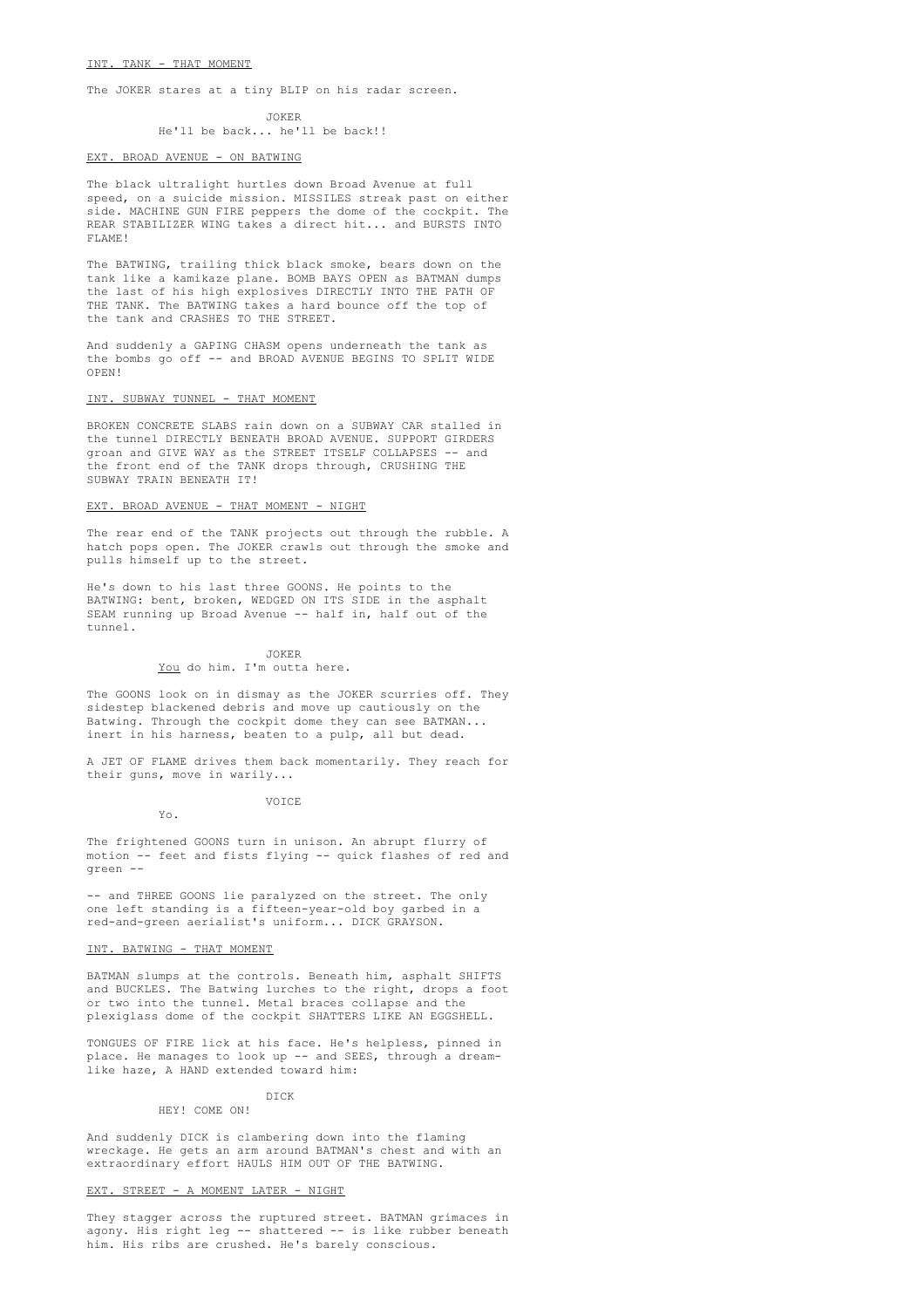# DICK Now we're even, huh? Even up.

BATMAN

How did you...

DICK I hitched. MOVE IT!

DICK drags BATMAN to safety as the Batwing ERUPTS INTO FLAME behind them.

> BATMAN The Joker. Is he --?

DICK Forget it. Relax. (beat)

... He's mine now.

DICK snatches an abandoned .38 off the pavement.

BATMAN

DICK!

THE BATMAN tries to pull himself erect. The pain is unendurable. His body has finally failed him.

He collapses on the pavement, powerless to intervene, as DICK races off with murder in his eyes.

## EXT. GOTHAM CATHEDRAL - NIGHT

A BELLTOWER's jagged spire, jutting up into the night sky, piercing the moon. Down at street level, the JOKER is scrambling up the marble steps at the entrance to the old abandoned cathedral. He pulls a WALKIE-TALKIE off his belt.

JOKER

Gotham cathedral. Come and get me.

HEAVY PANELED DOORS groan on tired hinges as THE JOKER forces his way inside. A beat. Then DICK GRAYSON appears, hot on his trail, sprinting up the steps two at a time.

#### INT. CATHEDRAL - A MOMENT LATER - NIGHT

Ancient and creepy. A huge pipe organ, shattered stained glass windows, row after row of mahogany pews... all forgotten, covered with dust and cobwebs. The JOKER wanders about, staring at the statuary, the rusted icons.

DICK enters silently behind him. He kneels behind a rear pew, brings up the gun, and squeezes off THREE QUICK SHOTS at the JOKER. The JOKER dives, takes cover, and RETURNS DICK'S FIRE. Then: silence.

In a crouch, groping his way along the wall, THE JOKER finds what he wants: a small door opening on a wooden stairway, leading to the belltower. He ducks inside and starts up.

DICK'S GUN drops with a thud. His hand slips from the back of the pew. In the second before he slumps to the floor, unconscious, he sees a curious sight: a TINY BLACK NINJA WHEEL, imbedded in the flesh of his leg.

Behind him -- framed in the arched doorway -- A RAGGED BLACK GHOST begins his final unholy march down the center aisle of the old cathedral.

# INT. CATHEDRAL - BELLTOWER - NIGHT

A tiny stone chamber, 8'x8', open on four sides to the wind. The enormous church bell has long since been removed.

The JOKER stands in an archway, gazing at the gargoyles on the roof below. He hits a button on the walkie-talkie:

> JOKER I'm in the belltower. Don't land.

# INT. HELICOPTER - MOVING - NIGHT

A PILOT replies through his radio headset.

PILOT E.T.A. two minutes. Hang on.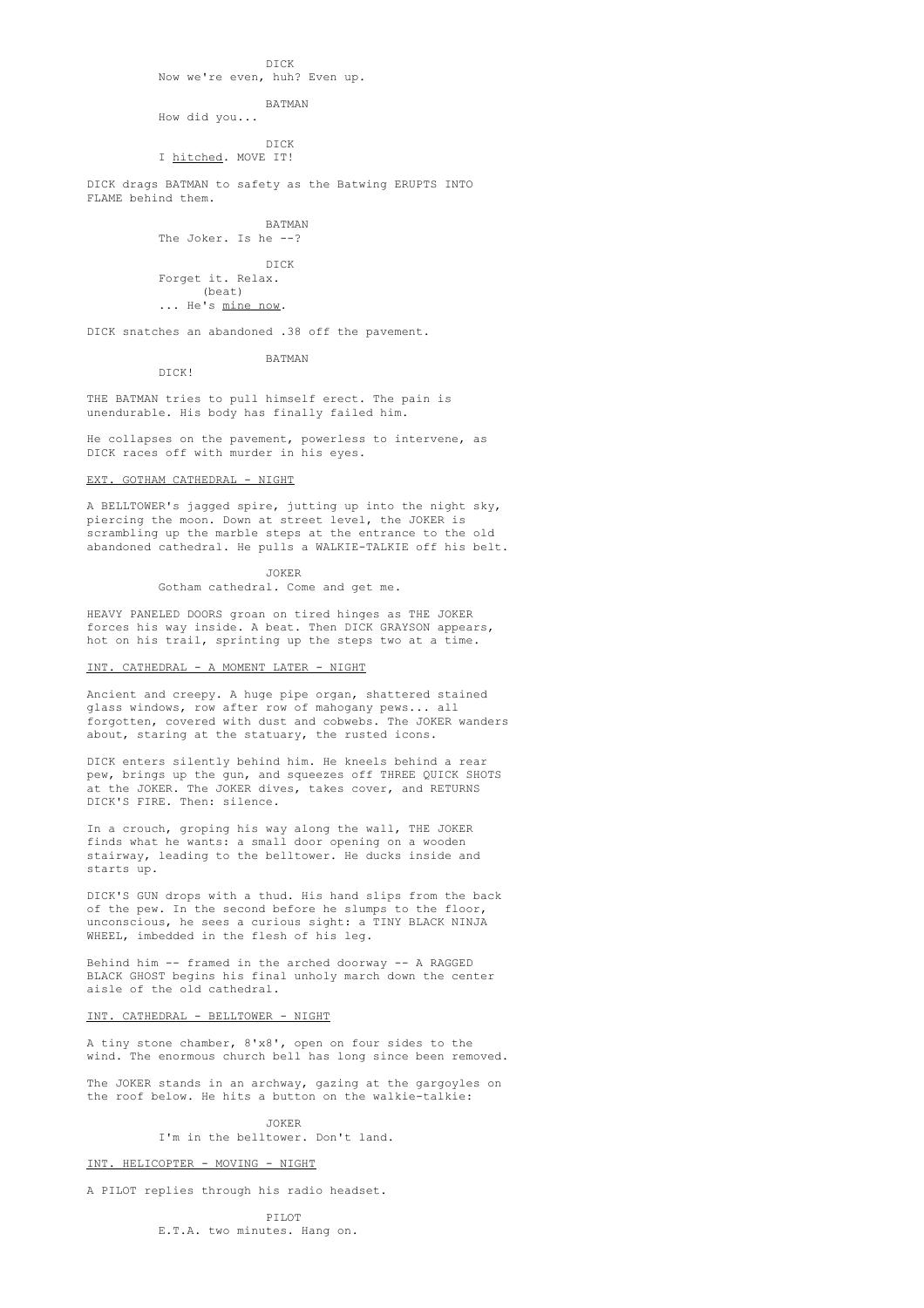# INT. STAIRWAY TO BELLTOWER - THAT MOMENT - NIGHT

BATMAN. Broken, beaten, his right leg useless, he hauls himself up the steps one at a time. He should be dead. Dried blood cakes his face, his chest.

Dizzy, exhausted, his body strained to the limit, he slumps against a wall to steady himself, then reaches into his utility belt for a painkiller -- and forces the capsule back onto his dry, swollen tongue.

Quaking all over, he tries to draw himself erect... and TOPPLES OVER, landing with his full weight on the rotten wood of the belltower stairs.

THE STAIRWAY COLLAPSES, turning to splinters beneath him. And suddenly BATMAN finds himself DANGLING PRECARIOUSLY IN MIDAIR, hanging by one hand to an upper step.

It would be so much easier to let go. He looks down at the fragments of the shattered stairway, STILL FALLING, vanishing into the dark depths of the stairwell.

Then he looks up. At the trapdoor. A mere six feet away. His TEETH CLENCH in a monstrous grimace. AND WITH AN INHUMAN EFFORT, HE HOISTS HIMSELF UP ONTO THE UPPER STEPS.

For a full five seconds he's blind with pain. A RAGGED WOODEN SHAFT is buried in his right shoulder. Twitching, trembling, he reaches up and YANKS IT OUT with his last ounce of strength.

The trapdoor is a foot above his head. It could be a mile. BATMAN finally realizes he's not going to make it.

He reaches down and rips open a Velcro seal on his utility belt, revealing the strange TIMER DEVICE we saw him making earlier. Before he can activate it his hand falls limply at his side.

THE BATMAN is out like a light.

# INT. BELLTOWER - THAT MOMENT - NIGHT

The JOKER glances casually down at the trapdoor, wondering what all the noise is about. He draws his gun, moves cautiously to the trapdoor, and lifts it a few inches... just enough to see the unconscious form on the stairs.

> JOKER ... Batman?

No reply. The JOKER stands there and lets out a little snicker. He looks out through the archway, sees no sign of his rescue copter. Then -- a look of curious amusement on his face -- he steps down THROUGH THE TRAPDOOR and LUGS BATMAN up into the belltower.

He props BATMAN up against a wall. Still no sign of life. The JOKER crouches beside him and -- almost tenderly - pats his face.

#### JOKER (cont.) Batman? Batman?

THE BATMAN's lips part. But he's too weak to speak.

JOKER (cont.) I thought you'd be more comfortable here in the belfry. (chuckling to himself) Before I kill you I'd like to see who you are. Would that be okay?

BATMAN emits a tiny low moan. The JOKER takes it as a yes and reaches over to undo his cowl.

BRUCE WAYNE stares up with dulled, sightless eyes. The JOKER reaches into his pocket for a purple handkerchief, moistens it, dabs at the caked blood on BRUCE's face.

> JOKER (cont.) Oh my, aren't we pretty. (brightening suddenly) I know you! You're the rich boy!!

The JOKER is enormously tickled by this discovery. He claps his hands together in sheer glee.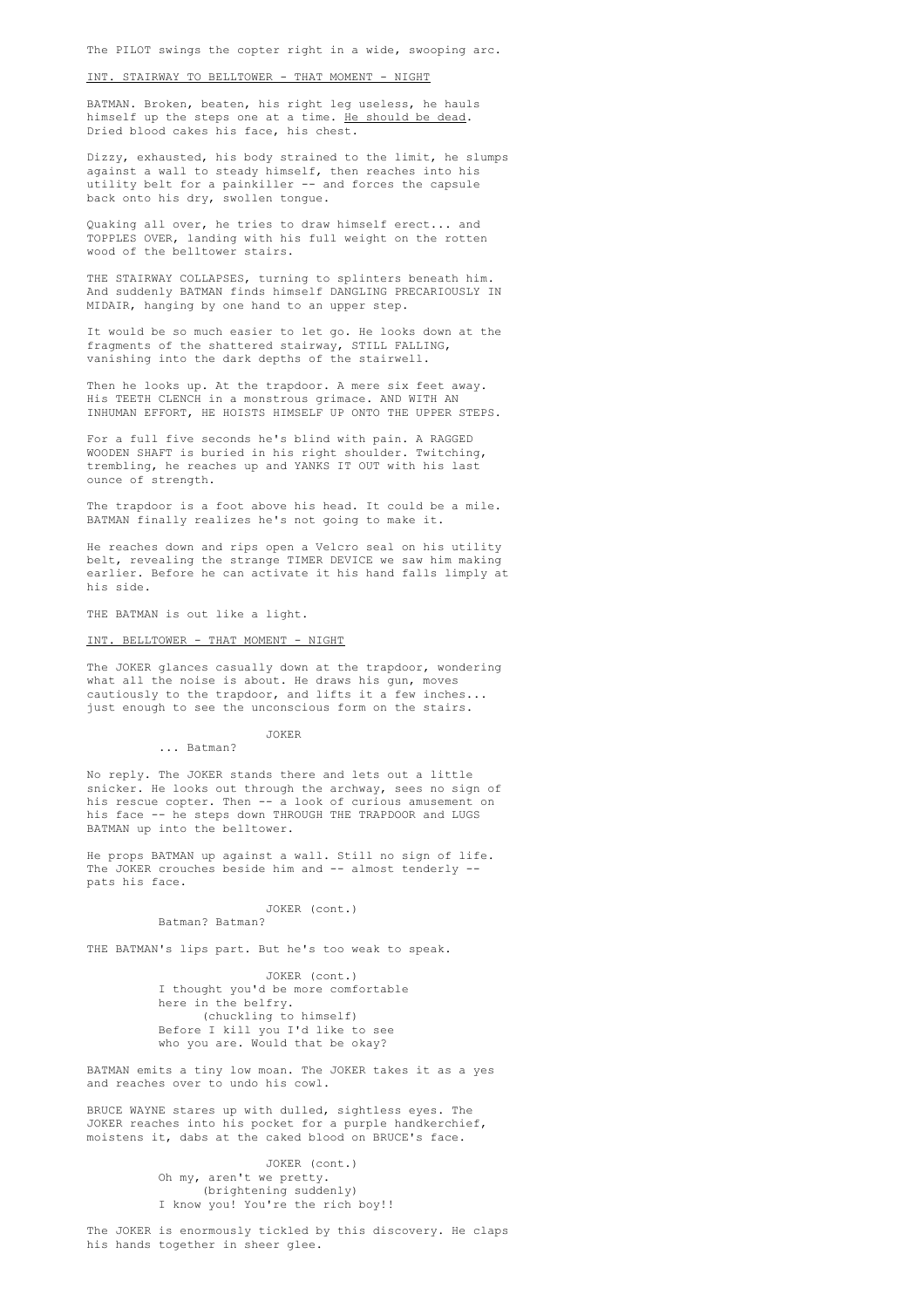JOKER (cont.) My goodness, what in the world made you do it? It must've been something pretty terrible!

He's practically dancing now. He's made a friend.

JOKER (cont.) You know, we should've sat down and had us a little heart-to-heart. I bet we would have got on famously.

BATMAN Mad... man...

JOKER Well now, you're not exactly the picture of mental health, are you.

BATMAN

... Murderer...

JOKER Bruce, we're both murderers. Think how many people you've killed by letting me live.

A SPOTLIGHT cuts through the night sky. The JOKER hears his helicopter approaching in the distance.

BRUCE reaches down furtively. Finds the timer on his utility belt. FLICKS A SWITCH... and the countdown begins.

The JOKER pulls a straight razor from his pocket and opens it gingerly.

> JOKER (cont.) I have to do it now, Bruce, but it won't even hurt. Now relax. The bat's in his belfry, all's right with the world...

He has the razor almost up to BRUCE's throat when BRUCE reaches out and GRABS HIS LAPELS in a death grip. The JOKER is momentarily amused by this seeming display of affection.

#### JOKER (cont.) Why, Bruce...

Then he hears ticking.

Looks down at the flashing digital display on BRUCE's belt. 0:26 seconds. 0:25 seconds.

He SHRIEKS HORRIFICALLY and DROPS THE RAZOR.

BRUCE won't let go of him. Finally he manages to lurch convulsively away, sprawling on the floor of the belfry.

BRUCE is wearing a great big Joker smile.

JOKER (cont.) IT'S NOT FUNNY!!!

# **BRUCE** No... sense... of humor?

The JOKER reaches out for the ticking time bomb. Thinks better of it and retracts his shaking hand.

He can see the copter approaching now, slicing through the clouds. He screams, waves a flashlight in the air: his signal beacon. 0:20 and counting.

The JOKER scans the belltower frantically. His eyes fall on the trapdoor. He races over, flings it open, starts down the stairs in a frenzy.

There are no stairs. They've collapsed. 0:16 and counting.

Screaming insanely, the JOKER vaults through the door and makes for the open stone archway. The copter is directly overhead now. A rope ladder drops from its belly.

# EXT. BELLTOWER - THAT MOMENT

The helicopter descends, its whirling blades stirring up a windstorm on the roof of the old abandoned cathedral. DEAD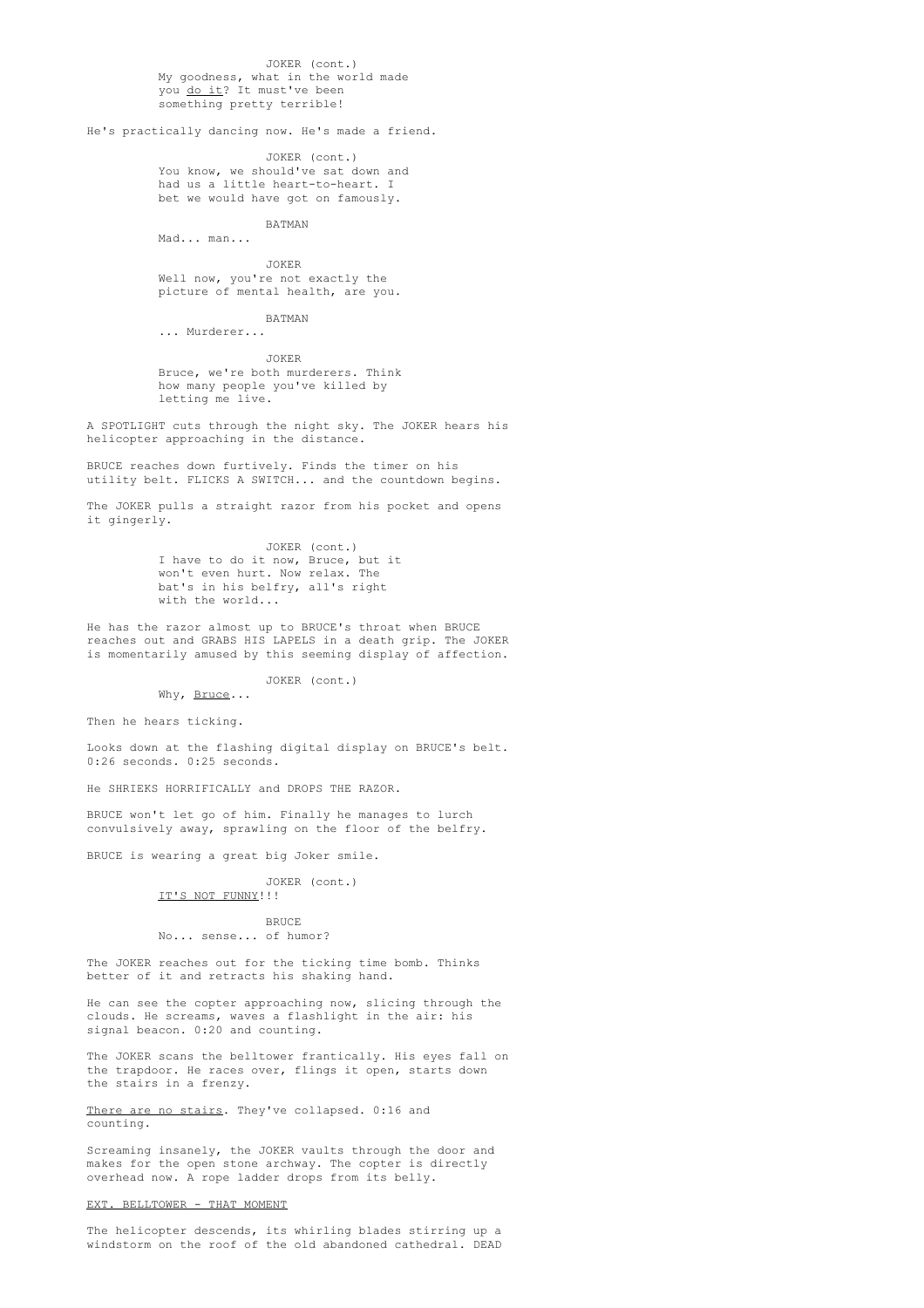LEAVES rise and swirl in the churning air.

# INT. BELLTOWER

The JOKER makes a futile grab at the rope ladder, almost losing his purchase on the archway parapet. He gestures wildly for the copter to make another pass. 0:12 to go.

#### EXT. BELLTOWER

A maelstrom of swirling leaves. And now, among the leaves -- roused from their resting place in the rotten rafters of the old cathedral --

-- A HORDE OF SOUEALING, CHITTERING BATS!! Filling the air like a black cloud, HUNDREDS OF THEM, taking flight in blind uncomprehending fury --

#### INT. BELLTOWER

The JOKER leaps into empty space, grabs hold of the ladder, cackles in mad triumph -

-- AND SUDDENLY THE BELLTOWER IS FULL OF BATS. A SCREECHING SWARM, HIDEOUS, BLACK-WINGED -- SWOOPING THROUGH THE ARCHWAYS DIRECTLY AT THE JOKER --

-- WHO SCREAMS IN TERROR -- LETS GO OF THE LADDER --

-- and plunges into the night.

TIGHT ON BATMAN. Six seconds remain. There is still time if he makes his choice now.

Surrounded by the flapping of leathery wings, his body working on pure adrenalin, he unbuckles the belt. Lurches into position. Heaves it out into the darkness.

It snags on the bottom rung of the dangling rope ladder.

#### INT. HELICOPTER - POV CO-PILOT

The CO-PILOT is hanging out one side of the copter, just enough to see what's going on.

> CO-PILOT PULL UP!! PULL --

# EXT. CHURCHYARD - OVERHEAD ANGLE

It's as if time has stopped. The world has grown suddenly silent. We're looking down at the JOKER, whose body lies splayed and broken on the flagstone surface of the churchyard. Slowly, elegantly -- we have all the time in the world, now -- we DRIFT DOWNWARD, closer, until his FACE FILLS THE SCREEN, the familiar chilling grin still intact.

Sad clown, A-one crazy boy, staring aimlessly at the stars. Suddenly his face is bathed in a brilliant gasoline GLOW.

#### POV JOKER

Looking up he sees a beautiful display of fireworks, bursting and burning, spirals of color snaking through the sky as the helicopter explodes in eerie silence.

## REVERSE ANGLE - THE JOKER'S FACE

It's all so lovely. The JOKER's expression is happy, almost childlike, as he gazes up at this private show. Gradually, though, the bright colors fade; and the JOKER's face begins to relax, the twisted grin dissolving at last as darkness sets in.

FADE THROUGH TO:

# INT. TELEVISION STUDIO - NIGHT

AN ANCHORWOMAN delivering an oncamera EDITORIAL.

# ANCHORWOMAN

As the details of the Joker's heinous plan become known, a city's gratitude goes out to the mysterious Batman. His whereabouts remain unknown, but Batman -- if you're alive -- if you're listening thank you.

EXT. CEMETERY - DAY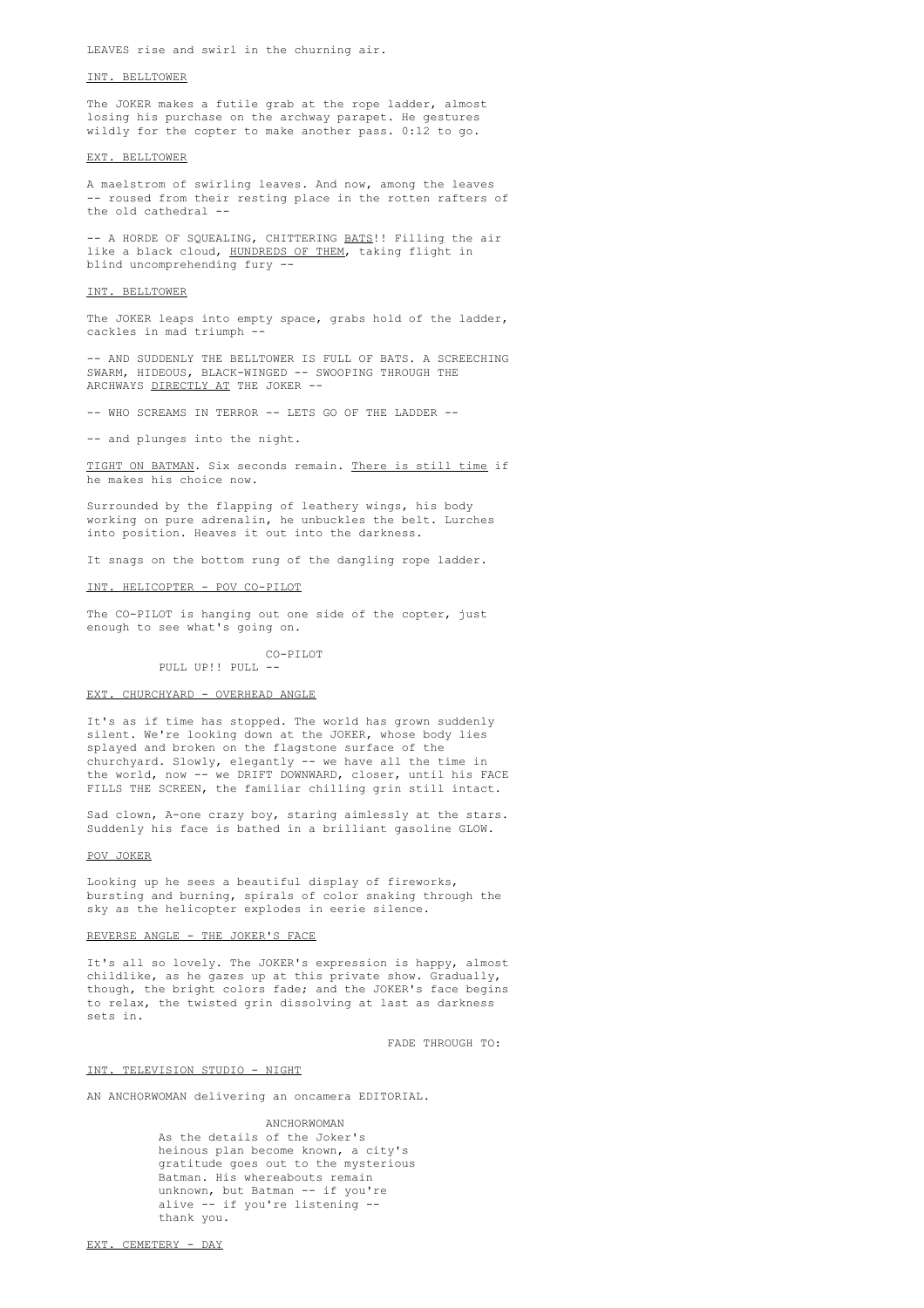VICKI at a fresh gravesite. She places a FLORAL ARRANGEMENT in the urn at the head of the grave; stands back to examine it; then bends once more to reposition the drooping flowers

### VICKI

I loved you too.

As soon as the words come out, she begins to CRY. Then she gets hold of herself; rises; turns up her collar; and goes.

The headstone reads: "ALEXANDER KNOX, 1956-1987."

INT. WAYNE MANOR - STUDY - DAY

ALFRED, in his apron, on the phone.

ALFRED No, Mr. Wayne is in Thailand. I'm afraid he's quite unreachable.

# INT. WAYNE MANOR - DAY

The glass-enclosed room which houses BRUCE's Olympic-sized SWIMMING POOL. Outside, snow is falling.

In the pool, on an inflatable rubber raft, is BRUCE WAYNE. Beside him, waist-deep is the water, is VICKI -- helping him rehabilitate his leg and shoulder.

> **VICKI** I don't know why I'm doing this. I half wish you'd stay a cripple.

> > BRUCE

Ohhhh... you don't mean that.

VICKI (grasping for words) I don't, but... I do. It's just... I love you, Bruce. I --

BRUCE (taking her hand) Vicki. Do you love half of me? Or all of me?

A hard question for VICKI to answer. She thinks it over for several beats, then SMILES... SLOWLY, SADLY.

> VICKI I guess you did it, didn't you. You saved everyone. (pause) Almost.

For a moment he stares deeply into her eyes. Then he pulls her over, takes her in a tight embrace.

> **BRUCE** I don't know how to explain this so it makes sense... but you saved me.

## INT. BATCAVE - THAT MOMENT - DAY

DICK GRAYSON stands at the brink of the bottomless pit and looks up at the GYMNAST'S RINGS suspended overhead. He sets his jaw and then -- with only a moment's hesitation --LEAPS INTO THE VOID.

His hands find the rings. He launches himself HIGH INTO THE AIR and does a spectacular TRIPLE SOMERSAULT, catching the rings on his way down.

Exhilarated, he makes a perfect landing on the edge of the pit. 10-point-0. A SMILE OF PLEASURE comes to his lips.

# $C \text{HTP}$  TO:

#### EXT. ROOFTOP - GOTHAM CITY - NIGHT

A dark, moonless night. LIGHTS OF THE CITY sparkle in the distance. CAMERA DRIFTS across the rooftop, settling finally on the broad back of a BLACK-CAPED FIGURE poised at the edge of the roof, gazing down on the streets below.

A SECOND FIGURE enters frame. We get a brief glimpse of his RED-AND-GREEN SUIT in the seconds before our EYES TURN